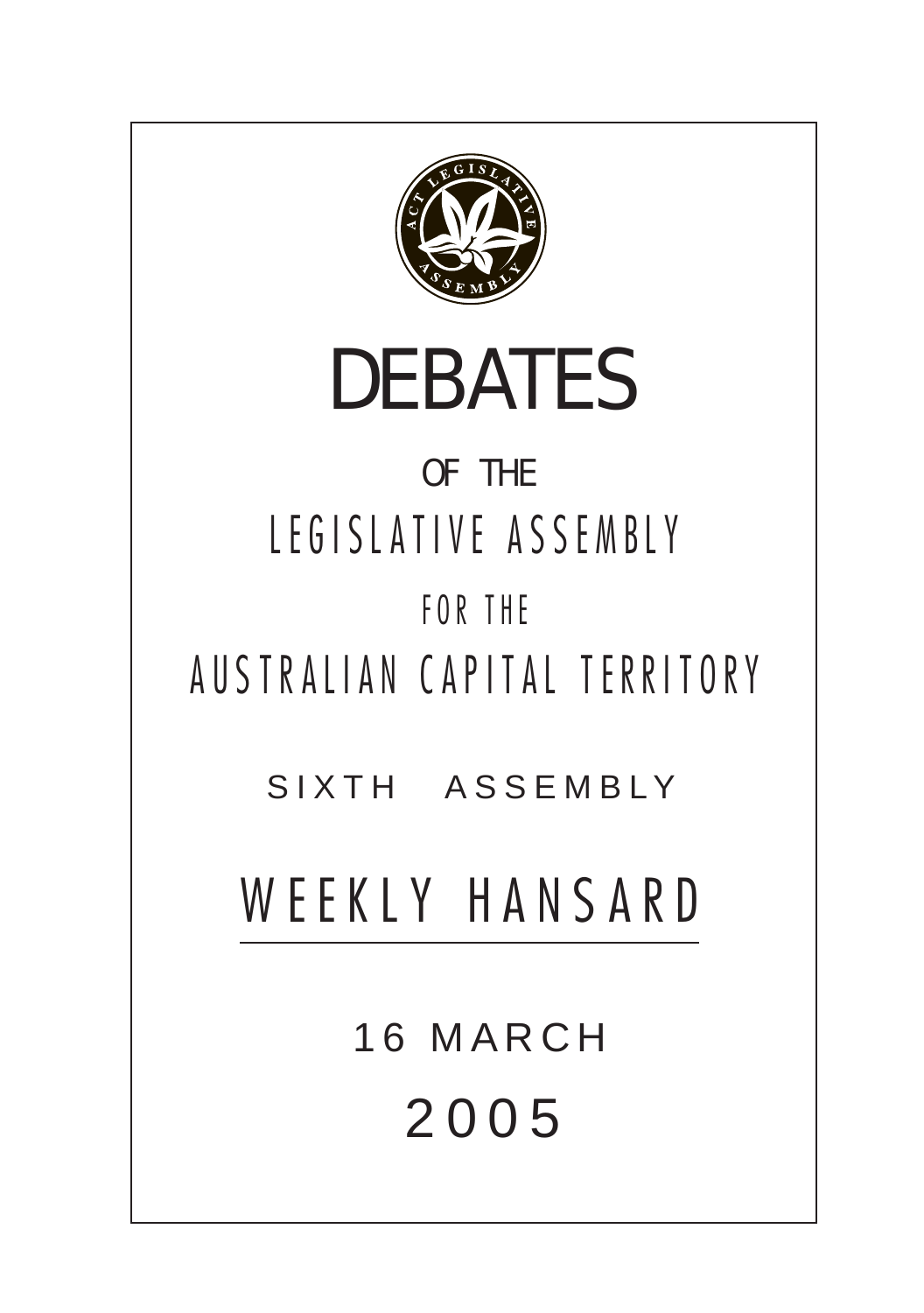# Wednesday, 16 March 2005

| Questions without notice:                          |  |
|----------------------------------------------------|--|
|                                                    |  |
|                                                    |  |
|                                                    |  |
|                                                    |  |
|                                                    |  |
|                                                    |  |
|                                                    |  |
|                                                    |  |
|                                                    |  |
|                                                    |  |
|                                                    |  |
|                                                    |  |
| Supplementary answers to questions without notice: |  |
|                                                    |  |
|                                                    |  |
|                                                    |  |
|                                                    |  |
|                                                    |  |
|                                                    |  |
|                                                    |  |
|                                                    |  |
| Adjournment:                                       |  |
|                                                    |  |
|                                                    |  |
|                                                    |  |
|                                                    |  |
|                                                    |  |
|                                                    |  |
|                                                    |  |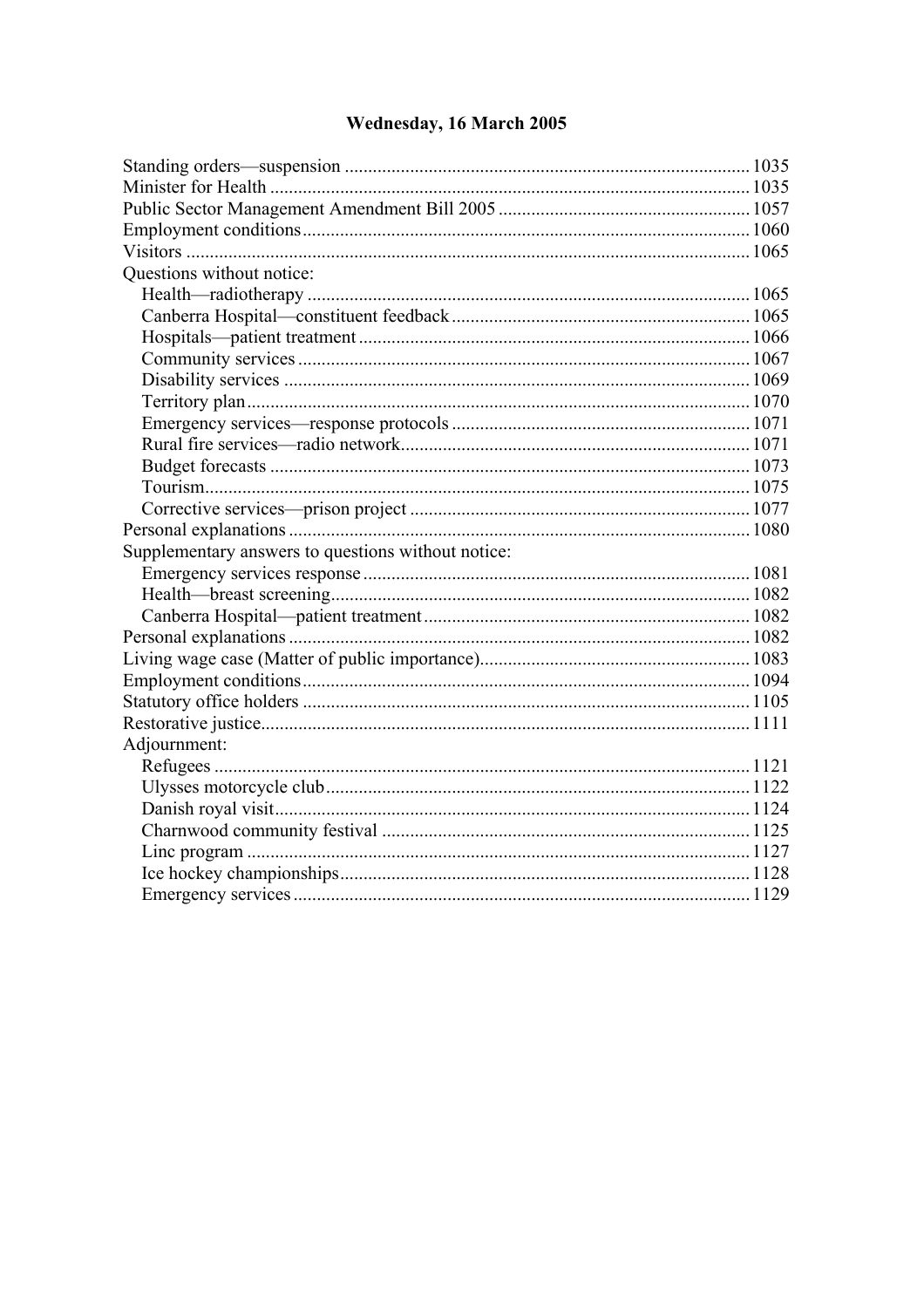# **Wednesday, 16 March 2005**

**MR SPEAKER** (Mr Berry) took the chair at 10.30 am and asked members to stand in silence and pray or reflect on their responsibilities to the people of the Australian Capital Territory.

# <span id="page-2-0"></span>**Standing orders—suspension**

Motion (by **Mr Corbell**) agreed to, with the concurrence of an absolute majority:

That so much of the standing orders be suspended as would prevent notice No 4, Private Members' business relating to the Minister for Health—Proposed Motion of Censure, being called on forthwith.

### <span id="page-2-1"></span>**Minister for Health Motion of censure**

**MR SMYTH** (Brindabella—Leader of the Opposition) (10.33): I move:

That this Assembly:

- (1) notes that the:
	- (a) inpatient cost weighted separations target for 2004-05 is down 2232 on the 2003-04 result;
	- (b) average number of additions per month to the elective surgery waiting list has reduced since 2001;
	- (c) amount of elective surgery at Calvary year to date is down 13% on 2003-04;
	- (d) amount of surgery at The Canberra Hospital year to date is down 7% on 2003-04; and
	- (e) that elective surgery waiting lists are at a record 5,035; and
- (2) censures the Minister for Health for his comprehensive mishandling of the Health portfolio.

Mr Speaker, I am moving this motion today because there has been a lot of discussion about health statistics of late. I am pleased this discussion has been occurring and I am pleased it is occurring first up on private members' day because, for too long, the Minister for Health has been able to get away with glib lines about the true state of our hospital system. With apologies to Disraeli, there are lies, damned lies, statistics and health statistics. The Minister for Health has used and abused the dark art of health statistics to an intolerable level. This motion today is a chance for the true statistics to be discussed, without the restrictions imposed by the 30-second news grab.

The first part of this motion concerns the targets for inpatient cost-weighted separations. These latest figures, taken from the output statements tabled at the recent supplementary appropriation hearing, show—if members look at page 60 of the document from the Treasurer—that the number of cost-weighted separations for inpatient service has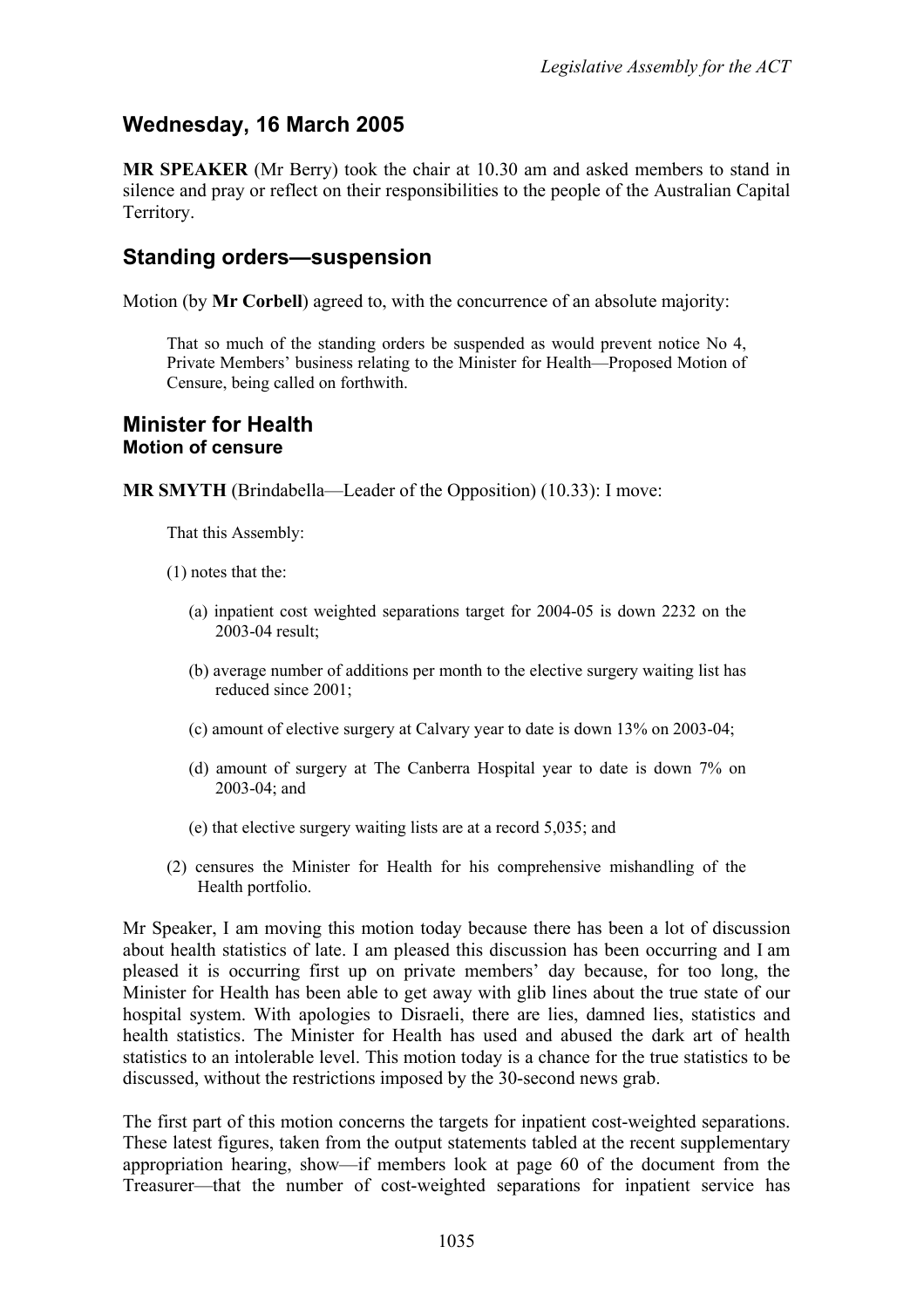declined. In 2003-04, it was 67,213. This year, the target is only 64,981, a drop of 2,232. The revised target—surprise, surprise, Mr Speaker—remains at 64,981. If we are doing more, as the minister has suggested that we are doing, then why haven't these targets been adjusted? The reality is that the number of cost-weighted inpatient separations is not going up.

We had opportunity in the estimates hearing last Friday to ask the minister about his claims that the number of surgeries is going up, and it is interesting that the minister uses surgeries instead of cost-weighted separations.

**Mrs Burke**: On a point of order, Mr Speaker: there is audible noise in the gallery. I am glad the Chief Minister and backbenchers have found this so amusing.

**Mr Stanhope**: No, we find it irrelevant, not amusing.

**Mrs Burke**: No, you were laughing.

**MR SPEAKER**: Order! Please reduce the amount of conversation going on in the chamber. Mr Smyth has the floor.

**MR SMYTH**: Thank you, Mr Speaker, and thank you, Mrs Burke, for the support. We asked the minister if it is true, if there is more surgery, why is the number forecast down; to which the minister said; "You have to understand that we have shifted the oncology numbers out of the inpatient and put them into the occasions of outpatient services, and that is why the number has actually gone down," which is quite interesting, because, when you go to the next line on page 60 of the second approp bill, the number of cost-weighted occasions of outpatient service has gone down as well. So we have actually transferred a service out of the inpatients into the outpatients, and the outpatients has gone down as well. In the year 2003-04, the audited outcome was for 242,031 occasions of outpatient service.

What is the minister's target, remembering that oncology services have been transferred into it so that it should have gone up, you would have thought? Mr Speaker, the target for 2004-05 is only 235,000 occasions of service or 7,031 cost-weighted occasions of outpatient service fewer. The minister said, "We are doing more," so you would expect the 2004-05 revised target to be increased. Has it? No, it has not. So the minister is caught between a rock and a hard place. He puts out numbers, makes a claim but cannot verify it. The drop of 2,232 on the outcome for 2003-04, I think, is appalling. Given that each cost-weighted separation costs, according to the chief executive of Health, approximately \$4,000, that makes this drop worth \$8.9 million less service.

What is the other claim we have had consistently from this minister? "We are spending more." But we find \$8.9 million, just like that, gone. So much for the government's propaganda about the amount of money being poured into hospitals. The question is: does this reduced target mean that \$8.9 million has been cut from the department or has it been cut from the hospital and is being soaked up by the department? That is the question. Does this mean that the department continues to soak up immense amounts of money better spent on the clinical side?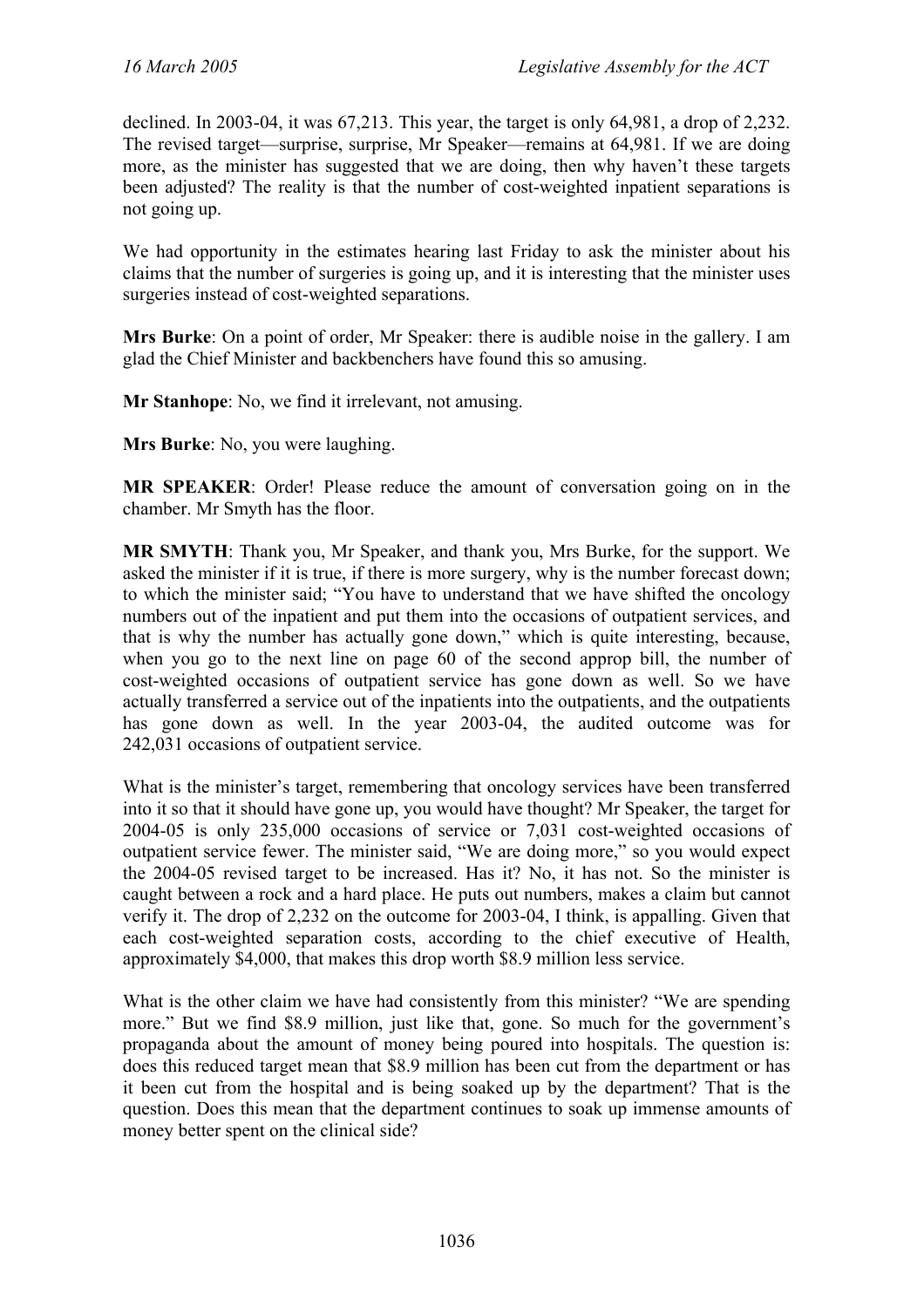We already have the most expensive health system in the country, even more expensive than the Northern Territory. That is a real achievement, when you look at the Northern Territory population, the degree of difficulty that some parts of that community presents and the enormous area that the Northern Territory covers.

Mr Speaker, the second part of the motion notes that the average number of additions per month to the elective surgery waiting list has reduced since 2001. So much for the claim of more activity! We find that the average number of patients added to the waiting list in the year 2000 was 932. In 2001, when this government takes over, it drops to 870. In 2002, it is 873. In 2003, it recovers slightly to 882. In 2004, it is up to 895 new patients added to the waiting list per month. If we do the sums, on average, under the previous Liberal government, 913 elective surgery patients were added to the waiting list each month. Under Labor, it is 878—35 fewer a month. The number of patients going on the list is fewer than it used to be under the Liberal government. So much for the claim of more throughput!

The minister's excuse, until Monday, when it was suddenly New South Wales' fault for the ever-increasing waiting list, has been that demand has been increasing. He has said consistently that demand is up. It is simply not true. You have heard the monthly averages. In the calendar year 2000, there were 8,562 additions to the waiting list. In the calendar year 2004, four years later, there are only 8,471 additions to the waiting list. In between times, it has dropped to as low as 7,755 in the year 2002, when the Labor health reforms commenced. These figures put the lie to the excuse. Demand has not increased. It has reduced over the last few years and it is only just beginning to now creep up to the 2000 levels.

Mr Speaker, the next part of the motion relates to the actual amounts of surgery that are being performed in the ACT. For as long as we have been hearing Mr Corbell complain about the fallacious increase in demand, we have also been hearing about how there are more surgery and more operations going on than ever before. It is another false claim. The patient activity data sets put the lie to that claim.

Let us start with Calvary Hospital. Page 3 of their patient activity data set tells us:

For the year to date—

that is, the 7 months to January 2005—

13 per cent less elective surgery has occurred at the Calvary Hospital.

As an interesting aside, endoscopy is also down, but only by 2 per cent. Mr Corbell says, "There is more surgery." What does the data say, the official data from the hospital, say, at Calvary? It is 13 per cent less. Moving to the Calvary Hospital table one, "Hospital Summary—Patient Activity", in the January 2005 figures, we see that, under section 5 "surgical operations", the main theatre is down 4.9 per cent and endoscopies are down an astonishing 24 per cent. Because of anomalies there, they actually don't reveal the elective surgery data. Perhaps the minister would like to get them to adjust their reporting. These are not specific figures to elective surgery. But if you look at the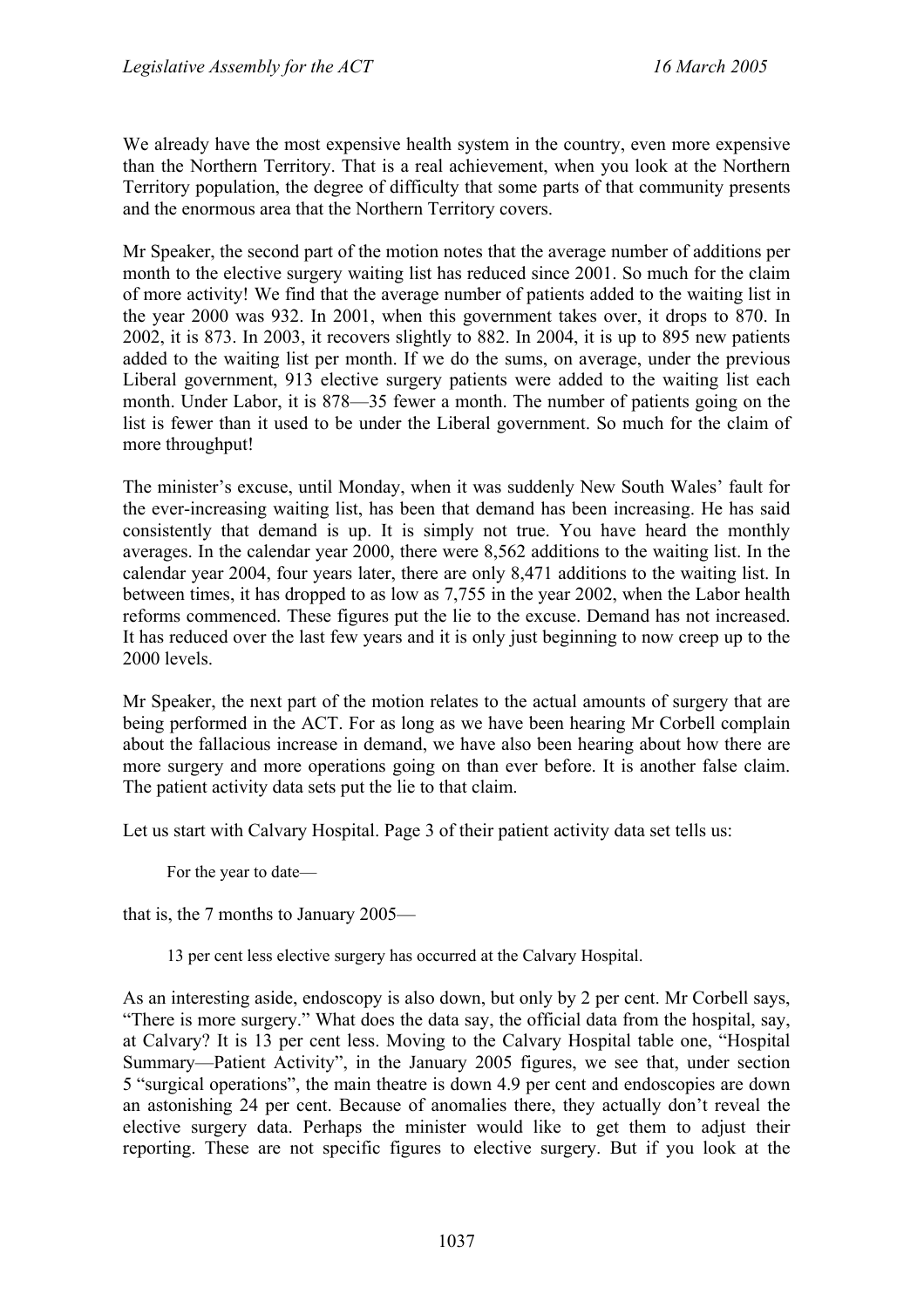increase in emergency admissions, I think you can be pretty sure that any reduction in theatre work is elective surgery, not emergency surgery.

It is also worth noting from this report that admissions at the Canberra Hospital are down 11.3 per cent year to date. So much for the hordes rushing us from New South Wales. As you would expect when admissions are down, total separations are also down. And they are down 10.7 per cent year to date. So the number of people going on the list is down, the amount of surgery is down and the admissions are down. Yet, apparently, we are doing more surgery. Whom are we doing it to? And where are we doing it? If it is not being done at the Calvary Hospital and if it is not being done at the Canberra Hospital and patients are not being admitted for it to be done and patients names are not going on the list for it to be done, where are these mythical patients who are receiving this additional surgery? There it is: there is less surgery being performed in the ACT.

This is further supported when we go back to the waiting list data and look at the monthly averages for patients removed from the list after admissions. And you can actually see that fewer patients are coming off the list. Patients are treated, that is, patients are removed from the list after admission. The Liberal Party average for the period they were in office was 704 patients treated and removed from the list. The Labor average is only 670, after three years of Labor Party reform. With all this additional money that has gone into the system, we are actually treating fewer patients. And it is down by 34 patients a month, which is pretty consistent with the 35 that are not being added.

What we see, Mr Speaker, is that, in the year 2002, it dropped to as low as 646 patients a month being looked at. It recovered a little in 2003, to 658. It is up a little, at 706, in 2004. But it is nowhere near the level we were doing in 2000, which was 714. And the averages also show that there is less surgery being done. So, Mr Corbell: if more surgery is being done, where is it being performed and whom is it being performed on?

The next part of the motion looks at the actual length of the waiting lists themselves. There were 5,035 people waiting for elective surgery as at the end of January. The waiting list has never been this high. Indeed when Labor last left office, in 1995, the waiting list was at 4,560. When we left office in 2001, it was down to 3,488. The waiting list is now at 5,035, an all time high, a personal best for Mr Corbell. It is the worst waiting list numbers in the history of self-government and it is this minister's responsibility.

I acknowledge that there is always a seasonal jump in January, but the lists tend to finish the year ahead of where they had started. If this year follows the trend, we can expect the waiting list to be about 5,300 by year's end. We know that February was not good for the minister because we had that terrible email directing staff to come back from their tea breaks. We had that awful email that they should skip their meal breaks. And we had the denial by the executive to let the hospital go on bypass when it was recommended by the clinicians.

Mr Speaker, how is this all possible? How can we have the record level of people waiting if, as the minister has said, more people than ever are accessing elective surgery? The short answer is that it is not possible. Demand is static but levels of surgery are dropping. Just about every measure available on the performance of our hospital points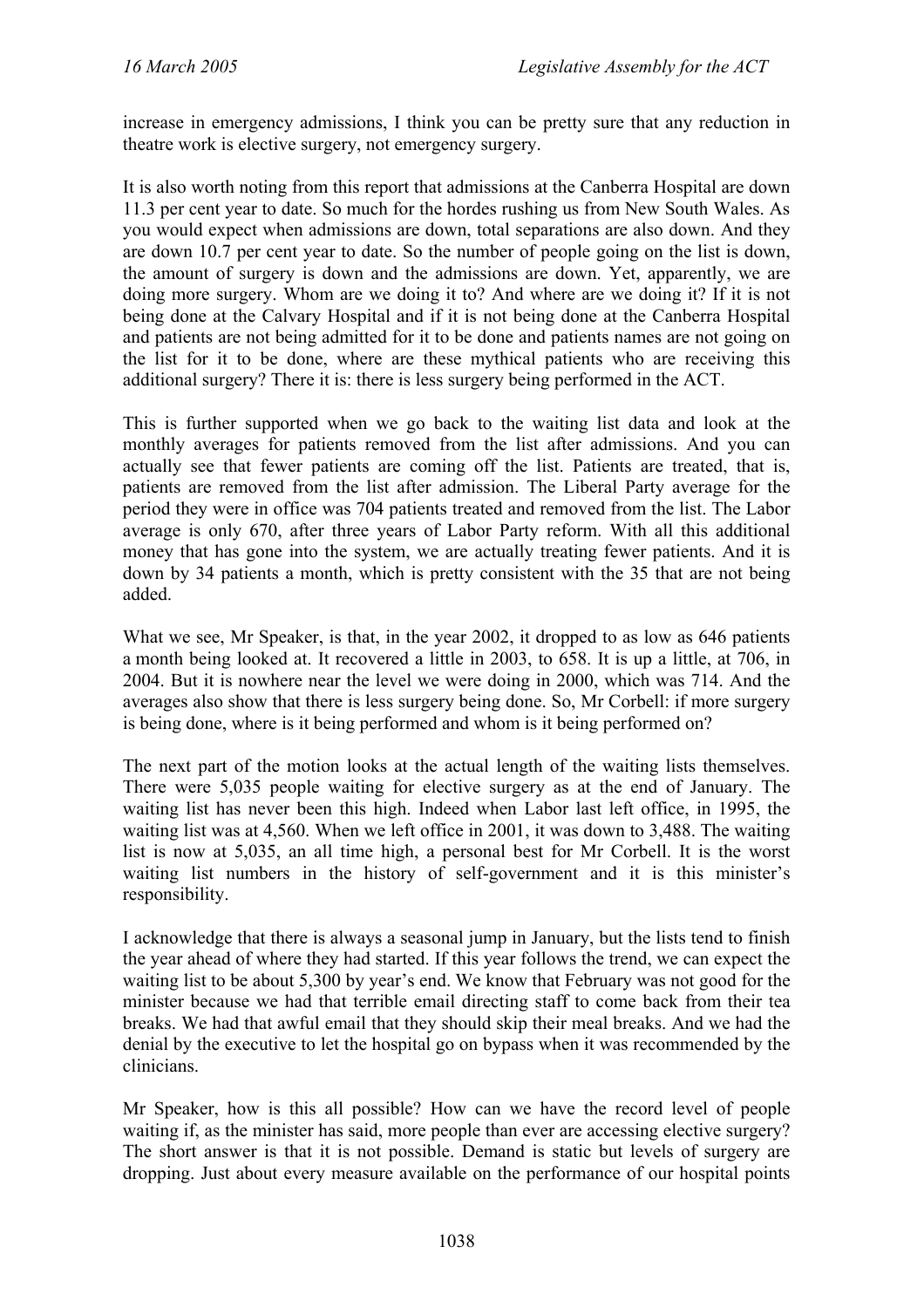to a decline. Yet there is well over half a billion dollars being spent in our health system this year. Where has it all gone? What are we getting for this money? What we are getting is fewer surgeries. What we are getting is longer wait lists and longer wait times. What we are getting is reduced targets for cost-weighted separations.

The public accounts committee, in its hearing into the supplementary appropriation bill, has asked questions about how the money is actually spent—clinical versus administration—and I look forward to seeing the answers. But I am prepared to bet that there has been a substantial increase in the cost of administration.

The case I have presented today shows that, no matter what measure you use, it indicates that the health system is costing more and delivering less. It is costing more and delivering less because the government and the health minister are not competent to run it. That is why the motion concludes by censuring the minister for his comprehensive mishandling of the health portfolio.

There is not an arm of health that is not untouched by Mr Corbell's mismanagement. Even the Canberran of the year, Claire Holland House, suffers from a lack of government commitment.

Oncology patients are forced to travel interstate for treatment. And we know that in recent years Wagga—good old Wagga Wagga—has been able to set up its own oncology treatment facility, staff it with the specialists that are required; yet this minister, because of what he has done to the health system, is unable to attract those specialists to the ACT.

So what have we got? We have got waiting lists and waiting times at record levels. We have got fewer admissions. We have got fewer separations. We are getting fewer surgeries. Whichever way you look at it, Mr Speaker, the system is in trouble. And for that the minister must be held accountable by being censured today. I commend the motion to the Assembly.

**MR CORBELL** (Molonglo—Minister for Health and Minister for Planning) (10.48): Mr Smyth's difficulty with this censure motion is based on the assertion he made in his first sentence, and that is that there are lies, damn lies and health statistics. And it is regrettable that this becomes a debate about statistics, but Mr Smyth has entered into it; so I will respond accordingly.

Mr Smyth fails in making his assertions around what he believes are failures in my personal administration of the health system in seeking to censure me today. What he fails to outline is the context within which all of these figures are based and he fails to identify how those figures relate to what is happening on the ground. And I am going to work through each of Mr Smyth's figures and address those.

First of all, he asserts that the inpatient cost-weighted separations target for 2004-05 is down 2,023 on the 2003-04 results. What he fails to acknowledge in saying this is that the way many of these occasions of service have been delivered has changed and, therefore, they are measured differently. It does not mean that they are not happy; it does not mean that they are not being delivered to people; but the way they are being measured has changed. But Mr Smyth makes the fatal assumption that, if it does not show up in the statistics in the way that he reads them, it is not happening. And what the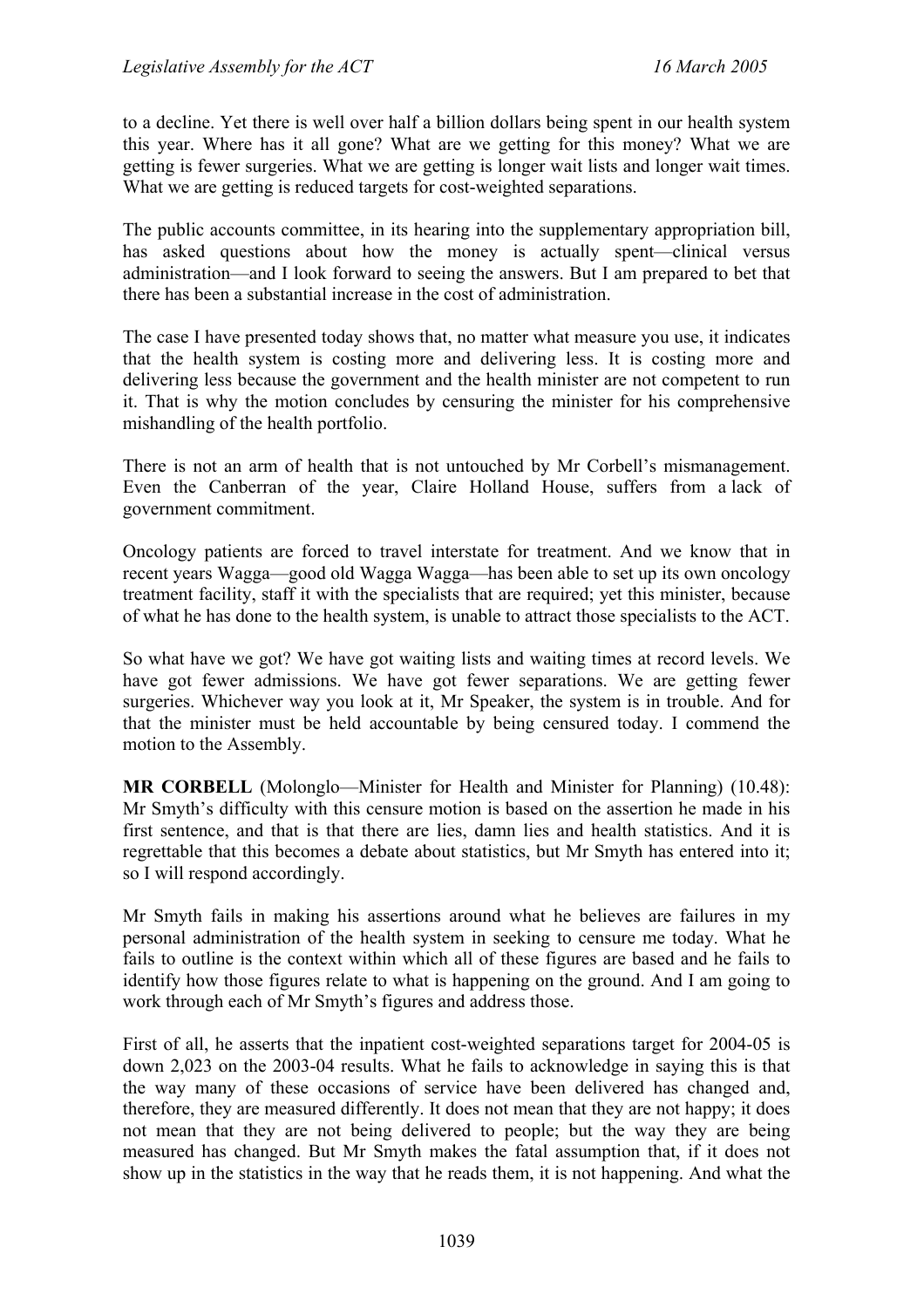problem is with that is that it is just a failing to acknowledge what is occurring on the ground.

Mr Speaker, our hospitals will provide more than 400,000 services this year across inpatient, outpatient and emergency department services. The mix of the way these services are delivered will continue to change. So you can no longer look at the provision of health services by focusing on a single type of service response. Mr Smyth cannot look at what is happening in inpatient services without looking at what is happening equally in outpatient services. And he fails continually to do that. The transfer of services from inpatient to outpatient setting is almost directly responsible for the decrease in the estimated inpatient throughput. It does not mean they are not happening. What it does mean is that they are being delivered differently. I would like to provide some figures for members to look at in this context. The outpatient target for 2004-05 is 235,000 occasions of service. In 2003-04, the target was 225,000 occasions of service, and the outcome in 2003-04 was 242,000 occasions of service.

Two things have occurred to change where we are at with inpatient services. The first is a direct shift of activity in gastroenterology from inpatient to outpatient services. That shift has resulted in all of those occasional services now being recognised as outpatient activity. What has also occurred is that medical oncology services are now only being counted as outpatient occasions of service, whereas previously—and it has been the case ever since we have had a medical oncology service—medical oncology services were being counted twice, as both outpatient and inpatient occasions of service. They are now only being recorded once, as they should have been from the beginning. And that has resulted in a relatively static level of outpatient activity, whilst still seeing a decrease in the level of inpatient activity. It does not mean the services are not being provided. It does not mean that people are not getting these things on the ground. It does not mean that we are spending more and getting less. It just means that the way they are being measured and recorded has been changed.

But if Mr Smyth is so concerned about outpatient occasions of service to back up his argument that my assertion that the decline in inpatient is because of the shift to outpatient, let me put this to him: for the first six months of this financial year, we are over target in the delivery of outpatient services; we are 3 per cent over target. And I am advised that, by the end of this financial year, we will certainly exceed our target for this financial year.

Mr Speaker, who is right? Mr Smyth's assertion that outpatients are down but inpatients are also down? Or do the facts and the activity on the ground actually speak for themselves? I think it is the latter. If we are 3 per cent ahead of target in outpatient occasions of service six months into the financial year, surely that would demonstrate that there is more activity happening in outpatients because of a shift from inpatient to outpatient. Mr Smyth, though, is not interested in hearing some of that argument.

Notwithstanding all of this, it is important to note that, at the end of January 2005, both hospitals report activity at 4 per cent above their targets for the first seven months of 2004-05 for inpatient activity also. So we are ahead of target. This is the bottom line: we are ahead of target for outpatient occasions of service. We are ahead of target for inpatient occasions of service. So how can Mr Smyth claim that we are spending more and getting less? How can he claim that, when we are ahead of target for both inpatient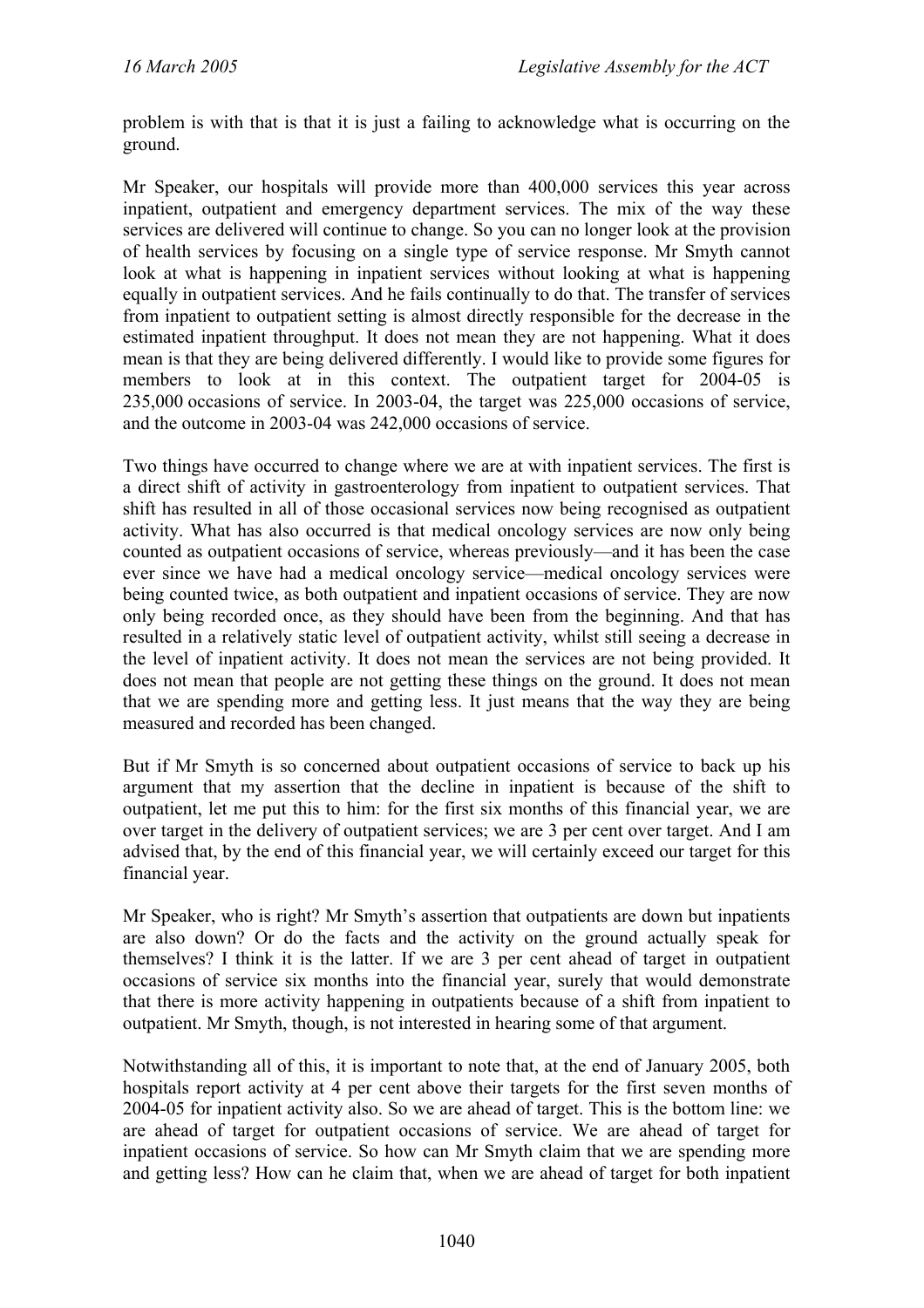and outpatient occasions of service? It is an absurd claim, but it shows how Mr Smyth will read into the figures what he wants to read into them so that he can make the political point.

Mr Smyth also makes argument around the average number of additions per month to the elective surgery waiting list being reduced since 2001. The number of people added to the elective surgery waiting list in 2001-02 was 10,205, an average of 850 people per month. In 2002-03, the total number added to the list was 9,849, an average of 820 per month. In 2003-04, the last full financial year, the total number of people added to the list was 10,911, an average of 910 people per month. The total number added to the list this financial year to the end of January was 6,091. This is the largest number added to the list for the same period in each of the previous three financial years. The total to January 2005 was about 60 more than the figure to January 2004, and the year-to-date figure for 31 January 2005 is more than 700 more than 2002-03.

Mr Smyth's claim that there are fewer people, on average, being added to the list under this government than under the previous government is not supported, I believe, when you see those figures. Those are the figures and what is happening on the ground. Again Mr Smyth is proven wrong. Again Mr Smyth reads into the figures what he wants to read into them to make the political point. But he does not see what is actually happening on the ground and he is not interested in seeing it because it does not back up his argument.

So what I have been able to demonstrate so far this morning is this: we are ahead of target in delivering our inpatient occasions of service. We are ahead of target in delivering our outpatient occasions of service. And the number of people being added to the list has gone up. How can Mr Smyth claim, in those circumstances, that the system is costing more and we are getting less? It simply does not add up.

Mr Speaker, the amount of elective surgery at Calvary Hospital is down 13 per cent in 2003-04, according to Mr Smyth's motion. First of all, activity is down 11 per cent, not 13 per cent, not 14 per cent. At the end of January 2004, just over 2,200 people had access to elective surgery at Calvary. To the end of January 2005, this figure was 2,024, that is, a drop of 255 people, or 11 per cent. The total number of people accessing elective surgery at Calvary to the end of January 2005 is, though, the second highest number on record. The highest number on record was in 2003-04, under the Labor government. The highest ever level of elective surgery at Calvary was under a Labor government.

The reason why the number is below the total for 2003-04 has been previously explained, and I will outline it again. In 2003-04, Calvary received an additional \$2 million in recurrent funding from the budget in recognition of the need to improve access to surgery. Those dollars came in at a particular point in the year, and it meant that we saw an increase in the total number of surgeries happening for that particular period. Also, those figures were reported in the following financial year. So it flowed through. As I have indicated, the last two years have recorded the biggest numbers of people accessing elective surgery in the ACT's history.

I would like to outline what we are doing for 2003-04. In 2003-04 Calvary provided almost 400 additional surgical cost-weights to compensate for underactivity in 2002-03. The additional activity was, by its nature, a one-off situation. This additional input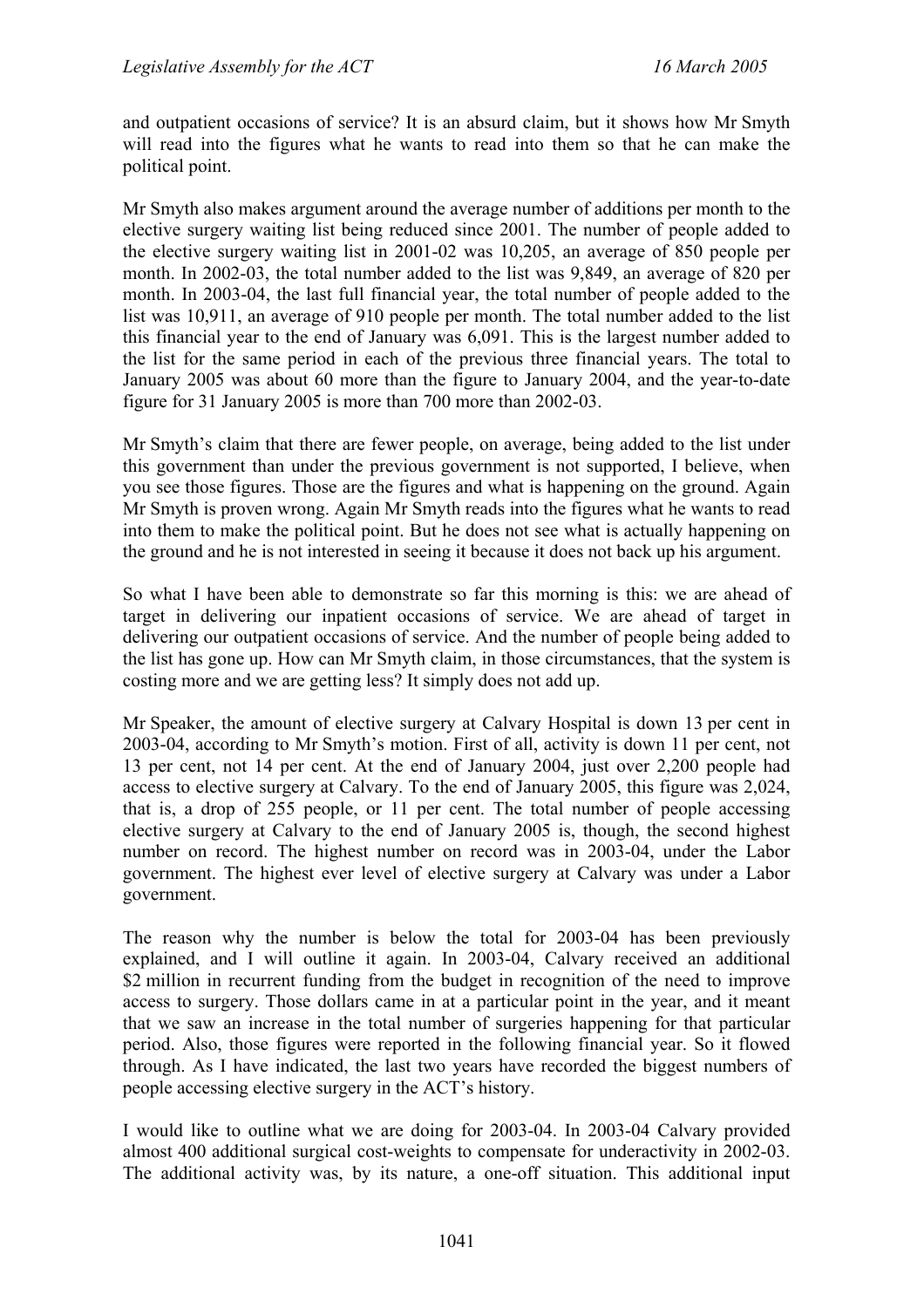enabled us to provide an additional 900 operations in 2003-04, 50 per cent more than was initially predicted. That is why that figure for 2003-04 is higher than the one for 2004-05. It is a one-off figure. We added a further one million in 2004-05 to partly compensate for the end to the additional one-off funding sources. This funding will provide an additional 50 joint procedures at Calvary this year and 150 more eye operations.

Mr Smyth's assertions are simply wrong. Inpatient activity is up. Outpatient activity is up. Number of additions to the list is up. And by "up", I mean inpatient activity is ahead of target. Outpatient activity is ahead of target. And number of additions to the list is higher than it has been previously. You cannot make the claim that we are spending more and getting less when you look at those figures objectively.

Mr Smyth makes the assertion that the amount of surgery at the Canberra Hospital is down 7 per cent. If you look at the total surgical line, that is, if you look at it completely in isolation and out of context, then certainly that is the case. However, the table shows that surgical activity at the Canberra Hospital, excluding gastroenterology, actually reported an increase of 0.4 per cent in the number of separations to January 2005 compared to the same period in 2003-04. The reduction in total separations is due to changes in the counting of some gastroenterology patients. Gastroenterology inpatient services are down 30 per cent, or 534 separations, not because we are providing fewer services, Mr Smyth, but because we now able to provide a number of these services in an outpatient rather than in an inpatient setting. So that explains that.

Finally, Mr Speaker, I would like to talk about the total number of people on the list. The total number of people on the list is now just over 5,000. That is a matter of concern to the government. We will continue to work hard to improve this situation. Between now and 2008, we will deliver over an extra \$12 million for elective surgery activity. From when we were first elected until now, we have added at least an additional \$4 million in terms of elective surgery activity. We are seeing a 60 per cent growth in admissions in the Canberra Hospital and Calvary Hospital since the 1990s, largely due to an ageing population, reduced community access to general practitioners and rapid advances in medical technology.

But you cannot assert that we are doing more and getting less. We are doing more, and more people are coming forward for treatment. That is the challenge we have got. There are no simple or glib answers and this censure, Mr Speaker, is simply an exercise in political point scoring.

**MR SPEAKER**: The minister's time has expired.

**MR STEFANIAK** (Ginninderra) (11.03): I find it amazing that the minister can claim and I throw back at him his comment—that you can do anything with figures. You certainly can, but there are some absolute, basic facts here. We are spending more and getting less. Mr Smyth has outlined a number of figures—I will add a few more—which show that that is the case. This government's health budget has risen, I think, approximately 30 per cent from when it got in. And all you have to do is ask the public how they feel about it. Ask the public; ask the people who actually use the hospitals; ask the doctors there; ask the nurses. They are the ones who will tell you that there are huge areas of concern here.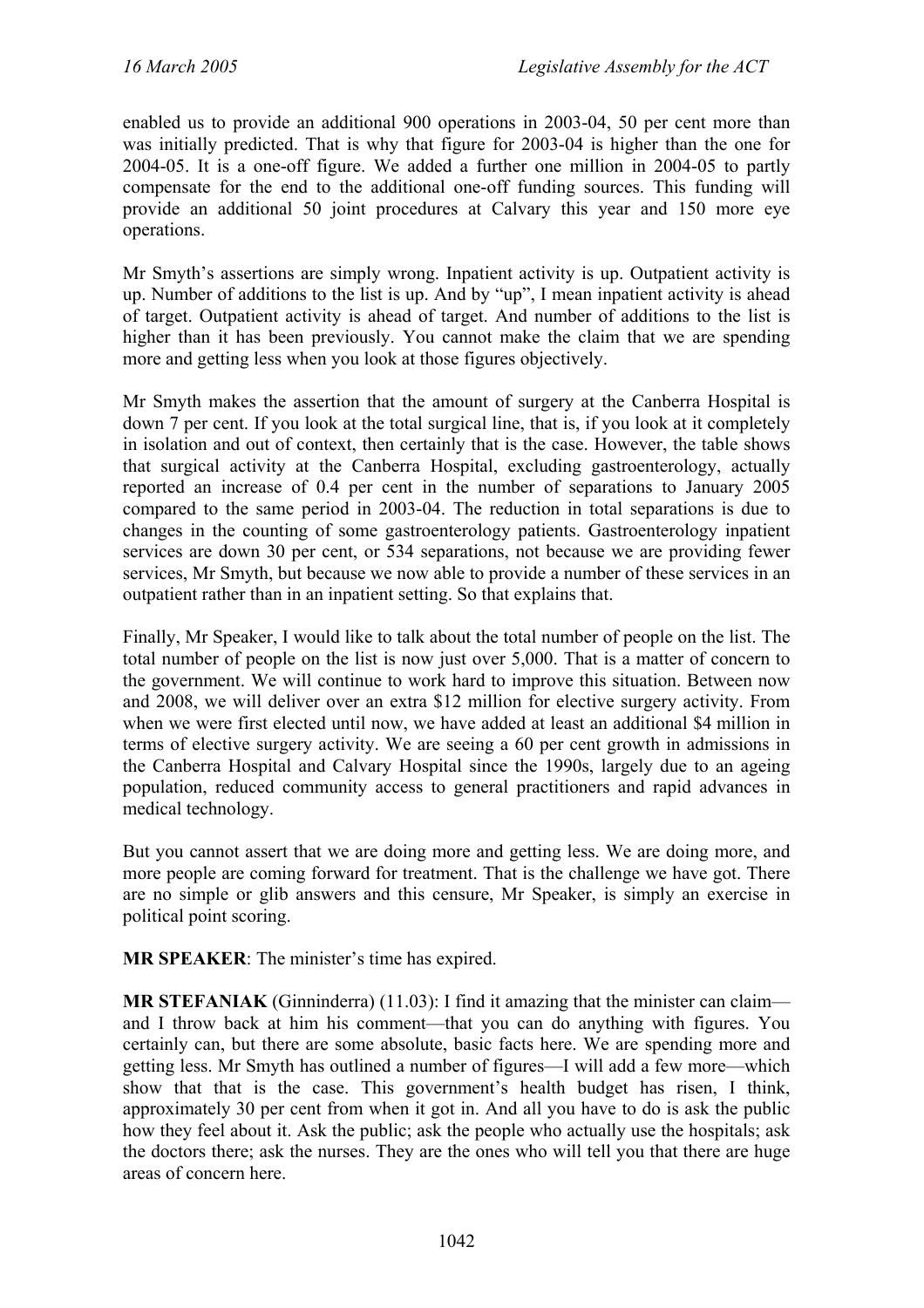I have also seen some figures—we all do polling major; political parties do; the paper occasionally does—and I do not think you have to be Einstein to see that the greatest single area of concern in the ACT is in relation to the health system. And the greatest single area of concern with this government is the way it has handled the health system. It is first by a country mile in terms of things that really concern the average person in the community.

I will give some figures now. Point (b) in Mr Smyth's motion states that the average number of admissions per month to the elective surgery waiting list has reduced since 2001. The minister can go into every possible contortion he wants to, but the clear facts have been set out in the yearly figures for new patients added to the waiting lists. If we look at the additions, as a monthly average, we see a number of things. For the patients listed, that is, new patients added to the waiting list, the average for 2004 at Canberra Hospital was 494; at Calvary, it was 401; a total of 895. For 2003, it was 461 at Canberra Hospital; at Calvary, 402. For 2002, it was 472 at Canberra Hospital; 401 at Calvary. In 2001, it was 531 at Canberra Hospital; 339 at Calvary. In 2000, it was 544 at Canberra Hospital; 389 at Calvary. The total under Labor averaged out at 477 at Canberra Hospital; and, at Calvary, 396. Under the Liberals it was 544 and 369.

There is a difference there. Under Labor it is an average of 878; under the previous Liberal government, 913. This bears out the point Mr Smyth has been making perfectly. The average number of additions per month to the elective surgery waiting list has in fact reduced since 2001—not by a lot. I think Mr Smyth actually had the good grace to say it was static. It is a bit worse than static; it has actually reduced by a number. That, I think, is a very, very telling point, and the minister can try to explain that away as best he can but he has a problem.

Similarly, when you look at the average number of patients treated over that same period, at both the Canberra Hospital and Calvary Hospital, it is, under Labor, 670 since they have been in, over the term of the government to date; and, under the previous Liberal government, 704. Again, more patients were treated under the Liberals than Labor. So again I think that just makes very much a mockery of what Mr Corbell has been saying.

Then you look at some of the figures, some of the more recent problems we have had with the system—the oncology clinic, the cancer clinic at Calvary Hospital. I understand that clinic—and it should concern any member who represents anyone on the north side—is no longer seeing new patients. They are being transferred to Woden. I also understand from staff there that there is some concern that Woden may not have the necessary ability and resources to actually treat those patients to the standard that they were treated. I think, largely, it is a resourcing problem. It seems there that the aim is actually to dispense with that clinic after the current batch of patients is finally treated at Calvary. For members' information, that clinic does such things as chemotherapy treatment and the like. So that is just a recent example of a cutback in services

We have a budget that has gone up over 30 per cent. Where is the money going? We heard a story today in the *Canberra Times* of an elderly gentleman who had about six attempts to have an operation on his lungs actually cancelled. Unfortunately when it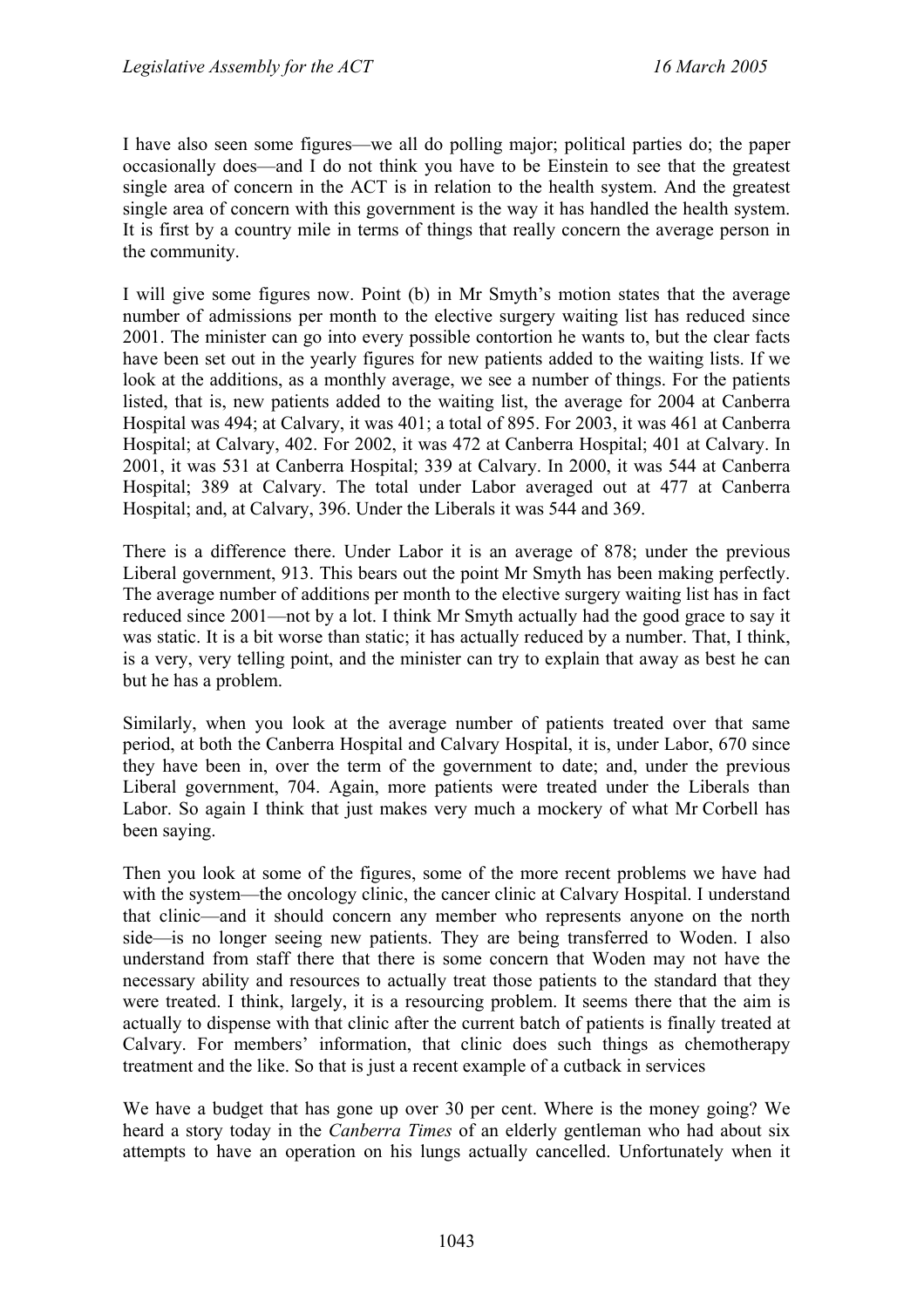finally did happen, apparently there were some complications with that. Six times where is the quality in his life there? That is just dreadful. That is a real problem.

Of course only a few weeks ago we had the fellow who turned up with his sleeping bag at A&E—a very practical man; he certainly was going to spend a lot of time there. I hear they are calling him "sleeping bag". There are a lot of people out there calling the minister "sleeping bag Simon". The time it actually takes to fix up people in A&E is really quite disturbing. It is now, on average, eight hours. I think it has been eight hours or so since 2003.

I just jotted down a few notes here, while I was listening to the minister, in terms of my personal experience in relation to people going to A&E. It invariably was around about two hours until and including 1999. I know that from having young kids and from coaching a number of football teams and taking injured players there. There were a couple of incidents in 1989, with injured players: two hours. That was on a Saturday. In 1992, on a Thursday, after training, I took a big fellow called Falamani Mafi there. He was playing in the second row for me. He had a dislocated finger: two hours. I took my little girl to hospital mid-week in 1999: 2½ hours. In 2003, on a couple of occasions, I had players go to hospital: eight hours on each occasion.

Compare that even with a basic hospital. I had experience at Wollongong Hospital over the Christmas break, again with my little girl who was transferred from Bulli to the Wollongong Hospital. She was seen in virtually next to no time and actually was put in overnight for some tests and observations. If they can do it, why can't we?

I have mentioned before in this place but it bears repeating because this is also unconscionable—and I am not blaming the doctors or nurses; they work under extreme difficulties as a result of, I think, the incompetence of this government—that, at Easter last year, an 85-year-old woman from Holder fell over and broke her arm. Friday, at 9.00 pm, Easter, in she goes. She was finally, I think, treated on the Tuesday and discharged at about 3.30. She was kept there; she was not able, of course, to go home, with an injury like that. She was pretty discouraged about the whole thing. She said; "At least the bruising has gone down." But 3¾ days for an elderly woman to be seen and treated for a broken arm indicates a very, very real problem in our health system. And at the end of the day, the buck stops with the minister.

Mr Speaker, the nurses, the staff, the doctors do work very long hours there. I regularly hear of nurses doing double shifts, being called on to come back and do a double shift or come in on their days off, simply to keep the system ticking over. It is very draining and very hard for anyone who is working 14 or 15 hours to really be able to focus on the job, despite the dedication these people actually show to the job. Similarly, of course, doctors often work equally lengthy periods of time. The ones I have spoken to have some real concerns about the system and just the pressure it is actually placing on staff.

That is, I think, very much an indictment of the minister, as are the elective surgery waiting lists. As we have shown, the numbers of people going onto them are actually slightly decreasing; they are not rising. If they were rising, it might be a good reason, but they are slightly decreasing. The number of people on the elective surgery waiting lists is now—congratulations, minister—I understand, a record 5,035 people. What on earth are you doing in relation to our health system? It is a significant problem indeed.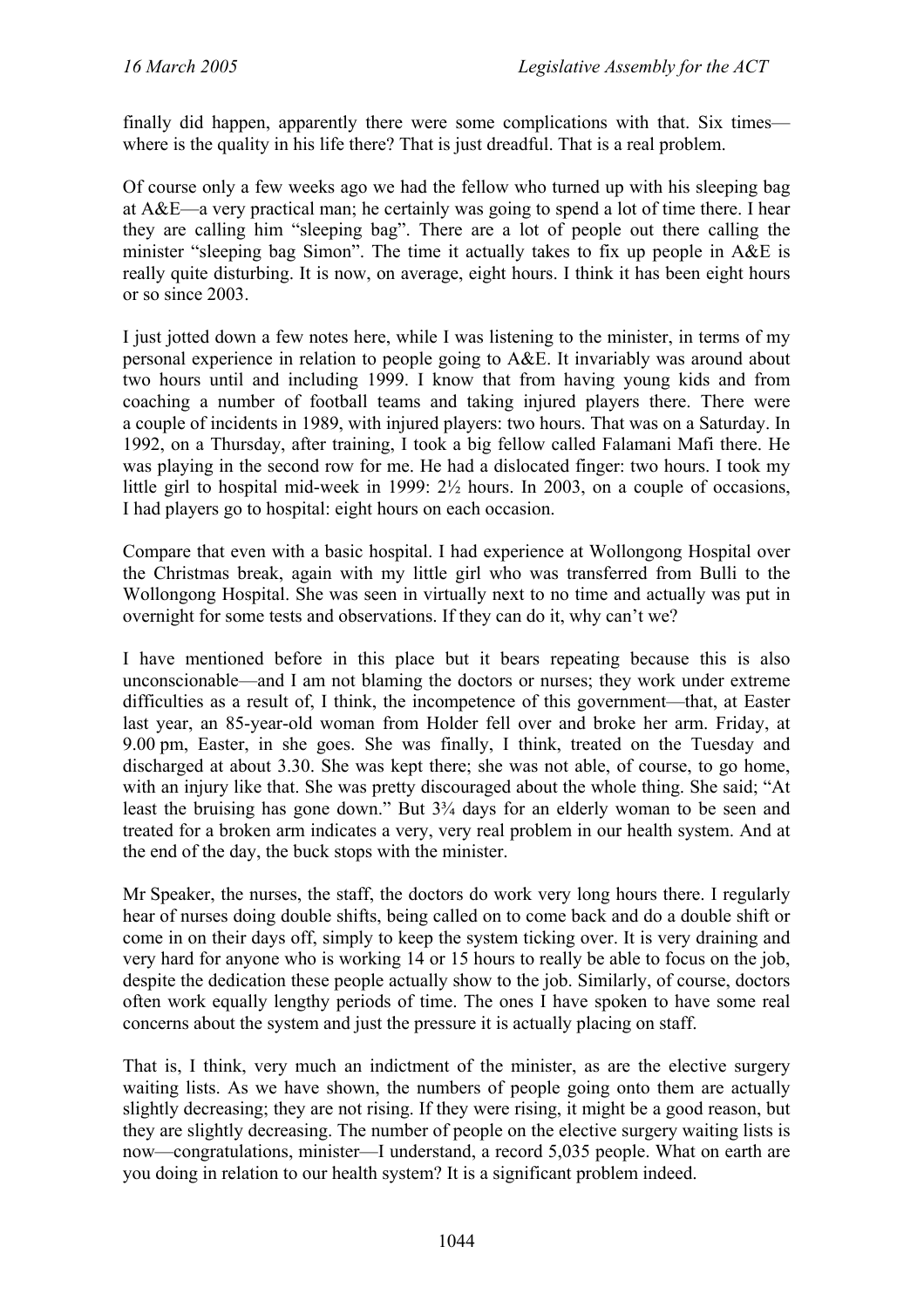When one looks at the health performance report for the December quarter 2004-2005, it shows: for category 1, percentage of patients in ED seen within the standard timeframes, target of 100 per cent. Yes, it was 100 per cent for December. For category 2, 80 per cent was the target. For the December quarter it was 74 per cent. For category 3, the target was 75 per cent. It was 47 per cent. Similarly, for category 4, the target was 75 per cent. It was 46 per cent. For category 5, not too bad, the target was 85 per cent. It was 84 per cent. Especially when you look at category 3 and category 4, that is a huge discrepancy on the target. It just shows a system in crisis and a minister who is just not handling it properly and who deserves to be censured.

**MR STANHOPE** (Ginninderra—Chief Minister, Attorney-General, Minister for the Environment and Minister for Arts, Heritage and Indigenous Affairs) (11.13): This is simple base politics. It is an irrelevance and a misuse, I think, of the time of the Assembly to be seeking to censure a minister in the circumstances that the Liberal Party is here. It is nothing but the cheapest expression of political opportunism that you would expect to see of a grovelling, grasping and struggling opposition—an opposition that was trounced in an election, an opposition that is desperately seeking to establish some credibility within the community, after the worst defeat imaginable just five months ago, an opposition that campaigned on the basis of "vote as if your life depended on it".

As I previously said: the motto of the Liberal Party in October last year was "vote as if your life depends on it". And, goodness me, Mr Speaker, didn't the people of Canberra respond to that invitation: "vote as if your life depends on it". They certainly did; they voted for a government they knew they could trust. They voted for a Minister for Health they knew they could trust to continue to provide to the people of Canberra the best health system in Australia. The sad part about the cheap political opportunism inherent in this debate is that it is about an opposition, a Liberal Party, that has absolutely no credibility—

### *Opposition members interjecting—*

**MR SPEAKER**: I order the members of the opposition to cease their interjections. Everybody to this point has sat reasonably quietly and listened to the debate.

**MR STANHOPE**: It is an opposition that is struggling for credibility, for credence, for any respect in the minds and the hearts, and certainly in the voting hand, of the people of Canberra. They were abandoned in legion on that wonderful election day motto of "vote as if your life depends on it"—and how that came home, and how we see it reflected in the views and the minds of the people of Canberra, their attitude and their understanding of just how incompetent the opposition are and how undeserving they are of government.

What did the people of Canberra do? They returned majority government to the Labor Party—first time ever. The people of Canberra knew what they were doing. They were awake to the opposition. They knew the opposition was incompetent and undeserving of government. They invested in us their confidence, to the extent that they accorded us that enormous honour of majority government for the first time since self-government has been vested in the people of the Australian Capital Territory. They did it on the basis of our record. They did it on the basis of their deep understanding that this was a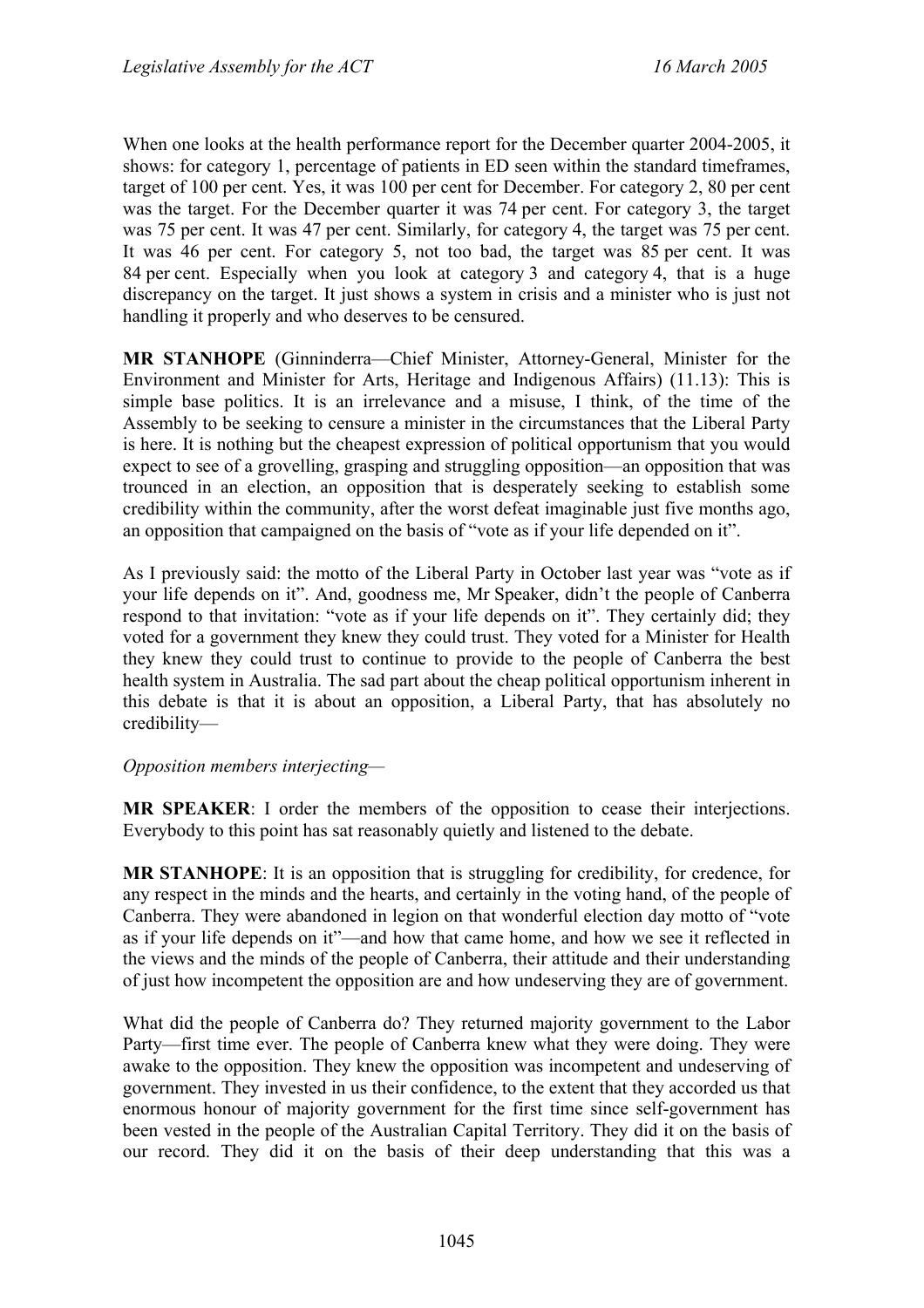government that could be trusted to deliver. This was a government of integrity. This was a government that knew what the priorities of this community were, and are.

We know what the major priorities of this community are. We say it all the time. We acknowledge it and we understand it in a deep and refined way, because of our connection to the people of this community. The number one priority is health and the health care system. The number two priority is education and the education system, and there is a range of priorities essentially designed to ensure that we support those major priorities of this community.

Who was the Minister for Health at the time of the last election? Simon Corbell. What was the vote of confidence invested in this government by the people of Canberra, in a way that has never been invested before? It was through majority government, through the largest vote ever to a party within the ACT. This was the highest, most significant vote—the investing of majority government in a party in the ACT for the first time, on the back of a minister that had maintained for the people of Canberra their faith in the essential worth and value of our health system. Who denies for one minute that the number one issue at the last election was health? Nobody. The number one issue in the minds of the people of Canberra was health.

Who can forget the \$200,000, or more, that the Liberal Party spent in the last five days of the campaign on an advertising campaign around health and the delivery of health care? Hundreds of thousands of dollars spent in a desperate, last-week attempt to play down the successes of this government and of this minister in relation to the delivery of quality health care for the people of Canberra. We will not forget it. You tried everything you could, honourably and dishonourably, to undermine the health care system within the ACT, and the people of Canberra did not fall for it—

**Mr Smyth**: Point of order, Mr Speaker. If the opposition has done something dishonourable, it should be dealt with in a substantive motion. He must withdraw that.

**MR SPEAKER**: I think Mr Stanhope was drawing attention to the campaign in the context of the debate about a censure motion on the health minister and I think he is entitled to use that sort of language.

**MR STANHOPE**: And that was the basis of the campaign. You cannot deny this. You cannot reinvent history. You cannot say that to the people of Canberra here today, five months after the election that we won in such an overwhelming way. The people of Canberra invested that singular honour of majority government in us. That was a vote of confidence in this government and in this minister, on the basis of our management of health care at the time of the election and during the last period.

**Mrs Dunne:** Point of order, Mr Speaker. The subject of the motion today relates to cost-weighted separations being down.

**MR STANHOPE**: It is a censure motion.

**Mrs Dunne**: It is about elective surgery. It is about the amount of surgery at Canberra Hospital and Mr Stanhope is talking about the election result. It is about relevance. Mr Stanhope should be addressing the issue of the debate.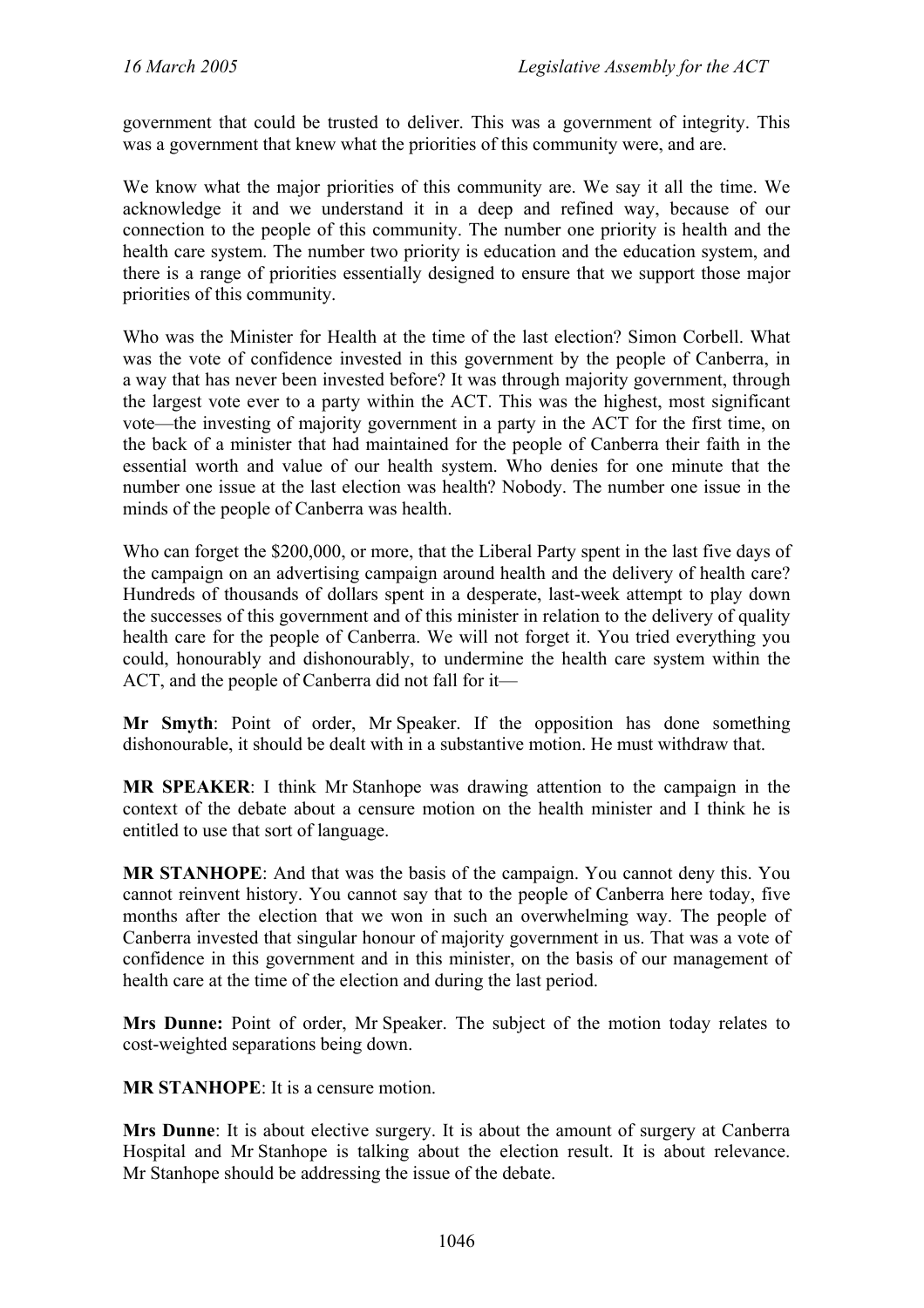**MR SPEAKER**: Mrs Dunne, resume your seat for a moment. Part 2 of the motion calls for a censure on the Minister for Health and the Minister for Health's performance has been a central part of what the Chief Minister has been saying. So it is entirely relevant.

**MR STANHOPE**: And that is the point: let us not forget what this is about. I must say, Mr Speaker, we understand how seriously the opposition takes this motion: they had it listed as number four on the order of business! They did not have the confidence in their own motion to actually bring it in as the order of business. We know the convention of this place. A censure motion is a very serious matter, second only to a vote of no confidence. There is nothing more serious that occurs on the floor of this place, after a motion of no confidence, than a censure motion. But you regard this with such frivolity, with such seriousness that you allow it to appear down the page—item number four. That is how important and how serious you regard it to be.

**Mrs Dunne**: You did us a favour by bringing it forward because I couldn't get it past—

**MR SPEAKER**: Mrs Dunne, I warn you.

**MR STANHOPE**: That is the belief that this mob has in this motion. They do not even believe it themselves. They were not prepared to come in here and stand up and move a suspension of standing orders to allow them to move this serious motion of censure and their response to it. Mrs Dunne stands up and moves a point of order: "He is defending the performance of the Minister for Health. How dare he. We are talking about waiting lists. We do not want to talk about censure. We do not want to talk about his record. We do not want to talk about the fact that at the last election, five months ago, the number one issue in the minds of the people of Canberra when they went to the ballot box and voted was health". Who was the Minister for Health? Simon Corbell was the Minister for Health.

Who ran a major campaign over the last week of the election campaign devoted to undermining health care delivery in the ACT and attacking the Minister for Health? The Liberal Party did. And what did the people of Canberra say to you? They said, "Go away. You are not wanted. You are not competent; you cannot deliver and you are not to be trusted." And what did they say to us? They said, "On the basis of your record, we would like you to have majority government for the first time ever." They said, "We will vote for you, to the extent we have never before voted for a party seeking government in the ACT." They also said, "We understand the strains and the pressures on health. We understand you have delivered. We understand that you have devoted an additional \$160 million to health care. We understand that you have tried and attempted to catch up with the enormous gaps that were left for you, and we understand that delivering a health care system to the people of Canberra is not just about the waiting list. It is about mental health care and it is about your devotion to that." It is about our commitment to every other aspect of health care across the spectrum.

This is not appropriate in a circumstance where, since the early 1990s, the number of occasions of service at our public hospitals has increased by 60 per cent. Our performance at the hospitals is quite remarkable to the extent that we have been able to keep up with demand. There has been a 60 per cent increase over the last 15 years in occasions of service at our public hospitals. I think, in the context of that, in the context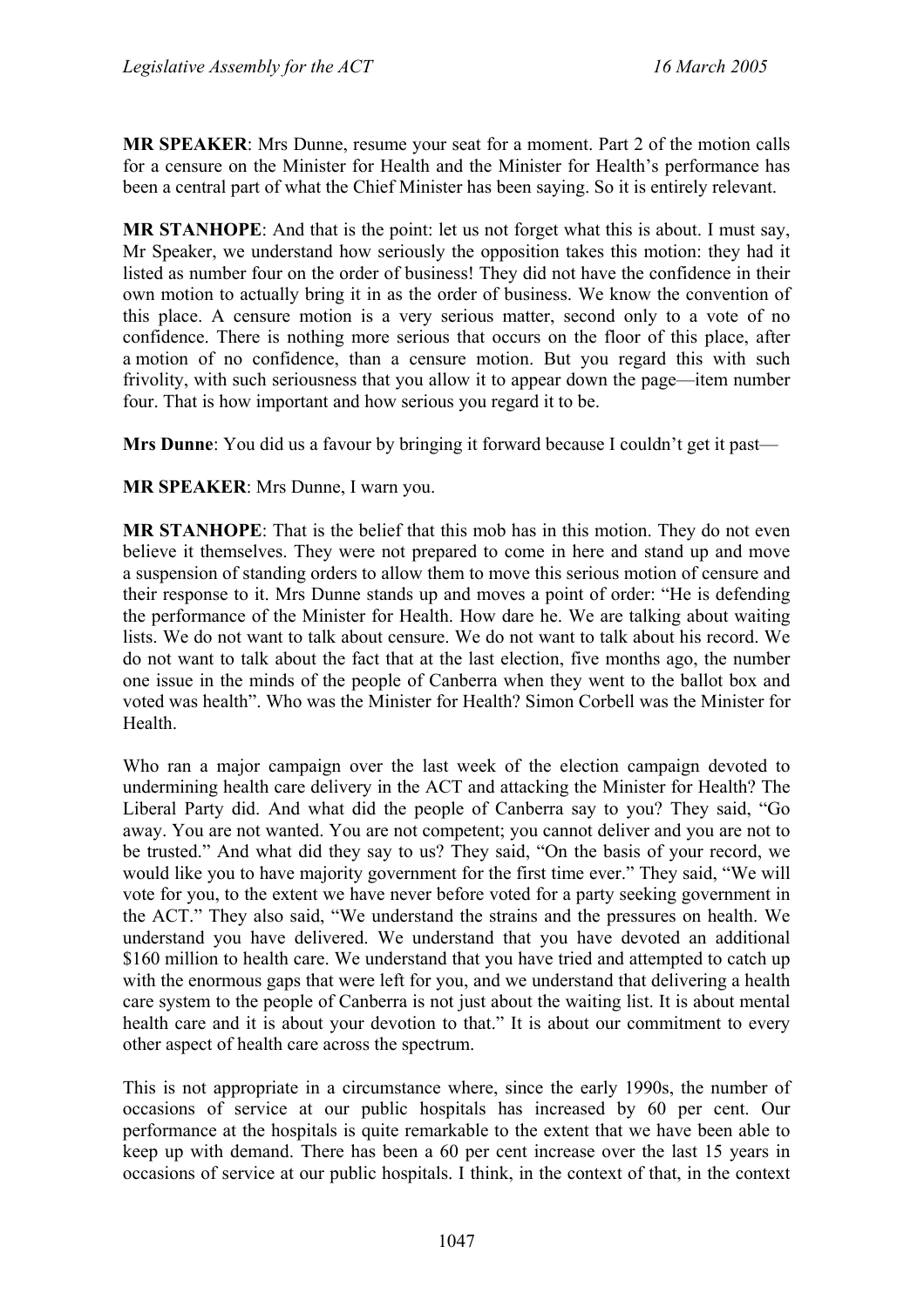of growth, and in the way in which the nature of the delivery of medicine has changed, the minister's response to these issues has been nothing less than remarkable.

**DR FOSKEY** (Molonglo) (11.23): From the speeches today, it is clear that our health system is of grave concern to both Liberal and Labor members of this house. It is also of great importance to the Greens. I am yet to be convinced as to how a censure motion will improve our health system. In my opinion, such a motion should not be moved lightly or used to score political points. However, I do believe that we should be discussing hospitals and other health issues in the Assembly, but let us try to be constructive.

As the ACT Greens member of this Legislative Assembly I support the Greens' policy, which takes a holistic approach to health. We see health as more than rates of surgery however they are measured. There are significant issues in our health system and there is much scope for improvement. However, citing these figures really does not give us an idea of whether or not our health system is meeting the needs of our community. Nor do they really give an indication about how the minister is managing the health portfolio. These statistics do not give us any idea of the health of our community. For example, are we having more or less surgical mistakes? How do we measure quality in our services?

These statistics focus on acute health, which is mostly the back end of the system. Of course, we need a responsive acute health component of our health system but most of these statistics relate to elective surgery. The question then needs to be asked: what is included in the category of elective surgery? Are some procedures that are deemed elective really procedures that should be carried out but can be delayed and are therefore called elective? This is information that we do not get from these statistics. This then could be used to make the case that the situation is even worse, but does that then make it the fault of the health minister? That case is certainly not made in this motion that is before us.

These statistics are not multi-dimensional. They do not take into account safety and quality, as I have said. They do not take into account the work force available to undertake the procedures. They do not take into account the interaction with the private health sector and whether this sector is doing less surgery or whether it is doing simpler surgery. The Greens advocate the need for a health system that focuses on health and wholeness rather than disease or injury management alone. We have a holistic approach to health, as our policy states:

- 1. all people in the ACT should have access to services which will enable them to fulfil their individual potential for mental, social and physical well-being;
- 2. individual and community health is based on many factors, including a safe, clean environment, adequate income, food and housing, physical activity and a balanced life;
- 3. government should provide the conditions for a healthy community along with equitable access to a complete range of health services.

It must be admitted that some of the problems facing the ACT health system are due to factors that are out of the control of any ACT health minister, but this does not relieve the government of the responsibility to provide a quality health system. We do however have to take into account the role of the Australian government. It has, through the rebate for private health insurance, transferred precious money and resources from the public system to the private system. We need to remember that this impacts on the resources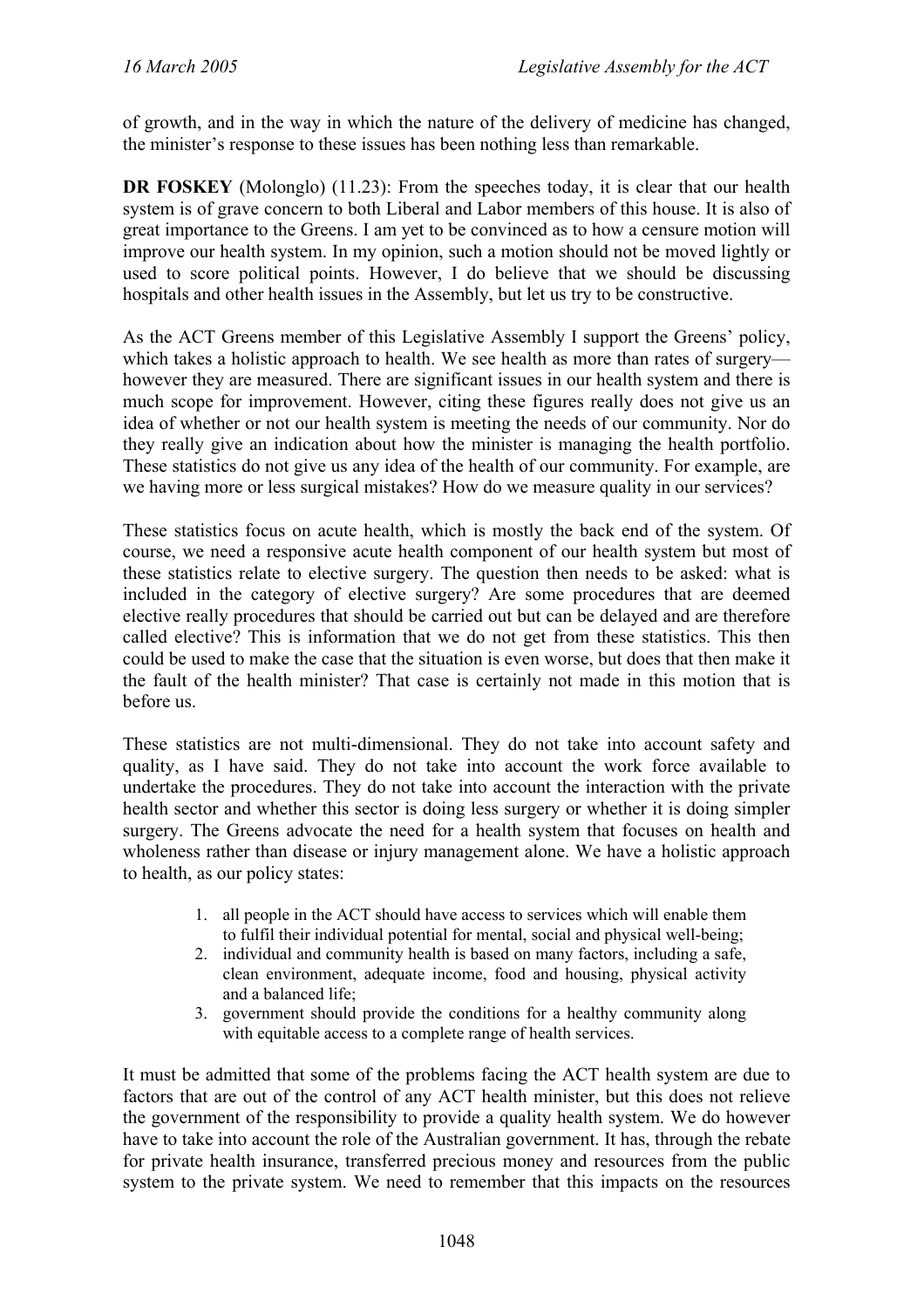available to the public health system and by resources we mean the health work force that performs or supports, among other things, the procedures listed in this motion.

We also need to take into account that Canberra has a role in the region, and decisions made in NSW have an impact on how many people choose to come to Canberra for their health care, including for surgical procedures. We have to acknowledge that Canberra Hospital plays a vital role in providing services to a very large region, since it provides the most sophisticated medical services in the region. All of that said, I believe the ACT government could do more to improve our health system. Some examples include more support for multidisciplinary community health centres, which may include a GP; improving primary health care in the ACT and the surrounding region and, in the longer term, help reduce the need for surgery and a greater emphasis on a whole-of-government approach to health.

To this end, the ACT Greens support the cross-departmental approach to health and regular cross-agency health forums involving senior officials from relevant government departments and agencies and community sector representatives. The ACT Greens believe there should be a balance between health promotion, illness prevention, treatment and rehabilitation and that these funding allocations should be legislated. It must be mentioned here that our services to people with a mental illness are wanting, by anyone's measure.

Finally, I want to reinforce my comment that citing these statistics is not enough to arrive at the conclusion that the minister has mishandled the health portfolio. Proof of comprehensive mishandling would require a comprehensive, can we say, holistic view of health and not a narrow look at some surgery. A comprehensive view of health would require a very careful choice, collection and analysis of statistics, used sparingly to help tell the story. I appreciate the analysis Mr Smyth has made of the statistics and note that my own office does not have the resources to do this work. We regret we have not had the time to contact health consumers to hear their perspective, noting that, while individual people may have spoken out through the media, the voices of health consumer groups might provide a more measured evaluation.

After hearing the speeches, I would like to do some of my own work to make a judgment one way or the other. I think the health of the ACT community is too important to be used as a political tool. I am wondering if the Libs would see it as in their interests to admit that we ever had a perfect health system—and I am not saying that we do, by the way. I am saying that in this case I see these arguments as political, rather than necessarily based on the concern of the health consumers. In the end, we know the government has the numbers to turn this motion into one that says the opposite of the one that has been put forward and I feel fairly sure that at the very least it will go down. However, this should never, ever be a reason not to raise important matters. I want to make the point that such matters should always be put here in order that we can discuss them—hopefully, constructively.

Just for the record, I indicate here—and I suspect people will already have guessed—that I am going to vote against the motion. That is primarily because I do not believe this should be couched in a motion of censure, but I would like all the qualifications that I mentioned above to be noted by everyone in this house.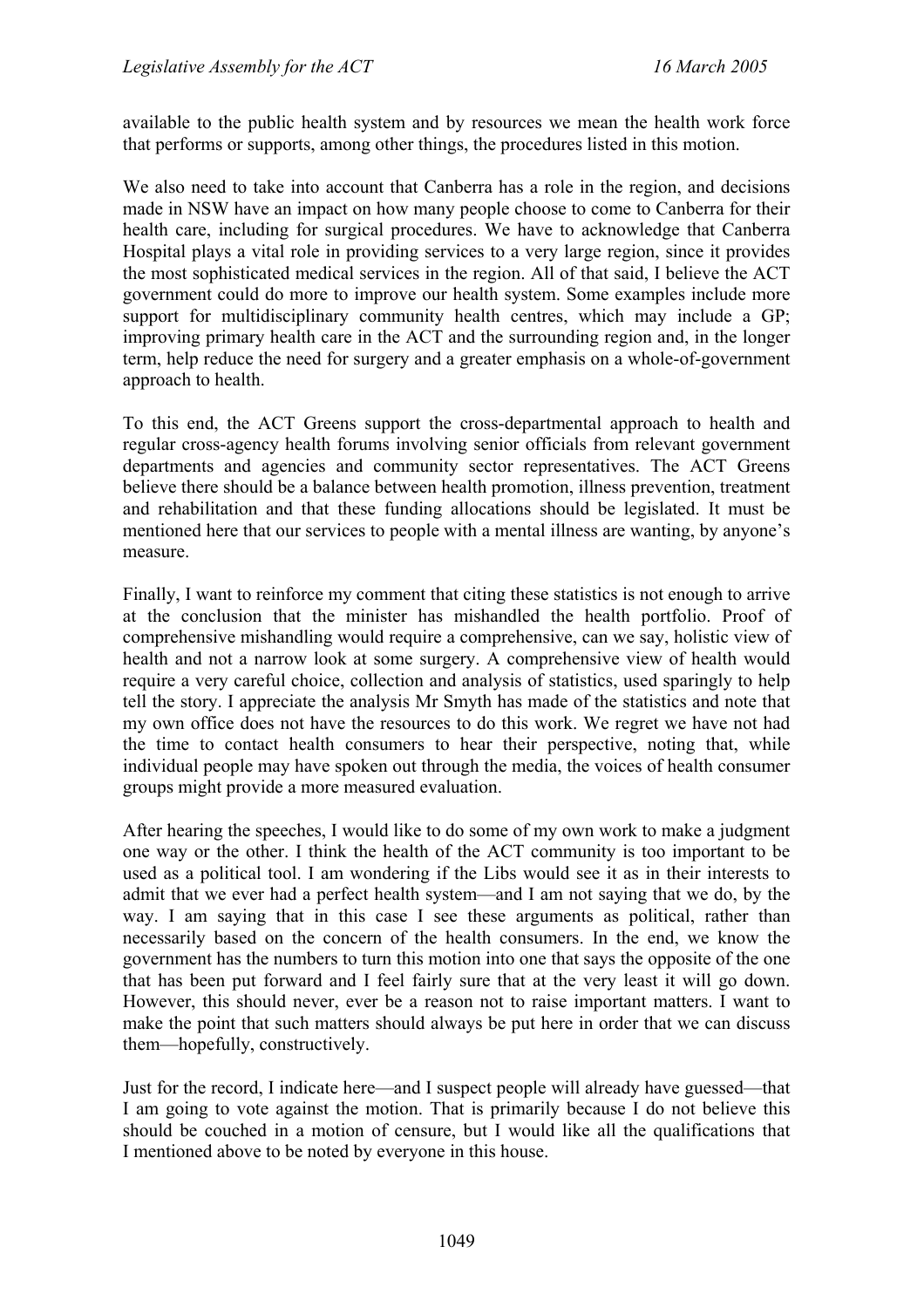**MRS BURKE** (Molonglo) (11.31): Mr Speaker, this is a grave and serious matter that we are debating in this place today. What theatre there was from the Chief Minister, yet again! But what did he actually say about the motion? Not a lot. I am sure he might be feeling a little uncomfortable today, but we will leave that there.

Minister, at the heart of this debate is the fact that, if the budget has gone up some 25 to 30 per cent, why isn't the community seeing or receiving the benefits? Why is the health system still the number one area of concern? The Chief Minister has said that himself. You were the government; you were the minister, according to the Chief Minister, who was going to fix that. What is happening? This is the critical issue here. Are we paying more and still getting less? Are we talking about core financial management and lack of leadership by a minister? What a shame the Chief Minister had to grovel at the bottom of the barrel, once again. Of course, this is a typical ploy by the Chief Minister to try and play down this serious issue.

Mr Corbell asserted that Mr Smyth was playing politics. Mr Corbell, I assert that you are playing with people's lives. You said it was regrettable, or words to that effect, that this debate is around statistics. It is regrettable that once again, no matter how you try to use the numbers as a smokescreen, you are ignoring the majority view of the community about what is really happening in our health system. This is borne out by the number of complaints sent to the Liberal opposition, to the media and no doubt to the minister's office. We have heard, once again, the minister is playing with the figures—to hide what is really going on, I suspect.

This motion today is about the minister's ability to manage the health portfolio. Is the minister running the department or are they running him? As Mr Smyth said, "Is this the true state of the health system?" We all know we can use statistics any way we want to. However, we cannot ignore the numbers of people in our community who are totally dissatisfied with the level of service. Only on Sunday, we saw another person having to go interstate, to Wollongong. It is fortunate that she has family there.

I think we need to take a long hard look at why people are dissatisfied with the health system and the level of service that they do not seem to be receiving. Are they all lying, Minister? Are they all not truthful? We are once again spending more and getting less. Where is the money going? I have asked the minister questions regarding breast screening and have not received satisfactory answers. This really is not coming from me: it is according to the feedback received from the people directly involved, who testify to the fact that Mr Corbell is wrong.

Who can the Canberra community believe: Mr Corbell's figures and statistics or what they really know, that the system is letting them down? As his defence, Mr Corbell continually rolls out the statistics that there is increased activity. But why are the community and the media not telling us that that is the case? Mr Smyth rightly said that people are going interstate for treatment. I have read about one case and we know of another one going to Wagga. I pose the question: are we, as the nation's capital, causing the community to go private—I suspect some people are forcing themselves to pay to go private—or go interstate or, worse still, sit and suffer?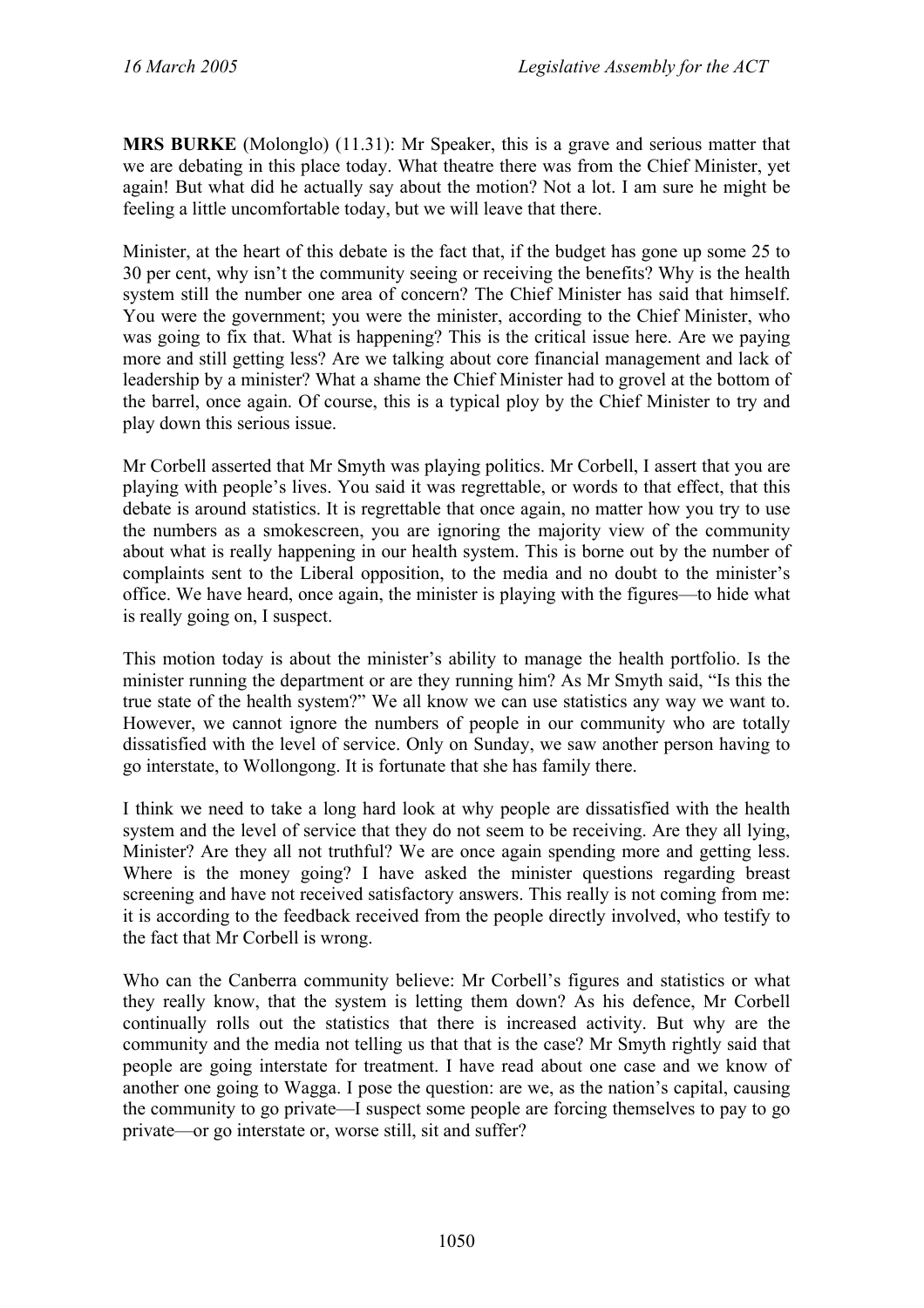Whilst it is a positive step to provide funding for projects such as the riding education program for a women's motorcycle club, I do get concerned that some elements of financial management displayed by this government indicate that priorities in the allocation of funds need to be looked at in detail. I see the Treasurer beaming across the chamber there, and obviously he will have something to say about that. No doubt there are programs within the community that need encouragement, but is it not more crucial to look at the funding and logistical needs of, for example, breast cancer screening in the ACT as a higher priority, given that, if skin cancer is excluded, breast cancer is the most common form of cancer in women?

According to the Australian Institute of Health and Welfare "managing breast cancer remains one of the major public health concerns among health professionals, policy makers and Australians in general." It is also of great concern that, if we consider the incidence rate and mortality rate, the ACT has a higher rate of breast cancer incidences and mortality rate per capita in comparison with the rest of Australia. Surely, if I know that, and the minister would have far more information at his fingertips, why are we not making allowances? Why are we not covering the bases? If we know these things are occurring, why are we not putting the money in the right places? What is going on?

Breast cancer screening units in the ACT require further political support and the will of the minister to resource them adequately. The minister's response in question time was that turnaround times for screening appointments was, at that point in time, three weeks. But my question concerning the Breast Cancer Australia Network was about the delay in breast cancer screening, and that in some cases patients were waiting up to six weeks to receive results. Are these patients lying? Are they wrong? I am just confused here, Minister. Perhaps you can shed some more light on it, which I am sure you will. They were not indicating a concern about appointment scheduling but, rather, the delay in receiving results back on their screening. Let us not forget that one of the reported cases was of an aggressive form of cancer. It is this concern that goes to the heart of the matter. These women are waiting to be told whether or not they have breast cancer and require further treatment. This raises the distinct concern about how these women are coping with the down time in waiting for results and how they are being assisted through this period. That is the other question one might ask.

Is it of concern to the minister that the period of waiting for definitive results on whether a client receiving breast screen services may impact upon how quickly any form of surgery could assist in treating possible life-threatening aggressive cancers? After question time the other day, I provided the minister with details of a case that is of concern to me. It was a specific example of the delay in identifying a case of an aggressive breast cancer and the need to see this person admitted for surgery. Given that this person has identified that a history of breast cancer exists in her family, should not such information be given more credence and further consideration be given to the case?

The minister must admit that there are failings in the system of screening, of referral and, ultimately, of scheduling for those who require surgery to remove aggressive cancers. The minister did say that it was "a staffing problem" but, if Wagga can do it, if Wollongong can do it, why not Canberra? I find it appalling that this woman, given the heightened nature of her case, was not given her results much sooner. The delays all seem to revolve around the lack of staff, from radiologists who read the mammograms to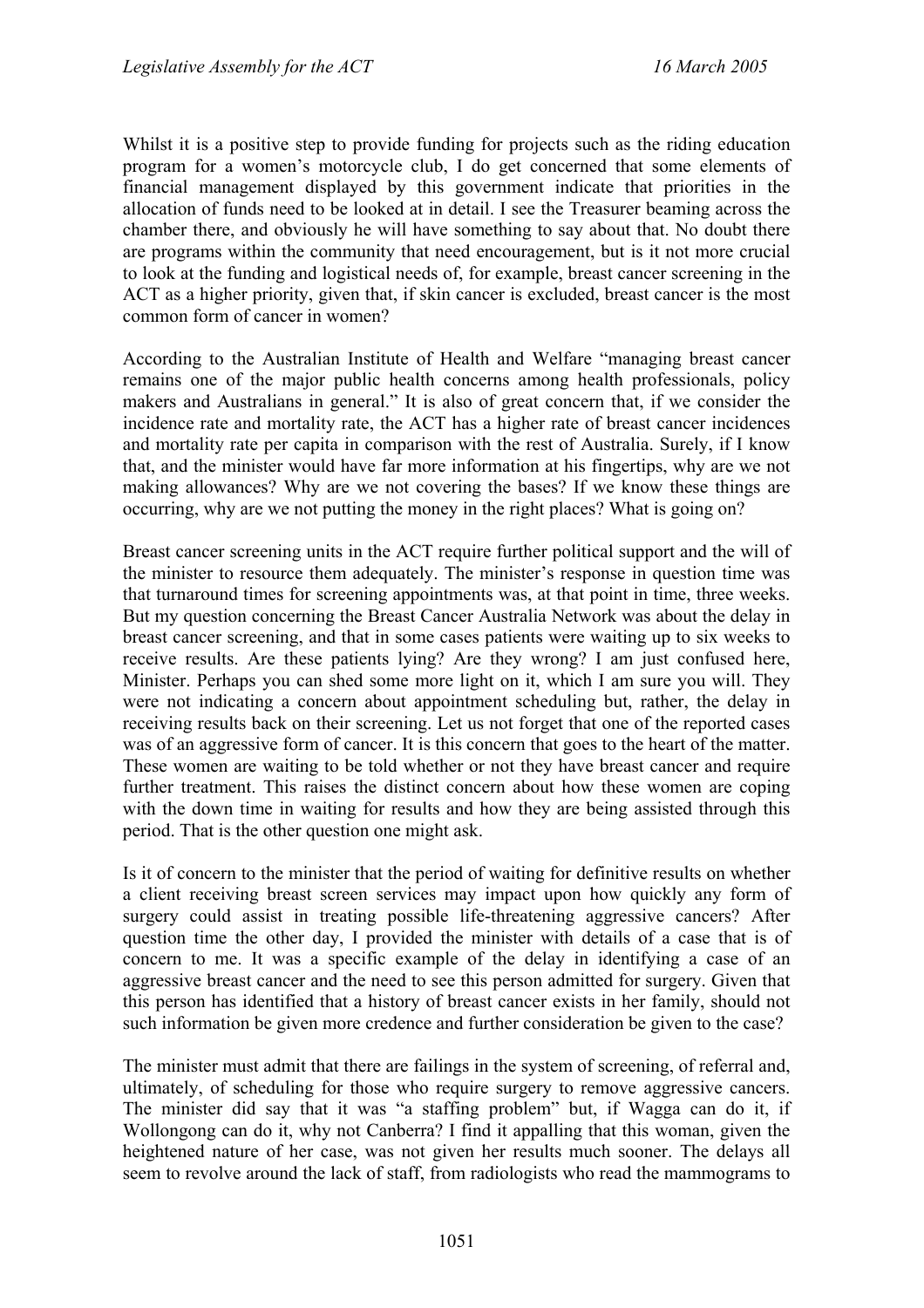breast cancer nurses who are at the forefront of women's screening, supporting clients and scheduling appointments.

The government needs to refocus. In 2001-02 the target for breast screening was 20,000 but only 16,675 tests were conducted. But that is a great outcome in comparison to 2002-03 where the target for breast screening was 12,900 but only 11,327 tests were conducted. These are the government's own figures: we can all talk figures. We need to focus right now on the cost of human life, not just on the people on waiting lists or on the people waiting to get results back, but on the impact that this is having on the families and extended families.

The health minister has said publicly that the breast screening program was a preventative program. Isn't early detection the key focus of a preventative program, Minister? Why, then, isn't the minister acting with haste to fix the problem to ensure early detection does occur? The dedicated staff working in this area are doing the best they can with the limited resources. It is time for the minister to show some leadership and provide further support for an area of the health system that clearly needs further resources to conduct its good work. It is about time, Minister, that the dog wagged the tail, not the tail wagged the dog. You need to believe in your department. You need to make sure that the money is going where it is needed. When it comes to the prevention and treatment of breast cancer, the minister is failing the women of Canberra by inadequate resourcing of services that ultimately save lives. I will be supporting this motion.

**MR QUINLAN** (Molonglo—Treasurer, Minister for Economic Development and Business, Minister for Tourism, Minister for Sport and Recreation, and Minister for Racing and Gaming) (11.41): In keeping with the theme that started at the beginning of this debate, let me say: lies, damned lies, statistics and Brendan Smyth. I guess it is the case for a lot of people that, when you first come into this place and this process, one of the surprising elements here is the political spin. I came into the place in the heady days of the blousy Kate Carnell—and to discount that, that was Kate's style. But behind that there was, I think, a more insidious form of spin that usually flowed from the office of Gary Humphries. In fact I introduced into the lexicon, the phrase; "I've been Gary-ed" which had some currency for a couple of years because we all recognised the propensity of Mr Humphries to verbal people.

In that time, we have seen the generation change. I remember Mr Smyth on this side of the house. I lost count of the number of corrections he had to make to previous claims he had made on the record but I think, if we went through Hansard to see how many times he has had to stand up and correct what he had previously said, we would find that he holds the record in this joint. I also recall that a number of total and deliberate misinterpretations of my own utterances have come out of Mr Smyth's office as centrepieces for press releases that have generally been childish and puerile. In most cases the media did not take them up. But I think the context of this and the other equally stupid motions that come before us give the house an indication of the style that we are dealing with: the belief that this is clever politics.

I refer to Mr Stefaniak's speech when he talked about taking footy players into emergency years ago and having them turned around in a couple of hours, and about how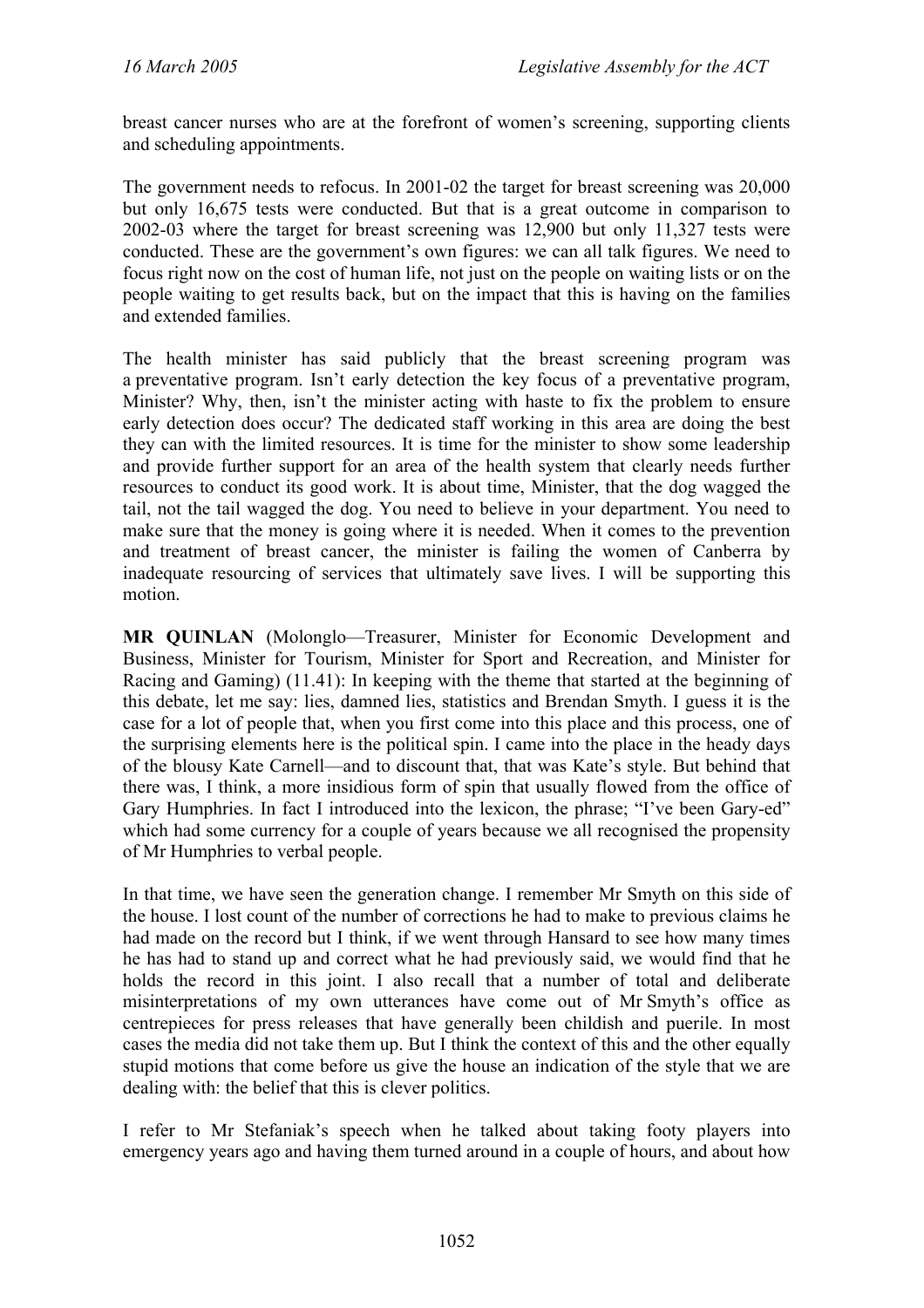things have changed. About a fortnight ago, standing in the pub, which is a rare occasion for me, of course!

**Mrs Dunne:** Standing, you mean!

**MR QUINLAN:** Standing—it must have been early in the evening, yes! I was talking to an old mate who said to me; "Listen, tell whoever's in charge of that hospital that when I took my wife—she suffers from dementia and had had a fall—into that place, the service I got was exemplary." I have to confess, I said, "Les, don't tell me, write a letter to the editor." Whether that might have been tilting the system I am not sure but I did rather think it warranted mentioning. I do not know whether he has written that letter.

In terms of the numbers that have been bandied around, and I think Mr Corbell has pretty effectively addressed those, I want to refer to one that, again, typifies the debate and typifies the thinking behind the motion. The number of NSW patients on our waiting list has increased by 40 per cent. Mr Smyth dismisses that out of hand: "I don't want to hear that number—that number might explain something and it doesn't suit the conclusions I want to draw. I don't want to draw conclusions on facts so I'll dismiss that one." I think that typifies the approach that has been taken in this regard.

Mr Stefaniak also said there has been polling and that health is a primary issue. I am going to refer to some of the things that Mr Stanhope said. The most recent poll I remember was October 2004, where health was an issue, where that mob really pushed it to be. It was not just that they asked people what the main issue was, but also they selected it—"We want to make it the battleground." Then they came up with this ploy to redirect jail funding, capital funding, into the health system, with no operating funds to go with it. That particular exercise before the last election has to go down in history as one of the dumbest moves ever, not only in ACT politics but also in Australian politics. "We are going to take all the money that was going to the jail and we are going to put it into health bricks and mortar but we are not going to provide any money to operate within that bricks and mortar." You know why that happened, Mr Speaker? It is a fact that the suggestion was made over the radio by one Crispin Hull, about a day before it became Liberal Party policy, and they were just too thick to see the problem that was in their own stated policy. A fundamental blue, and this was the alternate health message.

Let me say, Mr Smyth, we actually thanked you for that along the way, because I really think that it did help the credibility gap. We have done polling—and I will not go into detail on it but credibility was an issue in the last election as well—and the results are on the board. I think Mrs Burke referred to people ringing the office and public opinion. I am most sceptical when any politician stands up in this place or any other political forum and says, "People are coming up to me in the streets, People are ringing my office." This was the claim that legions of people—

**Mrs Burke**: Mr Speaker, on point of order. That is a clear imputation by the minister and he should withdraw that. He is calling me a liar, as good as. When I stand up in this place and say that people call my office, they do. He should have to withdraw.

**MR SPEAKER**: You have no point of order.

**Mr Corbell**: Put the records on the table.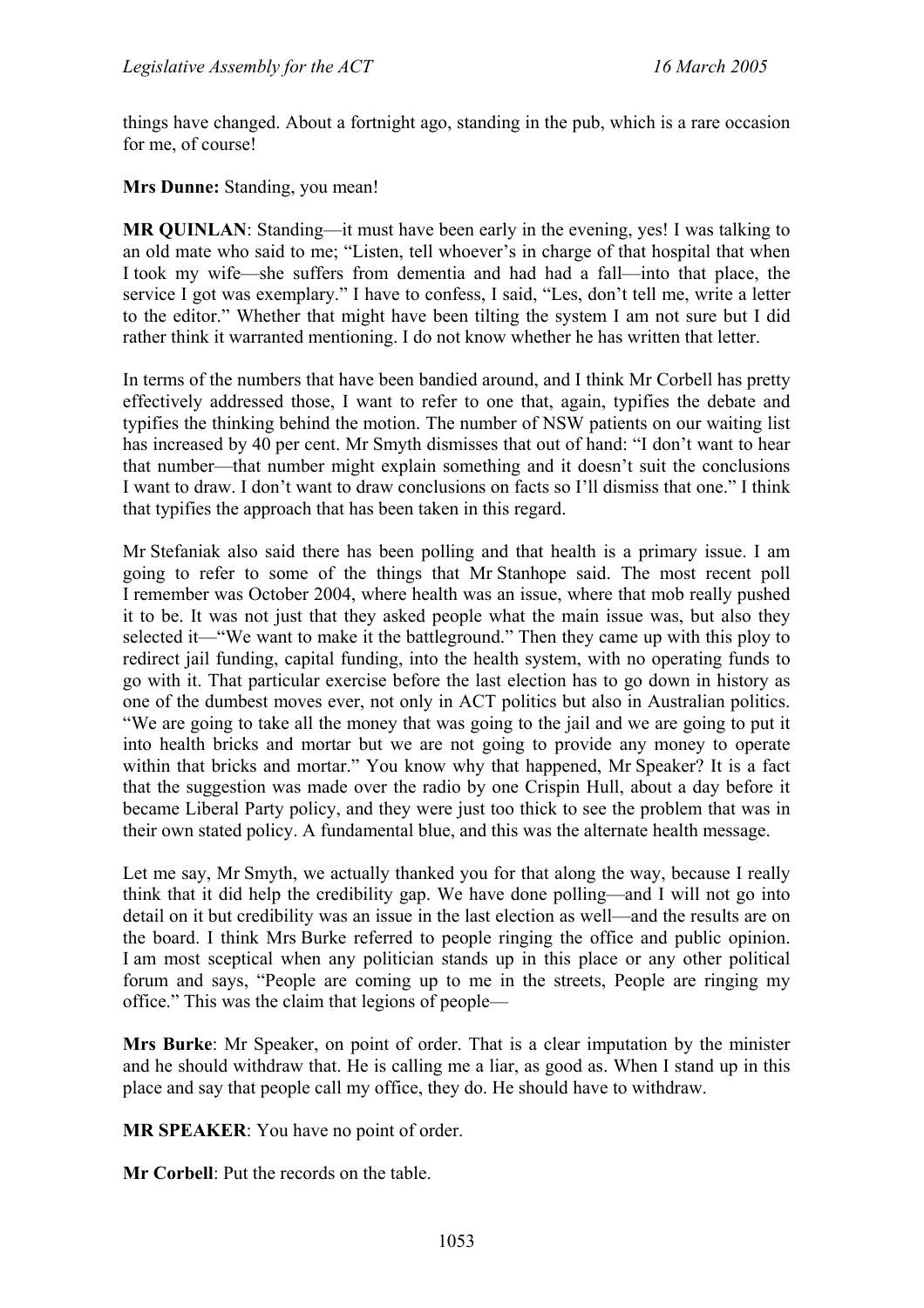**Mrs Burke**: You've got them all.

### **MR SPEAKER**: Order!

**MR QUINLAN**: There were, as I recall, a number of such claims made before the election—"People are ringing my office. People are coming up to us in the street. We have been out there campaigning and this is what people are saying." As I have said, the results are on the board and what was said at that time? What was claimed before the election was totally inconsistent with what happened on election day. Draw your own conclusion, and we have drawn our conclusions. This is just another nonsense motion by an opposition that are still quite puerile in their political tactics.

I move:

That the motion be now put.

**Mrs Dunne**: Mr Speaker, there is a list of people to speak, and you do not have to put that motion.

**MR SPEAKER**: I have the discretion not to put it, Mrs Dunne, but there have been three speakers on either side and one from the cross-bench, and I think I am entitled to proceed with the debate and put it in the hands—

**Mrs Dunne**: Mr Speaker, if you persist, I will move dissent from your ruling.

**MR SPEAKER**: Do not threaten me, Mrs Dunne. I think you had better move it.

### **Dissent from ruling**

**MRS DUNNE** (Ginninderra) (11.50): Mr Speaker, I seek leave to move dissent from your ruling.

Leave granted.

### **MRS DUNNE**: I move:

That the Speaker's ruling be dissented from.

Mr Speaker, there is a list of members who wish to speak on this matter. It is a serious matter, probably the second most serious matter than can be brought before the Legislative Assembly. The motion was brought forward with intent to discuss the issues at length. Obviously the government wanted to discuss it. Yesterday I was not able to negotiate to have the matter listed first and the government did us a favour. So they thought that it was important. Now, once a couple of people have had their say, they wish to close the debate down.

This is not how a democracy works. There is a list of people wanting to speak. The standing orders give you discretion, Mr Speaker, but yesterday you declined a motion that the question be put because there were still people wanting to speak. When you gave Mr Quinlan the call, at least two members on this side stood in their places to speak. So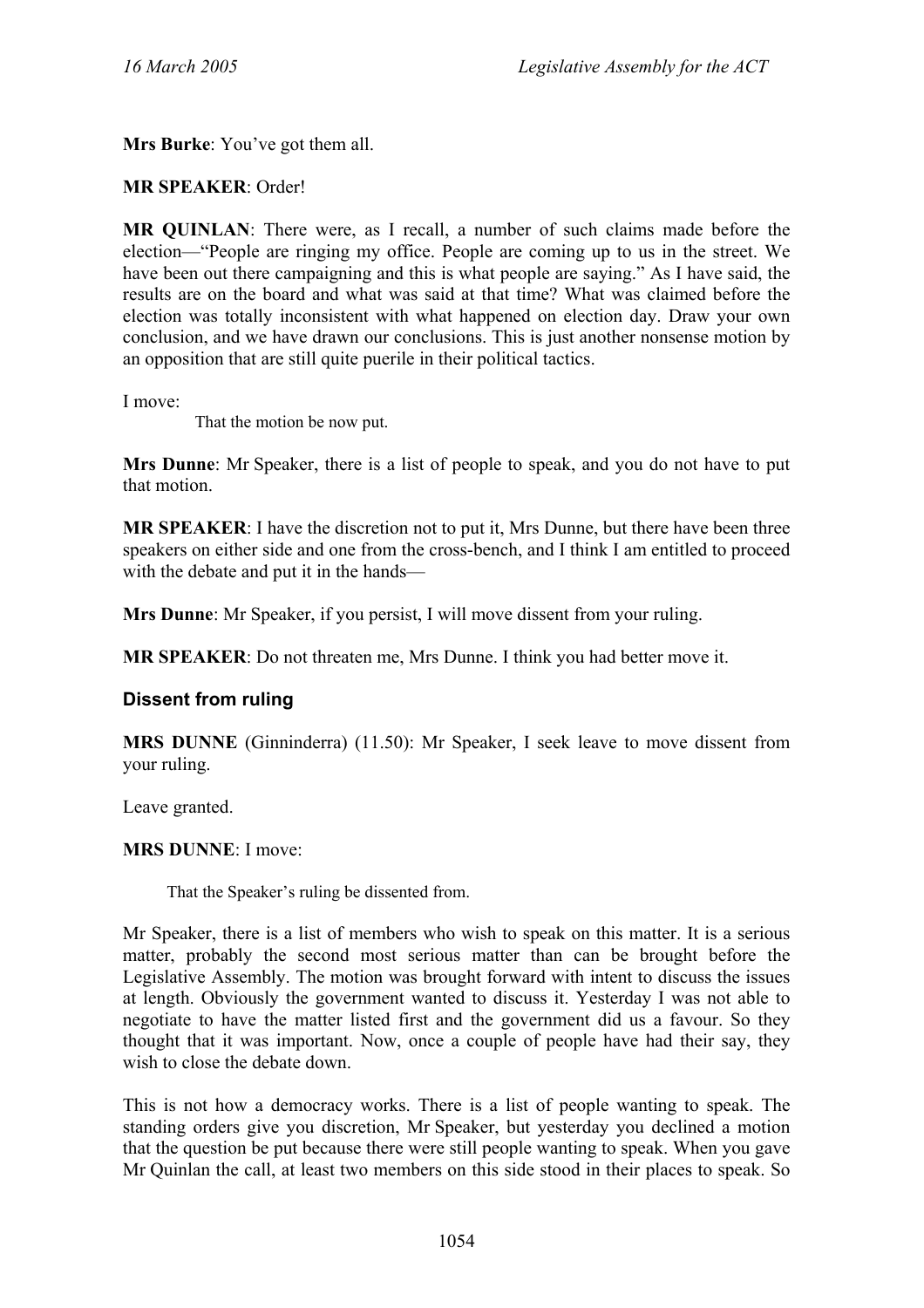you must have known, Mr Speaker, that there were other people waiting to speak. Knowing that there are members in this place who wish to speak on this important matter, you should act impartially and in spirit of democracy and allow them that latitude.

Yes, it is in your gift, Mr Speaker, but it is appropriate that you act for the benefit of members and, through the members, the people of the ACT. This is a matter of considerable importance and it requires airing. It is on the front page of the *Canberra Times* and in the major news bulletins on a daily basis. It is incumbent on you to allow the full length of debate that is necessary to prosecute these issues.

What we see in the *Canberra Times* and in the major news bulletins is that the Canberra hospital system, the public hospital system, is a basket case. This basket case has been presided over by the Minister for Health.

**Mr Quinlan**: Point of order.

**MR SPEAKER**: I think I know what the point of order is. just speak to the motion. If you think there is something wrong with the exercise of my discretion, deal with it in the context of your dissent motion.

**MRS DUNNE**: The Minister for Health is here, essentially on trial, and you will not let the full course—

**MR SPEAKER**: I have asked you to deal with the issue of my discretion.

**MRS DUNNE**: Yes, I am dealing with your discretion.

**MR SPEAKER**: This is not a debate about the Minister for Health. It is about whether I should exercise this discretion or not. I would ask you to stick to the point of your motion. If you do not, I will order you to sit down.

**MRS DUNNE**: Mr Speaker, your discretion is actually stifling debate in this place on an important matter, which goes to the administration of the public hospital system in Canberra. By putting the question to the vote at this time, you are stifling debate in a way that is undemocratic and outside the normal practice of this place. That is why I moved dissent from your ruling. The question should not be put at this stage; the debate should run its full course.

**MR CORBELL** (Molonglo—Minister for Health and Minister for Planning) (11.54): Mr Speaker, the government believes you have exercised your discretion most appropriately. You have provided adequate time for debate in this place on a matter that is important to the Canberra community. Indeed, we have had close to an hour and a half of debate in this place. Three members of the opposition, including the Leader of the Opposition and the deputy leader, have spoken to this motion. Equally, from the government side, the Chief Minister, the Deputy Chief Minister and I, as the subject of the motion, have each responded to it comprehensively. Dr Foskey, representing the Greens, the only cross-bench member in this place, has also had an opportunity to speak on the motion.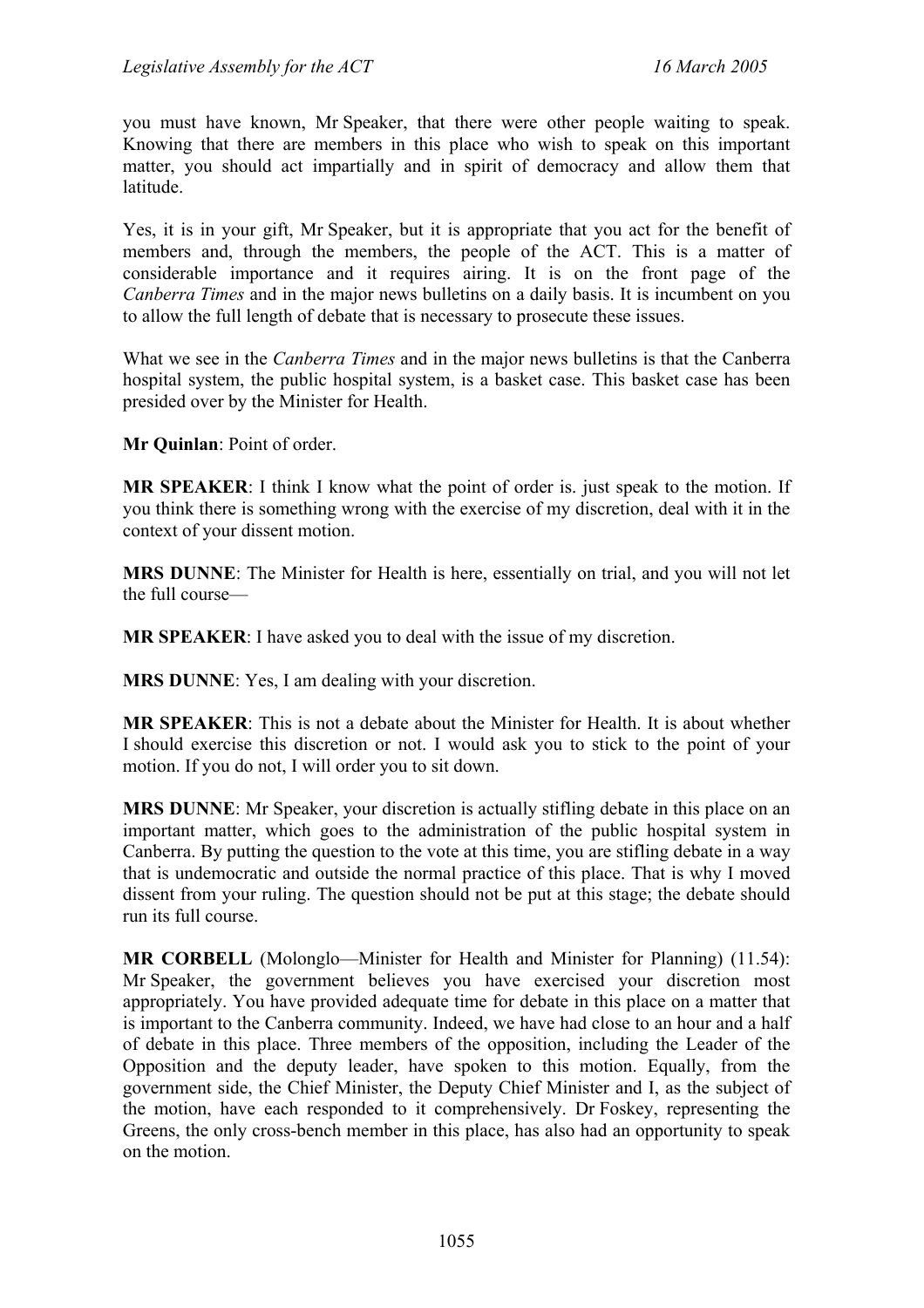It would be difficult to argue that there has not been adequate time for debate on the matter and that senior members in this place have not had an opportunity to contribute. Mr Speaker, the government believes that your discretion has been appropriately exercised and that there is certainly no basis for questioning your judgement on this matter. The government will not support the motion. I move:

That the question be now put.

Question put:

That **Mr Corbell's** motion be agreed to.

The Assembly voted—

Ayes 10 Noes 7

| Mr Smyth     |
|--------------|
| Mr Stefaniak |
|              |
|              |
|              |
|              |

Question so resolved in the affirmative.

Question put:

#### That **Mrs Dunne's** motion be agreed to

The Assembly voted—

Ayes 7 Noes 10

| Mrs Burke  | Mr Smyth     | Mr Berry     | Mr Hargreaves |
|------------|--------------|--------------|---------------|
| Mrs Dunne  | Mr Stefaniak | Mr Corbell   | Ms MacDonald  |
| Mr Mulcahy |              | Dr Foskey    | Ms Porter     |
| Mr Pratt   |              | Ms Gallagher | Mr Quinlan    |
| Mr Seselja |              | Mr Gentleman | Mr Stanhope   |

Question so resolved in the negative.

Question put:

That **Mr Quinlan's** motion be agreed to.

The Assembly voted—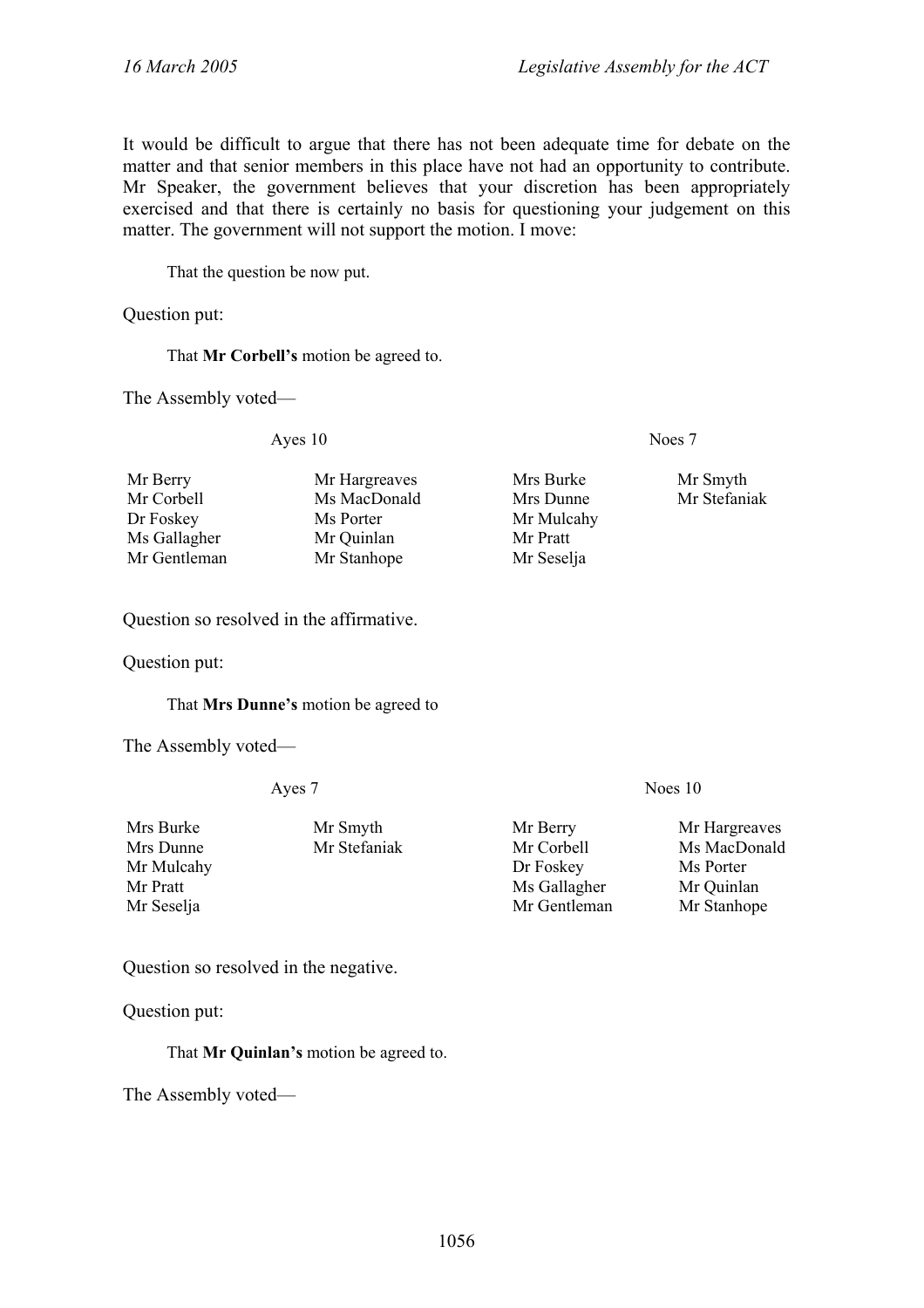#### Ayes 10 Noes 7

| Mr Berry     | Mr Hargreaves | Mrs Burke  | Mr Smyth     |
|--------------|---------------|------------|--------------|
| Mr Corbell   | Ms MacDonald  | Mrs Dunne  | Mr Stefaniak |
| Dr Foskey    | Ms Porter     | Mr Mulcahy |              |
| Ms Gallagher | Mr Quinlan    | Mr Pratt   |              |
| Mr Gentleman | Mr Stanhope   | Mr Seselja |              |

Question so resolved in the affirmative.

Question put:

That **Mr Smyth's** motion be agreed to.

The Assembly voted—

Mrs Burke Mr Smyth Mr Berry Mr Hargreaves Mr Mulcahy **Dr Foskey** Ms Porter Mr Pratt Mr Sallagher Mr Ouinlan Mr Seselja Mr Gentleman Mr Stanhope

Ayes 7 Noes 10

Mrs Dunne Mr Stefaniak Mr Corbell Ms MacDonald

Question so resolved in the negative.

# <span id="page-24-0"></span>**Public Sector Management Amendment Bill 2005**

**Mr Smyth**, pursuant to notice, presented the bill and its explanatory statement.

Title read by Clerk.

**MR SMYTH** (Brindabella—Leader of the Opposition) (12.03): I move:

That this bill be agreed to in principle.

The Public Sector Management Amendment Bill arises as a result of what is now commonly known as the Tonkin affair. I recently received advice from the Commissioner for Public Administration that she is not able to provide me with advice on the backdoor approach used by this government to legalise ongoing payments to its most senior public servant without having to end his contract.

It does not sit well with me that we have a Commissioner for Public Administration who is not able to look into matters that go the heart of public administration and, in turn, good governance that are referred to her by an ordinary MLA. Currently, the commission is only able to look into matters that are referred or approved by the Chief Minister. This does not bode well for the open, honest, transparent and accountable government that this government once promised. If the government is to be kept accountable, particularly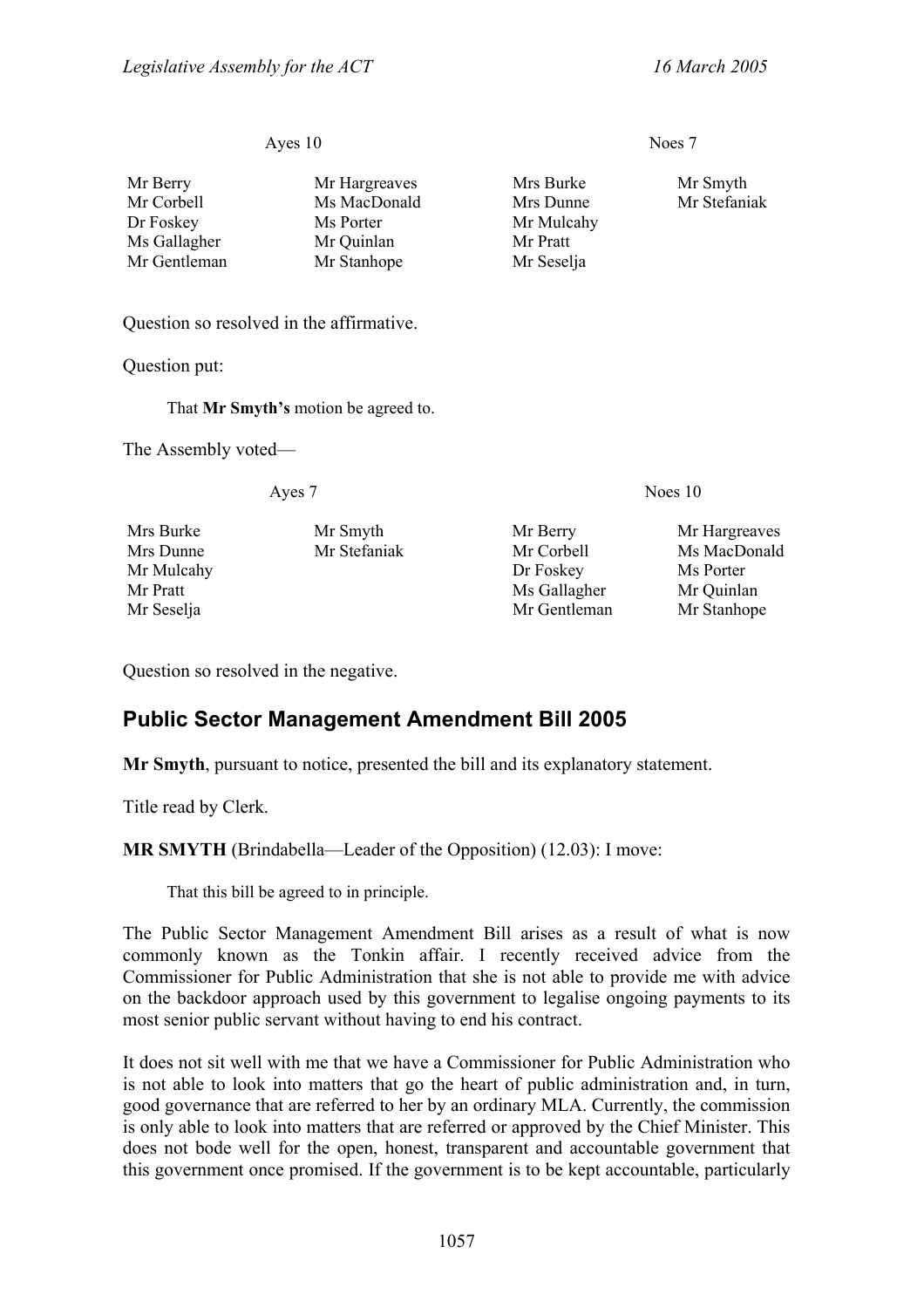for decisions made that affect public administration in the public service, then the Commissioner for Public Administration must be able to look into matters and provide advice to elected members who seek her guidance, and not just the Chief Minister. That is what this bill will achieve.

If this bill is not supported, it will show an unwillingness by the government to ensure honest, open accountable and transparent governance. It will mean that the government does not want anyone to be able to look into matters like these that will reveal the dodgy practices of the Stanhope government.

The Tonkin affair is a perfect example of why this bill should be supported. The Tonkin affair represents a new low in the Labor government's descent into opaque, unaccountable and unfair decision making. As far as we have been able to ascertain, the sequence of events goes something like this. By late 2003, the Chief Minister and the Chief Executive of the Chief Minister's Department, Mr Tonkin, no longer "saw eye to eye". There is no question that Mr Tonkin's performance was not up to scratch for, as Mr Stanhope told us just last week, "Mr Tonkin is a very senior, very experienced and extremely good public servant." Nonetheless, the relationship between the two became so poisonous that Mr Stanhope sought a method by which he could rid himself of this turbulent chief executive.

In November 2003, the Chief Minister announced that Mr Tonkin, the Chief Executive of the Chief Minister's Department, was to be seconded to the commonwealth Department of Prime Minister and Cabinet to lead the secretariat for the Council of Australian Governments, COAG, national bushfire inquiry. This announcement made it quite clear that Mr Tonkin would be departing permanently, even though it was supposedly only a secondment, as it also noted that Mr Mike Harris would act in the position pending permanent filling.

Mr Tonkin, despite being on secondment to the commonwealth government, continued to receive his full salary as a senior executive level 3.12 in the ACT public service. In February 2004, the Chief Minister made a new notifiable instrument, NI2004-34, Administrative Arrangements 2004 (No 1). The sole purpose of this instrument was to provide for the creation of the Office of Special Adviser, Council of Australian Governments and Intergovernmental Relations as a new administrative unit under the Chief Minister's portfolio. The role of the chief executive in this new instrumentality falls to the special adviser. While it is not stated in the instrument, the special adviser is Mr Tonkin.

Then, in March 2004, Mr Tonkin and the Chief Minister signed a schedule D variation to Mr Tonkin's contract that reassigned him to the position of special adviser, Council of Australian Governments and Intergovernmental Relations. Then, in April 2004, the Treasurer made Disallowable Instrument DI2004-56, Financial Management Guideline 2004 (No 1), which inserted a new section 24A in the Financial Management Guidelines 2002. This new section prescribes, as a department, the Chief Minister's Department and the Office of Special Adviser, Council of Australian Governments and Intergovernmental Relations. The purpose of this amendment to the guidelines appears to be for the OSA to circumvent the need to produce a full annual report or gain a separate appropriation.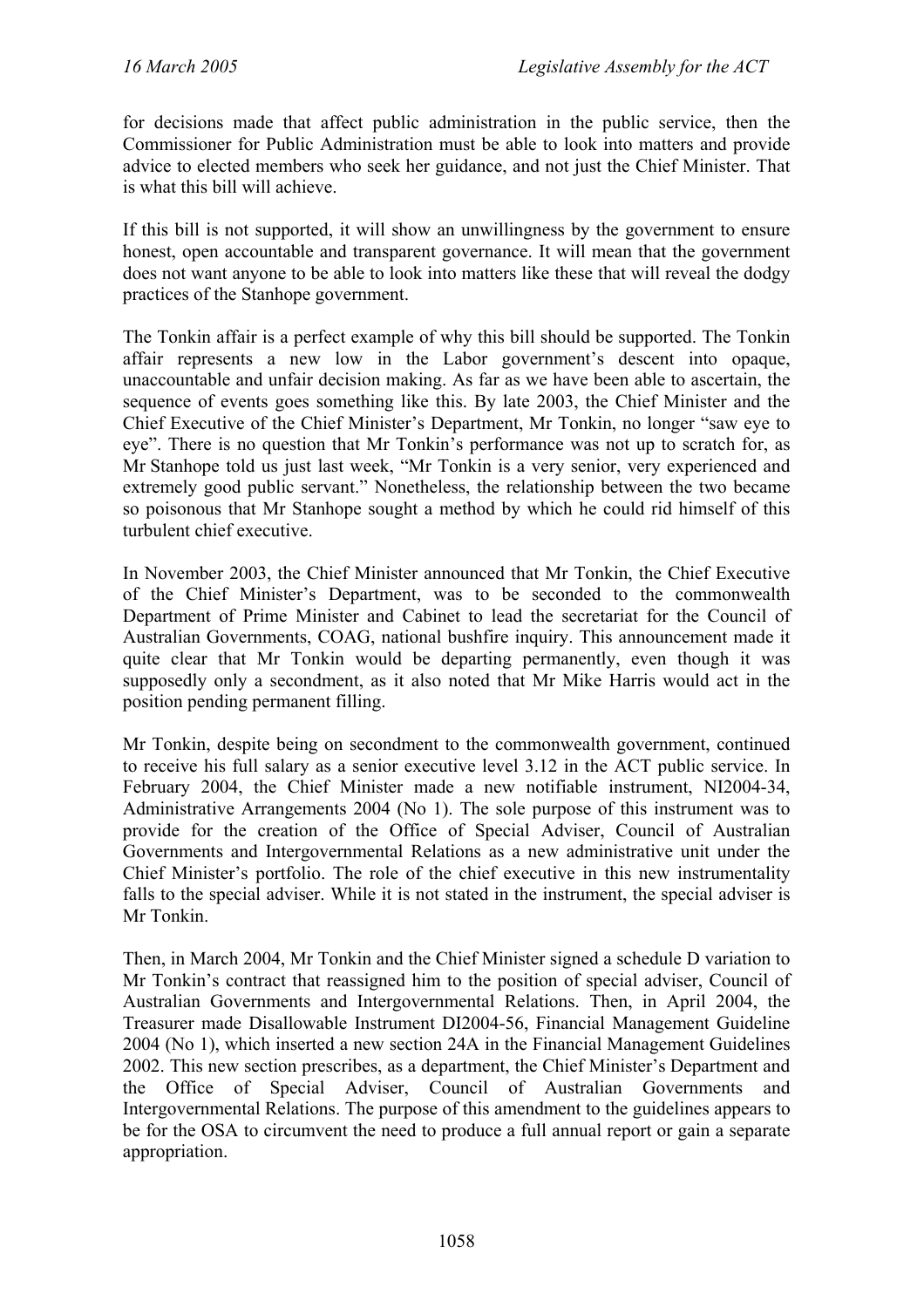Then, in September 2004, a transmittal letter on Chief Minister's Department letterhead and signed by Mr Tonkin appeared as an annexed report in the Chief Minister's annual report for 2003-04. A short, half-page account of Mr Tonkin's activities followed. This account was written in the third person, so was presumably written by someone other than Mr Tonkin. This person would not have been a member of the Office of Special Adviser as there are no employees of the Office of Special Adviser, other than Mr Tonkin. The signature of Mr Tonkin appears pixelated, indicating perhaps that it is an electronic signature.

There are a number of interesting features of these arrangements. It seems to me to be a highly unusual arrangement where an officer, let alone a chief executive on secondment to another government, has his salary paid by his home government. It seems highly unusual for a chief executive to be seconded. I cannot recall this ever happening in the ACT or any state government, or indeed with the commonwealth.

Most unusual of all, however, is the creation of an instrumentality for the sole purpose of seconding Mr Tonkin to the commonwealth. This appears particularly unusual when one considers section 29(2) of the Public Sector Management Act 1994,which states: "The Chief Minister may assign a chief executive (including an unattached chief executive) to special duties on behalf of the Territory." Perhaps that is the appropriate way to second someone.

Evidence given on 22 February 2005 at the Public Accounts Committee inquiry into annual reports clearly suggested that, having completed his role in the COAG bushfire inquiry, Mr Tonkin was representing the territory's interests on national security issues. As I noted yesterday, Dr Shergold has written to me on the subject of Mr Tonkin and advised that the "details of Mr Tonkin's employment are a matter for the ACT government". However, the ACT government seems to have no idea what Mr Tonkin is doing, other than to say he is on secondment.

Between November 2003 and February 2004, Mr Tonkin was receiving salary as a senior executive level 3.12, a level applicable only to the Chief Executive of the Chief Minister's Department. He was not performing the role of chief executive; he was not an unattached chief executive. He is not entitled to salary at the level of 3.12 in the one-person instrumentality of Office of Special Adviser that was created to accommodate him. Given the size of the instrumentality he is heading, I doubt very much whether he should be paid more than a Senior Officer Grade C salary!

The amalgamation of the Office of Special Adviser in the Chief Minister's Department via the amendment to the Financial Management Guidelines 2002 would appear to restore Mr Tonkin to 3.12 salary level as he was at that stage, by my reckoning, the Chief Executive of the Chief Minister's Department. Unfortunately, at this time Mr Harris is the Chief Executive of the Chief Minister's Department. In effect, the combined Chief Minister's Department and Office of Special Adviser has two chief executives.

From 28 April 2004, we either have two chief executives of the Chief Minister's Department or Mr Tonkin continues to receive salary to which he is not entitled. If it is the case that there are two chief executives, is the appointment of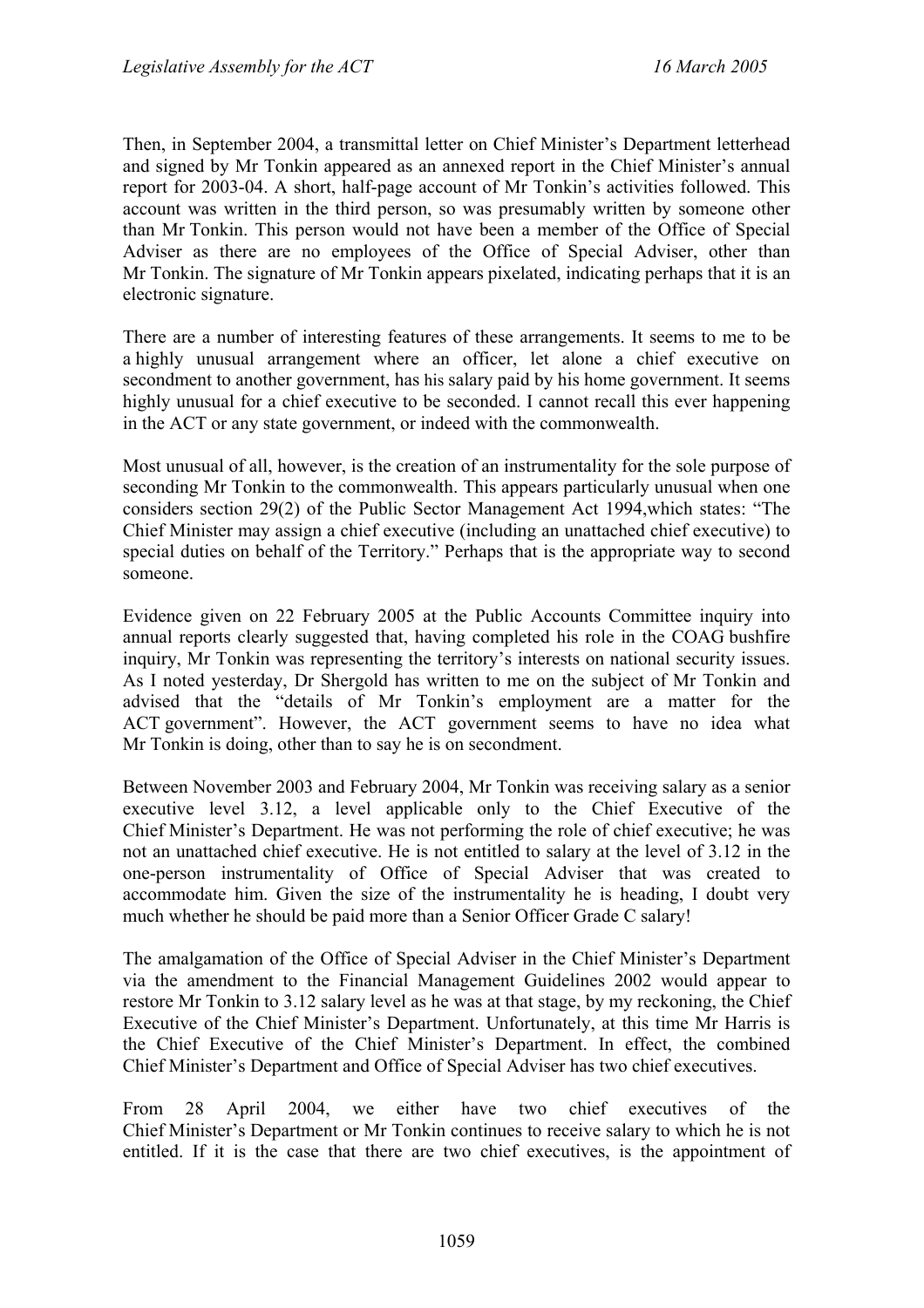Mr Harris to the position valid, given that it is not vacant? Further, is it legal to have two chief executives of the same department?

Last month I wrote to both the Commissioner for Public Administration and the Auditor-General about the Tonkin affair. From the commissioner I sought advice as to:

- the usual salary practice with secondments of ACT officers to the commonwealth;
- the legality of the arrangements relating to the Office of Special Adviser;
- whether the creation of the Office of Special Adviser meets public sector standards and best practice;
- the legality of payments made to Mr Tonkin from mid-November 2003;
- precisely what organisation Mr Tonkin is the chief executive of;
- whether there are currently two chief executives of the Chief Minister's Department; and
- whether the appointment of Mr Harris is valid.

The commissioner has since written back to me stating that she cannot provide the advice I requested, as the Public Sector Management Act does not permit her to. The problem is that the commissioner cannot unilaterally undertake a review, nor is she able to provide advice to anyone other than the Chief Minister.

This bill simply amends section 21(2) of the act so the commissioner can undertake a review, if she chooses, without the approval of the Chief Minister. It also provides that she may investigate a matter referred to her by a member of the Assembly. This is an important amendment. As the act stands, the commissioner is far too beholden to the Chief Minister to perform her role. Admittedly, when the bill was originally drafted, it probably never occurred to anyone that a chief minister would go to the lengths that Mr Stanhope has to get rid of a chief executive. But since the Tonkin affair, it is clear that this sort of activity by a chief minister needs to be scrutinised.

In summary, while this bill arises from the Tonkin affair, it is an important set of amendments for the future to ensure the independence of the commissioner and to ensure the independence of the public service. I commend the bill to the Assembly.

Debate (on motion by **Mr Stanhope**) adjourned to the next sitting.

# <span id="page-27-0"></span>**Employment conditions**

### **MR GENTLEMAN** (Brindabella) (12.15): I move:

That this Assembly:

- (1) expresses its concern about the Office of the Employment Advocate's advocacy of employment contracts that distinguish between voluntary and compulsory overtime and calculate weekly hours by average, rather than consideration of actual hours worked;
- (2) notes that these moves undermine efforts by the ACT Government, unions and the community to achieve a balance between work and life;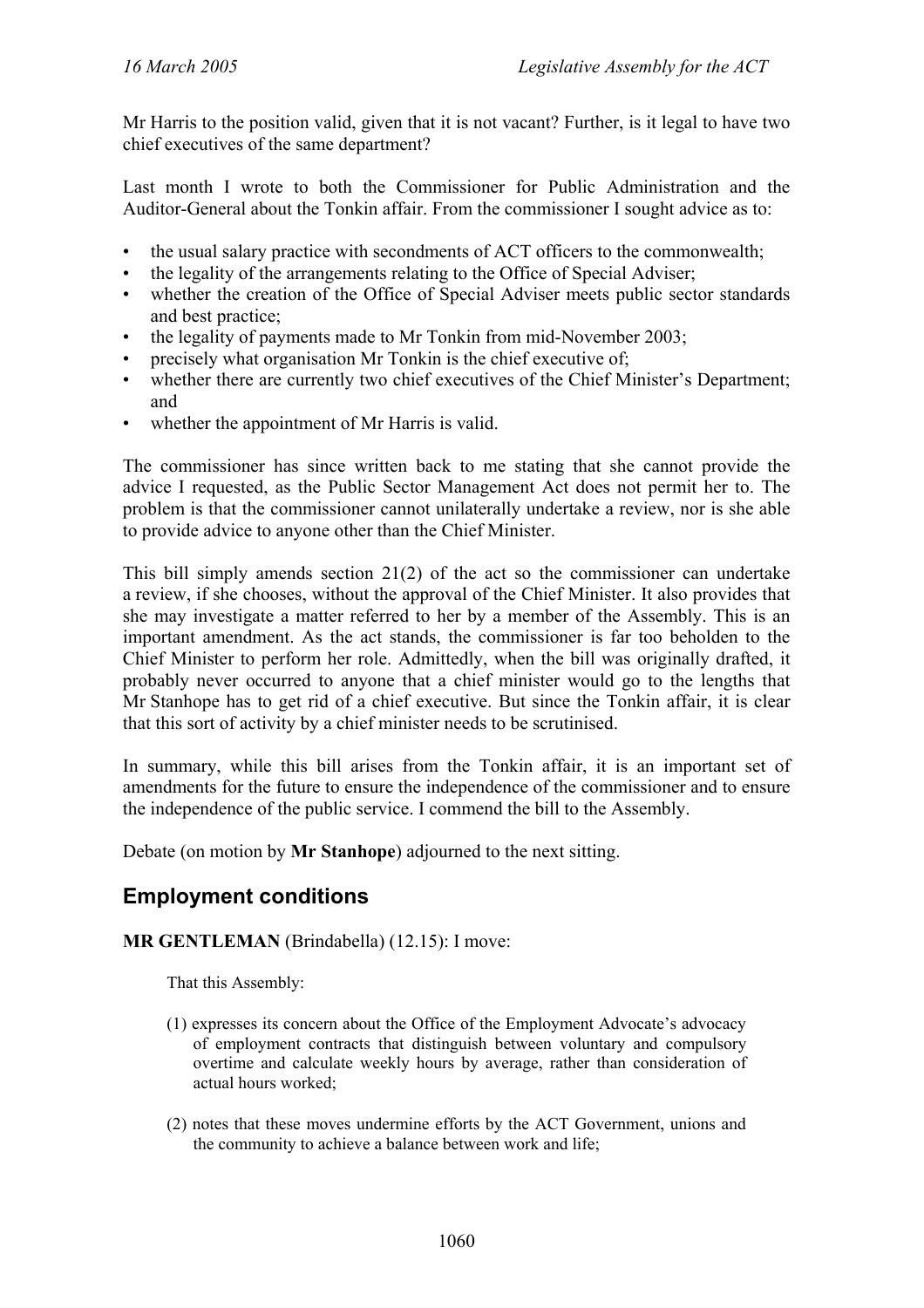- (3) recognises some of the benefits of flexibility, particularly incorporating family friendly conditions into Canberra's workplaces; and
- (4) reaffirms the importance of workers having access to secure employment, regular working hours and appropriate remuneration for work performed.

The motion I bring before the Assembly today refers to a specific matter: a template for the employment contract recently released by the Office of the Employment Advocate, a federal government agency. The ramifications of the release of this template extend far beyond its immediate take-up by employers. It relates to matters that I believe are the crux of social and economic development in Australia and, indeed, here in the ACT.

The issues of work and family balance, flexibility in employment and the inherent tensions in the employment relationship challenge the people of Canberra every day as they seek to be good workers, good parents, good partners, good friends and good bosses. The capacity of government to engage in long-term planning for sustainable economic and social development and to implement cross-workforce and cross-industry policy reform places us in a unique position. In releasing this template for an Australian workplace agreement, the Office of the Employment Advocate raises important issues for government. The template, which is available on the OEA website, draws a distinction between voluntary and compulsory overtime and undermines the principle of ordinary hours of work by averaging hours over a four-week period.

The very fact that this form of contract is encouraged by a government agency is indicative of the role played by the federal Liberal government in employment relations. Defining success in industrial relations purely in terms of productivity is an ideological objective. This is the preferred path of the Business Council of Australia in their recent position paper *Workplace relations: the way forward.* It is also the position endorsed by the federal government. Federal industrial relations minister, Kevin Andrews, was quoted recently as saying that the minimum wage should be determined on the basis of economic factors. Under this federal government, fairness is being locked out of industrial relations.

The template released by the OEA is just one part of the chiselling away of the principle of fairness in Australian industrial relations. Yet the implications of government adopting this approach are negative for our society and even, on their own arguments, for long-term economic growth. This aggressive intervention into sectors and functions of the industrial relations system will cement the privileging of short-term profit over sustainable economic growth, social cohesion and equity.

Chronic under-employment plagues some in our society while others are working the longest hours in 20 years. It is government that is uniquely positioned to consider how to rectify these problems, to engage all stakeholders: business, unions, workers, their families and our communities, and to plan for the future to ensure sustainable economic growth that considers social and economic security.

Achieving balance between work and life is a difficult task—as workers and their families can attest to—the achievement of stimulating and fulfilling work that achieves remuneration sufficient to meet the fiscal demands of the modern family, while building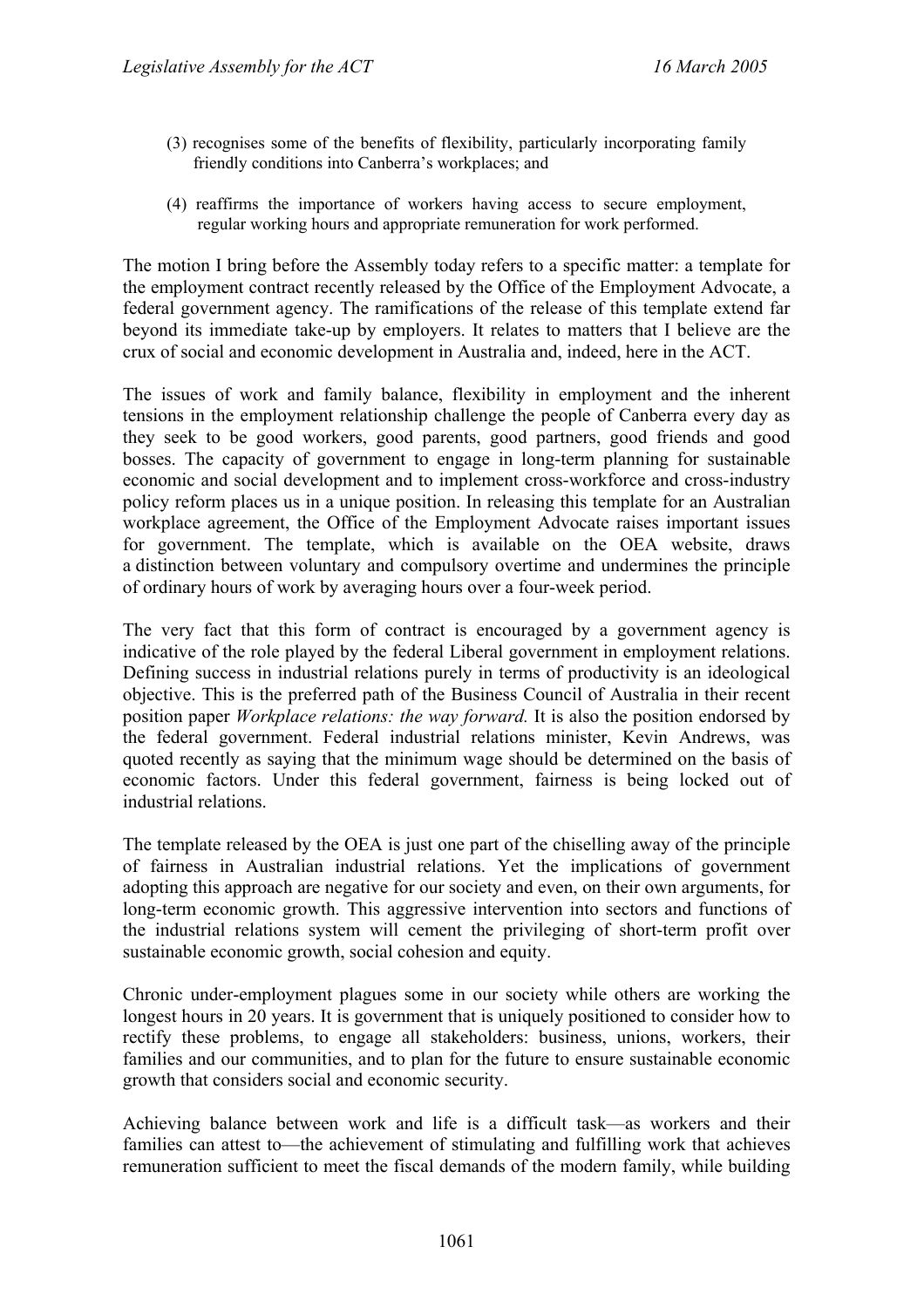and maintaining essential family and community relationships that deliver satisfying and engaging outcomes for our society. Work and life are frequently not being balanced in today's society.

In 2003 almost three million workers performed overtime work on a regular basis. Long hours of work can consolidate unsafe and unhealthy conditions in the workplace. The physical effects of overwork and stress are multitudinous and can include high blood pressure, long-term fatigue, constant tiredness and poor sleeping patterns. Depression is a serious concern. The impact on individual workers is significant, yet the ramifications extend beyond these immediate concerns. Long hours worked generate time poverty and can have a significant effect on a worker's family life and structure. Long-hours workers report concerns with family relationships due to exhaustion, stress and time poverty.

Long-hours workers lack common time. Withdrawal from community activities can have a significant and long-lasting impact on community relationships and challenges our social fabric. Our capacity for civic engagement is weakened and fundamental mechanisms of social change and community organising are undermined. These changes are actually causing dysfunctional outcomes for the economy as a whole, particularly its long-term sustainability. The increase in long-hours work in our economy is presenting a challenge to sustainable economic growth, democracy and citizenship.

At the other end of the spectrum, 2001 figures demonstrate that about one-third of part-time workers would prefer to be working more hours. This figure represents about 10 per cent of all employed persons, which is a significant section of the workforce. The problems at this end of the hours spectrum are clear. Insufficient hours fail to provide workers with adequate pay, job security or employment opportunities.

The implications are clear for the individuals and for the broader community of failing to provide workers the space to achieve their work-life balance. Labour is not an expendable force. The sustainability of our economy and our society is dependent on an investment in the wellbeing of our workforce. The ACT Labor government is at the forefront of seeking to ensure a balance between work and life for the good of the workers, business, our economy and our community.

It is, apparent, however that the federal government has abrogated this fundamental responsibility in favour of short-term profit margins. At one end of the hours spectrum, many workers in Australia are working significantly extended hours on a regular basis. Over the last 20 years, the number of hours spent in paid work in Australia has risen by 23 per cent, and more than a quarter of the Australian workforce is now working more than 45 hours a week.

People engage in long-hours work for a variety of reasons, some very willingly, and some who, despite their commitment to work, experience the stress of overwork and the impact that this can have on their family life and community involvement. Research suggests that more than half of those currently working extended hours would prefer fewer hours and shows high levels of dissatisfaction with work-life balance among these workers. Eighty per cent of long-hours workers are shown by the ABS to be employed in the private sector.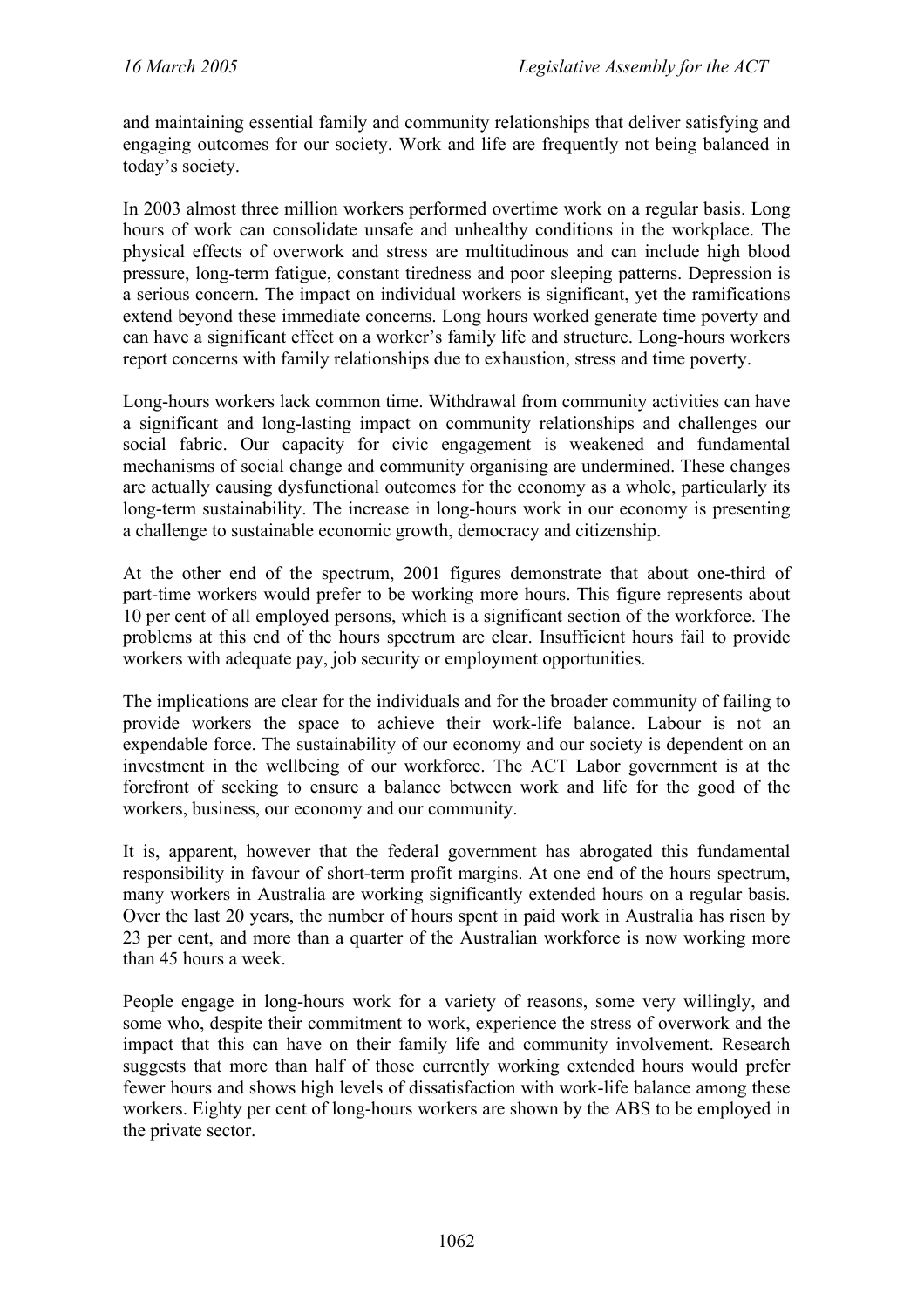It is essential to have regard for, and respond to, the needs of those workers whose acquiescence to long-hours work arises out of pressure and not choice. For many, long-hours work is essential as an additional income source. This has been built into household budgets and cutting back on overtime hours can cause financial hardship. Annualised salary structures can build in overtime pay, thereby negating the element of choice in performing long-hours work. However, a significant proportion of overtime work today is unpaid. ABS statistics show that 44 per cent of the women who regularly work overtime are not paid for this time. Work intensification registers as a major cause of both the increase in hours and the increasing likelihood that those hours will not be paid.

While our jobs today are frequently more interesting and stimulating, the burden on workers is increasing. During the 1990s, stress claims were the single largest cause of occupational disease, and overwork is a significant factor in causing stress. Researchers have identified the emergence of a dominant culture of long-hours work. This can work to entrench long-hours work as a benchmark within the workplace and across an industry, a de facto kind of new hours standard established by stealth.

The issue of understaffing is one of serious concern as it is usually more economical for employers to respond to increased labour demand by offering their existing workforce overtime, rather than taking on new workers. Yet, as researcher Barbara Pocock notes, "Many employees do not have the individual power to resist the pressure to work long hours, whether that requirement is a direct request or arises—very commonly—in an indirect way as a result of staffing levels and/or employer expectations."

The distinction between voluntary and compulsory overtime drawn in the OEA template legitimises the unfortunate reality. This contract fails to recognise the silent hours that are the greatest contribution to time poverty in the modern Australian workforce. The realisation of work-life balance requires the capacity of workers and their families to arrange and organise this balance. Working families need stable working hours to organise their family's function. Historically, this has presented little problem to full and part-time workers with predictable hours. The expansion of overtime work may present challenges for planning and therefore achieving a work-life balance.

The OEA's template adds a further concern to this, in seeking to average hours of work over a four-week period. Workers who may be required to work long hours one week and very few another have no capacity to organise their schedules. Placing such a high degree of unpredictability on work threatens the capacity of working families to organise their time effectively. For casual workers, engagement is on an hourly basis, at any time, on any day of the week. The template makes no attempt to compromise, to find a balance between the importance of regularity of employment for workers and responding to the changing pressures of business. It only provides flexibility for the employer without regard to the need of flexibility to achieve a work-life balance.

Currently, two thirds of all casuals want to work set days each week or each month. There is an obvious desire and an obvious need for regularity of employment and the provision of a capacity to predict and plan for work. This is the very essence of a work-life balance and it is as necessary, whether the worker is full or part time or casual. It is true, and must be recognised, that in many workplaces where casuals are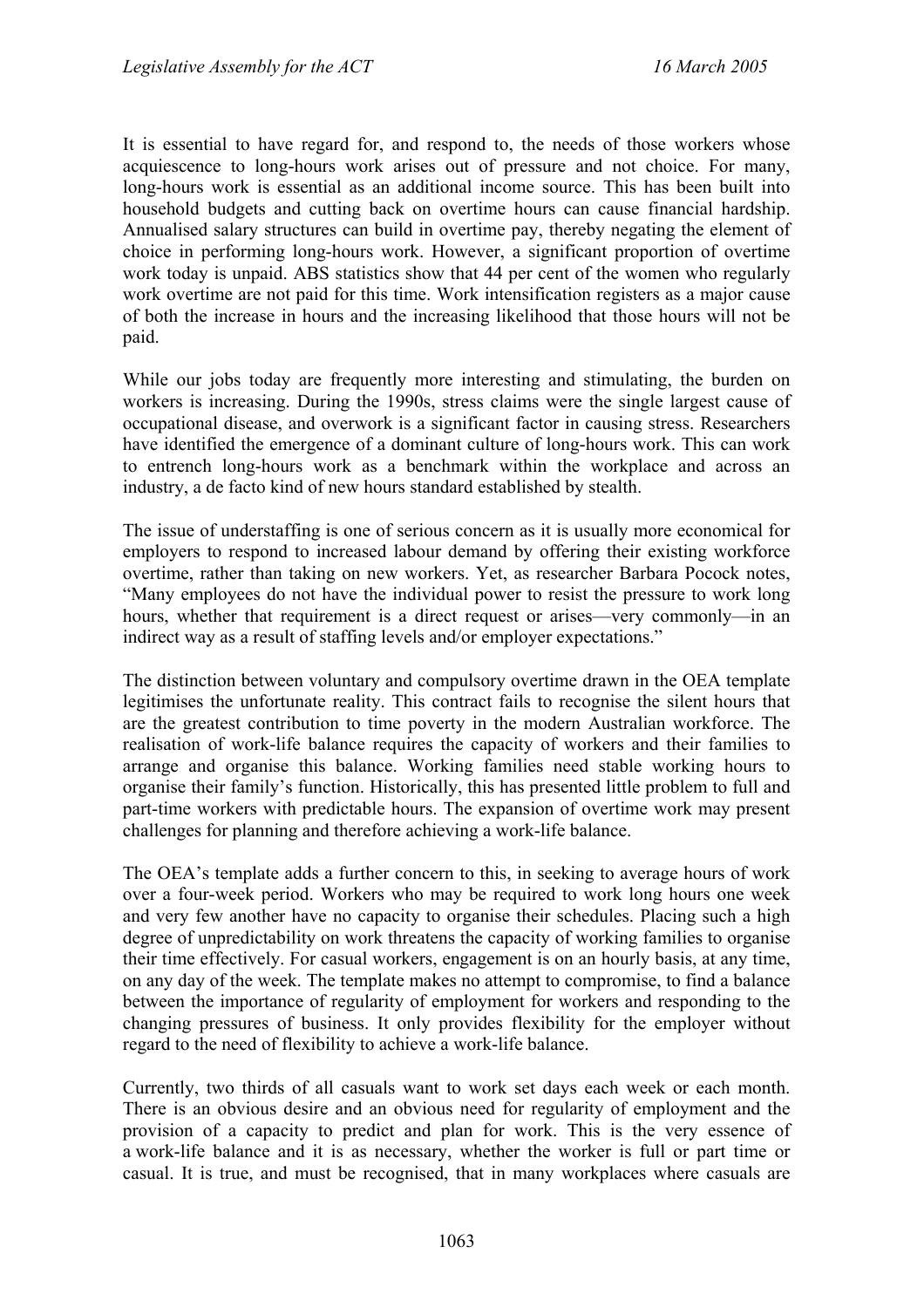employed, and indeed in relation to most part-time workers, there is an extensive negotiation about availability and a genuine effort to ensure certainty and predictability of employment.

However, the capacity to negotiate hours and shifts varies widely, depending on the stance and compassion of management and supervisors and the skills and resistance of employees. A negotiated outcome and maximum notice of shifts and hours relates closely to the satisfaction of employees. That is good management. But when a government agency acts to legitimise the unfair work practices of a few, concern must be expressed about the arrangements advocated by the OEA.

In most current workplace agreements, there is a significant difference between part-time and casual work in relation to the regularity of hours and security of employment. The proposals of the OEA make this difference illusory. Rather than ensuring job security and addressing underemployment and the work-life balance of casuals, this proposal downshifts, making balance harder to achieve for part and full-time workers.

The model makes all forms of employment unpredictable and challenges the very basis of work-life balance for the work force. No one presumes that the achievement of work and family balance is a role of government alone. It requires a genuine and deep commitment from business, from workers, from unions and from communities to work together to secure mutually and communally beneficial outcomes.

Surely it is fair to reason that government will not actively prevent this work by entrenching unpredictable and anti-family conditions into conditions of employment. The benefits to society and to the economy of achieving family-friendly workplace practices that allow flexibility and a genuine realisation of work-life balance are clear. It provides for increased productivity, long-term sustainability of economic growth, a healthy and active workforce and vibrant communities.

Achieving a balance between work and life is a difficult task, and one for our community, our businesses, our unions and our government. The actions of the OEA, a federal government agency, in advocating the use of employment contracts such as these represents an abrogation of responsibility for this task. There is clearly an element of choice in the negotiation of employment contracts. However, use of the term is little more than a rhetorical flourish without consideration of the context in which the choice is exercised.

Governments should work to ensure genuine choice of employment when engaging in contractual arrangements. Governments must secure a differential between those workers who genuinely choose to work long hours and those for whom long hours are not a choice, but a dictate. Governments must allow for the choice to work part time, without prejudice, in the form of training opportunities, promotion or workplace conditions. Governments should allow casuals who have been working regularly for an extended period of time the choice to move to part-time work and receive the conditions, regularity and security of that kind of work. Governments with an interest in social cohesion and a sustainable economic growth must respond to these concerns and work to achieve a balance between work and life in our community that exists in realty and not just on a time sheet.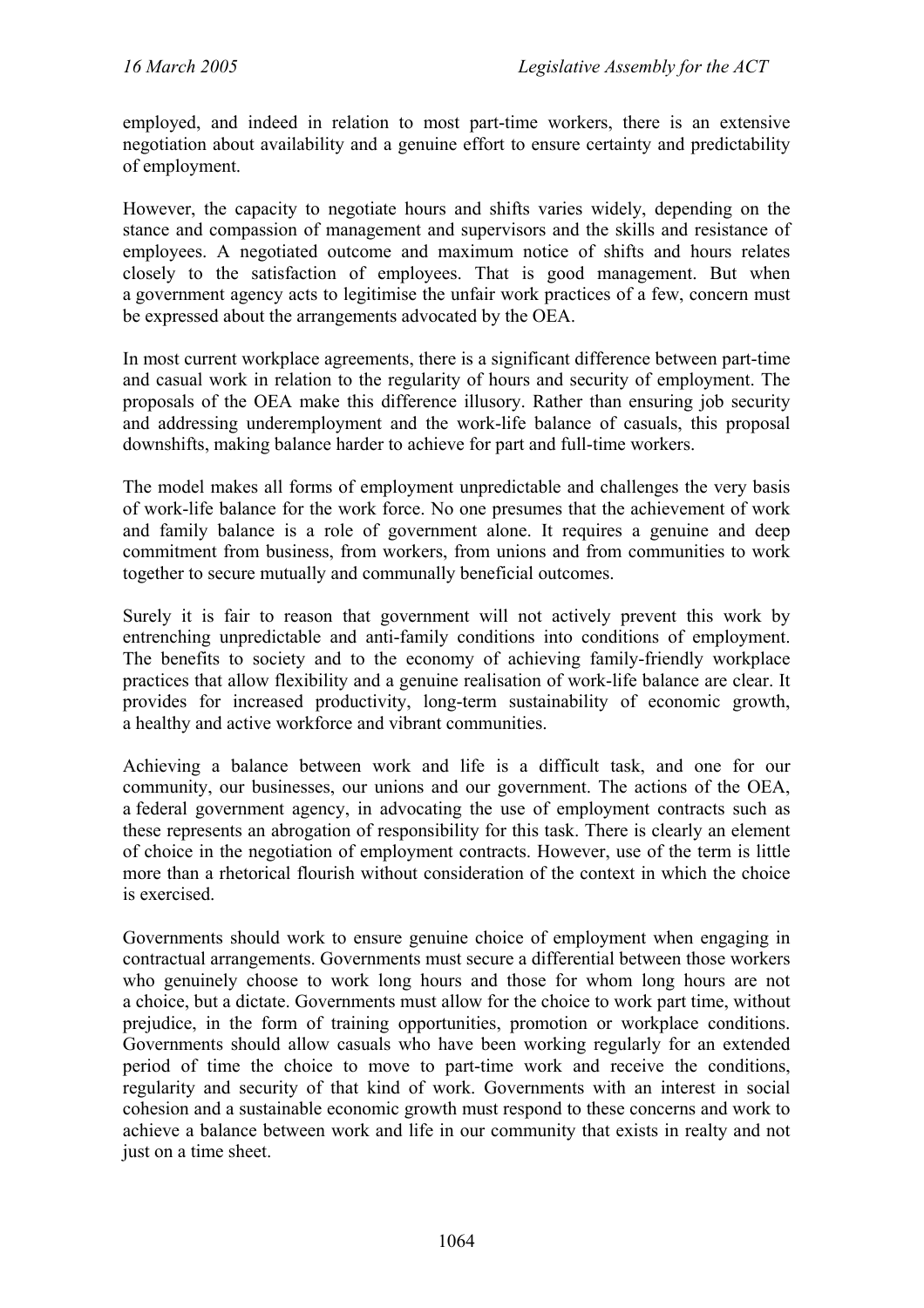*Debate interrupted in accordance with standing order 74 and the resumption of the debate made an order of the day for a later hour.* 

# **Sitting suspended from 12.30 to 2.30 pm.**

# <span id="page-32-0"></span>**Visitors**

**MR SPEAKER**: May I draw to members' attention the presence in the gallery of participants in the 2005 training program for graduate administrative assistants. Welcome.

# <span id="page-32-1"></span>**Questions without notice Health—radiotherapy**

**MR SMYTH**: My question is directed to the Minister for Health. Minister, yesterday you informed the Assembly of the implementation of a new planning system for radiotherapy treatments. I quote:

The current computerised planning system used for planning radiotherapy treatments is an old one and the government has committed funds to providing a new system …

Minister, are these funds for a new planning system the same funds that were allocated in the government's supplementary appropriation bill of December 2001 or is it new money?

**MR CORBELL**: I do not have the detail in front of me. I will take the question on notice and provide an answer to the member.

**MR SMYTH**: Mr Speaker, I have a supplementary question. If it is new money, over the 2001 money, what happened to the system implemented from the 2001 money? Why has it been found to be inadequate over the past three years?

**MR CORBELL**: I will take the question on notice.

# <span id="page-32-2"></span>**Canberra Hospital—constituent feedback**

**MR SESELJA**: Mr Speaker, my question is to the Minister for Health. I refer to your use in the adjournment debate yesterday of yet more unattributed correspondence. Minister, would you be able to confirm to the Assembly that the letters you cited yesterday were not written by government staff members?

**MR CORBELL**: Mr Speaker, I am very glad to confirm that all the letters I have read to the Assembly are letters received in my office from people pleased with the health system and pleased with the level of service they have received. The letters I read yesterday are from people who are not, as far as I am aware, in the employ of the ACT government.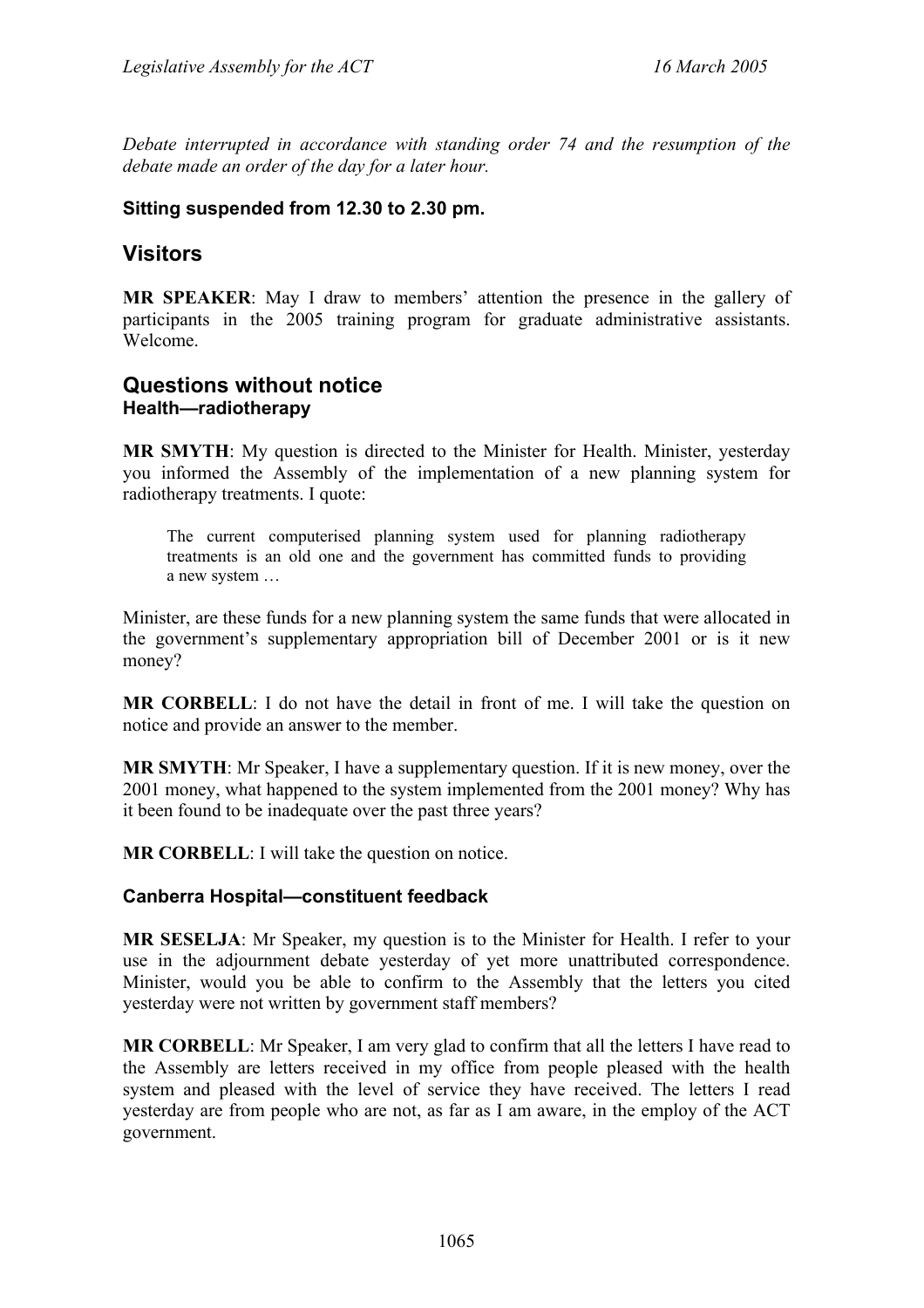## <span id="page-33-0"></span>**Hospitals—patient treatment**

**MR STEFANIAK**: My question is to the Minister for Health. I refer to cases of in-patients in our hospital system having had surgery cancelled. You might be aware of the case of Francesco Divito, who was admitted to Canberra Hospital for surgery for a collapsed lung on 27 January this year. His surgery was cancelled six times and he had another operation fail. He finally received surgery yesterday and his family has given us authorisation to raise his case today. Minister, how many in-patients have had surgery cancelled at the Canberra Hospital and Calvary Hospital since the beginning of January 2004? What contribution is the cancellation of in-patients making to bed block in our hospital system?

**MR CORBELL**: The final part of Mr Stefaniak's question, if I understood it correctly, was asking whether those cancellations were attributed to bed block.

**Mr Stefaniak**: What contribution is the cancellation of in-patients making to bed block?

**MR CORBELL**: I do not quite follow the question, Mr Speaker, but I will do my best. Cancellation of surgery can occur for a whole range of reasons. It can occur because of a more urgent case. It can occur because of emergency surgery that takes precedence over elective surgery. It can occur because of the patient not being well enough to have the surgery. It can occur because of the unavailability of staff, or a doctor, or both. There is a range of reasons for the cancellation of surgery.

In relation to the particular instance that Mr Stefaniak cites, I am not at liberty to divulge the particular circumstances of that case for patient confidentiality reasons. As I indicated in the paper this morning, however, I was concerned to hear of the number of times that that individual had had his surgery cancelled, or allegedly cancelled. I am asking for that to be investigated and for advice to be provided to me at the earliest opportunity to see what were the reasons and whether it was a case of postponement or cancellation occurring for other than clinical reasons. I am asking for that advice.

In relation to the second part of Mr Stefaniak's question as it relates to the number of surgeries postponed or cancelled—surgery is not usually cancelled; it is postponed— I am happy to take that on notice. I am not familiar with every occasion of service in our hospital system off the top of my head, but I am very happy to take that question on notice.

**MR STEFANIAK**: I thank the minister for taking that on notice. He may or may not need to do so with my supplementary question, which is: how many people have died in the past 12 months while waiting for surgery?

**MR CORBELL**: It would appear, Mr Speaker, that the suggestion is that they have died because they were waiting for their surgery, which I find a quite obnoxious and inappropriate question. The suggestion is that people are dying waiting for surgery. Again, it is an assertion made without any evidence or without any substantiation—just throw it up there and hope that it will stick. That seems to be the tactic of the Liberal Party on this point, Mr Speaker. That, I think, is completely inappropriate.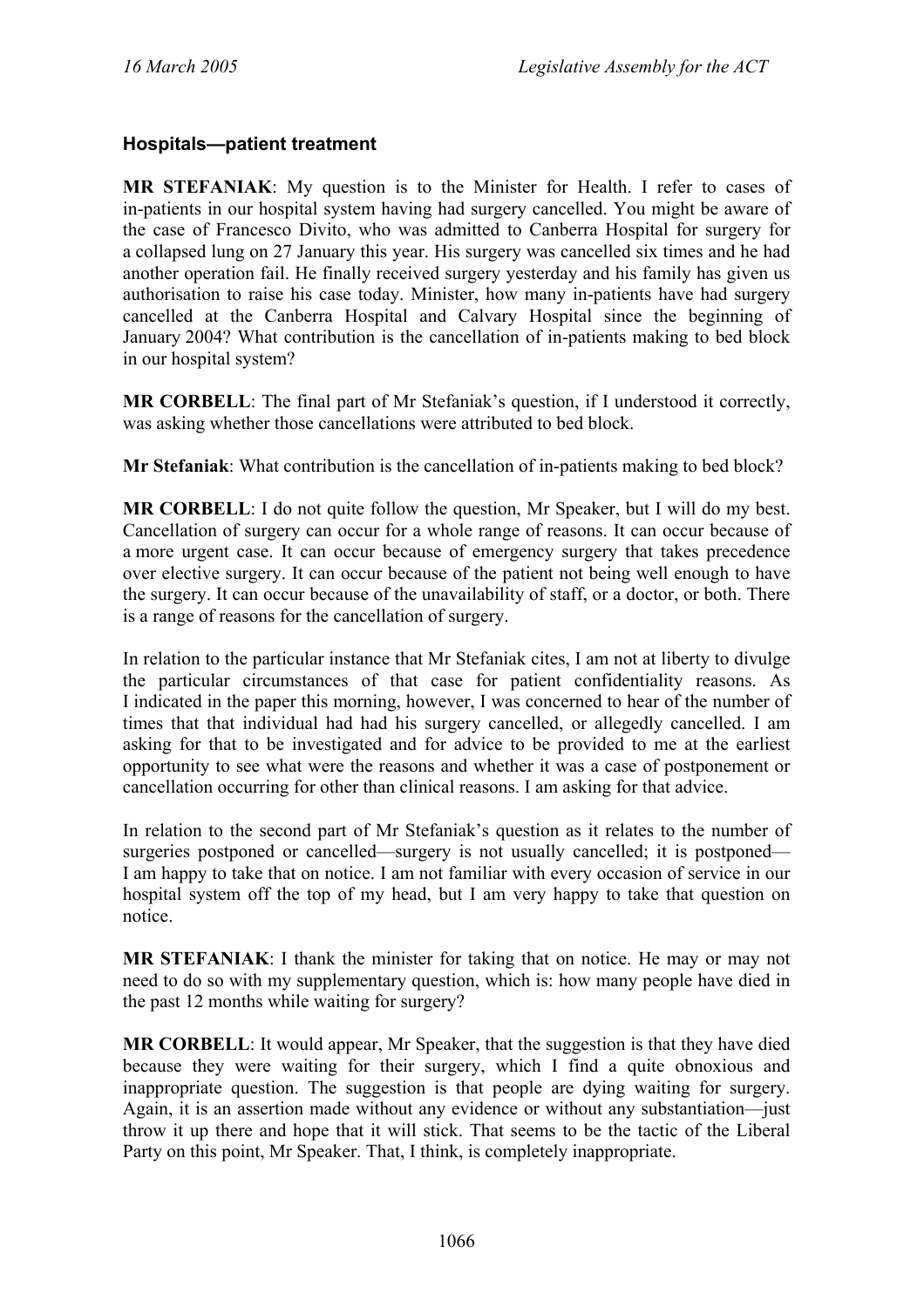If Mr Stefaniak is aware of any cases where he believes that people have died because they have not been able to get access to surgery in a timely way, I would ask him to tell me and I will investigate those matters. But to make the assertion through what would appear on the surface to be an innocently worded question is completely inappropriate.

## <span id="page-34-0"></span>**Community services**

**MR GENTLEMAN**: My question is for the Minister for Disability, Housing and Community Services. Can the minister update the Assembly on the progress of negotiations with the commonwealth government on the supported accommodation assistance program.

**MR HARGREAVES**: I thank Mr Gentleman for the question because, as we can see by the standard of debate lately, it has been in the forefront of everybody's mind. I attended a meeting of community and disability services ministers in Melbourne last Friday. State and territory ministers called the meeting to discuss concerns about the commonwealth government's SAAP V offer. State and territory ministers felt that the commonwealth offer was completely unacceptable and that acceptance of the offer would create a growth in disadvantage and poverty throughout the county that would have implications for years to come.

#### *Opposition members interjecting* —

**MR SPEAKER**: Order! Minister, please resume your seat. This morning I issued a warning to the opposition. You were not here Mr Mulcahy, but I will restate that general warning about interjections, and that is to all of you.

**MR HARGREAVES**: The states and territories urge the commonwealth to reconsider their package to ensure that the vital emergency services provided through SAAP are not jeopardised. I am pleased to advise that, following the meeting last Friday, all ministers reaffirmed their commitment to the continuation of SAAP and to the SAAP Act. Ministers also committed to making every effort to conclude negotiations of a SAAP V agreement by 1 July of this year. Ministers agreed to authorise departmental officials to develop options to address the concerns of the states and territories about aspects of the SAAP V agreement, and I acknowledge the concession that the commonwealth made at this point.

When we walked in the door, all options were closed off. It was a take it or leave it proposition. When we walked out, commonsense had prevailed. The specific issues that will be addressed include SAAP service, viability and demand issues, definitions of new services which could count for inclusion in SAAP V—those initiatives we had done in the course of SAAP IV were specifically excluded by the commonwealth—definitions of innovation for the entire SAAP program, taking into account the recommendations of the SAAP IV national evaluation. That was another concession because in the fact the ACT had led the way in innovation. Also being addressed is the proposed investment fund and its associated governance arrangements—this was that sleight of hand \$106 million, where it was taken out of the base, promptly put back in the base as a capital injection, and the states and territories would have to fund its recurrence for the life the agreement, and that has now been looked into again—and the transition to a minimum of 50 per cent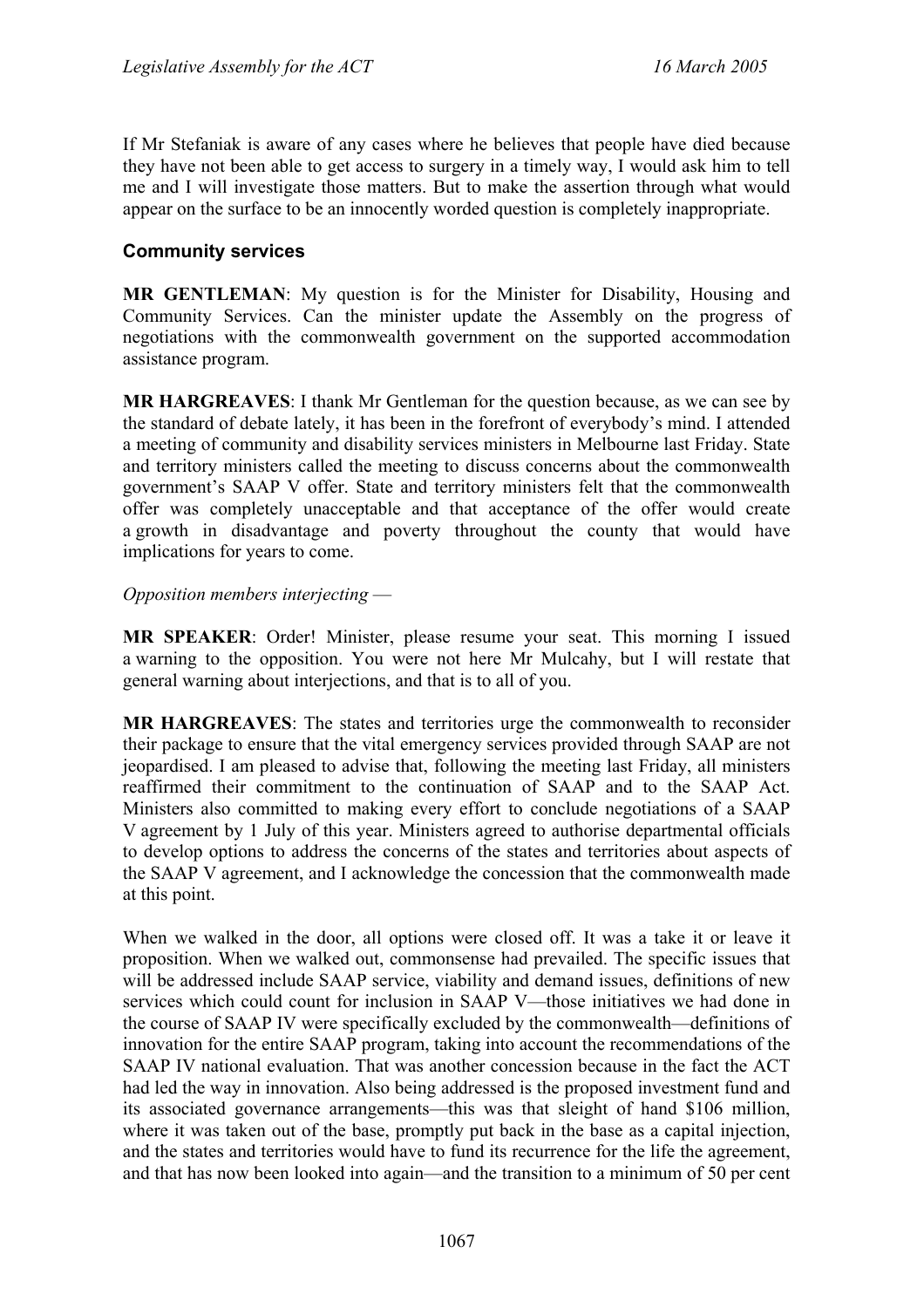funding from the states and territories to SAAP V during the agreement. This allowed those states that were under the 50 per cent time to get up to it. The ACT is well over that figure.

I am very pleased that all ministers were able to agree on a way forward for this SAAP agreement. At the end of this meeting, the ACT was facing a significant drop in funding and I am now hopeful that a positive conclusion can be reached for the people of the ACT.

**MR GENTLEMAN:** Mr Speaker, I have a supplementary question. Can the minister advise how the Stanhope government's funding contribution for SAAP services differs from the previous government's?

**MR HARGREAVES**: Yes, I can, Mr Gentleman. It was through the development of the ACT homelessness strategy, breaking the cycle. The Stanhope government has increased funding to address homelessness by 86 per cent. The ACT now funds 53 crisis, medium and long-term supported accommodation and associated support services. In 2005-06, the ACT government will provide \$9 million in funding for SAAP services. The commonwealth government has offered \$5.454 million in 2005-06. Over the next five years, the Stanhope government will increase its funding by \$21.7 million. From 2005-06 to 2009-10, the Stanhope government will be providing—wait for it— \$47.195 million towards SAAP services. During the same period, the commonwealth government will be providing \$28.466 million.

This means the ACT government will be providing 62 per cent of total funding for SAAP services over the next five years. In comparison, the funding provided by the previous Liberal government in their final full year in office, 2000-01, was \$4.3 million. Let me repeat that: the Stanhope government is providing \$9.095 million compared with \$4.3 million under the previous Liberal government. These facts make a mockery of the claims last week by the shadow minister for community services that the ACT government had failed to ensure that SAAP funding is at a premium.

The ACT government will be providing 62 per cent of total funding for SAAP services over the next five years. So the ACT government will be providing \$47.195 million compared with \$28.466 million by the commonwealth. How can this possibly be construed as a failure by the ACT government to ensure SAAP funding is at a premium? Indeed, I received a letter only today, just at lunchtime—

**Mr Smyth**: Oh, from a staffer?

**MR HARGREAVES**: No, funny you should mention that, Mr Smyth!

**MR SPEAKER**: Order! Minister, direct your comments through the chair.

**MR HARGREAVES**: Mr Speaker, it was in fact from a staff member in Mrs Burke's office—one, Senator Kay Patterson.

**Mrs Burke**: From my office?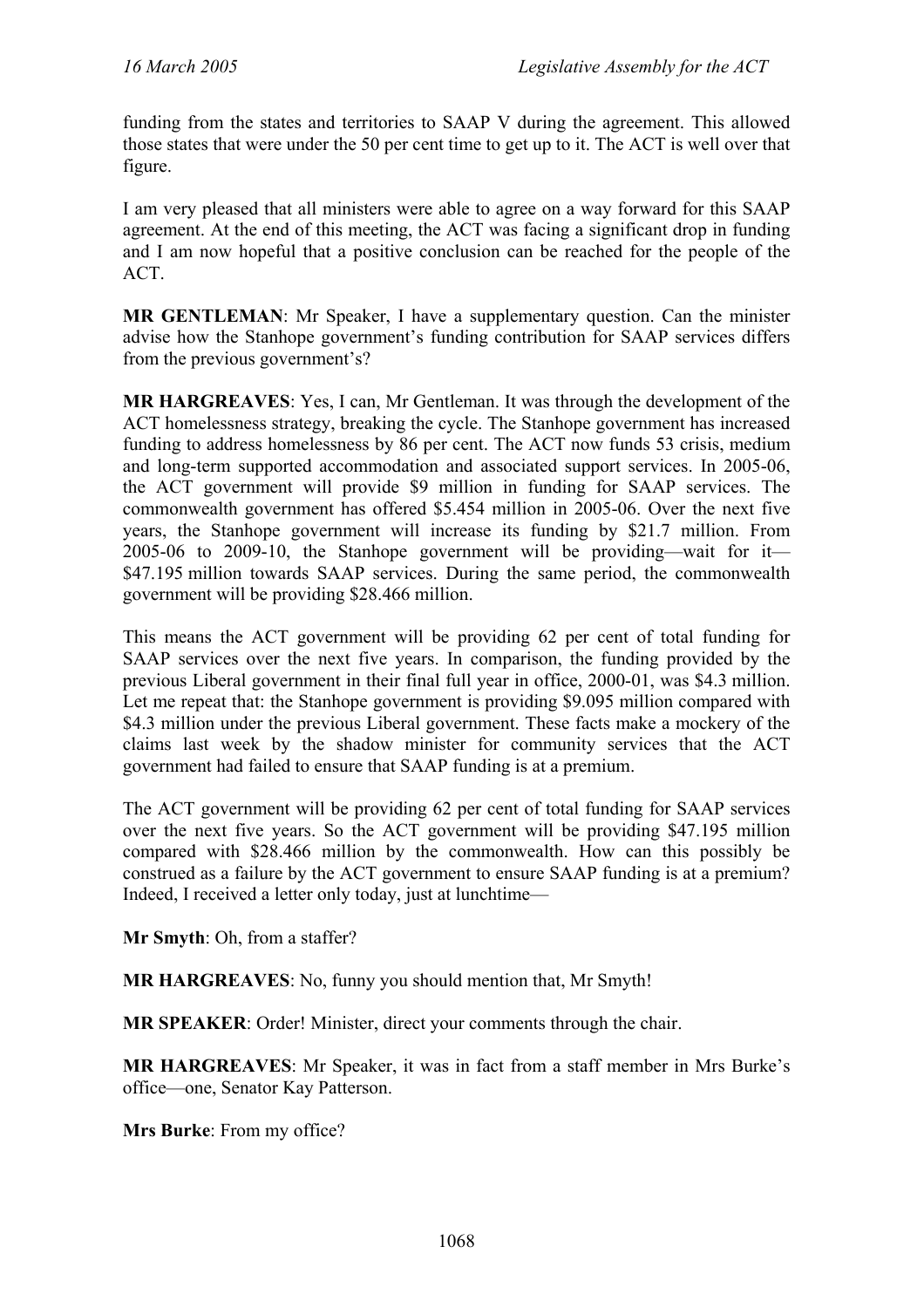**MR HARGREAVES**: Don't tell me you don't talk to her? She was in fact congratulating the ACT government on the homelessness strategy. Just today I got this letter from Senator Patterson saying how effective our homelessness strategy and the funding has been in addressing homelessness issues in the ACT. It is a shame the shadow minister does not talk to her federal counterpart; she might learn something. The shadow minister also claimed that the states and territories had failed to match the commonwealth's GST compensation. Unfortunately for Mrs Burke she appears to have overlooked schedule 2 of the SAAP IV MOU, which clearly states:

… new funding available from the Commonwealth for SAAP IV arising from tax reform is not required to be matched by the States and Territories.

I think the shadow minister needs to get her facts right before she lurches into the media with these outrageous claims. Sadly, it is an all too common occurrence and I do not hold out much hope that things will change. An examination of the SAAP Act and the SAAP IV agreements will reveal that the ACT has done more than its fair share and continues to do more than its fair share. In fact, in that one year, comparing those two years, the Stanhope government is actually giving two and half times that that the Liberal Party gave. And they have the temerity to stand up in this place and say we are not carrying our weight. What an absolute load of garbage. I look forward to the many more occasions in the life of this Assembly when Mrs Burke makes a complete goose of herself.

#### **Disability services**

**MRS BURKE**: Mr Speaker, my question is to the Minister for Disability, Housing and Community Services. Minister, an article in the Canberra Times on 9 March 2005 headed, "Family bears burden of care for disabled son" stated that the McIntyre family were one of 17 short-listed applicants who did not receive an individual support package, or ISP. Would you advise how this particular family is being catered for specifically by the department, as the article mentions that alternative services and support would be made available to unsuccessful applicants.

**MR HARGREAVES**: I have absolutely no intention of discussing individual cases in this chamber. However, I will address the substance of Mrs Burke's question because, if she leads with her chin, I just do not have the self-restraint to refuse it. I have stood up in this place before and told Mrs Burke—or tried to tell Mrs Burke; clearly I did not get through—how we deal with people who are unsuccessful in their applications for independent support packages.

The short answer is this: there are a number of people for whom we must provide the funds, and we do. There were 52 of them, if my memory serves me correctly. Of the remaining 206, some people do not satisfy the criteria and would never get funding anyway, and some people deserve funding or some other type of support. Every single person who met the criteria who has not received funding has received an offer from the department to work with them individually on a range of processes that might be able to suit them. Those arrangements might be respite care or other in-home support around the traps. That offer is made to people who have made application for an ISP and were not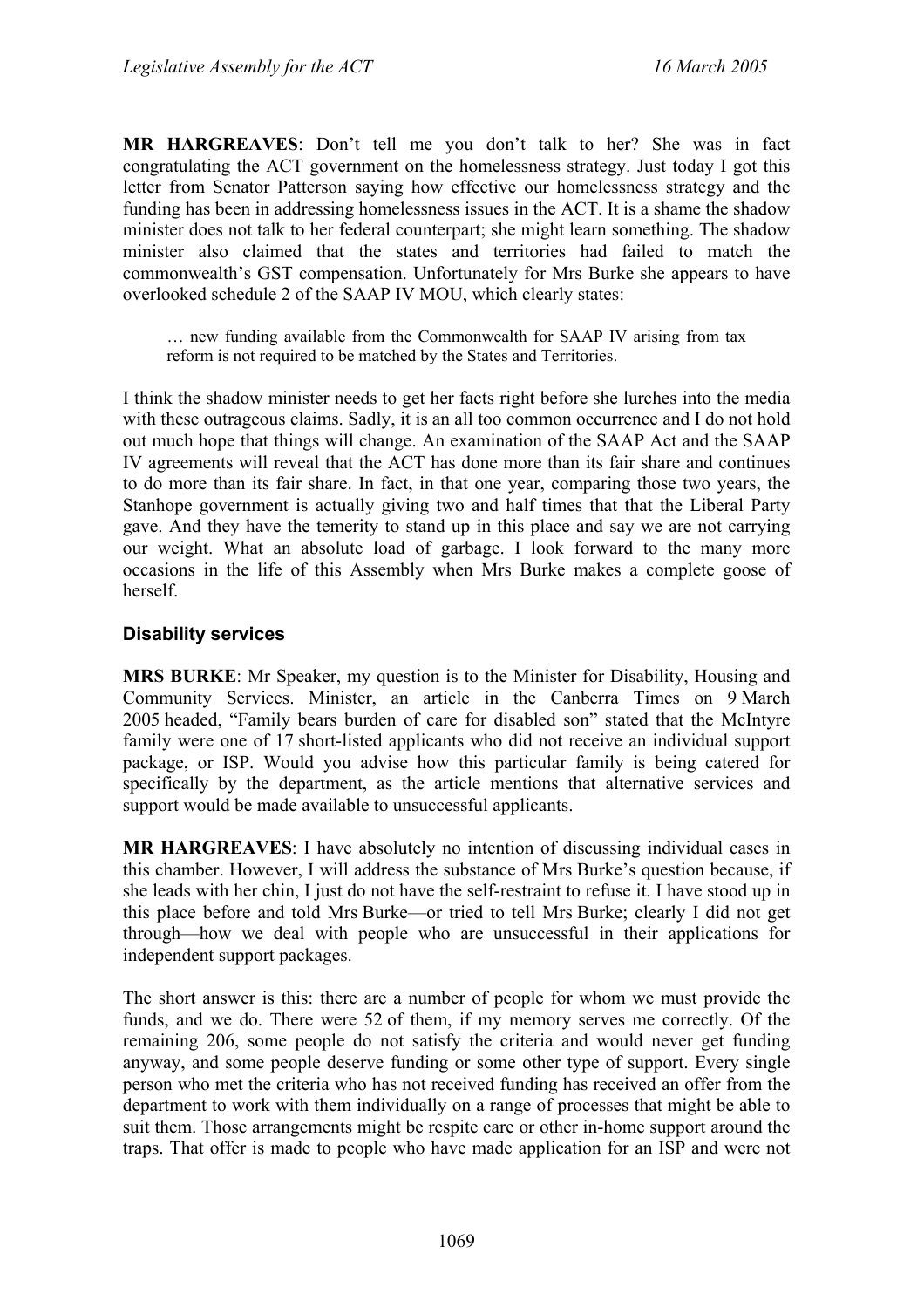successful. If they have not taken it up, I cannot answer your question. I reiterate that I have no intention of discussing in this chamber the difficulties of individuals.

**MRS BURKE**: Mr Speaker, I have a supplementary question. Minister, why has no-one from your department contacted the McIntyre family, or indeed other short-listed applicants who were unsuccessful, to find out how they could help them care for their relatives?

**Mr Smyth**: That is why he does not want to talk about it.

**MR SPEAKER**: Have a look at standing order 39, Mr Smyth.

**Mr Smyth**: Thank you, Mr Speaker.

**MR HARGREAVES**: I thought I had already answered that question. My understanding and advice is that when people are advised of their lack of success an offer of consultation is included in that advice. I have nothing more to tell Mrs Burke on the issue.

# **Territory plan**

**DR FOSKEY**: My question, which is to the Minister for Planning, relates to draft variation 200. When the Assembly passed variation 200 to the territory plan, the government made a commitment to undertake an evaluation of its effectiveness in a few years. I understand that this evaluation will include a review of the neighbourhood planning process, as well as processes that have a significant bearing on the community's confidence and effective participation in Canberra's planning system. Since it is close to two years since the Assembly supported draft variation 200, my question is: what is the status of this proposed review, and what form will it take?

**MR CORBELL**: I thank Dr Foskey for the question. I have had a range of discussions with the planning authority about how this analysis of variation 200 can be progressed. It needs to be funded in the coming financial year. It is subject to arrangements in the forthcoming budget, which I am not yet in a position to outline to members. However, I anticipate that this work will be undertaken, subject to sufficient budget funding, in the coming financial year.

The analysis will look at the operation of the variation, its outcomes to date, any anomalies in the variation that have been highlighted since its introduction and any other issues that warrant finetuning of it. The government intends to proceed along that path. I will be asking for terms of reference to be developed in readiness for the coming financial year. Then the process will get under way, pending funding, in the coming financial year.

At this stage, that is the status of that work. I can confirm to Dr Foskey that the government does intend to undertake that analysis, which I agreed with former Greens member Miss Tucker would be undertaken.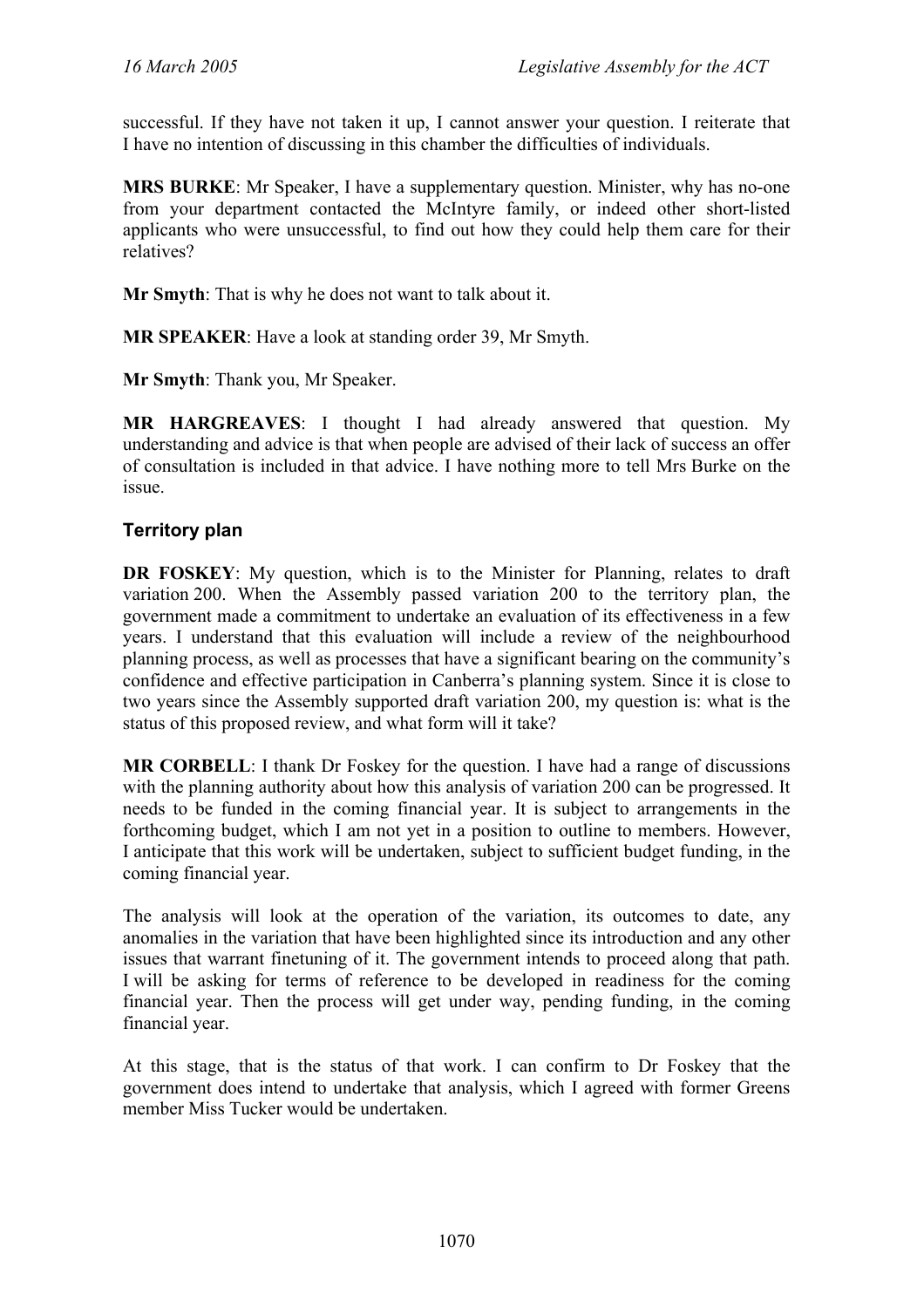**DR FOSKEY**: I ask a supplementary question. Minister, what opportunities will the community have to engage in the review? Can we be assured that they will feel as though their feedback has been attended to?

**MR CORBELL**: I certainly intend that opportunities for public submission will be available and an avenue open to people as part of that process.

#### **Emergency services—response protocols**

**MRS DUNNE**: My question is to the Minister for Police and Emergency Services. Minister, I refer to the decision of parks brigade, and the subsequent changes to operating procedures for volunteers, not to allow bushfire vehicles to respond to reports of emergency incidents with lights and sirens, in a manner that allows them to break the road rules when safe and reasonable to do so. Under the new procedures, if there were a major bushfire threatening property, houses and lives in the ACT, volunteers and members of parks brigade would have to stop at every stop sign and every red traffic light while responding to the incident. Minister, given the shortcomings exposed during the 2003 bushfires, when will you stop your bureaucrats interfering with the ability of emergency services to protect the community?

**MR HARGREAVES**: My heavens, I was hurt by the second part of that question. The answer is that I will not go down that track at all. But I have to admire Mrs Dunne for standing up here and displaying such magnificent shining ignorance of our processes. When people in fact report a fire and the brigade is given the okay by comms centre to go to that fire and that engagement is acknowledged, they are allowed to do that, Mrs Dunne. Have another look at the rules.

**MRS DUNNE**: I have a supplementary question, Mr Speaker. While observing that the minister does not know that they have changed the standard operating procedure, I ask the minister: is he aware of comments made in the ACT court of appeal last year in the judgment of Norman v Spiers that the law in the ACT reflects the community expectation that drivers of emergency vehicles can take risks that others cannot in responding to incidents?

**MR HARGREAVES**: I refer Mrs Dunne to the answer to the question she put on notice on this very subject only recently, which I have signed off.

#### **Rural fire services—radio network**

**MR PRATT**: My question is directed to the Minister for Police and Emergency Services. On 9 March 2005, at the time of a grass fire in Chisholm, a rural fire services officer used his radio to transmit a white alert call to the Emergency Services Authority. As he did not receive any response, he used his mobile phone to alert the authority.

Minister, why was this emergency radio call not acknowledged or answered? Why was the authority's monitoring service of the Rural Fire Service primary radio network apparently not working?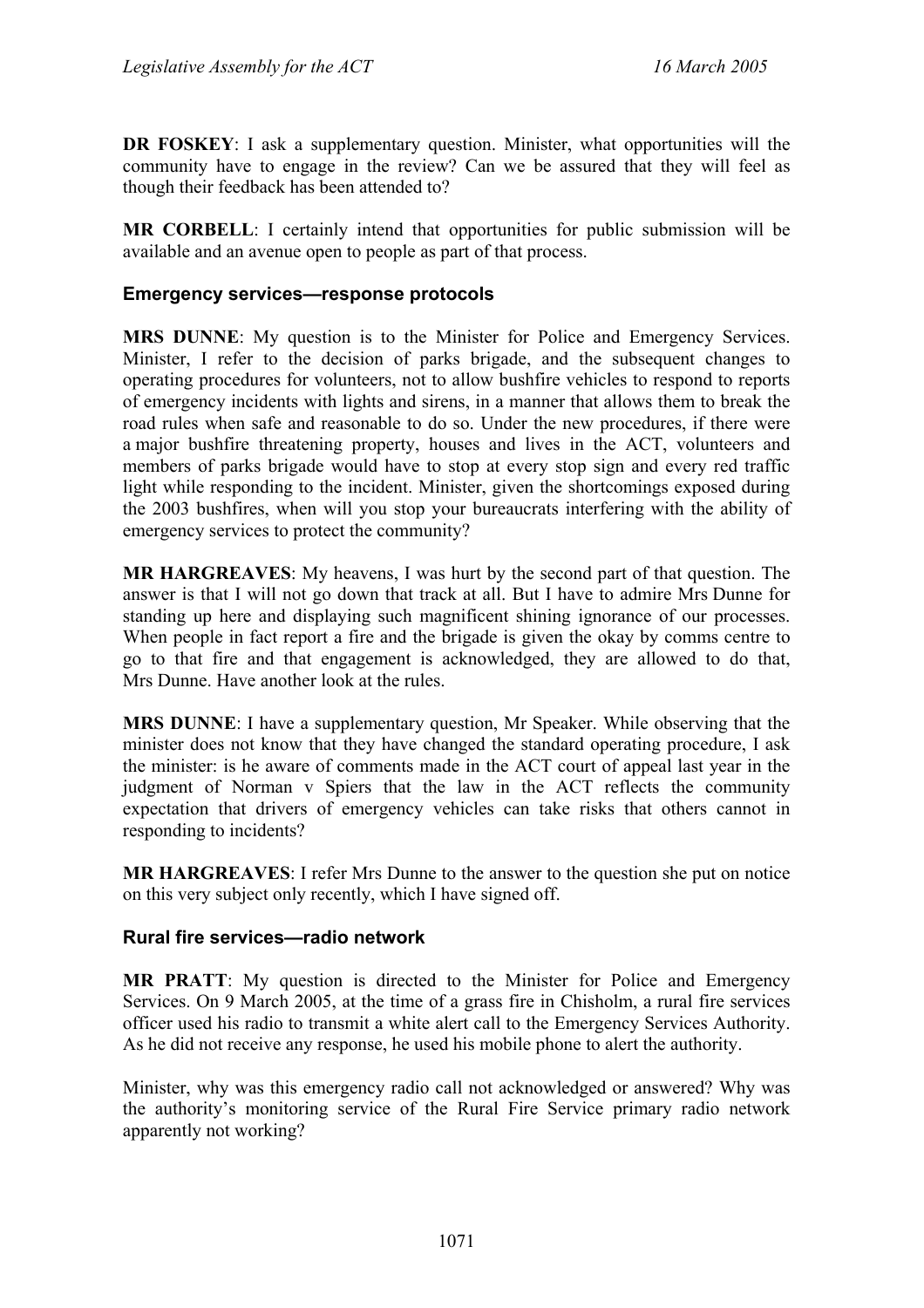**MR HARGREAVES**: I thank the good Lord for serving these things up to me. I present the facts that pertain to that incident. Before I do, I note that Mr Pratt did not bother to check his facts with anybody. Had he done so, he would have been prevented from making a complete goose of himself.

Fact one: the ESA was alerted to the grass fire at Chisholm by numerous 000 calls from nearby residents. The communications centre received 50-odd 000 calls at the time. Fact two: the Chisholm fire was located in Canberra's urban area and was responded to by the ACT fire brigade. Fact three: a rural based fire brigade officer also radioed through the fire to comms centre on the old ACT Rural Fire Service VHS radio system—not the trunk radio network used by officers who have become operational.

Fact four: the particular radio channel was not turned off. I repeat: it was not turned off. What part of "not" do you not understand? Fact five: there was no risk to the community at any time, with a highly professional and timely response to the fire. Fact six: as usual, Mr Pratt has acted precipitately and once again he has got it wrong.

Yesterday, or the day before, Mr Pratt put out a press release without checking his facts. He admitted as much. On the 666 breakfast program yesterday morning or the day before he was asked by Ross Solly—and I quote the question; this is a glorious question:

Mr Pratt, as opposition emergency services spokesman, I would assume that you have a line of communication with the people down in emergency services. Have you spoken to them about the incident last week?

Mr Pratt answered:

I have not, because the report came to me very, very late last week.

He did not bother to check the facts. But it was not so late that he did not have time on the Sunday to put out a press release for release on the Monday. Mr Pratt has admitted that he had a report of an incident and, instead of checking it with anyone, he went to the media with a release on Monday morning. He then went on to blame the officers in the communications centre for turning off the radio. This was not the case at all. As I have just explained, no radios were turned off.

It has now been proven that he had his facts wrong. In fact, the United Firefighters Union has asked Mr Pratt to apologise for calling into question the professionalism and efficiency of the officers in the communications centre, based of course on no factual evidence.

Mr Pratt is also alleging some problems between the Rural Fire Service and the fire brigade over who will fight what fire. Which brigade responds to a fire is laid down in the bushfire abatement zone agreement and the UFFU has confirmed that there are no demarcation disputes between the services. I ask Mr Pratt: what were you trying to achieve by publicly accusing our fire services of fighting amongst themselves, instead of congratulating them on an excellent job putting out the fire on Simpson's Hill?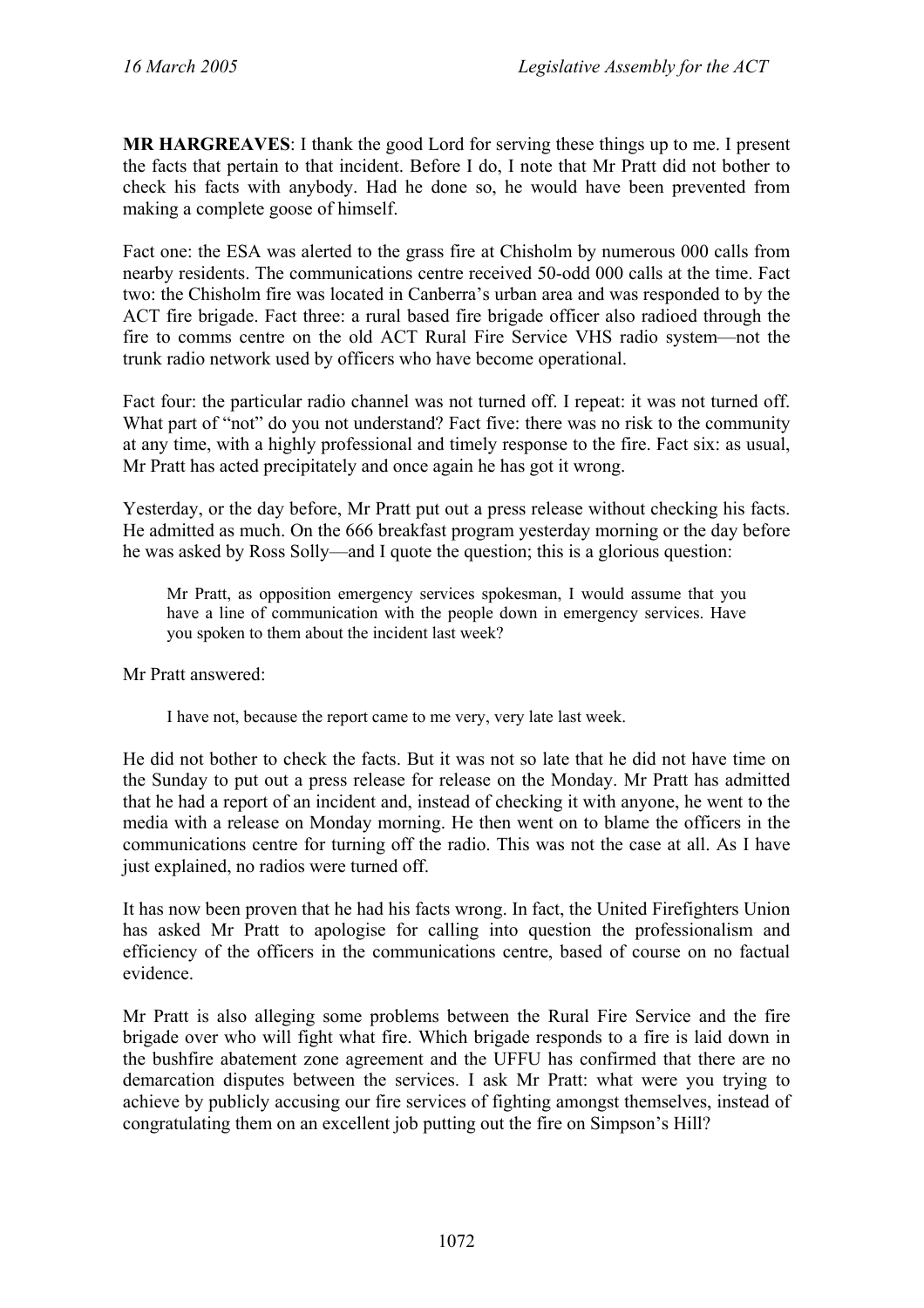Mr Pratt needs to be held to account for his actions. He is scaremongering. He is playing on the fears of a community that has experienced a devastating fire in the recent past. As an elected member of the Legislative Assembly, he should have more responsibility than that. He should apologise to officers of the RFS, the fire brigade—especially those in the communications centre, who have now been brought into disrepute—and the people of the ACT.

**MR PRATT**: Mr Speaker, I have a supplementary question. Why was a white alert radio call on the primary radio net not responded to?

**MR HARGREAVES**: I will say this yet again, because I think that Mr Pratt's hearing aid must have been turned off. I told him that the call came through on the VHS radio system, which is not used by people who have become operational. That was on the trunk radio network that the reports were received. The 000 was responded to. In fact, the appliance got to that particular fire well under the required time and it was put out.

Mr Pratt asked why we did not respond to a radio system that was not in operation at the time. The radio system was not turned off, but there were 50-odd people concerned about this fire, and they were attended to; the community concern was attended to. The original report of the fire was responded to. As far as I am concerned, the people at comms centre and all the people involved in this fire did an exemplary job. Mr Pratt really ought to check his facts and perhaps even get some better understanding of how emergency services in this town work, or Mr Smyth ought to deal with him.

# **Budget forecasts**

**MR MULCAHY**: Mr Speaker, my question is to the Treasurer. In the 2004-05 budget, forecasts are given for future years for GST revenue, specifically \$689.6 million in 2005-06, \$724.3 million in 2006-07 and \$760.3 million in 2007-08. You recently stated that likely interest rate changes were factored into the budget and, therefore, the predictions of growth in GST revenue were sound.

Do you stand by these recent comments that you factored the possibility of changes in interest rates into the 2004-05 budget? And will you confirm that the prediction of further growth in GST revenue in the budget is fundamentally sound?

**MR QUINLAN**: I think I have been misquoted, Mr Speaker. I don't think I said, "I stand by the GST." I certainly did say that we had factored an interest rate increase into the budget. That was a prediction that has turned out to be a sound prediction. But I don't think I ever attached that to predictions for the GST.

What happens is that the predictions of GST are done by Treasury. Every year there is a treasurers council. Every year the state treasurers ask for an update from Treasury. Every year the federal Treasurer refuses to provide the latest update, even thought the states are going through their budget processes. It is a set piece that is played out. Every year the new GST predictions are incorporated in the federal parliament. The exception occurred last year, when there was an election and the federal government was required to furnish the parliament with an economic update. They did. Some of the figures were then used in our pre-election update and our half-yearly review since.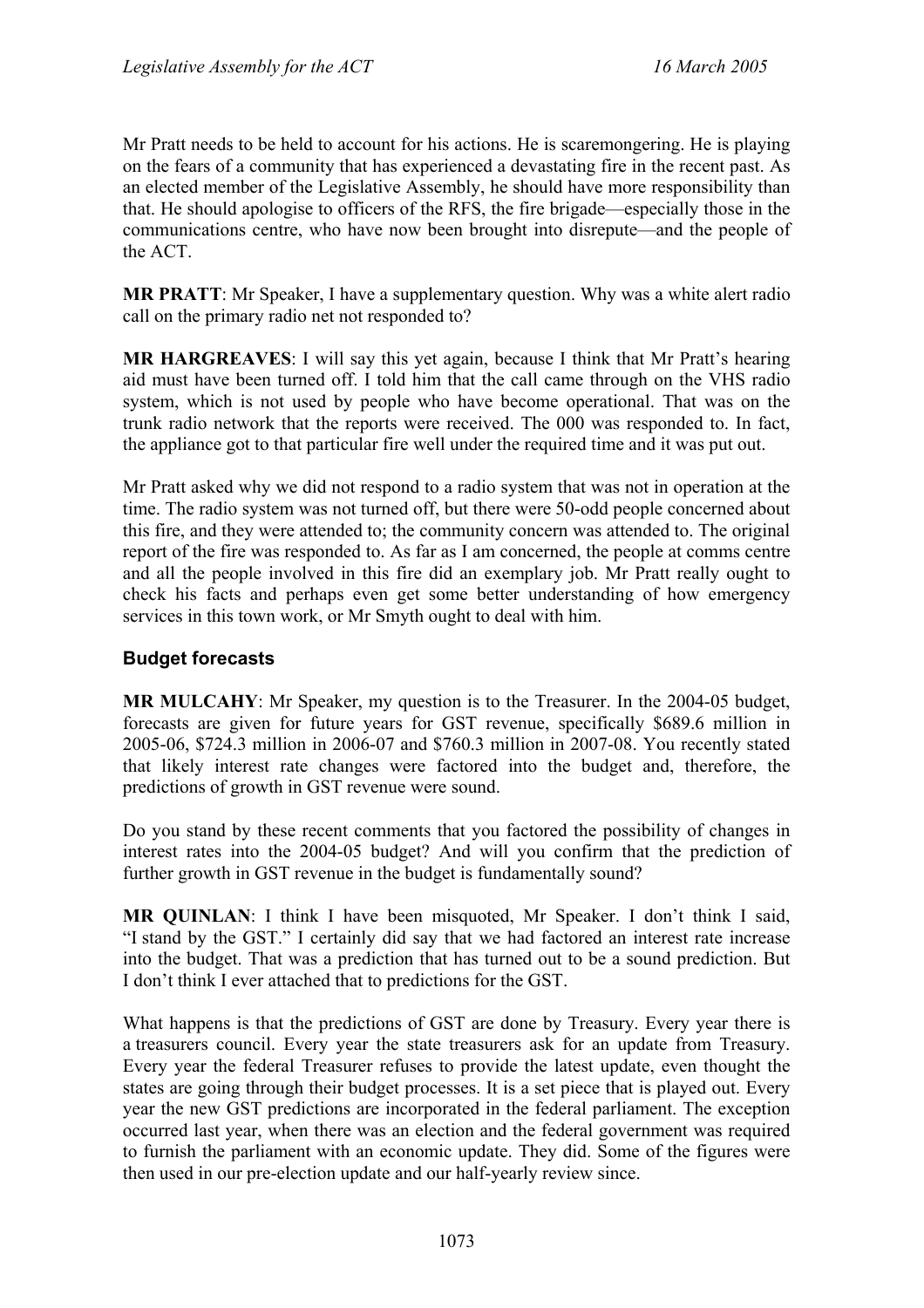At this point in time I am not standing by the federal Treasury's estimates of GST at all. We do our best, on the basis of the information we can get from the commonwealth. As I said, the level of cooperation is probably not as good as it might be. And that might be just born of the fact that Treasury does not want to be caught out. Why help out eight Labor states and territories with a bit of information that might prove to be incorrect? So they hold it close to their chests. There is no way known, unless I somehow forget totally the incident, that I actually said, "I stand by GST forward estimates that are carried out by federal Treasury."

What we have heard in recent times is the federal Treasurer and other ministers, but particularly the federal Treasurer, talking about what the states should do with all this GST money. A lot of what has happened in the last fortnight and what has been discussed in the media in the last fortnight, quite clearly, is a smokescreen the Treasurer has put up, because pre-election interest rates and impending interest rate changes under a possible Labor government were used as a fear tactic in an election.

We also saw the federal government spend something like \$6 billion in a pre-election spendathon, which many economic commentators have assessed has contributed to inflationary pressures. Those inflationary pressures have contributed to an interest rate increase. And that is what the federal government should be held accountable for. Costello is throwing out all these extra little hand grenades in relation to what the states ought to do and what he is going to do with the states.

He was even misrepresenting, as late as yesterday, the contents of the intergovernmental agreement associated with the GST in making the claim that the states made a commitment that they are now not going to honour. That is not the case. That is totally incorrect. In fact, if anybody ratted on the GST agreement, it is the federal government. They did so in relation to the fuel excise; they threatened to do so in relation to the tobacco excise. Certainly all the manoeuvrings that are occurring with the federal Treasurer and with his other federal ministers are about changing the face of the agreement that was put in place between the commonwealth and the states. All the states have agreed with and lived by the letter of the intergovernmental agreement and the federal Treasurer is trying to change and re-write that agreement.

**MR MULCAHY**: I have a supplementary question. Can the Treasurer explain to the Assembly the basis on which the Acting Treasurer last week advised the Assembly that "the payments to the states as a result of the reduced payments of GST by the commonwealth will be less"? Is this advice from the ACT Treasury, federal Treasury or some other source?

**MR QUINLAN**: I don't think I should be answering what was in the mind of the Chief Minister, but let me say that there is a concern held by many of us that, as we enter into what looks like being a softening of the economy, the growth tax—because it is exactly that, a growth tax—could possibly become a contraction tax. I have not got the figures in front of me, but a large slice of the GST arises out of retail sales. Retail sales over the last three or four years have been at record levels. I don't think any of us here are predicting that those retail sales will continue to grow at those levels. In fact, we would be concerned with the effect of interest rate changes on home mortgages, generated by the federal government, generated by \$6 billion of spending before a federal election. We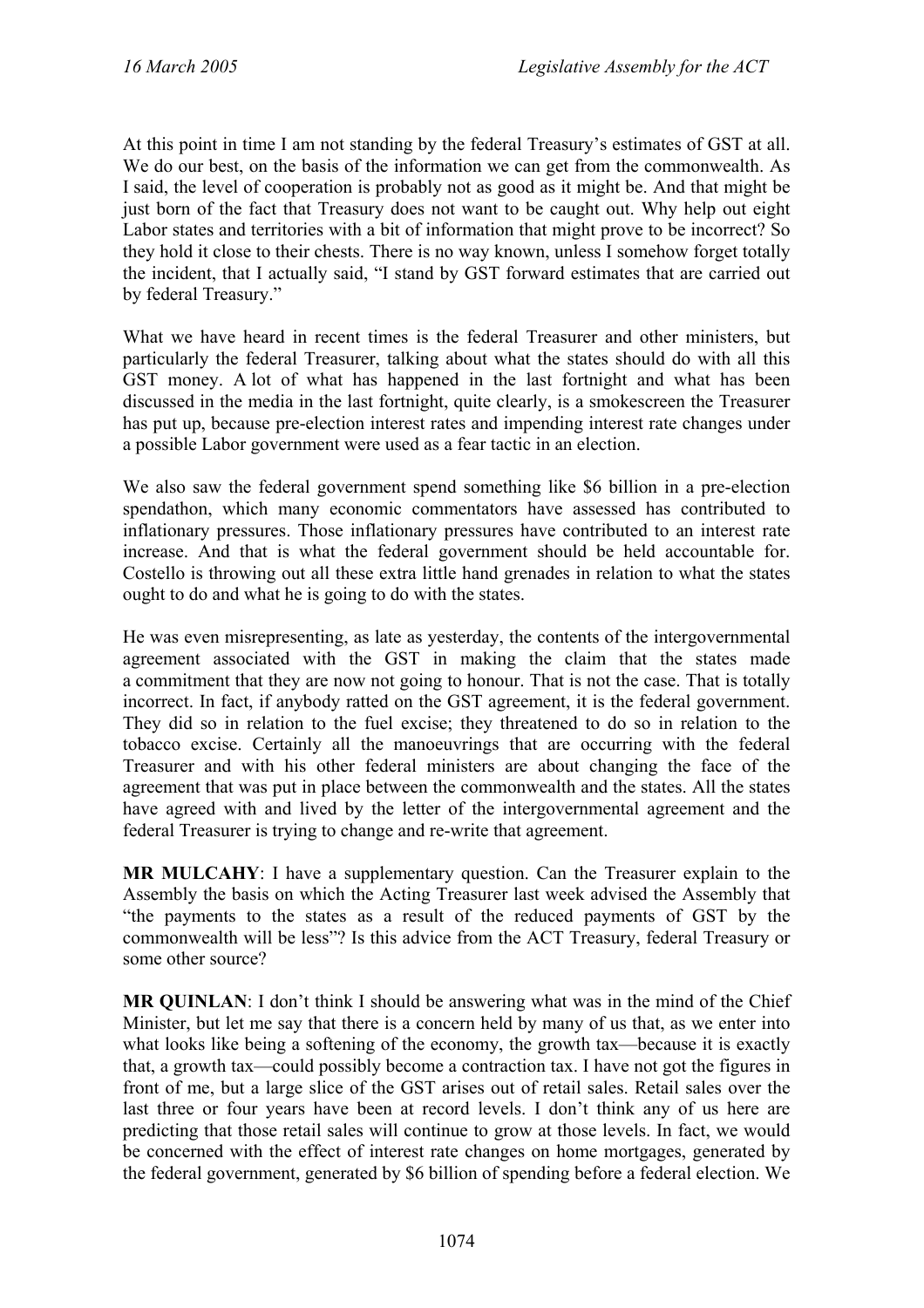now have interest rate inflationary pressures and we now have, as a result of inflationary pressures, an interest rate increase.

You might want to defend your mates up on the hill at the expense of ACT citizens. I don't know which side you are on. I would hope that you would be on the side of the ACT citizens. If nothing else, you cannot deny the consequences of a federal government spending \$6 billion and shoving that into the economy in order to win an election. They are going to create inflationary pressure.

Then they have got a Reserve Bank, which they have set terms of reference for, that says, "Keep inflation under control." Costello stands up and claims, "I gave them their riding instructions. I, Pete, myself, big-time Pete, gave them their riding instructions." Of course, under those riding instructions, under those terms of reference, they have increased interest rates, with every indication that there is likely to be a further 25 basis points increase in interest rates through the course of this year. That is the genuinely held fear.

That is going to impact on home mortgages; that is going to impact on spending capacity; that is going to impact on GST revenue. So the Chief Minister has every right to be concerned that, first of all, GST revenue may certainly slow in their growth if they don't contract. Beyond that, because Mr Costello and his mates are running around saying, "Rivers of gold. Rivers of gold. The states have got it all good," on just about every portfolio front there is a push by the feds to reduce funds to the states. You will hear them saying, "The states have got all this money, and they should pick up here. The states have got all this GST money, they should pick up here."

The net difference to the ACT, after we get our increase over the estimated GST, then start losing our productivity payments, get screwed and treated absolutely differently to any other state or territory in relation to corporate regulation fees and get ripped off another \$5 million per year—after you take that into account, there ain't no rivers of gold flowing around London Circuit, I have got to tell you.

I think the serious point that needs to be made in public discussion is whether or not this Liberal opposition in the ACT are going to be apologists for the federal government or whether they are going to defend the interests of the people of the ACT. So far, all the indications are that, particularly from Mr Mulcahy as he parrots the policies of the federal government, yes, you are going to come down on the side of the federal government at the expense of the citizens that you are supposed to directly represent. I counsel you to do otherwise. If you do not, we will do our level best to make sure the people of Canberra know where your interests lie.

# **Tourism**

**MS MacDONALD**: My question is to the Minister for Tourism, Mr Quinlan. Minister, today you announced a new and exciting addition to Canberra's tourism events calendar.

**Mr Pratt**: The bikies.

**MS MacDONALD**: Minister, could you please inform the Assembly about this event and the new events unit announced for Australian Capital Tourism?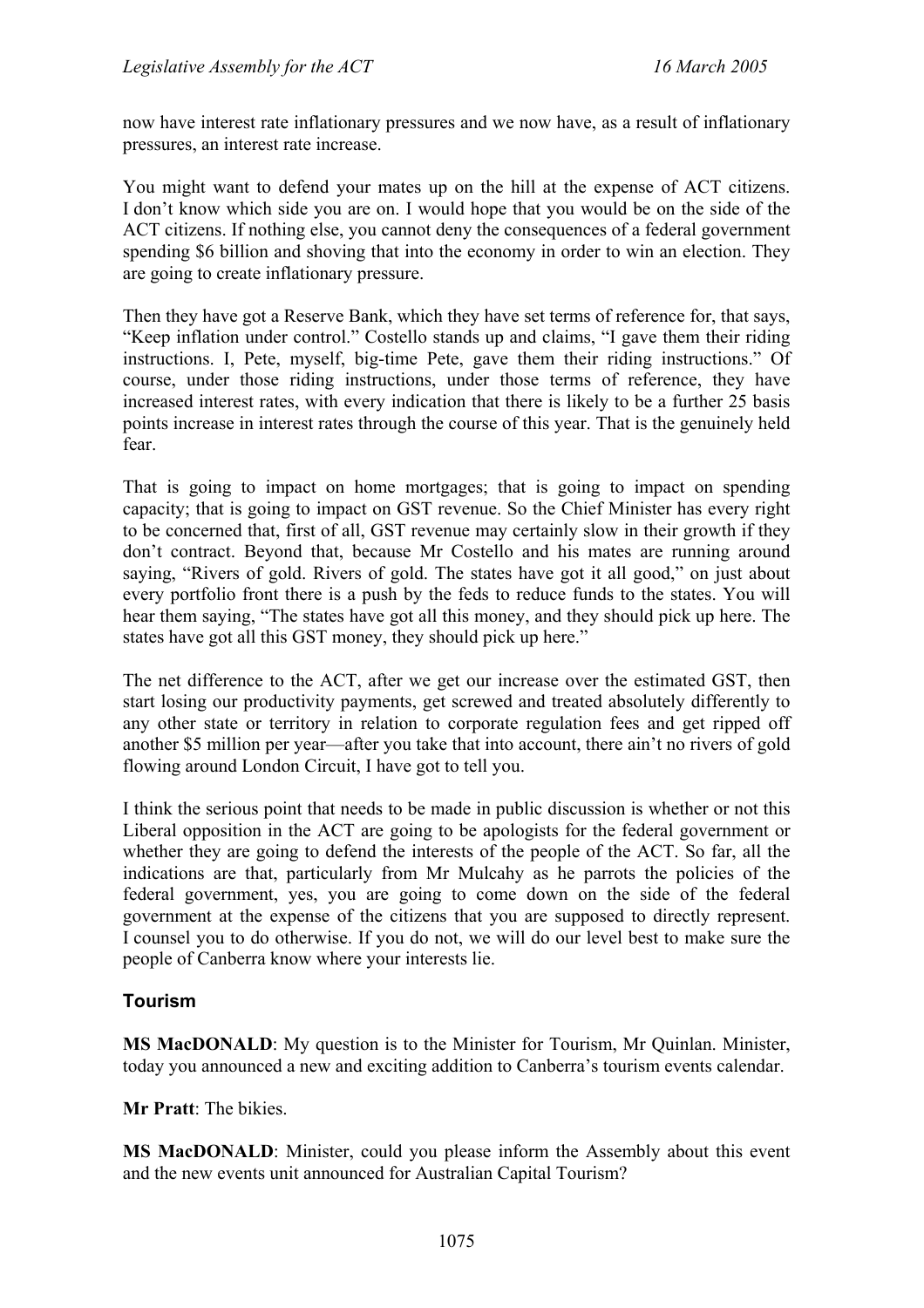**MR QUINLAN**: Quite clearly, large events are crucial to the tourism mix in the ACT. We have had some dark figures promulgated in the last couple of months about the level of tourism. I have to say that, having seen reference to those numbers, I went and had a look at them. I have looked at the peaks and troughs over about the last four years and the level of tourism reported in the last couple of months is about on the line of best fit between the peaks and troughs that we have had over maybe the last four years. But that is not good enough; we want to increase it.

Certainly, the level is not dramatically down on some previous regular flows of tourists. In fact, I have to say that a lot of the numbers that we receive from particularly the hotels association and some of the attractions do not quite gel with the level of tourist numbers reported. Certainly, if you look back at those numbers, you can see the events coinciding with the peaks that we have had.

With regard to that, we have had a reorganisation within Australian Capital Tourism. We are setting up an events section that will focus on the development of events and the management of the current events, the major tourism events that are, in the main, Floriade and the rally at this point. There have been lots of other great events in the ACT in recent weeks but they are, if you like, more internal, more celebrate Canberra events. We are talking now about tourism attraction events. We will be pursuing a policy of building further events for Canberra.

There is now on the drawing board for December of this year the Brindabella mountains challenge, which will be a whole series of bicycle events—so it does involve bikies, Mr Pratt—for all sorts of cycling from mountain riding to BMX, racing, freestyle and recreational riding. It will be a unique event in the breadth of it. It will be a very neat fit into our calendar—December is a quiet month in the ACT; so it will fit into a hitherto quiet part of our calendar—and it will showcase a different dimension of Canberra, that is, the Brindabellas. But it will not be confined to the Brindabellas. There will be events within central Canberra. In fact, there will be an event village in the parliamentary triangle.

Looking at other events that are the nearest thing to this one, such as the Jacobs Creek tour down under in Adelaide, these events do promise a considerable amount for tourism if run well. In fact, I saw a reasonably conservative estimate of about 1,600 participants in this event in December, probably supported by about 5,000 officials, coaches and family. More than half of those are estimated to come from outside Canberra.

I am pleased to announce that there will be a working party headed by Mr Stephen Hodge, a well-known former champion cyclist, well-known coach and well-known participant in cycling at all levels—in administration in particular including at the national level. We have tried to build the best connection we can with Cycling Australia to make this event a genuine one within the Australian cycling calendar and a genuine attraction within the tourism calendar of the ACT, providing variety and providing a wider showcase for the territory.

If you want to be in it, I suggest that you start training now. As the saying goes: on your bike.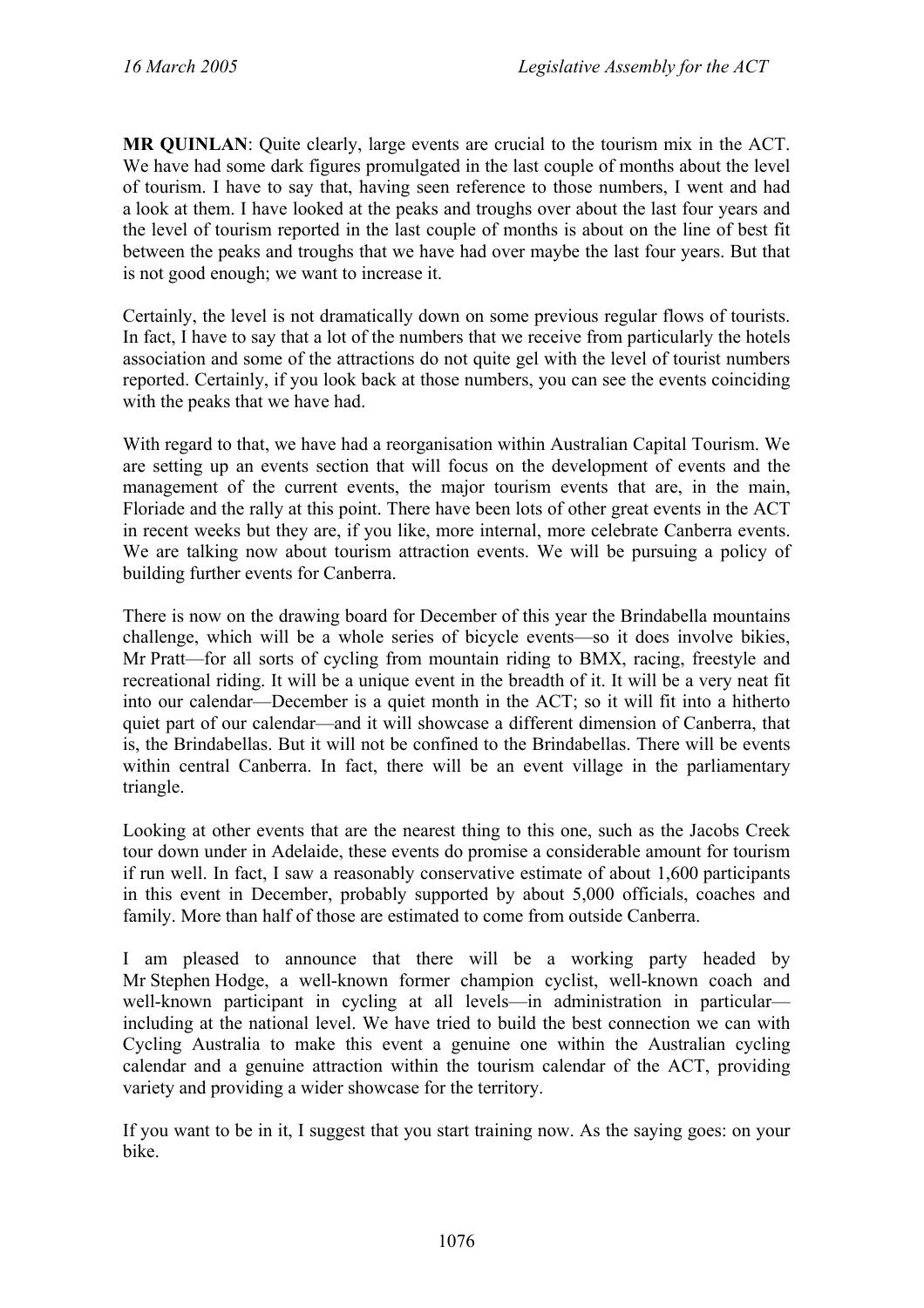# **Corrective services—prison project**

**MS PORTER**: Mr Speaker, my question is to the Attorney-General. Can the Attorney give members an update on the progress of the project to construct the territory's state-of-the-art corrections facility, the Alexander Maconochie Centre; and is the project running to budget?

**MR STANHOPE**: I thank Ms Porter for the question. I am very aware of Ms Porter's long interest in and involvement with issues around restorative justice in the ACT. Of course, that matches very well with our determination to ensure that the Alexander Maconochie Centre, our prison, will be a state-of-the-art corrections facility and will incorporate all aspects of rehabilitation of prisoners in the ACT.

It was with some pleasure that I was able to announce last week that we had moved to the next phase of construction or delivery to the ACT of a prison which will, as we know, be known as the Alexander Maconochie Centre. We have now appointed design consultants to design the prison. The design consultancy is a joint venture between Codd Stenders, a leading Brisbane firm that has had very significant experience in the construction of correctional facilities, and their Canberra partner, May Russell. In fact, this particular joint venture has been responsible for the development or design of correctional facilities such as the Capricornia Correctional Centre, the Brisbane Youth Detention Centre, the Arthur Gorrie Correctional Centre and the Junee Correctional Centre, among many others.

It was also pleasing that a substantial proportion indeed—around 75 per cent—of the subconsultants to the joint venture are local Canberra firms. It is particularly pleasing that Canberra business has proven to be so competitive in what was a tough national competition for the job of designing the ACT prison. The contract is valued at around \$7.5 million and has been broadly welcomed by the business community as a real commitment by the government to this major project, which will have significant benefits for the ACT construction industry and for the economy generally. At this stage it is still hoped that we will be able to open the first part of the prison by the middle of 2007. That will be reasonably tough but the expectation is that we will be opening the prison in 2007.

Going to the last part of Ms Porter's question in relation to the budget, it is interesting that, within the budget as approved in March 2003, there was a proportion of that which was identified as going to the design phase and to consultancies—the major of the consultancies being, of course, the appointment of the design consultants. In relation to where we are up to with this particular project at this stage, it is running very much to budget, which is very pleasing having regard for the escalator which is, and always has been, very much part and parcel of every capital works project in the ACT.

Another particularly significant part of the project is, of course, the design considerations that these particular consultants must have regard for, acknowledging our determination to build the state-of-the-art facility. We are very genuine about our commitment to ensuring that the Alexander Maconochie Centre will be the first prison constructed in Australia through the prism of the operation of a human rights act. That does have significant implications for the design of this particular prison.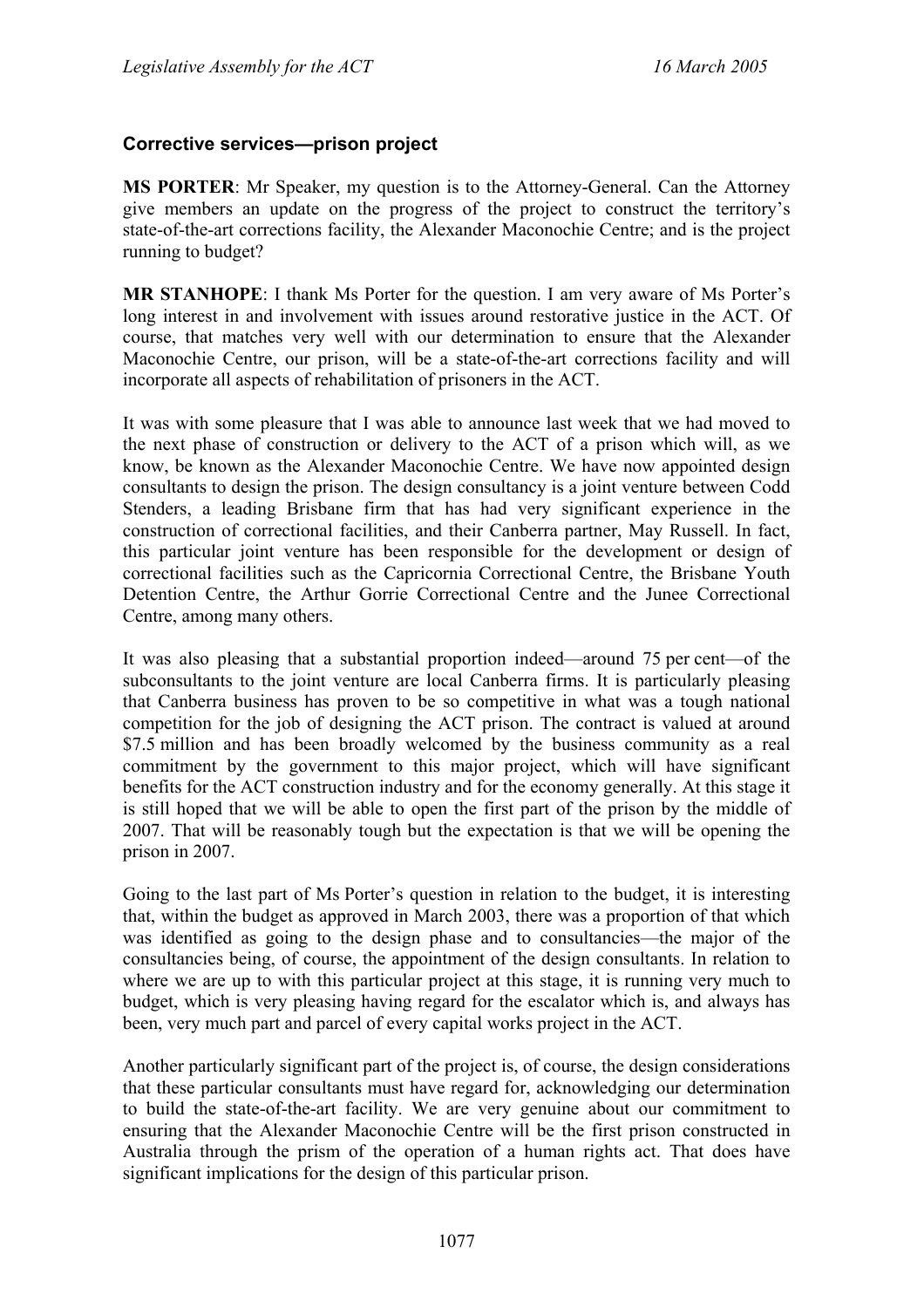We are committed to the Human Rights Act and we are committed to all those human rights that are protected through Australia's first bill of rights. That will have implications for how we design and construct this particular prison. Of course, that will be a particular challenge for Codd Stenders and May Russell in being required now to look at the design and design features of this prison from that perspective.

That will be relevant to our determination to deal with different classifications or classes of detainee in a way that we believe is best suited to a commitment to rehabilitation; it will meet our commitment to human rights and will ensure that this is a prison that deals in a whole way in relation to the needs of each of the people detained there. For instance, in our commitment to women it has already been announced that, at this stage, we do not anticipate the construction of any cells for women. It is our determination to adopt a whole new approach to the detention of women which will not involve their incarceration in cell blocks but rather essentially in houses which will be part of the campus style we are developing at the Alexander Maconochie Centre.

**MS PORTER**: Mr Speaker, I have a supplementary question. Can the attorney say if the opposition spokesman was correct in suggesting that the government would not be able to fund the centre as originally planned?

**MR STANHOPE**: Yes. I am able to say that the shadow attorney was certainly wrong, I think almost deliberately maliciously wrong, in the claims he made last week. It is a fact that the ACT government has always insisted that this project had been costed at \$110 million in March 2003—that is part of the public record.

**Mr Smyth**: Mr Speaker, I wish to raise a point of order. The Chief Minister has just said that it is a fact and is part of the record. Can he point to the record as to where he has used—

**MR SPEAKER**: There is no point of order; resume your seat.

**Mr Smyth**: He runs the risk of misleading the Assembly if he cannot do that.

**MR SPEAKER**: Resume your seat; there is no point of order.

**MR STANHOPE**: We in cabinet agreed to this project and agreed to fund it—an agreement that, of course, the previous government refused to make, as it refused to fund so much of the important infrastructure that has been lacking within the ACT. My government agreed to support the construction of a prison for the ACT at a cost of \$110 million, expressed as \$110 million, valued as of March 2003. In that decision there was also allowance made for GST. GST was not included within the \$110 million; that was an explicit part of the decision.

**Mr Stefaniak**: Three million bucks extra.

**MR STANHOPE**: There was an allowance of \$3 million made. That was part of the decision. Also as part of the decision, which has been previously announced and is part of the public record, there was an acknowledgment that the normal escalation would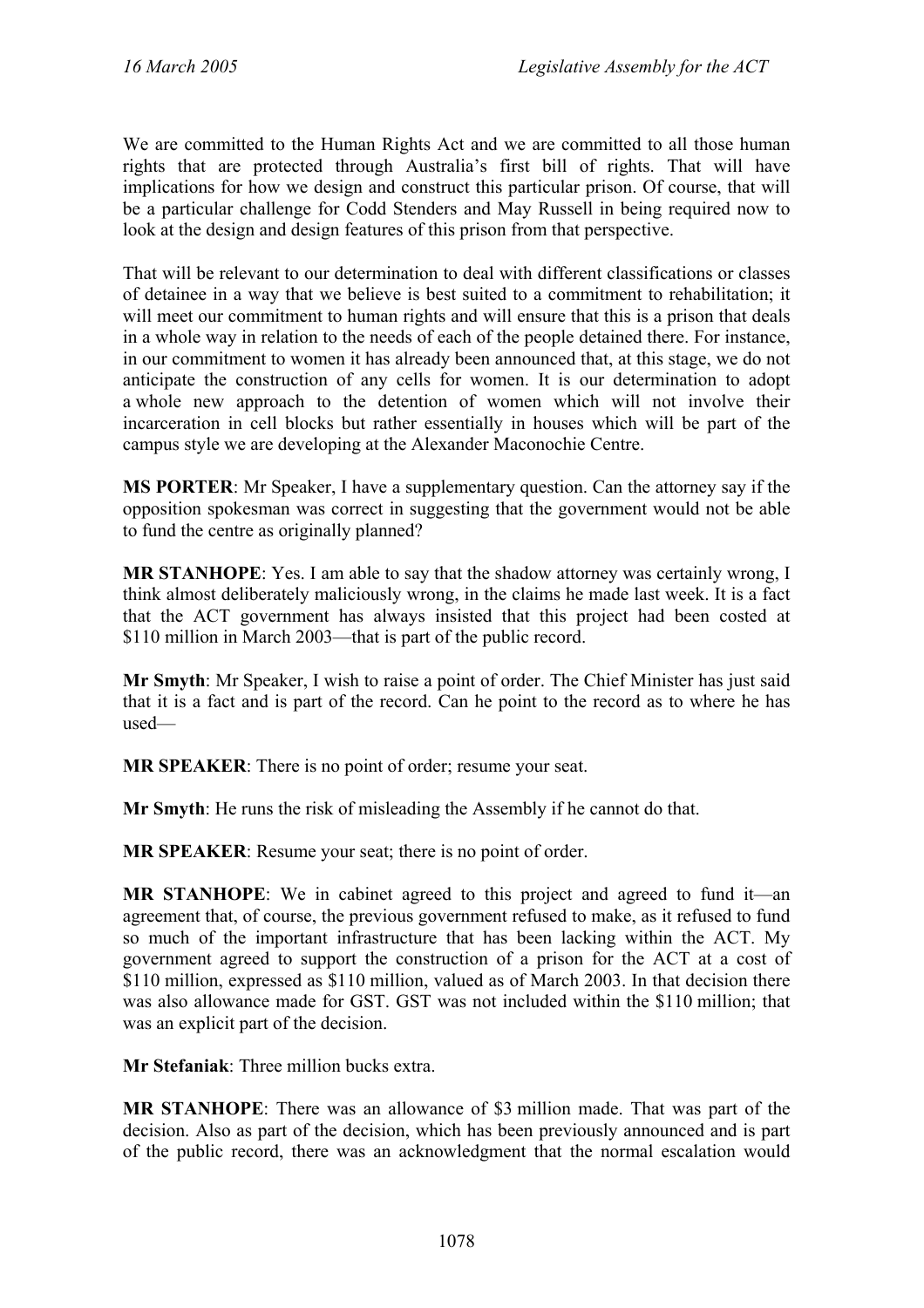apply to this project as, of course, it applies to every capital project of any cabinet of any government anywhere in Australia.

I think if it is not part of economics 101 then it is certainly part and parcel of being a minister, a member of a cabinet or a member of a government to understand that the process of escalation that applies to every capital project—namely, the tool of net present value and tools in relation to discounted cash flows—is applied in such projects, including this particular project. Escalation or indexation is part and parcel of every single capital works project the government has committed to. It was stated explicitly that it was part and parcel of this particular project.

At the end of the day, when the escalator is determined by Treasury, we will have an additional figure. If we were to do it today we would have a cost as of March 2005, as opposed to the \$110 million. We currently have a cost of \$110 million as of March 2003. We could work out an escalator today and give you a cost as of March 2005. We will be building the prison in 2007 and we will have a cost then. It was factored in, it was always accepted; we have always known that an escalator or indexation would apply to this project; and we will meet that indexation or escalator through the normal budget processes.

Interestingly, another aspect of Mr Stefaniak's press release in relation to this, which is also wrong, was the claim that the ACT government had misled the opposition in a document which it received under the Freedom of Information Act. That, of course, was an incoming government brief which Mr Stefaniak received through FOI and which he claims is an ACT government document that contained misleading information around recurrent cost.

Government briefs are produced pursuant to the caretaker conventions. They are produced by the public service; they are not government documents; they are not seen by ministers; they are not prepared by the government; they are not approved by the government—the government does not, in fact, see them. An incoming government brief prepared against the potentiality of the Liberal Party, in this case, winning government is a caretaker convention document. It has no status; it is a draft. In this instance it was never used, utilised or delivered because, of course, the Liberal Party did not win the election. We know why they did not win the election. It was because people voted as if their lives depended on it. That is why they did not win the election.

There is another aspect of this document that the Liberals received under the Freedom of Information Act—the incoming government brief that they would have received if they had won the election. Now, I support and defend the public service absolutely but I have this dread, mischievous fear that the public service took the odds to it. They knew that this mob were not going to win the election and they really did not put much effort into the preparation of the incoming government brief because they knew it was a document that would never be used.

Mr Speaker, I ask that all further questions be placed on the notice paper.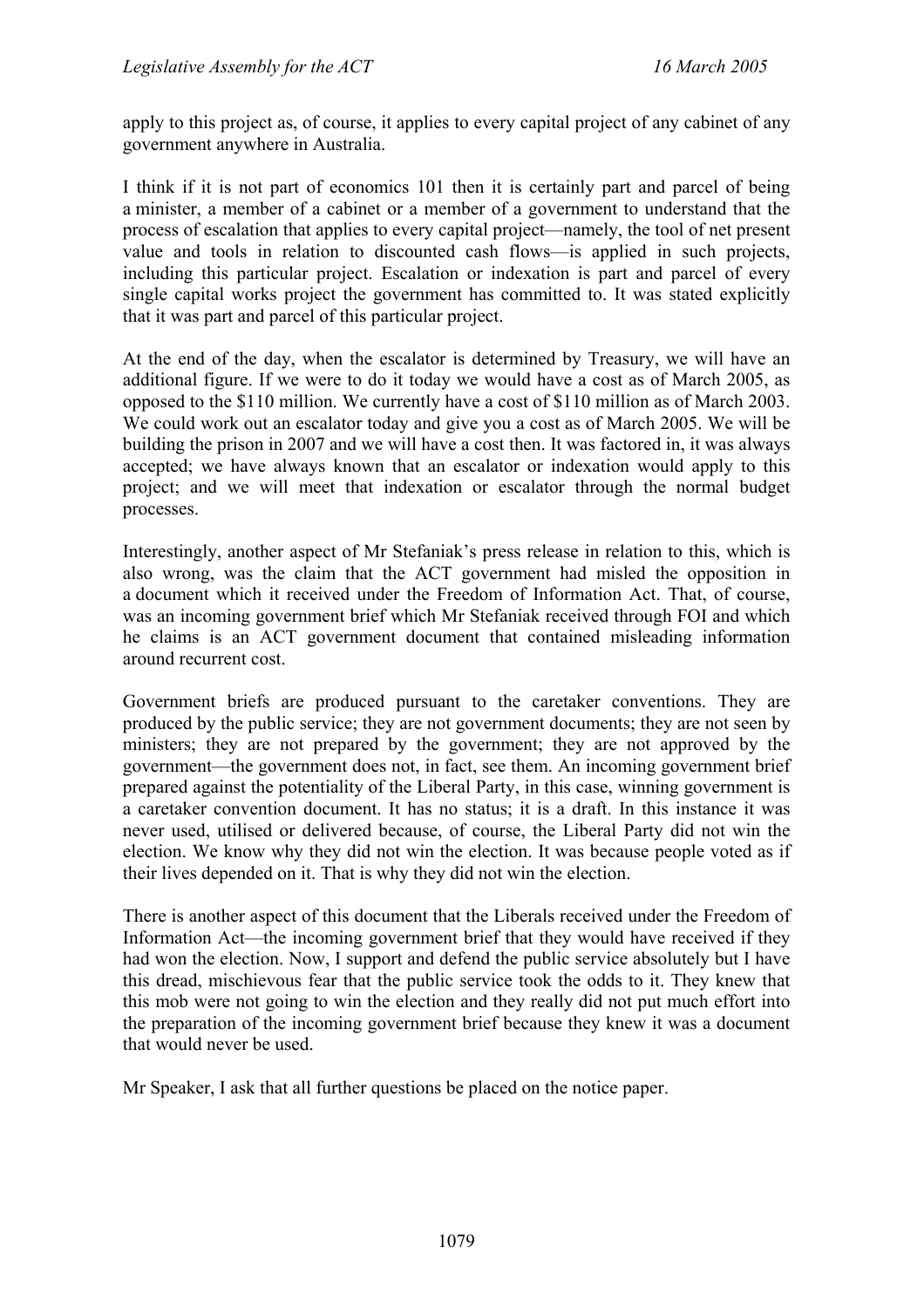# **Personal explanations**

**MRS DUNNE** (Ginninderra): Mr Speaker, I seek leave to make a personal explanation under standing order 46.

**MR SPEAKER**: Does the member claim to have been misrepresented?

**MRS DUNNE**: I do, Mr Speaker.

**MR SPEAKER**: The member may proceed.

**MRS DUNNE**: In question time today, I asked the Minister for Police and Emergency Services about changes to the standard operating procedures in relation to urgent duty driving, and in the response to the question the minister said that I did not understand how urgent duty driving worked. I refer members to a document signed by the Manager of Parks and Conservation dated 23 December 2004, which says:

Effective immediately, all staff within Parks and Conservation are advised that "urgent duty driving" is not to be undertaken. Any direction from Comcen—

that is, the communications centre—

to respond will require that all speed limits, roadsigns and traffic lights are to be complied with.

The same person, the Manager of Parks and Conservation told the estimates committee that standard operating procedures would be changed.

**MR SPEAKER**: Mrs Dunne, this should be a personal explanation. You have gone beyond the personal when you talk about the estimates committee.

**Mr Stanhope**: Continually abusing the standing orders.

**MRS DUNNE**: No, Mr Speaker, I do not think I am abusing the standing orders, because Mr Hargreaves said that I did not understand the standard operating procedures, in the answers to the question, and he further referred me to his answer to my question—

**Mr Stanhope**: On a point of order: this is not a personal explanation; this is debating evidence given to the estimates committee by an official.

**MRS DUNNE**: No. I have moved on from the estimates committee, Mr Speaker. I am referring to Mr Hargreaves's suggestion that I refer to the answer that he signed off on, where he said:

The ACT Forests and Parks Brigade have been instructed by their Agency employers to comply with speed limits—

**MR SPEAKER**: Mrs Dunne, what has this got to do with personal—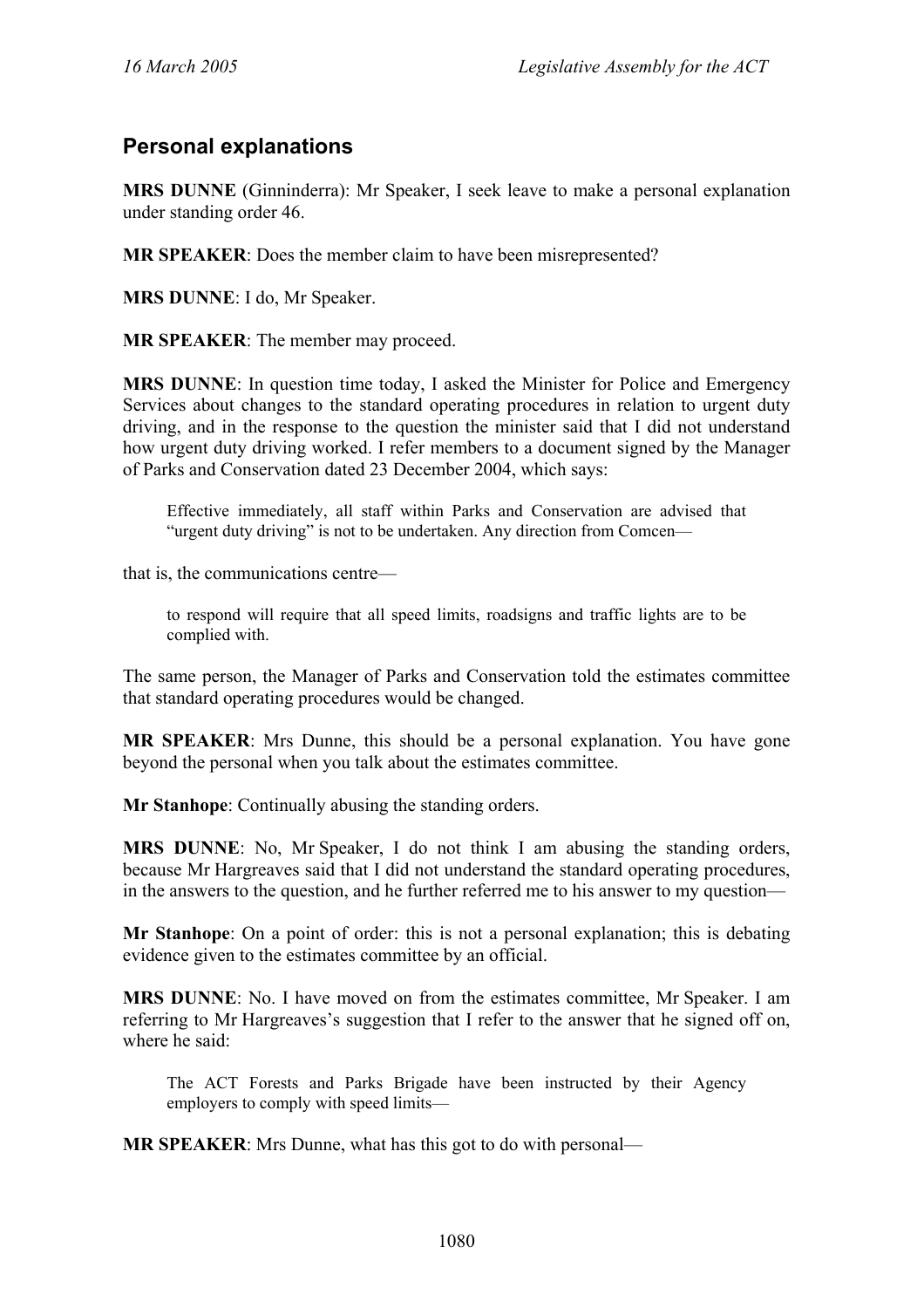**MRS DUNNE**: Mr Speaker, Mr Hargreaves said that I did not understand. I am trying to point out that in fact Mr Hargreaves does not understand his own answer to his own question.

**MR SPEAKER**: Resume your seat.

**Mr Hargreaves**: Mr Speaker—

**MR SPEAKER**: Mr Hargreaves, my leave for a personal explanation is not a means to continue a debate. I am assuming that you want leave, and I am just sort of offering you that little warning, that it must be a personal explanation.

# **Supplementary answers to questions without notice Emergency services response**

**MR HARGREAVES**: Mr Speaker, I wish to give some additional information with respect to the answer that I gave to Mrs Dunne in the course of question time. The first piece of information I would like to advise the Assembly of is that Mrs Dunne asked me a question, which was almost word perfect with a question put on the notice paper. As she had not received my response, I believe, she really should have been out of order, in fact, in asking the question in the first place, and she should have known better, as a government whip.

However, as I signed it on 15 March, I would like to take the opportunity of providing that information in specific detail, whereas I was giving it in general detail today. Her question was:

Have fire-fighting personnel with (a) ACT Forests and (b) Parks Brigade at any time been given a directive not to respond to reports …

I think Mrs Dunne said that just now. The answer is that ACT Forests and Parks Brigade have been instructed by their agency employers to comply with speed limits, traffic lights and road signs while travelling to rural fires. Where appropriate, trained and competent personnel may use lights and sirens to negotiate traffic and impediments.

She went on to ask:

If such a directive had been issued, (a) on what basis was it issued, given that fire-fighting personnel from these brigades have in the past responded to fires, (b) on what date will fire-fighting personnel be again able to respond to bushfire incidents and (c) what interim measures have been adopted …

The response to that, Mr Speaker, was:

A) The Department of Urban Services and Environment ACT provide firefighters to the ACT Rural Fire Service under a Memorandum of Understanding. While involved in bushfire control operations, these personnel are under the command and control of the rural fire service, but they remain employees of these agencies, and government land managers maintain a duty of care for their employees. It is important to ensure that personnel undertaking fire-fighting duties including Urgent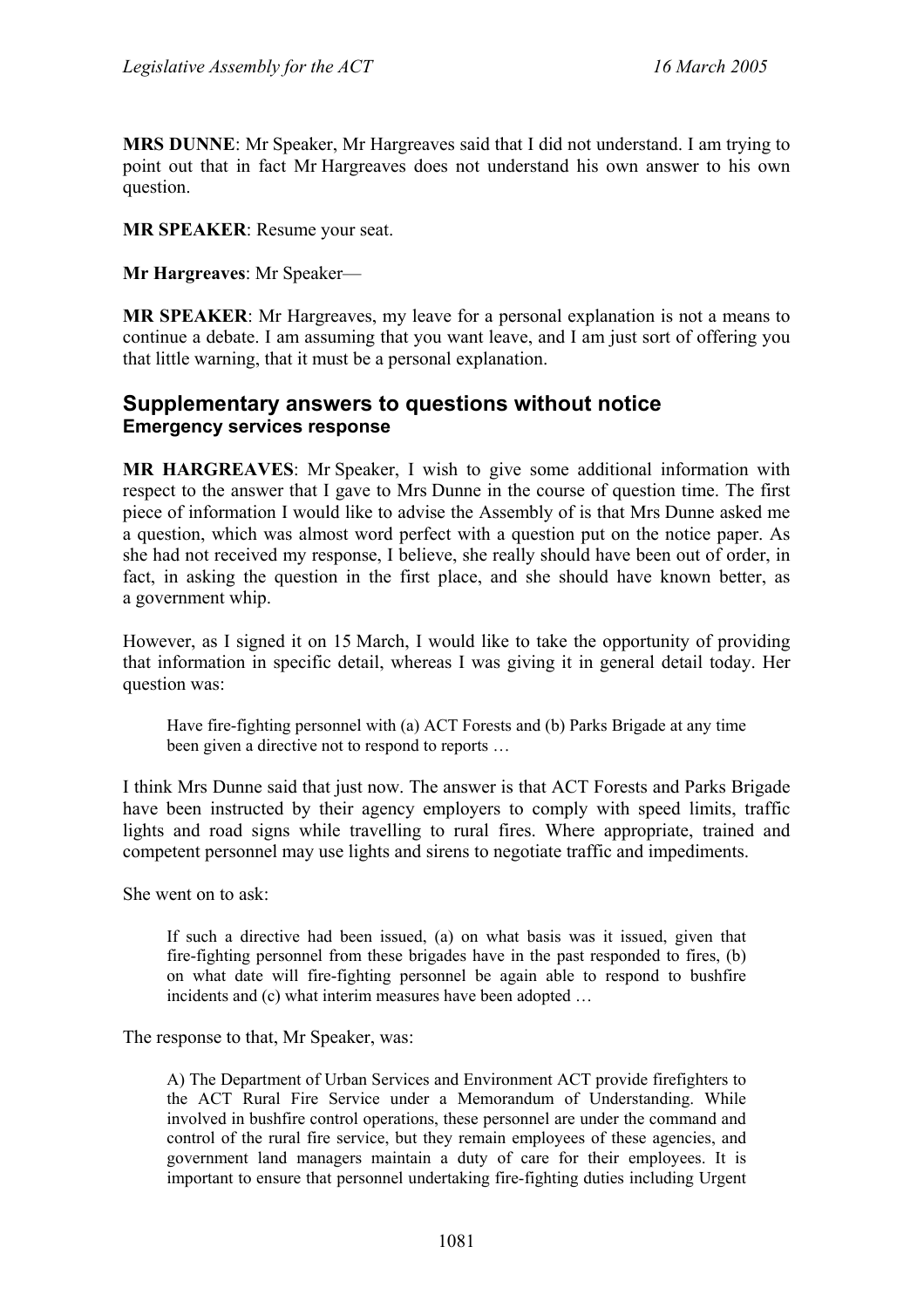Duty Driving (UDD), are appropriately trained and work in accordance with safe work practice. This includes understanding and accounting for the limitation of fire-fighting vehicles designed for off-road situations, and having the skills and correct mental attitude to undertake UDD. Training and assessments undertaken are being undertaken to ensure that personnel responding to rural fires meet these requirements … Land Managers are working closely with the ACT RFS to refine existing training and operational procedures;

B) Personnel with requisite skills and attitude necessary to undertake UDD will be permitted to respond to bushfires in accordance with the ACT RFS Standard Operating Procedure being developed for this activity;

C) Parks and Forests Brigade personnel can proceed immediately to bushfires … It is worth noting the land management personnel are on a bushfire roster that enables them to respond immediately … during duty periods;

#### **Health—breast screening Canberra Hospital—patient treatment**

**MR CORBELL**: I refer to some questions I took on notice both today and last week. Firstly, last week in the Assembly Mrs Burke asked me a question regarding a Canberra woman with breast cancer. I advised that, if she would like to provide me with the details of the patient, I would seek further advice. I can inform members that to maintain patient confidentiality I will respond to Mrs Burke in a letter. However, I would like to make the following points.

Firstly, I would like to remind members that BreastScreen ACT is a screening service aimed at well women. Women who express a concern about having to wait for a mammogram either because of a previous family history or because of current breast symptoms are advised to make an immediate appointment with their GP. Over the Christmas and new year period, BreastScreen was closed between 17 December and 10 January inclusive. All BreastScreen clients who had an appointment in December 2004 were informed of possible delays in receiving their results due to the closure of the clinic over this period.

In relation to the specific claim that Mrs Burke made in relation to whether breast surgery was cancelled on 7 March, I am advised that the patient Mrs Burke referred to underwent her surgery on 14 March as scheduled and that no breast surgery was cancelled on 7 March.

Today in question time Mr Stefaniak asked me a question about postponements for elective surgery, including both hospitals. From January 2004 to January 2005 there have been 1,349 postponements. These postponements have occurred for a variety of reasons, such as an emergency, staff sickness or no ICU bed. Of this figure, only 100 postponements have been due to no bed.

# **Personal explanations**

**MR PRATT** (Brindabella): Mr Speaker, I seek to leave to make a clarifying statement under standing order 46.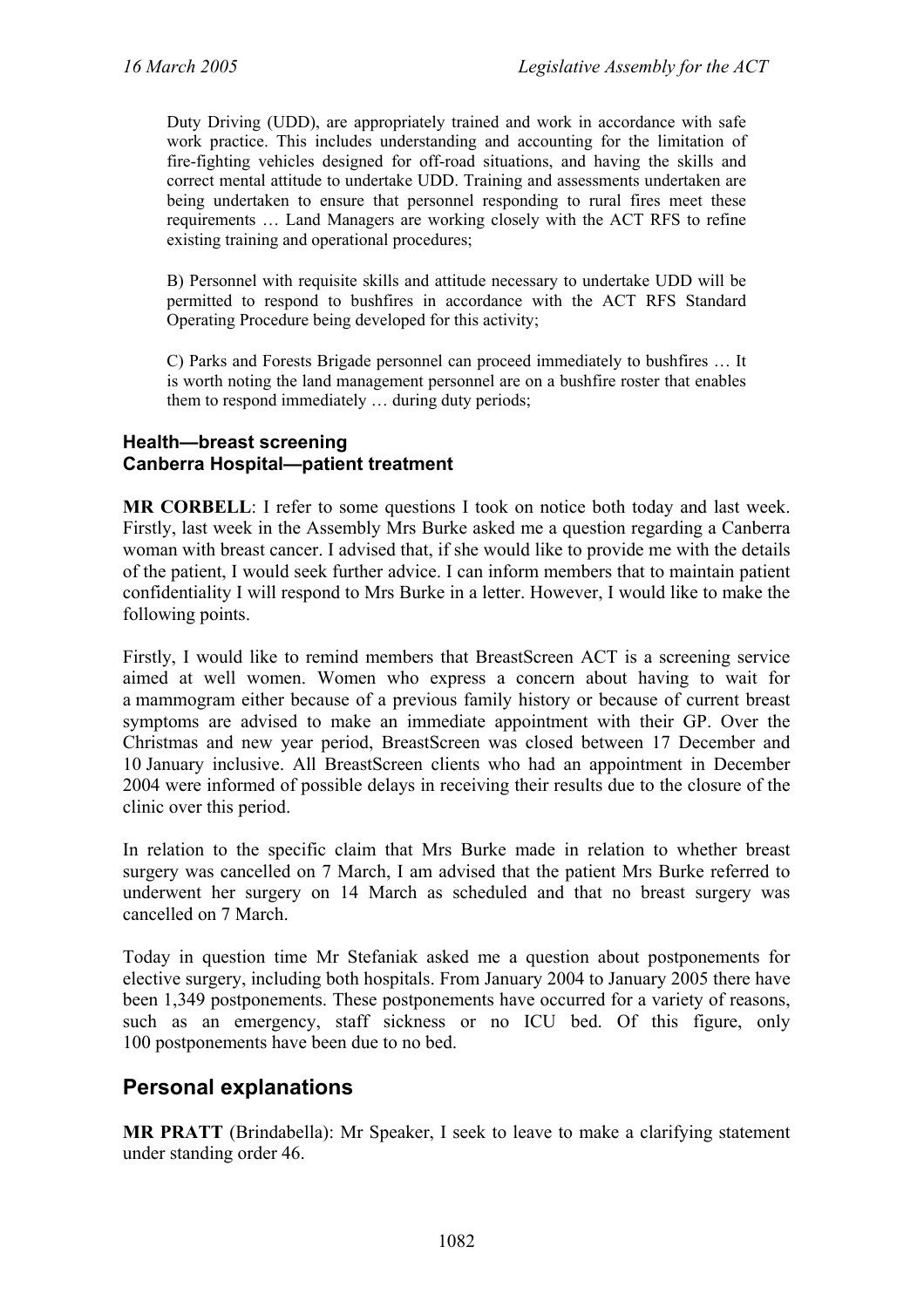**MR SPEAKER**: As long as it is a personal matter.

**MR PRATT**: It is purely that, Mr Speaker.

**MR SPEAKER**: The member may proceed.

**MR PRATT**: Today in question time Mr Hargreaves made a statement that I had said yesterday on ABC radio that I had received information about the Chisholm grass fire late last week and words to the effect that I had not been able to seek further information. The fact is that I did not say that yesterday. Indeed, I had said words to that effect on Monday morning on ABC radio—literally half a working day after receiving the information that was the subject of that question.

# **Living wage case Discussion of matter of public importance**

**MR SPEAKER**: I have received a letter from Mr Gentleman proposing that a matter of public importance be submitted to the Assembly for discussion, namely:

The importance of the national living wage case to working Australians and Canberrans.

**MR GENTLEMAN** (Brindabella) (3.39): Mr Speaker, the topic I bring before the Assembly today for discussion is particularly timely. At the beginning of this month, the ACT government participated in a joint submission of all state and territory governments to the 2005 living wage case. This occurred at the time of heightened debate at the level of government and in the community about the future of the living wage case.

The 2005 case is set to be conducted only a couple of months before the coalition takes control of the Senate. Unions have warned that this may be the last living wage case, as the commonwealth looks to the future determination of minimum wage levels without the independent umpire, the Australian Industrial Relations Commission.

My concern in raising this matter of public importance is to ensure that this debate does not continue without due consideration of the needs of working families across Australia and in Canberra who are affected each year by the decision of the IRC. The annual living wage case must be considered in its context and not purely in economic terms, as some would have it. The safety net increase occurs every year as a result of an application made by trade unions to the AIRC for an increase in the minimum rates payable under federal awards. The final decision of the AIRC is then applied to each award and industry on an individual basis, with base rates of pay rising in reflection of the outcomes of the case.

The submission of the ACT government to the national wage case was made jointly with other state and territory Labor governments, proposing a \$20 increase for the ACT's lowest paid. This joint submission supports a sustainable wage increase that would bring the minimum wage for a full-time worker to \$487.40. The submission recognises that in the current economic climate the advantages of growth should be passed on to low-paid workers. All those who work to make the economy strong should share in the prosperity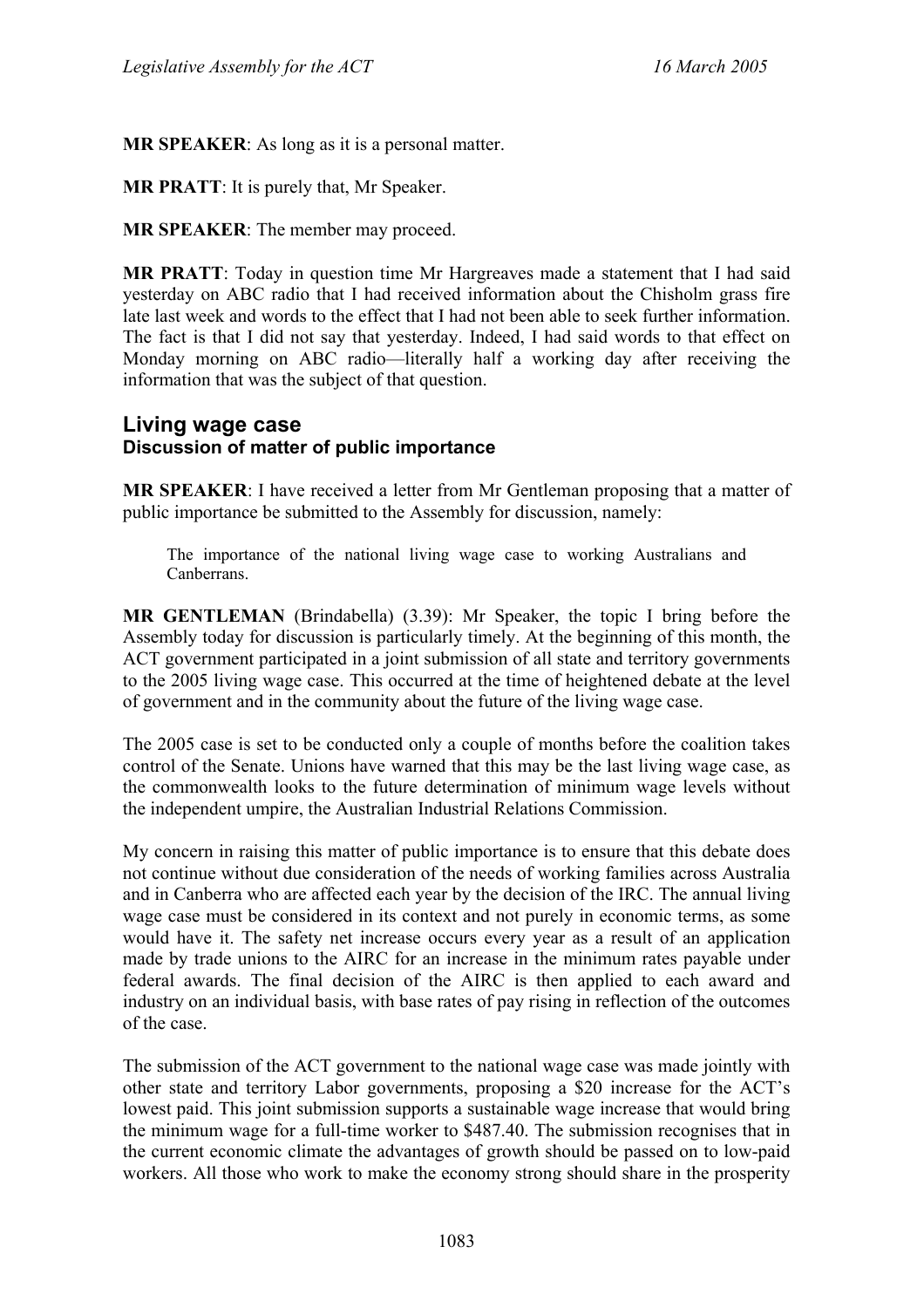created by economic growth. It is essential that no-one is ever left behind during times of economic growth, and the national wage case is one of the most effective means of ensuring this. In particular, the submission considers the demography of low-paid workers and recognises that, amongst award-reliant employees, there is an overrepresentation of young workers, women and workers from non-English-speaking backgrounds. These are concerns echoed by the ACTU in their \$26.60 submission. The Australian Catholic Commission for Employment Relations has today publicly supported this submission. The ACCER has recognised that low-wage workers are the most in need of a substantial increase in wages.

These submissions recognise the importance of passing on the benefits of economic growth to the lowest paid and of the counter effects of economic growth. We have seen over the last few years an unparalleled growth in the cost of accommodation, both in the form of house prices and of private rents. Petrol prices attracted media attention when they skyrocketed towards the end of last year and they have remained high since. When living costs increase, it is only fair to recognise a need for wages growth. Failure to do so results in a problem we are increasingly seeing in Australia, but one that has been prevalent in the United States for a significant period of time. This is the problem of the working poor—workers who are engaged in full-time employment but are unable to make ends meet. Described by Barbara Ehrenreich in her amazing book, *Nickel and Dimed*, the life of American low-paid workers unable to subsist on the minimum wage is something that we must avoid replicating at all costs in Australia.

The ACTU's submission to the living wage case identifies the difficulties faced by many low-wage and full-time workers currently in making ends meets. The costs of living, considered necessities by the broader population, absorb the entirety of their income. Many low-wage workers already go without what would ordinarily be considered basic necessities. There is no budget capacity for saving, for training and education or for emergencies. Low-wage workers can live a precarious existence and it is this fact that makes the living wage case so necessary for our contemporary social economy.

Of all Australian employees, 19.9 per cent, about 1.6 million people, depend on award wages. More than 965,000 of these workers are women, 82 per cent of these employees earn less than the median weekly wage and 46 per cent are casual. The implications of these award increases, relevant only to those awards which deliver a minimum wage, affect millions of hotel workers, cleaners, waiters, bar attendants, sales assistants and other workers every year. For many award-wage workers, this is the only salary increase they will receive each year, despite rising costs of living such as the cost of food, petrol, accommodation and other necessary expenses. The high proportion of women workers on award wages means that tackling the issue of low pay for award-wage workers is essential in tackling endemic disparity between male and female wages.

The living wage case provides an important opportunity for wages growth for all low-wage workers and significantly impacts on the income of women workers in Australia. The living wage does not solve the problems of poverty and unemployment in our society and it does not adequately address the most significant emerging issue in the rise of the working poor, that of underemployment. But the fact that the case does recognise the importance of delivering a fraction of the benefits of economic growth to low-wage workers, does increase the pay packets in a real sense to low-wage workers, full-time, part-time and casual, and does consider the principle of fairness in industrial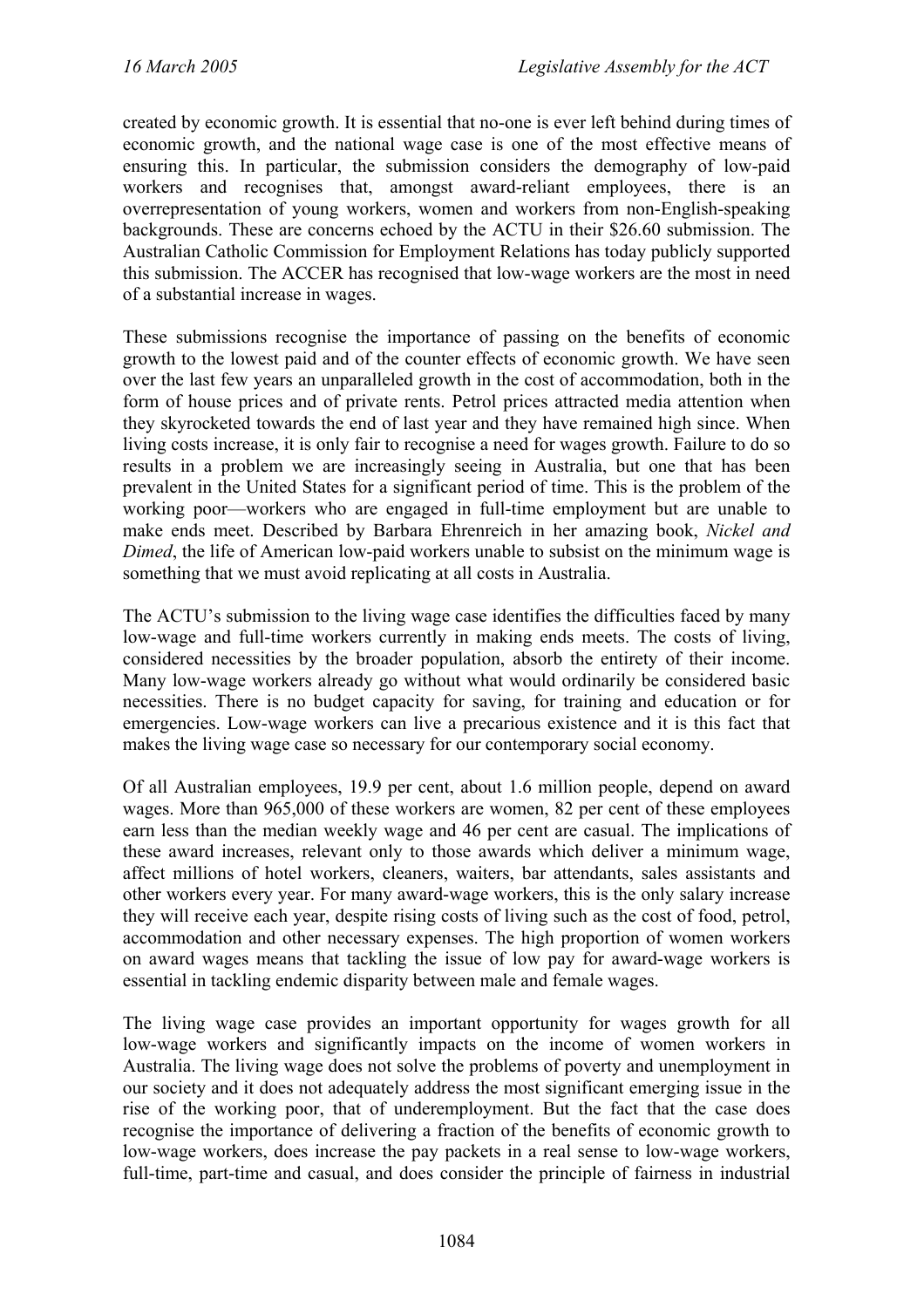relations represents an important contribution to addressing these significant issues facing our society.

Despite these clear, positive benefits of the case, however, and the support of much of the community and the state and territory governments, the federal government has consistently indicated its desire to radically refigure the living wage case. The report to the House of Representatives Standing Committee on Employment, Workplace Relations and Workforce Participation, handed down this week, suggested a reduction in the minimum wage in order to stimulate job creation.

The Howard government's submission to the living wage case has put pressure on the AIRC to delay the decision and incorporate greater consideration of economic factors in making the determination. While the AIRC has made provision for post-budget submissions to be made to the case, the overwhelming trend of submissions is consideration of economic factors. The emphasis at the moment is significantly on economic factors but incorporates basic principles of fairness. One can only assume federal government sympathy with the views of the BCA in advocating for an industrial relations system devoid of fairness and of pure privilege for productivity.

The Howard government has publicly discussed two options for changing the structure of determination of minimum wages. The first is to place responsibility for the determination of the minimum wage with a specialist body of the AIRC. The second is the government appointed panel, akin to the system of operation in the United Kingdom. The system currently in operation in Australia guarantees some fairness of outcome and allows submissions and consideration from worker and employer groups. The removal of the independent umpire from the process of minimum wage determination gives the federal government control—and their commitment to the wages and conditions of low-paid workers to date does not bode well for Canberra's working families.

If the Howard government's submission to the minimum wage case had been accepted by the AIRC since the government's election in 1996, minimum wage workers would be more than \$2,000 worse off every year. Yet, despite the increased wages through the minimum wage case every year, there has been an average of 2.4 per cent annual increase in productivity growth over the last 10 years. Future growth is forecast at three per cent and unemployment is statistically at a 28-year low. Company profits are at record levels. Economically, we are looking good. Whilst profits are at record levels, wages growth has been modest and the wages share of income has declined.

We are constantly reminded of the economic success of this federal government—and then hit with rejections of the very real need that low-wage workers live with. It is evident that, if this federal government had their way, minimum wage workers would be on a lot less, yet the proposal recently considered by cabinet puts the debate about the minimum wage case precisely on those terms. Federal shadow minister for industrial relations, Stephen Smith, described the proposal as a backdoor mechanism to slash the wages of Australia's low-paid workers. Democrats employment spokesman, Andrew Murray, considers the proposal "a charge for lower wages for the poor". Arguments that suggest that a living wage threatens the job prospects of the unemployed fail to recognise the emergent concern of the working poor. Poverty and unemployment are indeed closely linked, but the answer can never be in isolating and enforcing the living and working conditions of the working poor. In standing up for workers' rights, and in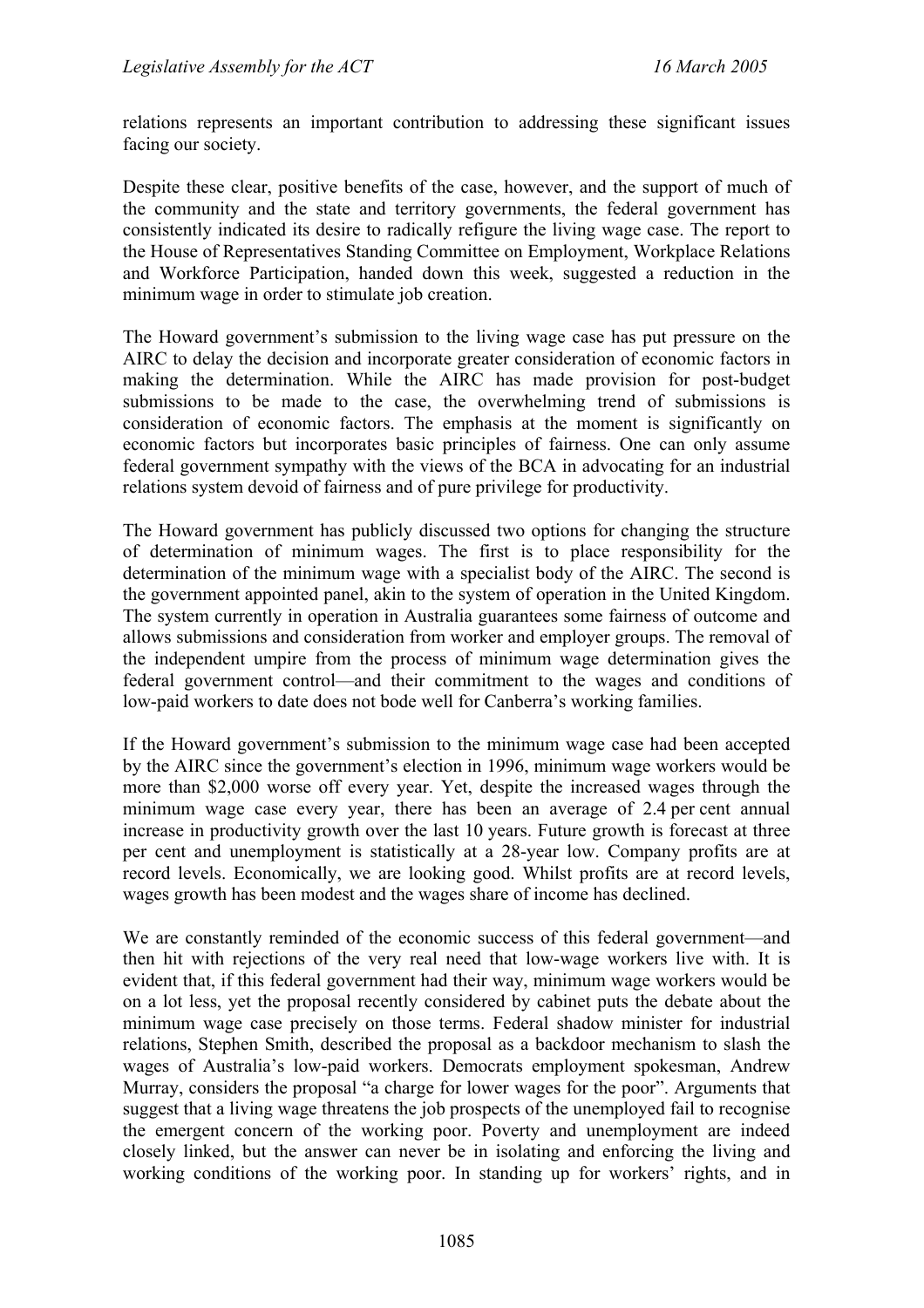combating poverty, decent and liveable wages are essential. Investment in training and skilling of the work force generates economic growth and enhanced productivity. These are needed to tackle unemployment and for long-term sustainable economic growth, and they demand a living wage that ensures that workers are not living hand to mouth.

The living wage case already engages in a balancing process of the needs of workers and their families and the economic considerations, including forecasts. In fact, this is already legislatively prescribed in section 90 of the Workplace Relations Act: the bench must have special regard for employment and inflation. The process itself remains fundamental to ensuring that Australia avoids the US style situation of the working poor. We are ensuring that low-wage workers have some access to the benefits of economic growth. We are ensuring that considerations of fairness impact on the operation of Australian workplaces and that productivity and profits are not placed above human dignity.

Support for the living wage case does not deny that there is much that needs to be done in Australian industrial relations to progress fairness and ensure the decency of wages and conditions for all Australian workers. One of the biggest concerns relates to the issue of underemployment. While workers on award wages include part-time and casual workers, the living wage is considered on a full-time basis. The reality for many Australian low-wage workers is not that they have no work but that they do not have enough work.

There is an identifiable trend in the increase of casual and part-time work across the Australian work force. In 2003, 27.6 per cent of all wage and salary earners were in a casual job. The majority report of the House of Representatives committee recognises the impact of increased employment and participation in paid work on low-income earners and those receiving government assistance. The important issue here is to recognise the prevalence of underemployment in Australian society and the importance of security of employment and reasonableness of wage.

This was an issue recognised explicitly in the dissenting report, which noted that during the committee's public hearings "on no occasion had evidence supported the assertion that reducing allowable matters in federal awards would have any bearing on improving participation in the paid workforce". The ACTU submission legitimately contends that:

It is generally acknowledged that many low paid employees experience difficulty in making ends meet and are unable to afford what are regarded as necessities by the broader Australian community.

When this is the case for full-time workers, it is apparent that those workers included in employment statistics as employed yet who may work as little as an hour a week can suffer extreme poverty. The significance of the living wage case for low-wage workers across Australia and for Canberrans is immense. While in dollar terms the difference may not sound exceptional, for a full-time worker on average wages this is very significant.

The living wage case protects full-time, low-wage workers from being enveloped in the trap of the working poor. It guarantees consideration of important equity issues and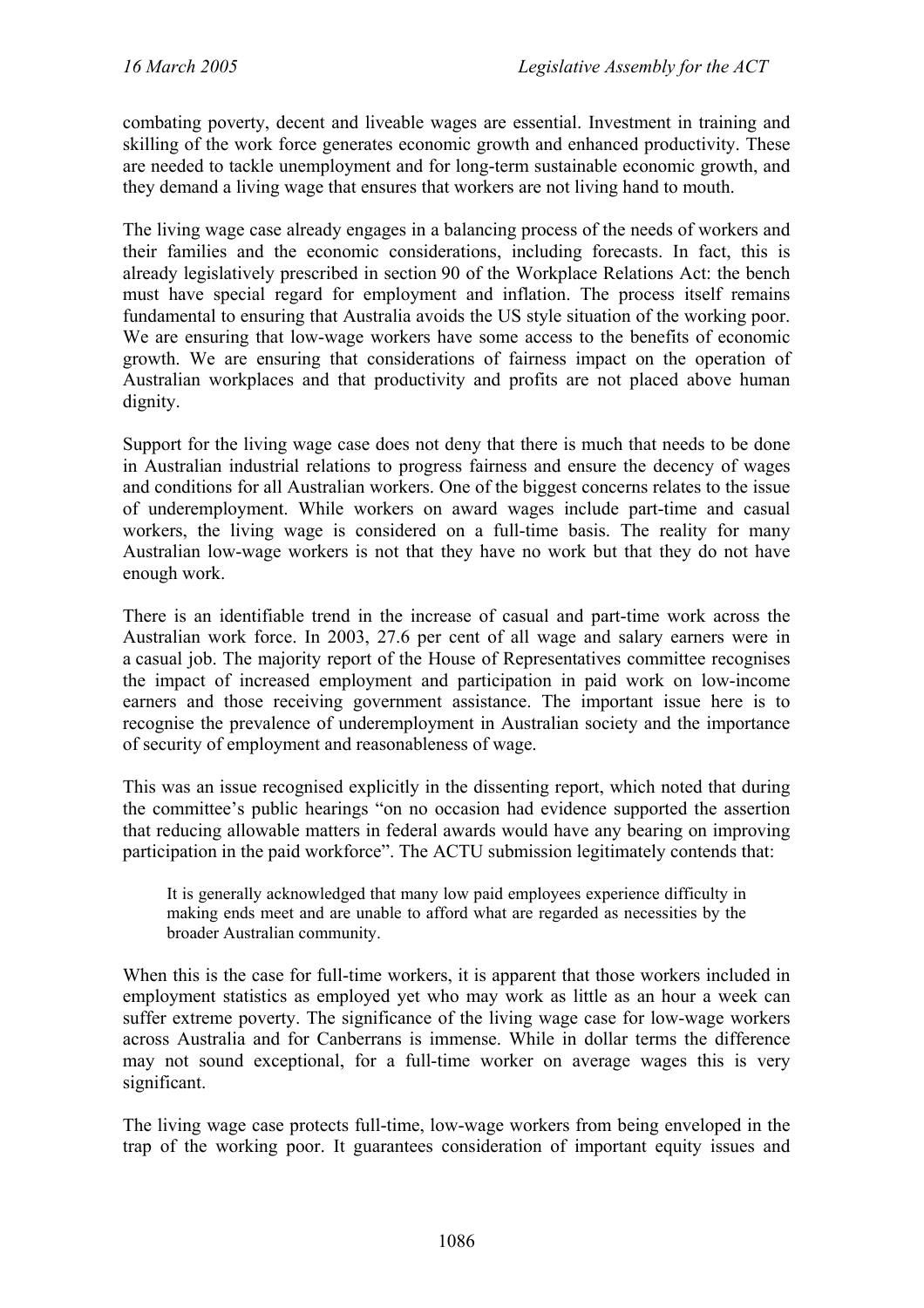balances these against economic concerns. This is an equitable exercise in seeking to ensure that low-wage, full-time workers are not struggling below the poverty line.

In considering changes to this system, the principle of fairness must be retained. The process of determination of the living wage case is a reflection of the competing interests inherent in Australian workplaces every day. This presents us with an opportunity to consider how best, how fairly, to balance competing interests and redress poverty concerns for Australian workers.

**MR MULCAHY** (Molonglo) (3.53): I am pleased to have the opportunity to speak on this issue. It is the first time, I think, since my election and Mr Gentleman's election to the Assembly that we have actually had a debate or an MPI on industrial relations matters. There is always an attempt in this sort of context to try to stereotype or characterise the position of the Liberal Party and our colleagues in the Australian government, the federal government, as one that is against improvement in people's living standards; that we take some enjoyment out of people being in poverty and misery. It has certainly not been my experience in life that that is a philosophy embraced by anyone within my political grouping and, frankly, it is not a view that is favoured by employer organisations. I have headed up several of them in my career and I have had the privilege of working in industrial relations in one form or another for, I guess, 30 years but being employed in that field since the early eighties.

The experience I have had to date is that it really comes down to a fundamental matter of understanding economics. The fields of industrial relations and economics do go hand in hand, although invariably it does not happen in terms of the political process. If we are in an environment where the economy is not well run, where we have bad economic managers or where a global circumstance even impacts on the state of play, we will see working poor, we will see people hurt, we will see businesses fail—and all that goes with that. To try to look at wage claims and wage increases in total isolation of the overall economy and other elements that are coming into play is somewhat naive.

In the context of the safety net review, this is a periodic event on the calendar and it is one such hearing or matter which I have been involved in on many previous occasions in various forms. We are in an interesting position in Australia at the moment. Our economy has experienced something in the order of 13 years of strong economic growth and unprecedented levels of employment and that has got to be one of the most important things in our society—ensuring that people who wish to work are able to work and are gainfully employed.

The position as presented by Mr Gentleman would suggest that we are in an environment with massive numbers of people who are on the poverty line and that misery prevails on all fronts. I do not deny that there are many disadvantaged people in our community. I and other members on this side—and, I am sure, members opposite—have devoted time and resources to helping those who are disadvantaged. Indeed we just had work for St Vincent de Paul a few weeks ago where many were involved.

But, that being said, I think that one has to acknowledge that the vast majority of Australians are living in conditions and circumstances that they have never previously enjoyed and of a very high level. We have the highest rate of home ownership in the world. We have record levels of unemployment that continue to go through new barriers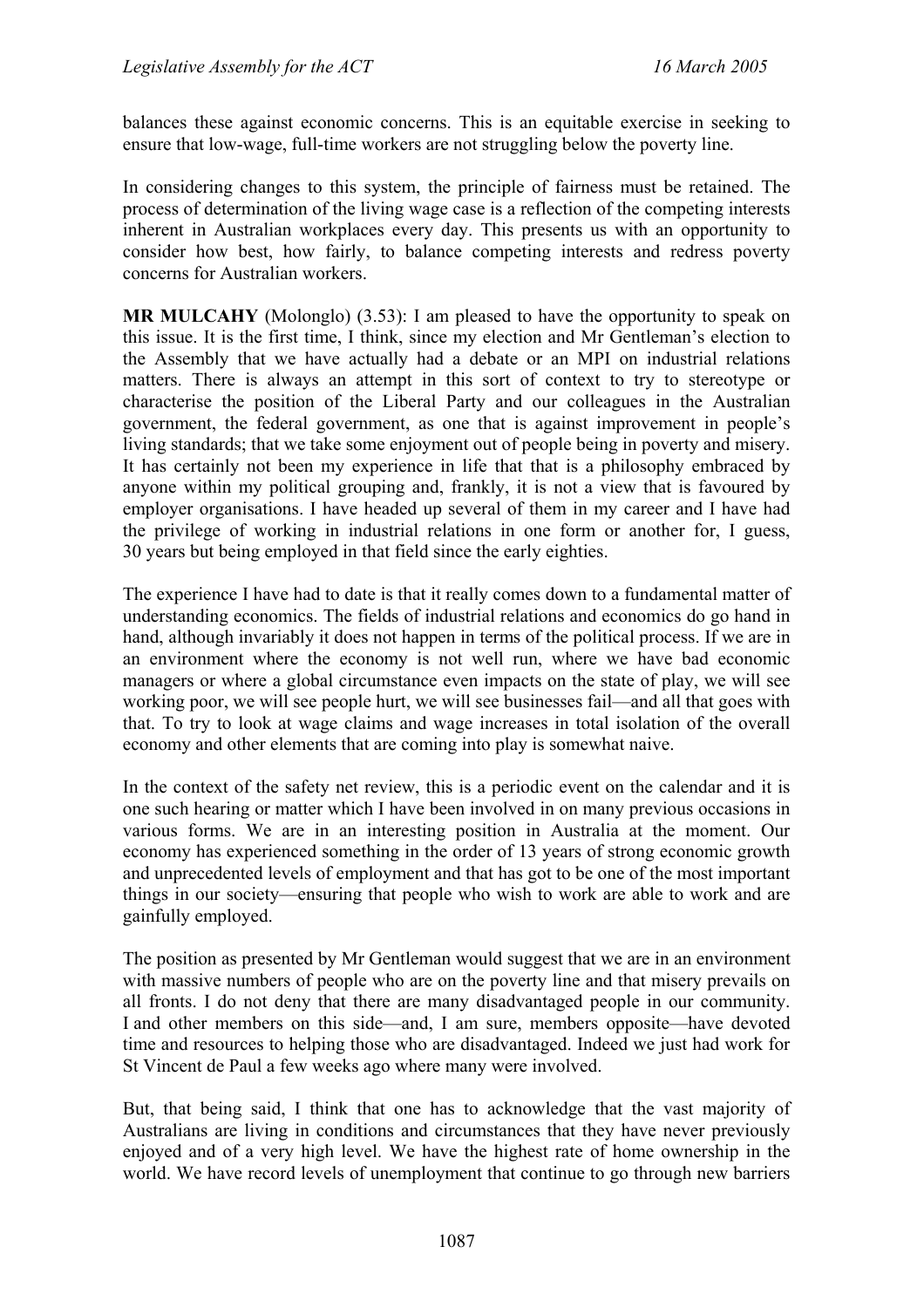of success, particularly in terms of when we last achieved the sort of figures we have today. We have very quickly forgotten that era that was presented to us by the Labor administration nationally when year after year of record interest rates inflicted unemployment on large numbers of people and all the terrible devastation that inflicts on households when the breadwinner or both breadwinners are unemployed.

The ACTU has made a claim in the safety net review, seeking a \$26.60 per week increase in all award rates. This increase would be unfair to those who are lower paid, low-skilled workers, because, as those minimum rates are set at a level that becomes unaffordable for many businesses, the opportunities simply are not presented.

It is regrettable that Labor feels constantly beholden to union leaders, many of whom, I might say, I think now have moved a long way from their original commitments and values and are very much now more preoccupied with involvement in peripheral issues; they are interested in the big money of superannuation. Ensuring that the average Australian family is secure and employed and has got continuity of income is not so important any more. The agenda has become so broad and diverse that the main game has been forgotten.

I believe that an increase of the sort of magnitude proposed by the ACTU would be unfair to the unemployed. Large increases in award wages price people out of the market and deny people at the lower end of the scale entry into the employment market. You only have to talk to young people who are frustrated with trying to get employment to know how disheartening it is for them at that stage of their career, trying to get into the work force, when every door is closed. We have the situation here where a young person living in Canberra has one chance in 150 of getting into the ACT public service, because they do not employ people any more who do not have a tertiary education. We keep hearing statements from both sides of politics that the be-all and end-all is not university education, but in fact the doors of one of the biggest employers in this territory have been closed.

In terms of this advocacy of the high level of pay claim that has been demanded by the ACTU, I acknowledge that the state and territory governments came up with a more moderate figure of \$20 a week, and I acknowledge publicly that that was a more sensible approach than the one advocated by their colleagues in the trade union movement. When you talk of these figures of \$8 or \$10 or \$11 or \$12 dollars, it does not sound too much money at all, but in fact when you multiply them across the work force in a business or across a country, it runs of course into many, many millions of dollars.

So the fact that the ACT government itself is not in accord with the ACTU is a step towards some measure of progress. But the issue still comes down to what is a fair increase. Despite the statements earlier from the Chief Minister suggesting that I want people to have their pay cut, nobody in Australian politics that I have heard of suggests that we cut people's pay. People have talked about rates of increase—that is the issue and what is affordable and we talk about the size of public sector establishments. They are quite different things.

I draw to the attention of members an article I read that was published only this week in the *Australian* of work undertaken by the Melbourne Institute. It actually showed that, under the ACTU's claim, a single-income family with a small child would be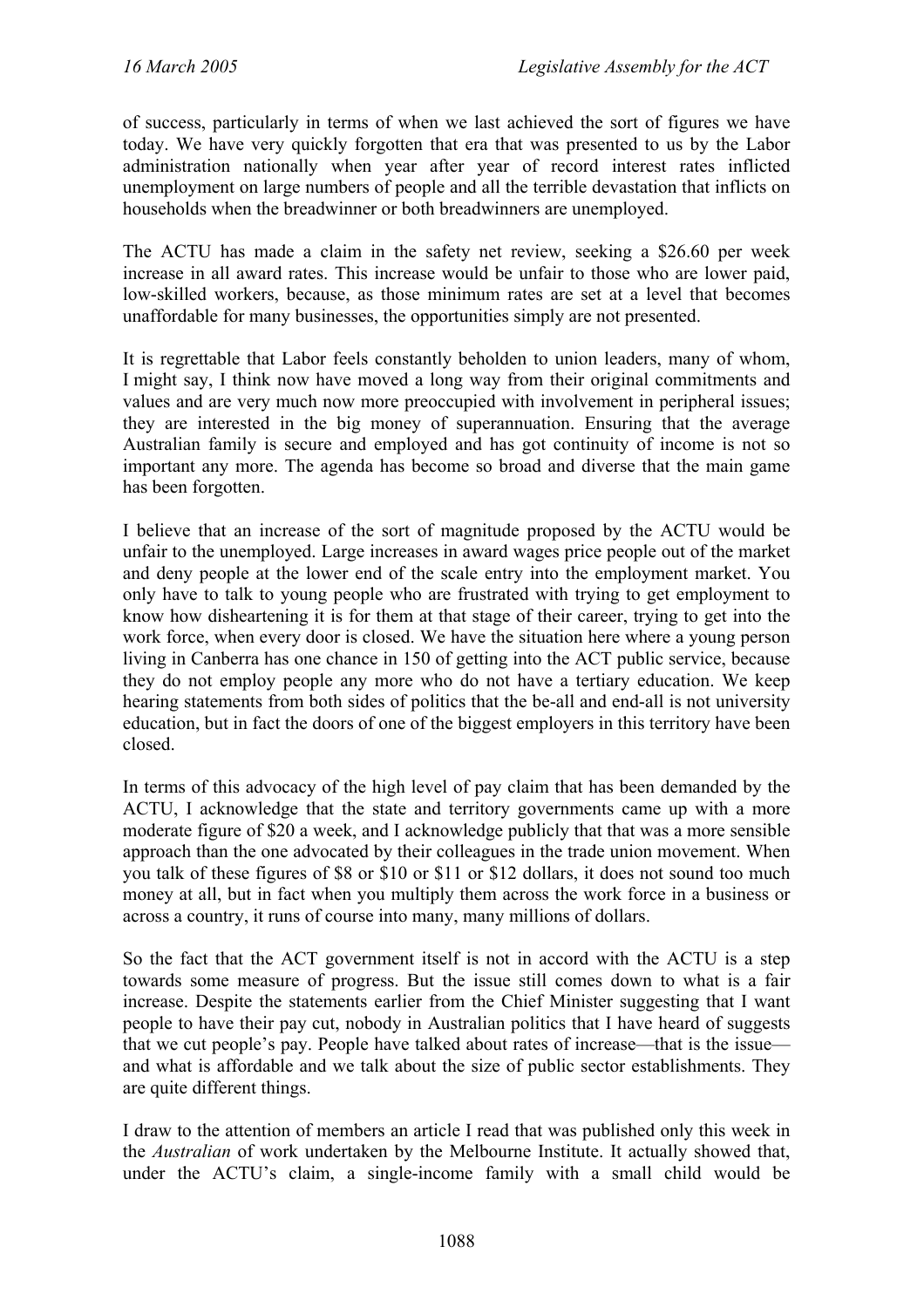\$1.04 a week worse off if the claim of \$26.60 a week is granted. The financial help, they said in the *Australian*, provided by any increase in the minimum wage would be almost completely obliterated for thousands of families as governments claw back tax and welfare payments.

I know the answer will be that we will suddenly have an attack on the federal government welfare system. But my point here is to ask people to look at what these sorts of claims do to people and to ask whether they actually deliver the outcome that they are purported to do. We have a system of social security in place. We have a wages conciliation and arbitration award system and that is the vehicle where we need to apply some measure of sense.

Obviously, unions reject any criticism of their claims. The federal opposition, however our federal colleagues on the hill whom we apparently have got to shun—

#### **Mr Gentleman**: Mr Smith?

**MR MULCAHY**: Yes, Mr Smith—Stephen Smith, your esteemed colleague and a competent member of parliament, I might say—said last night that he agreed that modelling showed many workers would be worse off under both the ACTU and the government submissions.

One of the other factors that need to be understood in these sorts of ambit claims and wage claims that are pursued is the flow-on effect. They have calculated in this same article that the ACTU's claim, if granted in full, would result in payment by employers of around a \$35 increase, once payroll tax, workers compensation and superannuation contributions were taken into account. So the impact flowing forward from the value-add on these sorts of wage claims, of course, is much more severe than is often recognised by those in the trade union movement and by my colleagues opposite, such as Mr Gentleman.

The Australian federal minimum wage is quite high by world standards. As a percentage of median earnings it is currently 59 per cent compared with 43 per cent in the UK and 40 per cent in Canada. Australia has the highest minimum wage of any country in the OECD as a proportion of the minimum wage. In supporting the ACTU's claim, the Labor Party appears to ignore the resultant economic and social impacts of a high and increasing minimum wage. The tragedy is that the flow-on effect is rarely recognised. Those of us who were involved in business and industry around the nineties saw then what really happens when things get out of control. We saw the impact on the economy and we saw businesses suffering from high interest rates. High interest rates, whether we like it or not, are fuelled by wages spiralling, and so therefore it is an area of government economic policy that requires cautious management.

Mention was made by Mr Gentleman of the issue of casuals—how terrible it is that so many people have casual jobs these days and that this is a bad sign. I have worked in an industry that represented a quarter of a million Australian employees—a big part of the population. Many of those were women with children, or single parents, who wanted those casual hours. They worked in housekeeping jobs in hotels. Many of them were students who wanted to supplement their household income, to take pressure off their parents, to put themselves through university. It is a myth to say that people are opposed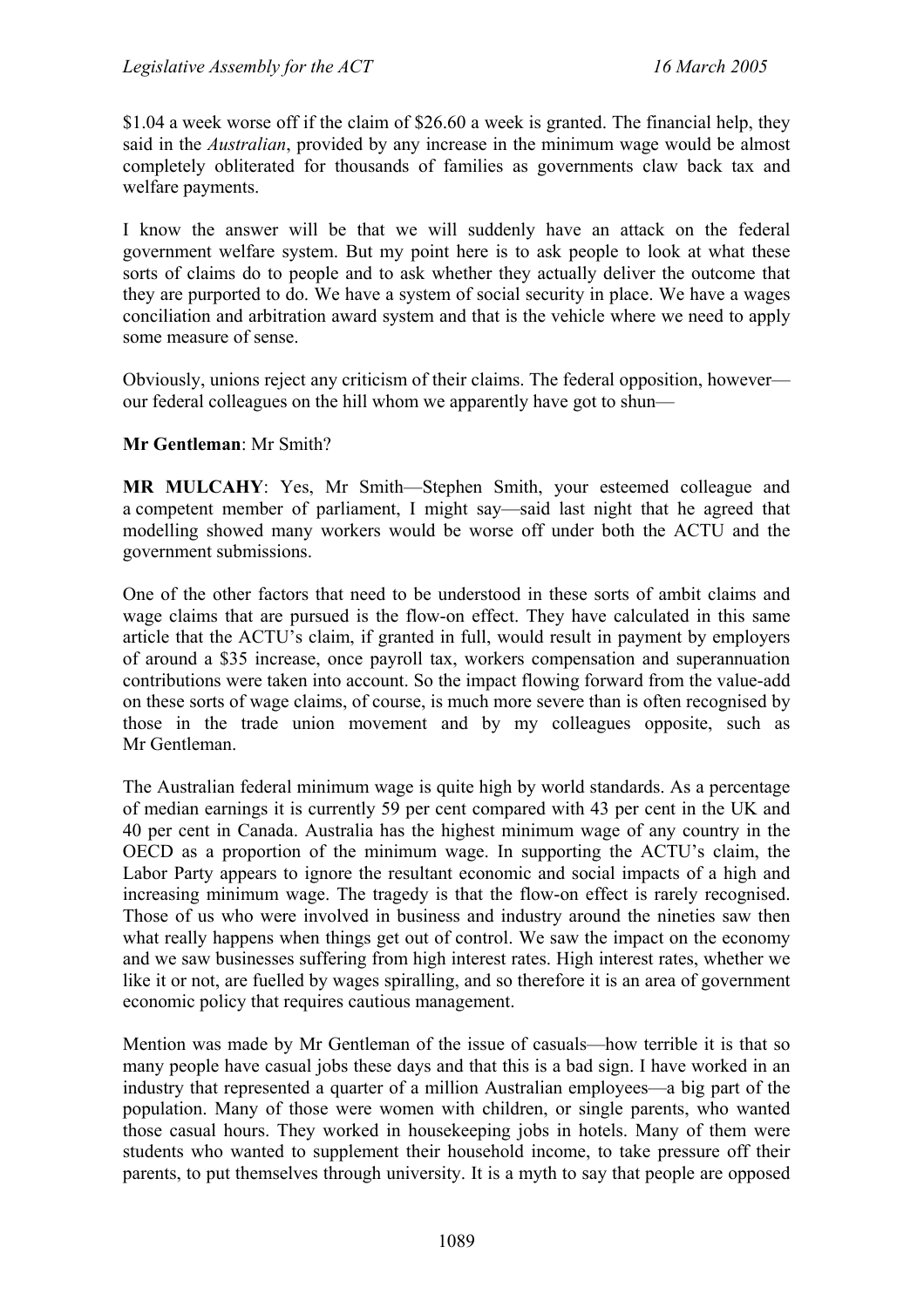to casual employment. The fact of the matter is that that is what a lot of people want to do in this country.

I believe there is a lot of demand for permanent employment. In fact, if there were not so much demand for permanent employment, we would not have to be going offshore now to recruit people. Indeed, in the hotel industry, again, even with the agreement of the LHMWU, keeping in mind a union supported proposal, we had authority given to us to bring in 1,000 chefs from overseas. We could not recruit people here locally. The fact is that a large percentage of the work force wants flexible working hours; they want casual employment. The union movement really does not care about these people. They are worried about the permanents, and the casuals they are not so interested in at all. So they are not the flavour of the month but in reality they make up most of the work force in this country in a number of industries such as hospitality and retail. We have got to recognise that those people have rights and interests too.

If the ACTU and their affiliates continue to hold on to a past perception of what the work force is all about, they will find themselves very quickly out of touch with the market. Indeed, the greatest barometer in my view is membership of unions or membership of employer groups. When the numbers are falling in either group, it means usually that they have lost contact with the people whom they purport to represent. We have had a progressive fall in numbers over the years in many unions, because people do not relate to them. Young people are articulate and they are not interested in the old ways of the past.

I recall being out here on Commonwealth Avenue some years ago when we talked about awards. Union officials drove down from Sydney and called a strike on the housekeeping staff, many of whom were not so familiar with the Australian methods; a lot of them were new arrivals in our country. They were simply moved around and directed what to do and had no say in what was going on.

The truth is, though, that the nature of the work force in Australia has changed. But what has also changed is that we are in a much stronger economic position now. We certainly would not support any view that we do not deserve increases, but those increases have to be within a level that can be managed. We do not want to provide fuel for the Reserve Bank, the central bank, to say, "Let's increase interest rates." The Chief Minister earlier today was quite wrong in saying that they operate under riding instructions. They make their decisions independently of Australian governments, but it is important that we not provide the factors that will in fact lead to them increasing interest rates, because it is increases in interest rates that will hurt families in Canberra and hurt businesses in Canberra. The very people whom the government are telling us are the ones whom they are most concerned about—those working poor—are the ones who will first wear the brunt of increased interest rates. They are the ones who are living on credit cards. They are the ones who have got high mortgages or are going to be faced with rents going up because landlords have got to service a high level of debt. So you do not do them a great service by supporting runaway claims. You do support their interests by supporting moderate claims and I urge the minister to apply that philosophy rather than simply jump to the instructions that come from all the other state Labor governments.

We have heard this talk about a minimum wage being, US style, \$3 an hour. I heard Bob Carr the other night on that. I know Bob Carr lived in America about 20-odd years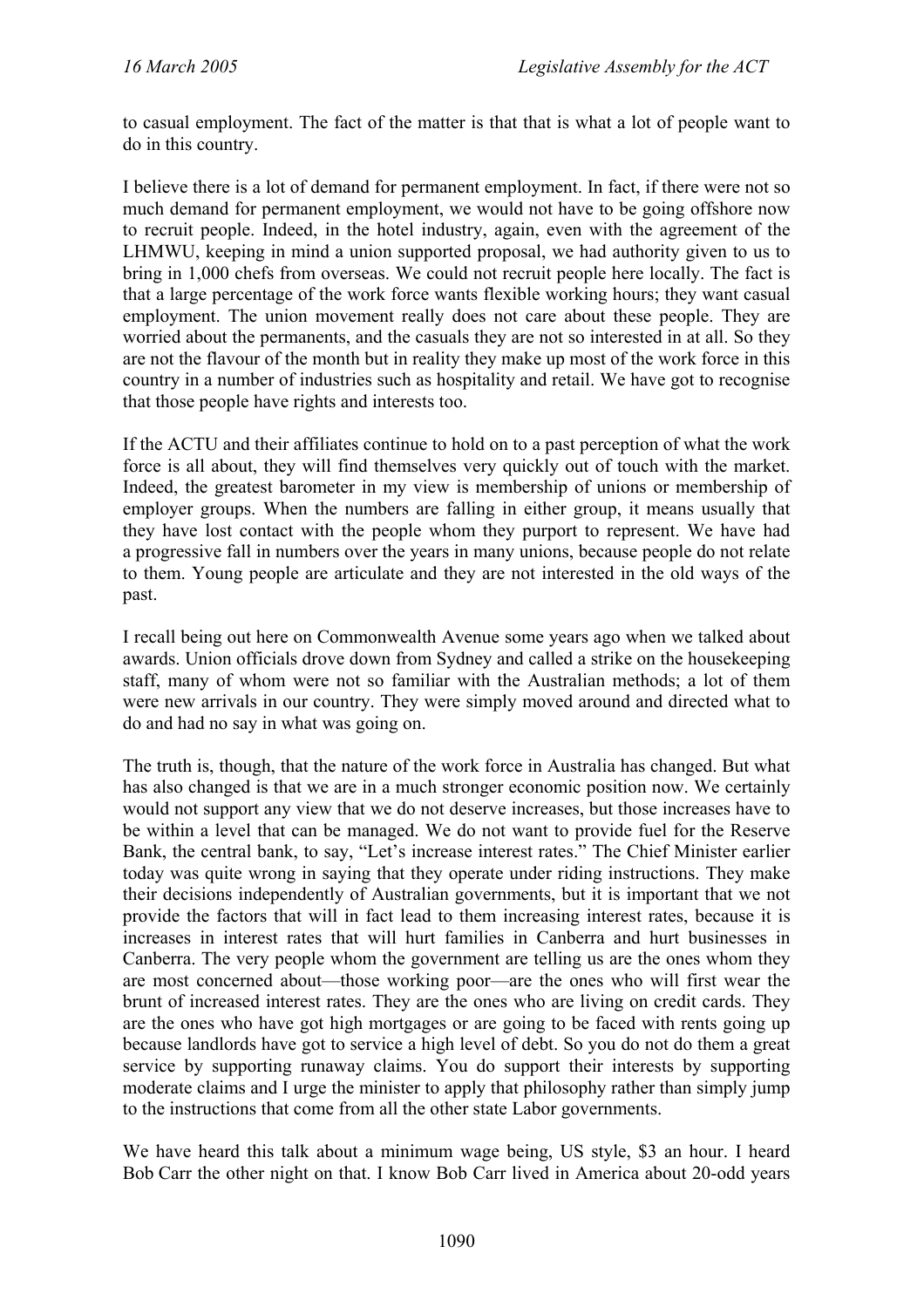ago for a while—or spent some time there, I should say—but really things have moved on from \$3 an hour. Nobody in Australian politics is advocating \$3 an hour as a minimum rate of pay. The federal government has advocated reforms and I am sure that we will have the opportunity to discuss those as they might impact on the ACT's affairs in due course.

The living wage case is an important part of the process in Australia. I do not think it works well, in that it is constantly flat dollar amounts and therefore it continues to lead to inequities in the bands of employment classifications. I also think that it is a very arbitrary process in applying one set of equations across every employee in Australia, many of whom live in different environments and work in different industry sectors. As a result, employers are frequently compelled to make hard decisions based on the outcomes that they can afford, and invariably those decisions can result in letting people go. Those concerns I have outlined today are the views of the opposition.

**MS GALLAGHER** (Molonglo—Minister for Education and Training, Minister for Children, Youth and Family Support, Minister for Women and Minister for Industrial Relations) (4.08): Anyone tuning into Mr Mulcahy's speech would think the sky was going to fall in. They would think we were asking for double the minimum wage.

We are talking here about people who earn \$460 a week getting a decent wage increase in line with wage increases around Australia. Current wage increases are sitting at around 3½ to four per cent per annum. That is what this wage increase of \$20, which the territory government has supported, is. It is not about creating a society where there are going to be tremendous job losses, businesses unable to operate and the lowest paid workers being worse off than they are currently.

Mr Mulcahy, you speak, I think, of such tremendous impact—as Mr Gentleman said, disastrous impact—on someone who earns \$460 a week getting a \$20 a week pay increase. It is absolutely astounding. I would be surprised if any of us here in this chamber could live on \$460 a week. It would be interesting to know what pay rises all the people working for the Business Council of Australia and the Australian Industry Group are getting at the moment. I bet you they earn a little more than \$460.

**Mr Mulcahy**: What have they got to do with it?

**MS GALLAGHER**: You are them!

**Mr Mulcahy**: No, I am not them; I am sorry.

**MS GALLAGHER**: Everything I have read from the Business Council of Australia and the Australian Industry Group you have just spoken into the microphone. For all the people who oppose the reasonable wage outcome that the combined governments around the state and territory are seeking, I bet you they are earning a little more than \$460 a week, and I bet you they do not lose their jobs when pay rises go up—probably in excess of \$20 a week, I would imagine.

The living wage case is an essential part of taking care of those people who do not get the benefit of increased wealth. I think Mr Mulcahy referred to them saying, "The majority of people in Australia do very well." That is true; there are a lot of people who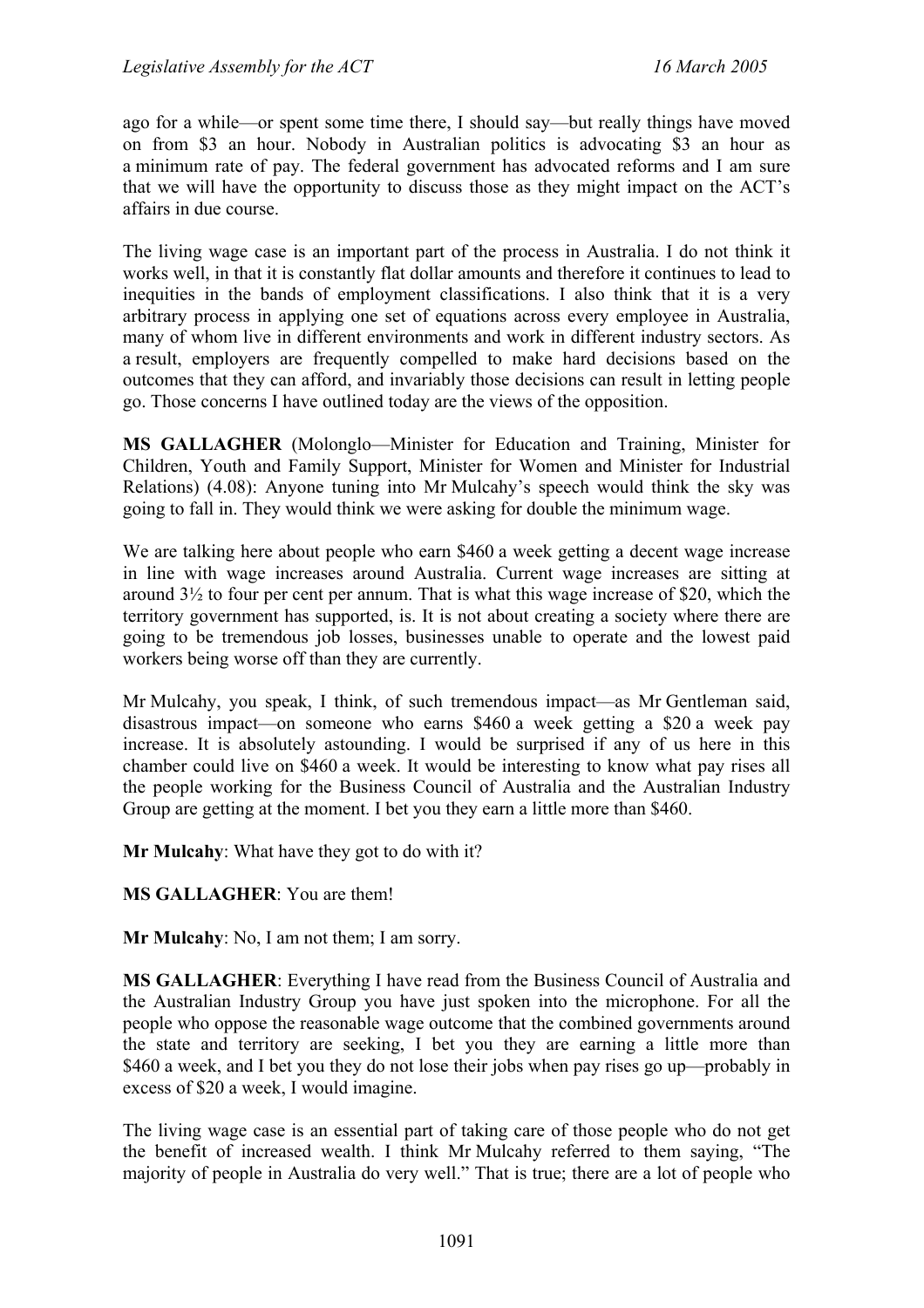do very well—hopefully the majority. There is also an enormous group of people who do not get the benefit of increased wealth. The living wage case is about addressing that, it is about ensuring that there are advocates to make sure that the people who are earning the lowest wage possible are keeping in line with current wage outcomes.

That is the submission that the combined state and territory governments have seen. I would be interested to see if Mr Mulcahy has read the extensive, 65-odd page submission to the living wage case, which contains data from ACIRRT from Sydney University Economic Group. The submission contains very considered economic data to support the case to argue for a \$20 a week increase. When making decisions about the living wage case outcome the industrial relations commission considers the submissions from the states and territories—and from the federal government, if they make one from the IMF, the OECD, from data from the Household, Income and Labour Market Dynamics in Australia and from NATSEM, the National Centre for Social and Economic Modelling.

There is quite a deal of considered economic data going into this to support the claims provided by the state and territory governments and the union movement. On the other side, there are submissions from employer associations, who argue that the sky will fall in unless people get only a \$10 a week pay increase; that if they get \$10 a week, then none of these bad things is going to happen; but if they get \$20 a week, then all of these bad things are going to happen.

The AIRC's job is to take all those submissions, consider them and then make a decision based on all those submissions. It is a fair way of doing it. Everyone cooperates and it delivers, I think, a fair and fast outcome for all the workers who depend on this. It is the only way they are going to get a wage increase. They do not have the benefit of EBAs to support them. This is their only avenue for an increased income, to ensure that they are keeping apace at four per cent in terms of a wage outcome. If all these terrible things were going to happen, why would they not be happening to all the other people who are not working on minimum rates awards, to the thousands of workers who operate on EBAs that are delivering four per cent outcomes?

#### *Mr Mulcahy interjecting—*

**MS GALLAGHER**: The current wage index is moving around that figure, and this is what this figure is. Why should we exclude them? Why is it all right for everyone else who is not on an award to get increases of around four per cent but if everyone who operates an award gets four per cent, all of a sudden there are going to be no jobs, and businesses are going to close.

When it is asked of those providing submissions who are opposed to the living wage case to show where there are job losses linked to increased wage outcomes, they cannot come up with it. It is one of those age-old things: if you get a wage increase it is going to equal job losses; but when you say, "Okay, show me where the job losses were when there were wage increases," all of a sudden there is absolutely no data to support that.

**Mr Mulcahy**: Where were you in the early 1990s? There were a lot of people out of work!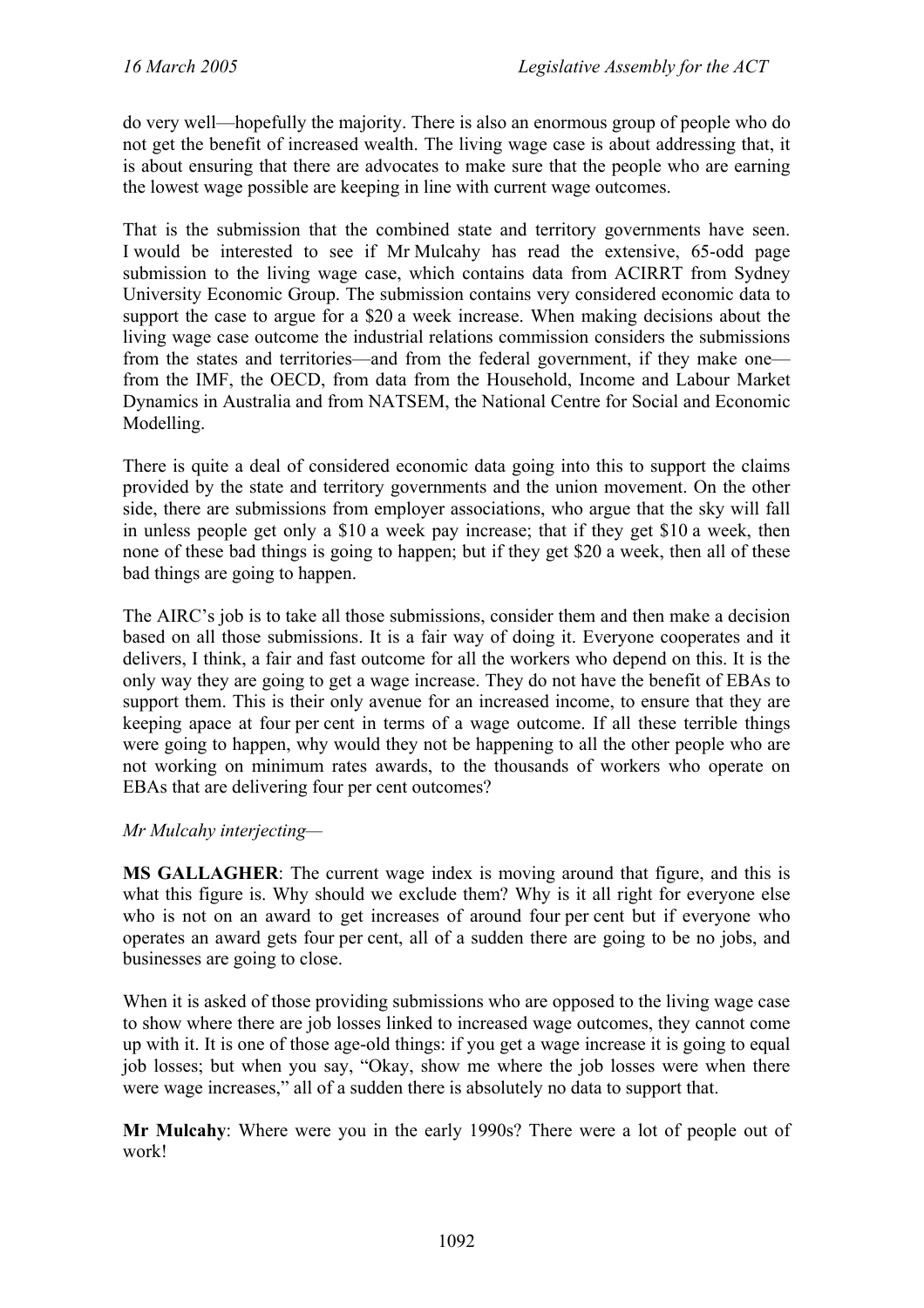**MS GALLAGHER**: You know, this question has been asked over and over and there are no figures to support it, otherwise it would be operating in every industry, not just in those on award rates. If that argument were to hold fit, why would it just be those on the minimum wage over whom the sky was going to fall in? It is not logical. In the ACT there are 40,000 workers on award rates, and these are the workers we want to look after. These are the ones for whom we say, "Yes, 20 bucks a week to help you and your family—or you, if you are a single person—to meet increased costs and to be in line with other outcomes." They are the people we are after supporting.

Mr Mulcahy did not say what he would support or what he thought would be a fair wage outcome, but the ACTU has sought \$26.60. I have not seen the employer submissions, but traditionally they will sit around \$10 or \$11, and the governments have called for \$20. As I said—I do not think Mr Mulcahy was listening—those submissions, which you can read because they are public documents, provide very strong economic data to support the call for \$20 a week. It is not \$20 out of the blue, because we think that is what they can afford; that is the submission we have provided. Last year I think the claim was similar. I think the ACTU's claim was for about \$27, the territory and state governments supported \$20 and the commission found for \$19. The sky did not fall in when that happened.

If you look at the US model—which I think is the system we are heading to; I think even the Prime Minister has said that he likes the US model—the US Congress has recently rejected an increase to the US minimum wage. The US minimum wage is now stagnant at \$5.15 an hour—so that is \$A6.70 an hour. In March this year Edward Kennedy moved to raise the US minimum wage by \$2.10 over the next 26 months and lost the vote— 46-49. In America, about 7.3 million workers would have benefited from that wage being lifting, and they missed out.

Mr Mulcahy said Australia is the best place, and that we have the highest minimum wage. We are proud of that. We are a country of wealth. This is about sharing wealth and making sure that those who are the lowest paid get a decent wage. I do not know if you would come to work, Mr Mulcahy, for \$12.30 an hour. Would you? I do not know if any of us in this chamber would—and do the work that is required of the people who are working on the minimum wage. You say that, because it is more than the American model, then we are doing okay and that that is an argument not to increase the minimum wage by a fair measure of what everyone else is receiving in Australia at the moment.

Everyone else is receiving wage increases of around four per cent. In saying that the people affected by the living wage case should not earn that, you are saying that they are not good enough to earn what everyone else is earning, and that is wrong; it is not a sound argument. We will continue to support fair wage outcomes for Australia's lowest paid workers, regardless of what the federal government does to the industrial relations commission's powers to arbitrate and make decisions in this area. We will continue to argue for the lowest paid workers, to make sure that they get a fair go, even if the federal government decides that they do not deserve one.

**DR FOSKEY** (Molonglo) (4.18): Like Mr Gentleman, the Greens regard the national living wage case as vitally important to all Australians. It is the mechanism by which our society establishes a community standard below which we do not go in remunerating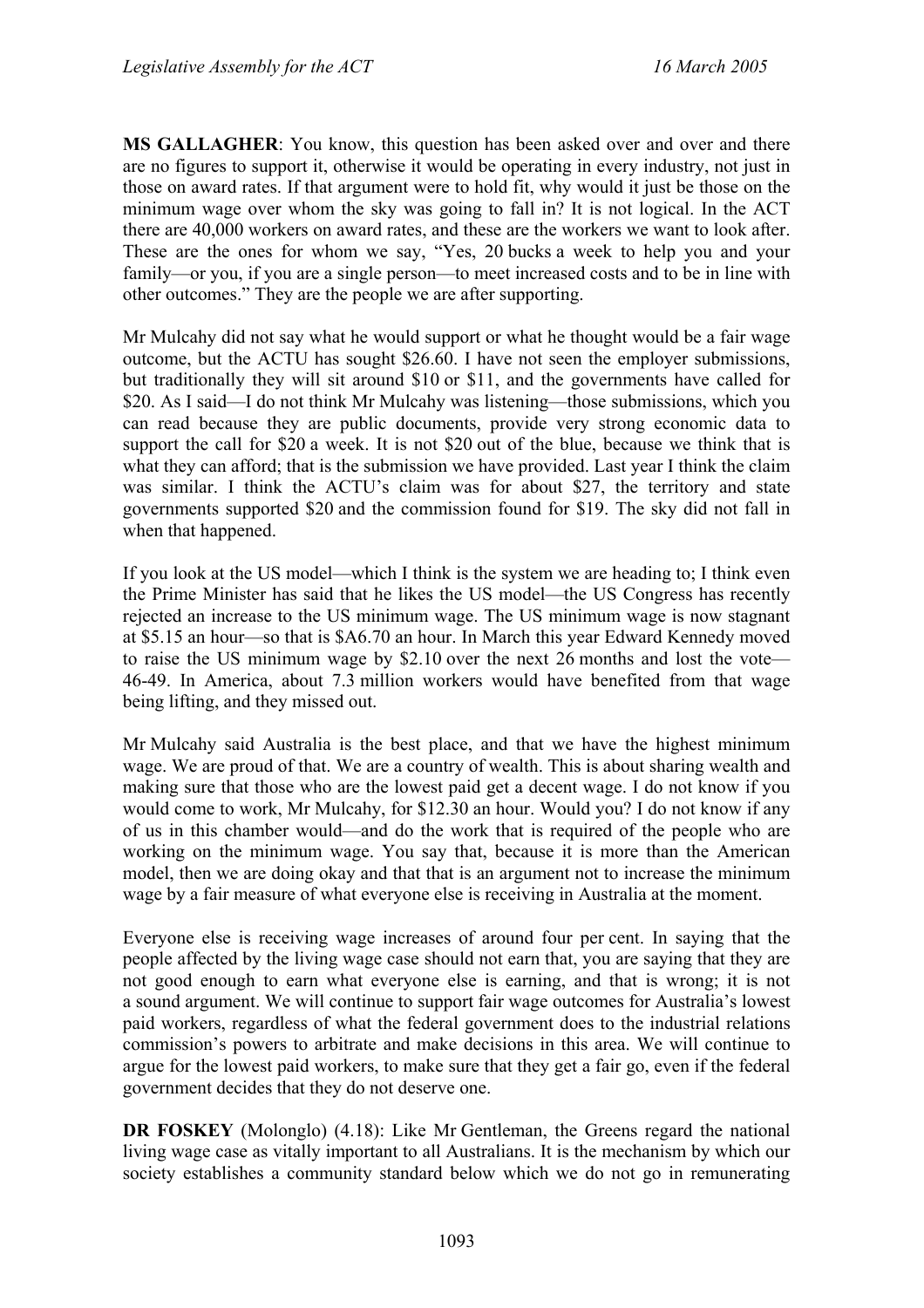people for the work they perform. It is also our way of ensuring that all workers in this country share in the benefits derived from Australia's economic prosperity.

Without an independent umpire to decide how these benefits should be apportioned it is likely that those workers not represented by a strong union will be unable, in the future, to negotiate a wage rise. As usual, it will be part-time, casual, unskilled and semi-skilled workers, predominantly young people—and older people—women, and people from non-English speaking backgrounds who will be most affected by the cessation of the living wage cases. These are the people with the least ability to articulate and negotiate their way around a complex system.

It is deplorable that we, as a country, are considering returning to the bad old days where might rules the day in relation to wage rates and conditions. It is very disheartening to watch the unravelling of machinery for social equity and fairness that has taken decades to build. I think that is what is most depressing about all this—the knowledge that in the future someone is going to have to start rebuilding it all again.

The Greens support the continuation of our collective bargaining system, particularly in relation to the provision of a minimum safety net for our lowest paid workers. Our preference is to see the income disparity between Australia's highest and lowest workers reduced rather than increased. It remains incomprehensible to us that our corporate sector pays some workers hundred of thousands—in some cases millions—of dollars per annum and others less than \$25,000 per annum. Who evaluates the relative worth and contribution of these workers, and who decides that one is worth so much and the other so little? Apparently this judgment is the employer's alone.

I commend the ACT government for joining with other states and territories in supporting a \$20 a week increase to minimum award wages under federal awards. I also agree with Mr Gentlemen that the living wage case is vitally important to all Australians. I wonder, however, at the benefit to anyone of discussing this matter at length in the Assembly when nothing we say here will influence either the AIRC or the federal government. I would prefer us instead to be discussing here how the ACT government could militate against the effects on the work force and the community of low wage rates in certain key occupational areas in the ACT, for example, care workers. This is a matter I will address further, later this afternoon, when responding to Mr Gentlemen's motion on working conditions in the ACT.

**MR DEPUTY SPEAKER**: The discussion is concluded.

# **Employment conditions**

Debate resumed.

**MR MULCAHY** (Molonglo) (4.22): I am pleased to say a few words in relation to the motion standing in Mr Gentlemen's name, commenting further on matters of industrial relations. Mr Gentlemen asserts in his proposal that the Office of the Employment Advocate pushes employment contracts that distinguish between voluntary and compulsory overtime. I think that demonstrates a lack of understanding of the role of that office because what he should know as a former industrial official—and I am sure many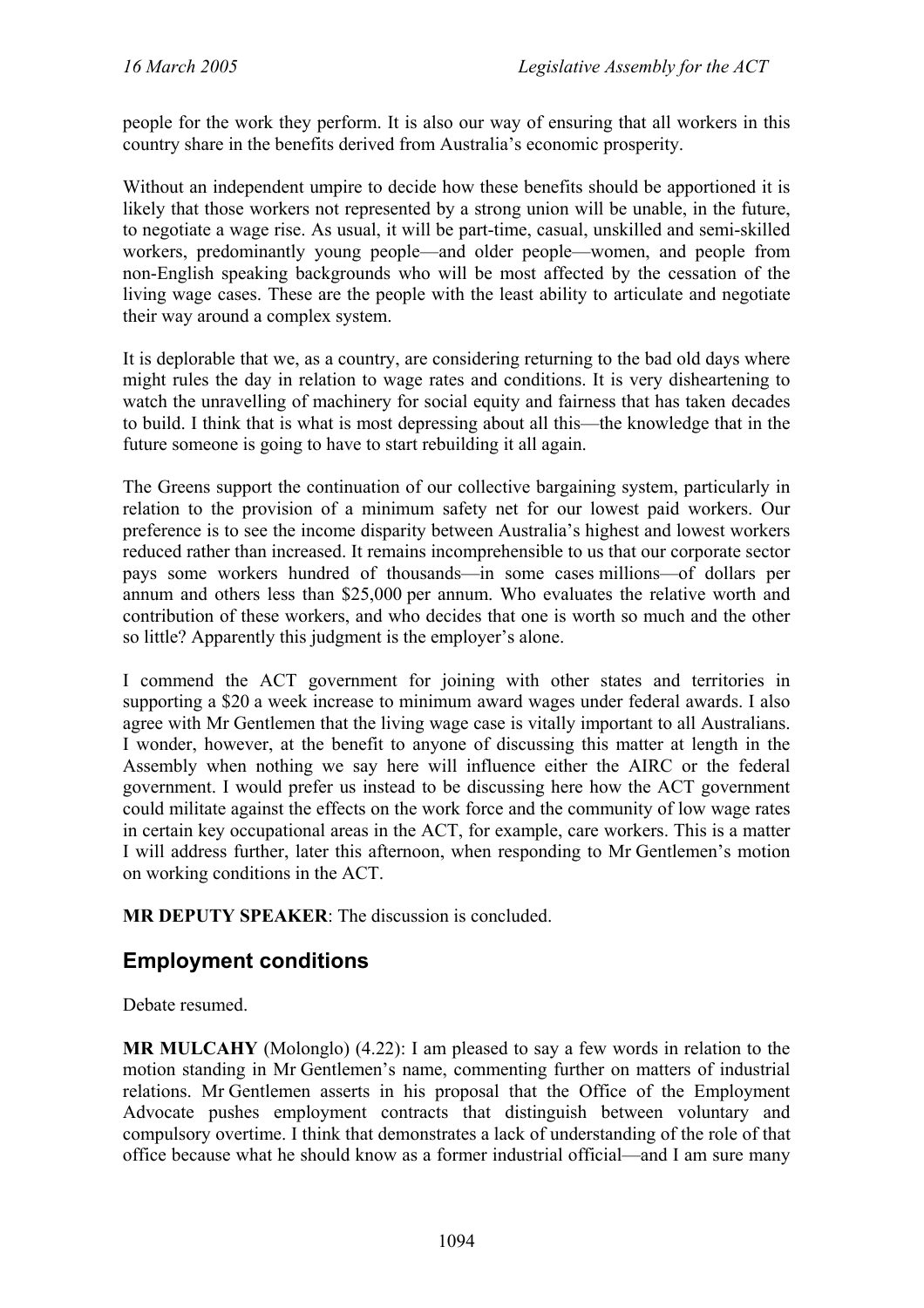of his colleagues know—is that the Office of the Employment Advocate does not advocate any particular type of employment contract.

The employment advocate applies the "no disadvantage test", which is: taken as a whole, does the AWA coming before them that is the subject of this proposal make the employee better off, or ensure that the employee is not disadvantaged relative to the prevailing award conditions under the Australian Industrial Relations Commission?

If the employment advocate is satisfied that there is no disadvantage to the employee, the AWA is improved. The employment advocate might distinguish between voluntary and compulsory overtime or calculate hours by average, rather than consideration of actual hours worked, but he does not prefer or advocate one over the other. Indeed, this is an area that points to a fundamental flaw in the motion before the Assembly.

It would be quite misguided and unfair to present any resolution to the effect that, "This Assembly expresses its concern about the Office of the Employment Advocate in advocating any particular employment contract," because the employment advocate does not do that in any case. He looks at all the provisions of the proposed agreement—not one or some—and must be satisfied that, overall, the employee is better off. It is the total result that counts, not one element of the AWA. That is the whole point of having these facilities to create flexibility—so that the total package of arrangements can be examined. I know this is not a theoretical test, it is in fact in practice—having dealt with the employment advocate's office in a previous life and finding, from time to time, particular proposals that make the mark.

The employment advocate looks at all the provisions of the proposed agreement and must be satisfied overall that the employee is better off. It is the total result that counts, not just one element of the AWA. One provision, such as overtime arrangements or hours worked, in isolation does not mean anything. AWAs are strictly confidential and they are individual contracts. They are designed to meet the personal needs of employees, and their essential characteristic is one of flexibility. That is the whole point of having these contracts.

In the early stages of the employment agreements under the previous federal Labor government I had a meeting with Laurie Brereton, who was then industrial relations minister. He was complaining to me about the fact that people would not go into certified agreements, or whatever they were called at that time, in the hotels. I said, "The fact of the matter is, minister, that people don't need us to go in and interfere with those arrangements." I said, "People have flexibility." It was not necessarily according to the law, but they had flexibility. Someone might have said, "I don't want to work Friday but I will work Saturday," and everybody was happy.

He said to me at the time, "My family have been in pubs; you're right; you have a fairly flexible and loose arrangement." I could not say that that was technically correct, but I could say that it worked and that each side of the equation was very happy with it. It did not need an employer association representative to come tromping in there telling them what the laws of the land were; and it certainly did not warrant a union official going in and telling them that they were going to create a formal process of bargaining between the parties which would result in a signed legal document. I think the AWAs go a long way towards preserving flexibility in the workplace. They keep things legal but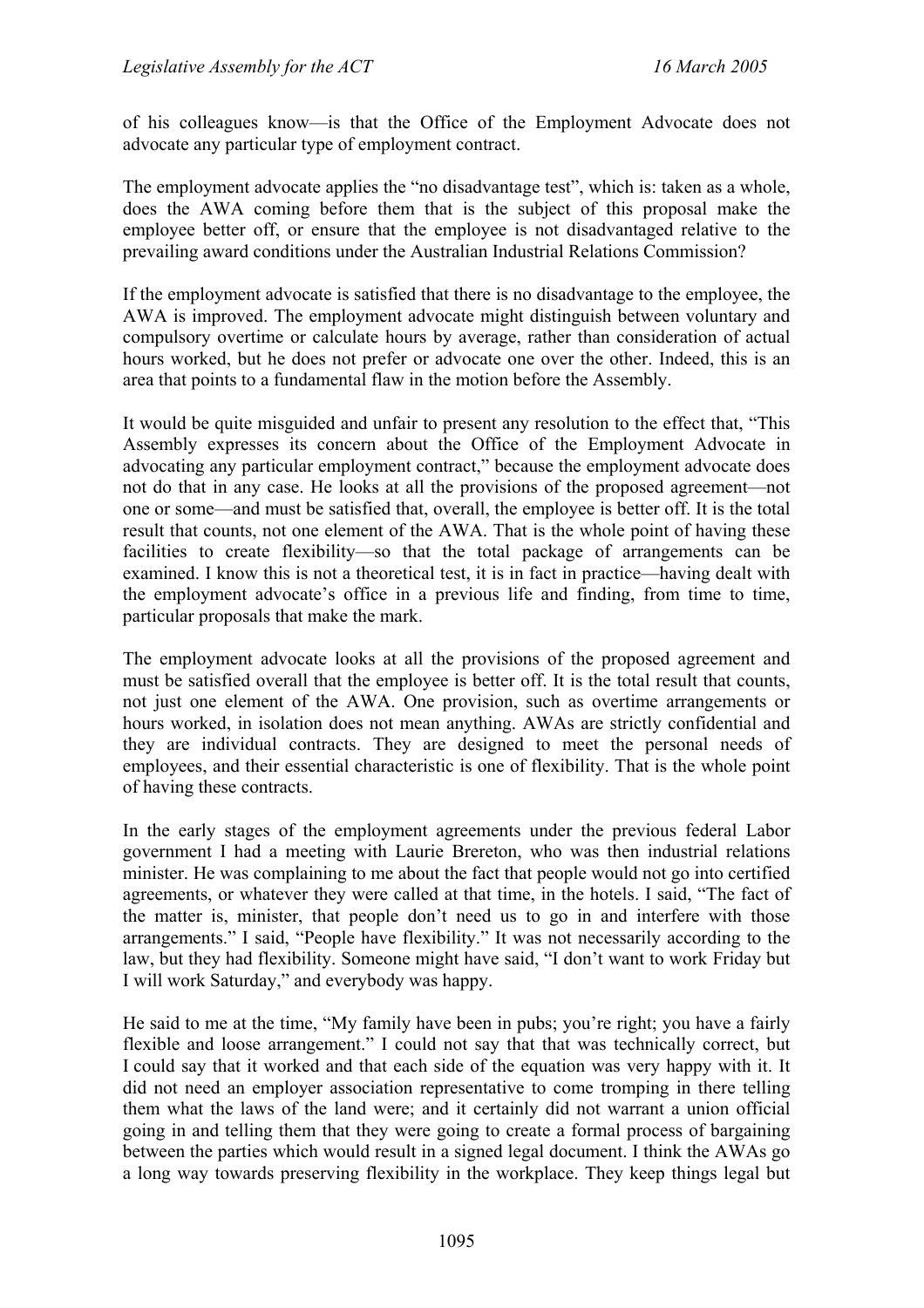ensure that people are not exploited. I think it is very important that at some point the unions, as I said earlier today, comes to appreciate the fact that the marketplace has changed.

I had a meeting with the ACTU several years ago because they were running into trouble in getting people to become members. They said, "Can you give us some marketing advice?" It was very evident then, because they were struggling, that they no longer knew what the people out there, whom they purported to represent, were really into. The issue that I think is coming through loud and clear there is that the union movement is rapidly falling out of touch with the so-called constituents they purport to represent.

In relation to AWAs and the role of the employment advocate, different people have different needs. Most of us want choice to suit our individual circumstances. We are not all working under production line factory industrial revolution-type conditions anymore; people want to have that degree of flexibility. That is where these industrial relations arrangements that now exist in this country work wonderfully well.

I am pleased to see that Mr Gentleman acknowledges, at his point three, the benefits of AWAs in providing flexibility, especially the family-friendly conditions that individuals have negotiated. But I would suggest that Mr Gentleman turn his attention to the union movement, which consistently opposes more flexibility. Again I will reflect back on previous industrial negotiations in which I used to have to do battle with unions because employees in front-office jobs in hotels said they would like to earn a few more dollars in banqueting on Saturday nights.

The work was there, the demand was there, the hotels had the business. These young people said, "I want to pick up a few more dollars"—but that was not allowed under the award. That was heresy and they were worried that that was going to cost some jobs that in fact were not there in the first place. They were desperate to get labour, and young people in hotels around Australia were keen to do the hours. We had battles galore to try to get acceptance of that degree of flexibility.

It seems to me that the only opposition you hear in this country to greater choice and flexibility comes from trade unions. They seem to be faced with declining membership; they are struggling to maintain relevance; they cling to terms like "the exploitation of workers". You almost have to go into political treatises to see these terms used anymore. If you talk to the average young person, they really do not know what you are on about.

This is reflected in the fact that when some of these union leaders come down from Sydney they make the occasional visit and make a bit of a show. In many businesses in Canberra they struggle to get people who will even give them the time of day. I could cite some specific examples. I will not embarrass the employers in Canberra by naming them, but they have had to struggle to try to convince people to even listen to these officials who come down from Sydney.

It was interesting that, in the work and family test case, the ACTU opposed proposals to free up employment arrangements that would make life easier for people to try to balance work, family and social commitments. In particular, the ACTU resisted part-time provisions and therefore continued its discrimination against women. I would like to hear what Mr Gentleman and other members of the Assembly say about this.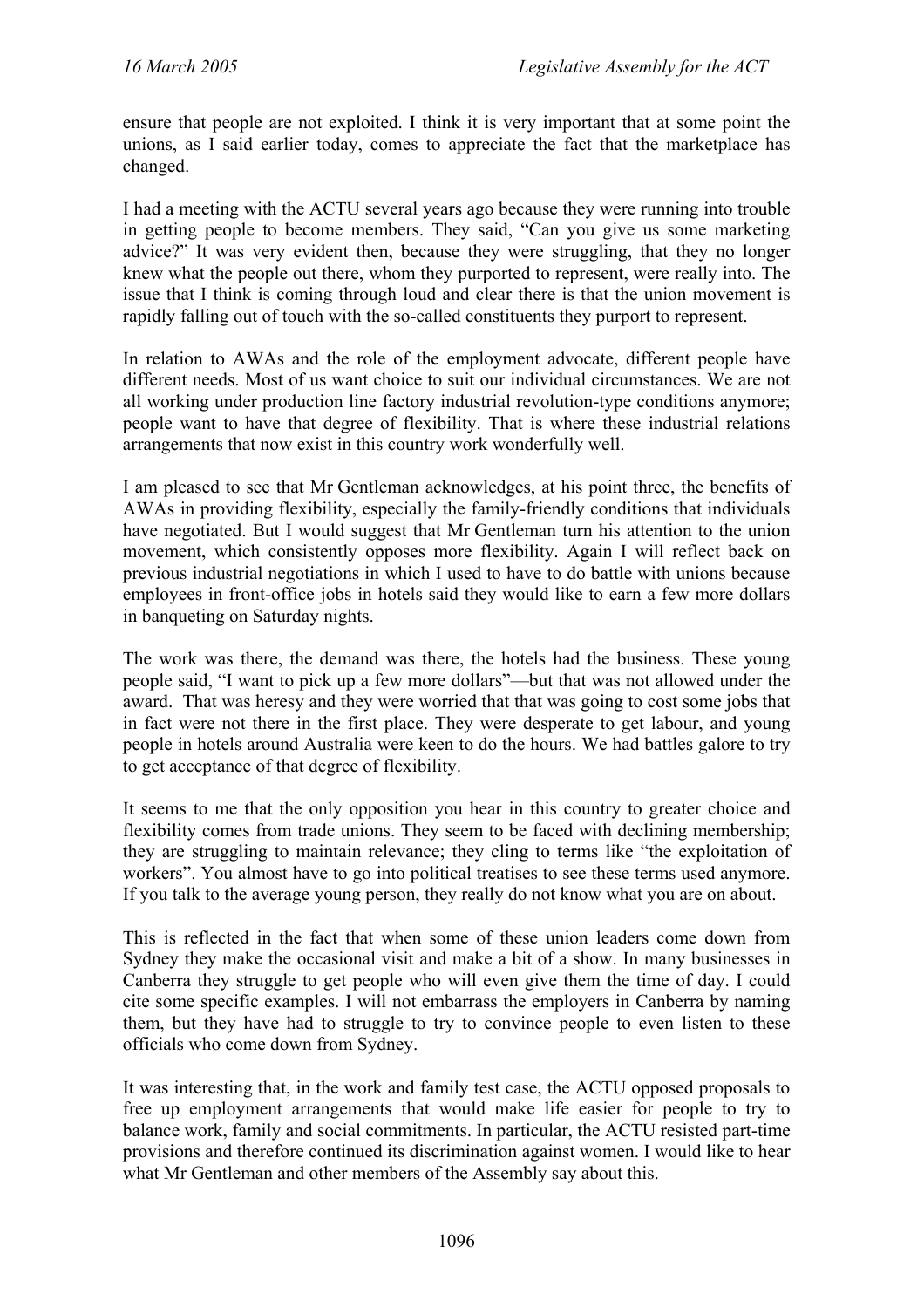It might be of some comfort to Mr Gentleman to remember that the AWAs were adopted by the Senate when the government did not have the numbers. It still does not have them but it will shortly. This shows that most members and senators, not just those of the coalition, saw the logic of freeing up workplace arrangements. Since that time Australian workplace agreements have become increasingly popular. In fact, their popularity is such that the number of AWAs approved per month increased from 5,000 in March 2002 to 22,500 by the end of 2004—a more than fourfold increase.

This is an increase in a concept that is apparently appalling, is likely to lead to the disruption of families, is opposed by people and is being imposed on them by government. I do not think so; I do not think that is the fact. I think the fact of the matter is that this is what happens when you give people choice. This model and the work of the Office of the Employment Advocate is an example of successful modernisation of workplace practices in this country, which is what we need to be globally competitive.

It is interesting that 86 per cent of Australian workplace agreements have been taken up in the private sector. Those outside the heavily regulated environments are embracing these concepts because it gives them the opportunity to develop attractive mechanisms to retain their employees and also ensures that employees have a more attractive working environment. The main purpose of these AWAs is flexibility; that is, arrangements that best suit the needs of individual employees—not the unions but the individuals. What is really behind this motion is the contest between the primacy of the union movement and the primacy of the individual. That is the big difference at the end of the day in the philosophical positions of each side of this Assembly. I am for the individual and their associated family and community needs. That is why I favour AWAs.

I understand that Mr Gentleman is for the union and that that is where he wants to pin his colours. The agreements that are there were established under the Workplace Relations Act in 1996. There are many safeguards in there that aim to ensure that employees are not disadvantaged when they enter into AWAs. As I said, there is the "no disadvantage test", and there are procedural requirements that must be satisfied before an AWA can be approved, including that an employee receives a copy of the AWA at least the required number of days before signing, which is 14 days for existing employees and five days for new employees.

The employer has to explain the effect of the AWA to the employee and, most importantly, the employee genuinely has to consent to the making of the AWA. The employment advocate's consideration of employee preference in relation to voluntary overtime, which has been mentioned in this motion, takes into account the full range of monetary and non-monetary benefits that accrue to an employee under an AWA and the relevant award. Interestingly, there are changes coming down the track, as I am sure my colleagues opposite know, through simplification of the agreement-making process. This new measure will in fact enhance employee protections by providing an express power for the employment advocate to revoke AWAs and to recover shortfalls of entitlements on behalf of employees. It will also strengthen the employment advocate's role in relation to compliance.

I can talk at length on this issue because it is one in which I have a particularly keen interest and one on which there is an abundance of supporting material. But in the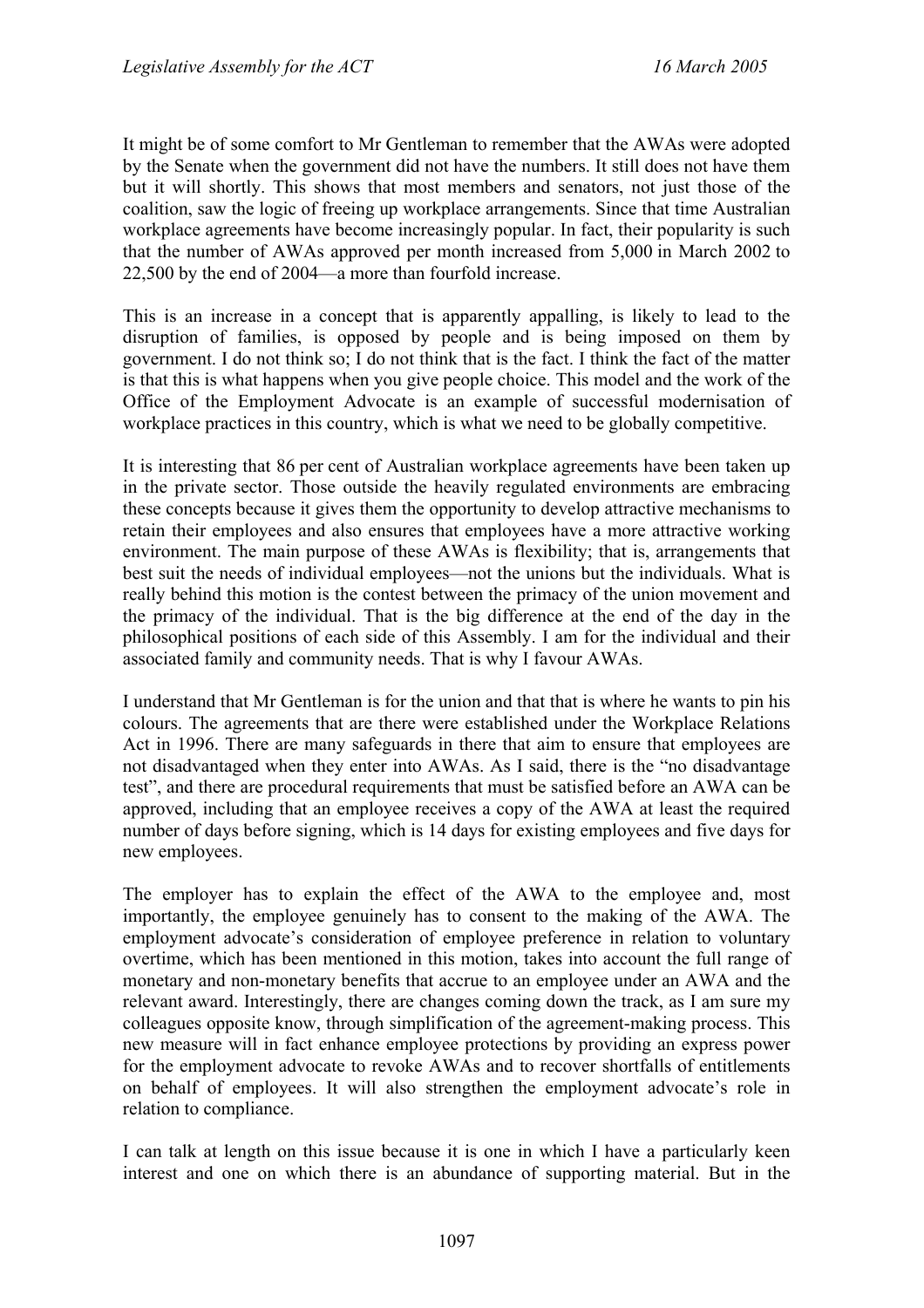limited time available I will draw to the attention of members of the Assembly some of the material that has been put out by the employment advocate. In particular, they have produced a publication related to workplace agreements. They have surveyed employers and workplaces to see what people think. What they say is contrary to the suggestion that these hours are all the issue. According to the people they surveyed, sound business decisions drove their family-friendly arrangements; the flexible hours proved to be the most popular family-friendly provision amongst interviewees; and many financially-based benefits—such as pay, parental leave and childcare support—assisted employers in recruiting and retaining quality staff.

Whom did they survey? Were they BHP and people like that? No, they were not; they were people like the Aboriginal Legal Service of Western Australia, the maritime college, Crafty Kids—a small Adelaide firm—the Kyeema Centre in Portland, the radiation oncology group in Sydney and the Australian Prudential Regulatory Authority. I will hold my comments for today on that organisation, but the others to me represent a pretty good mix of people to ask how the methods of flexibility have been working under the AWAs.

The Adelaide Casino is in there too. They have set up an arrangement for employees to be able to access part of their annual leave as single days—so they have given them options there. They have found that that has been enormously well received by the employees. It allows the employees to negotiate additional unpaid leave each year. Because their salary is averaged over the year—this terrible thing of averaging employees receive slightly less each week and, in addition to their 20 days paid regular leave each year, they can have another 20 days programmed.

At the Kyeema Centre in Portland the staff work in a very demanding environment. In conducting a review of services and remodelling them based on client needs, the centre's management asked staff to consider what was best for them and their positions. They said, "What about more regular time off without pay?" A message has come through from their experience. They said that it has been a brilliantly successful measure of flexibility because they have certainty in planning breaks. Their system has been in place for some years and the staff is happy with regular and extra time off. The staff is happy. It seems that the only people who have a problem with this are the trade union movement, because they are finding that people are less reliant on them.

The days of having to be intimidated or exploited and having nowhere to go other than to a union official are behind us in this country. There are rogue employers—I would be the first to acknowledge that—and there are rogue employees, but I think we now have a modern system reflective of modern industrial practice. We go on to others, such as Radiation Oncology of Sydney, where they brought in paid maternity leave because there was a shortage of staff. The management there believes that the family-friendly AWAs are crucial to their business. The list goes on.

The resolution as proposed does a grave injustice, in my view, to the Office of the Employment Advocate; it does a grave injustice to the large number of Australian people who are enjoying the benefit of flexible working arrangements and AWAs; and it does a gross disservice to the many employers who have embarked on formalising these arrangements and put in the time, effort and hours to understand what people who work in their businesses really want. I know that from personal experience. I am sorry to see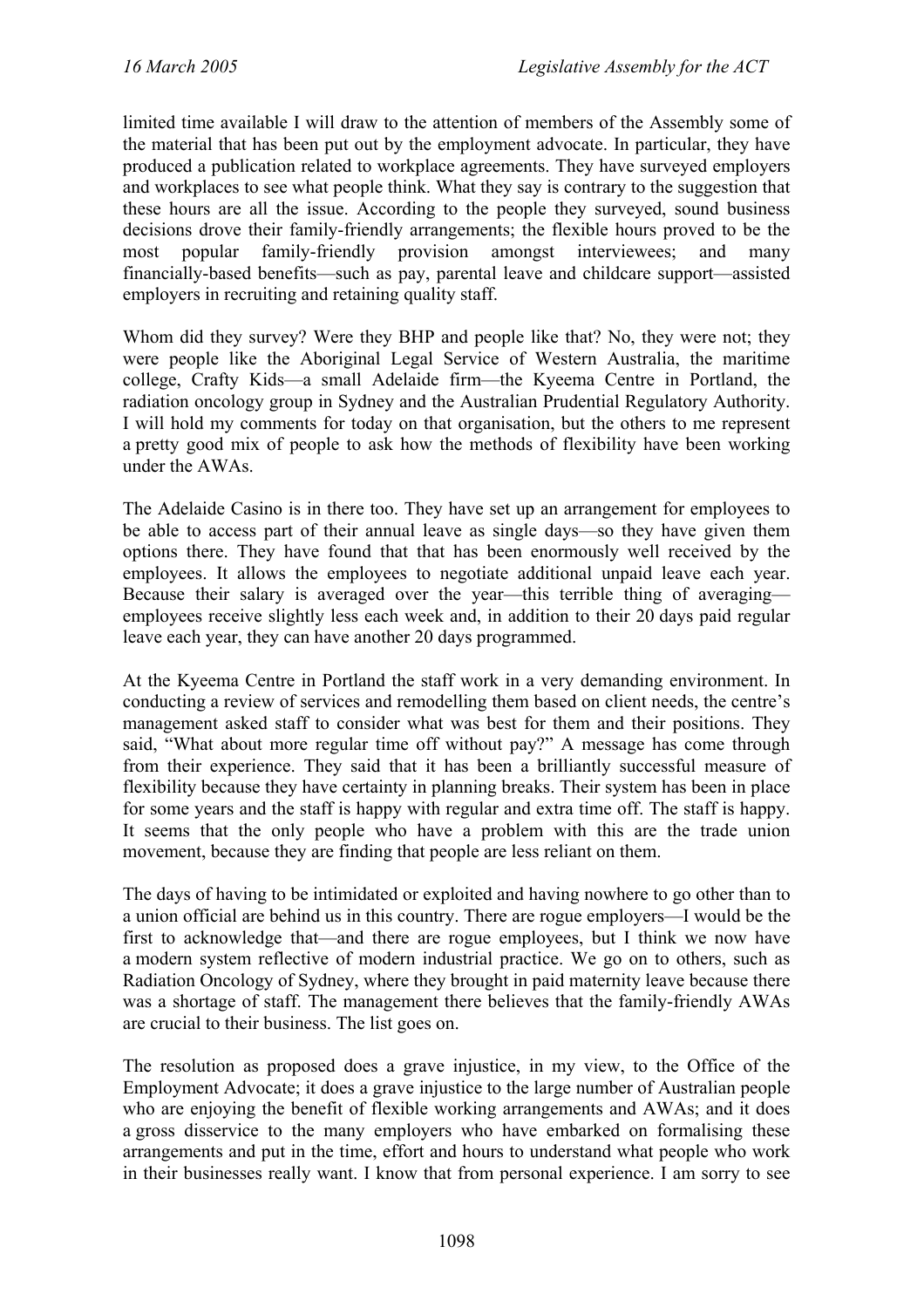this resolution put forward in the Assembly because I do not think it supports good motives, and I do not think it is a message that promotes unity between employer and employee.

**MR DEPUTY SPEAKER**: The member's time has expired.

**DR FOSKEY** (Molonglo) (4.37): Mr Deputy Speaker, ACT Green policies recognise the importance of workers being in a position to balance personal responsibilities with their working life. We call for equal pay for equal work, family and community-friendly work practices, portable worker entitlements and flexible working hours. Some years ago, the French Greens joined the Socialist Party in France to mandate the 35-hour week to create better work/life balance and create more jobs. While this was unpopular prior to its introduction, with many, particularly employers, calling that the sky would fall in, it was actually found to be a very popular measure and one that advantaged employers and employees alike.

We recognise that the work performed as part of the paid workforce is but one component of a person's life. This is something that employers sometimes forget. We know that many other factors play a part in determining whether a person has a good life. For most people, the good life includes satisfying relationships with friends and family, recreational activities, paid employment and community service activities. At certain periods of their life, it will also include significant caring roles in relation to children, parents, partners, relatives or friends. It is vital for the health and wellbeing of individuals in our community that people are able to pay due attention to all these areas of their life, not simply their employment responsibilities.

It will enable better sharing of household tasks if neither partner in a relationship can claim to be too busy due to work demands. It will be better for children if parents have flexible enough hours to stay home when children are ill and worn out, rather than inflicting those children on the school and childcare to deal with.

Earlier in the life of this Assembly, I supported the changing of our hours of operation to allow for other responsibilities to be managed. It is important the Assembly not only pay lip service to recognition of work-life balance but also model and encourage working arrangements that support this practice.

I want to refer to an article that appeared in the *Sydney Morning Herald* yesterday. It is interesting and relevant to this topic. The report refers to a study by Access Economics and makes these points:

The working day could be redrawn so that all vital business happens between 10am and 3pm to reflect workers' demanding lifestyles … And childcare could be tax deductible and workers could draw on their superannuation to fund parental leave.

I am not saying I espouse these things; I am just referring to the kinds of flexibilities that there are. The report continues:

Having core business hours between 10am and 3pm would allow people to work from 7am to 3pm or 10am to 7pm, in accordance with their family needs, such as dropping children off at school and picking them up.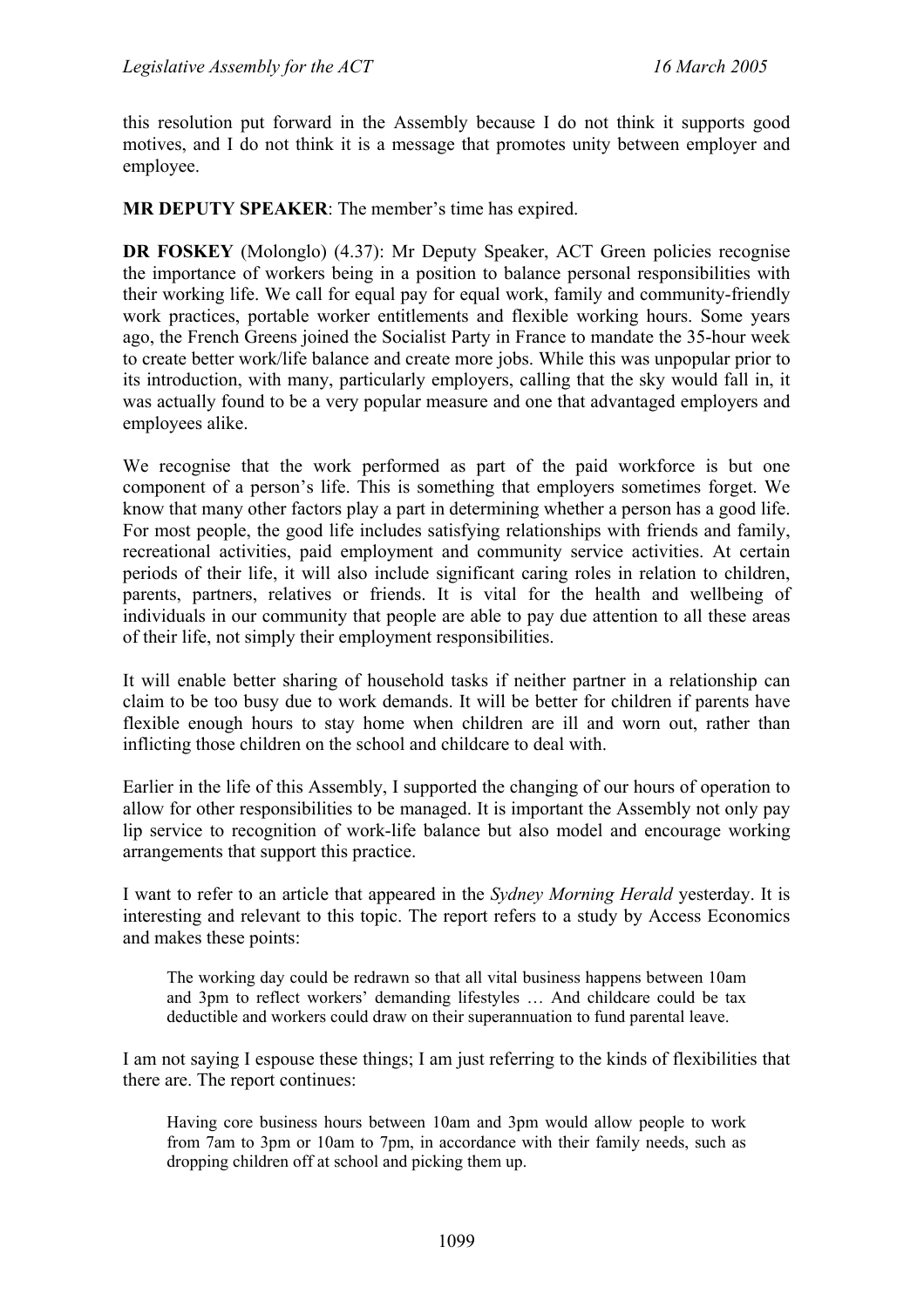That, of course, assumes people are full time. The report continues:

The definition of the family must also change to include not just the nuclear variety but a 21-year-old with a dog …

It also makes the point that one of the biggest issues for workers is fitting in those things that they have been told to fit in, like doing enough exercise to overcome the problems of ill health. At the moment that is very difficult for some. We must take care, however, that any flexible arrangements are negotiated, with the employees' needs and situation in mind, and ensure that flexible arrangements do not become another means of manipulating employees to fit employers' convenience.

I am particularly pleased to be invited by this motion to support appropriate remuneration for work performed. I hope that the government, in moving the motion, is committing itself to take action to correct the disparity that exists between the employment conditions of the community sector and government workers. We know the community sector workers in the ACT receive approximately one-third less remuneration than their counterparts in government. They get just over half the superannuation of ACT government employees, fewer days long service leave and more limited training opportunities. They mostly work with old equipment and in facilities in need of maintenance or updating.

The remuneration and conditions of community sector workers depend largely on the quantum of funding and support provided by governments, both ACT and federal, to the sector through their funding agreements. Proper pay and conditions for staff rely on governments being prepared to pay appropriately for the services they ask or expect community organisations to provide.

The ACT government has recently agreed to appoint a task force to investigate and make recommendations in relation to industrial matters affecting the community sector. While this is a good start, it has been a long time in coming for a sector that is now struggling to attract and keep high-quality staff through a failure to offer competitive pay and conditions. We know now that some services, particularly those providing support and care for the most vulnerable members of our community, are suffering ongoing staff shortages, which are negatively impacting on the quality of care they are able to provide.

I urge the ACT government to put its money where its mouth is in relation to appropriate remuneration to the ACT community sector and to take action that recognises the value to the Canberra community—

**Mr Mulcahy**: On a point of order, Mr Deputy Speaker: this seems to be anticipating debate on a bill related to long service leave portability for the community sector. Are we drifting into this matter? I thought this was on the Office of the Employment Advocate and related matters.

**DR FOSKEY**: That is just one very minor part.

**MR DEPUTY SPEAKER**: Dr Foskey, could you just resume your seat. Are you taking a point of order there, Mr Mulcahy?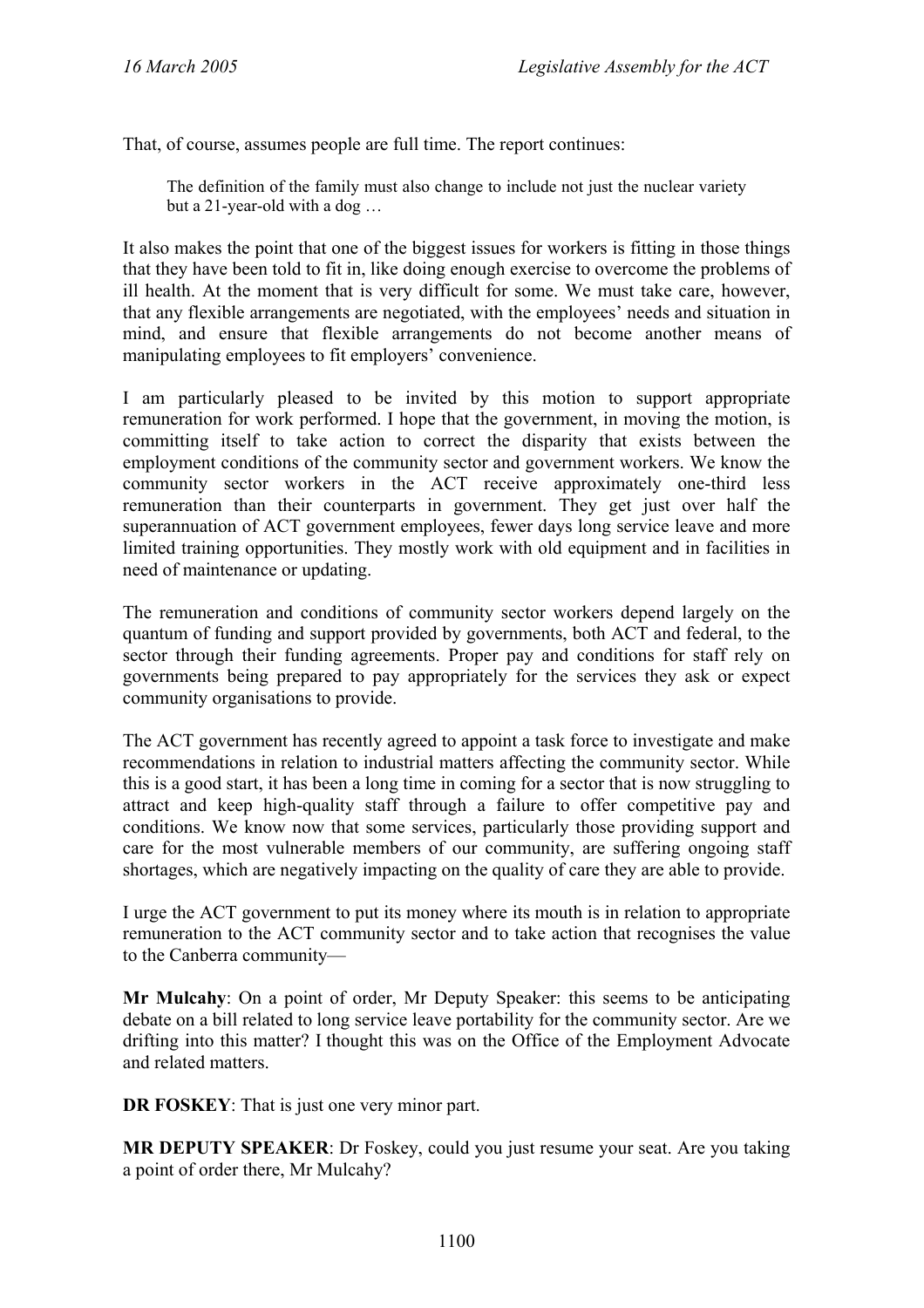**Mr Mulcahy**: I was, in anticipating discussion of a subject that is on the notice paper.

**MR DEPUTY SPEAKER**: Dr Foskey, I would just remind you: do not tread that line too tightly. Mr Mulcahy, there is no point of order at this point.

**DR FOSKEY**: Thank you. I urge the ACT government to value appropriately the work of those people who provide support and services to vulnerable members of our community. The government is also making an important statement about its commitment to community participation, recognition of and respect for our most disadvantaged citizens.

It is certainly true that the federal government's approach to industrial relations has the impact of making work-life balancing more difficult for many employees. It is not true, however, that the federal government must take responsibility for all that is creating difficulties in this area. Before the ACT government takes too much pleasure in blaming the federal government for our out-of-balance system, it really must get its own house in order. Only then will motions such as these not be regarded as political grandstanding.

**MS GALLAGHER** (Molonglo—Minister for Education and Training, Minister for Children, Youth and Family Support, Minister for Women and Minister for Industrial Relations) (4.45): I thank Mr Gentleman for putting this motion before the Assembly for debate. This government has a strong record of supporting progressive industrial relations practices. With the other state and territory governments, as we have just discussed, we have made submissions to the national wage cases, supporting socially just wages; and to the work and family test case, advocating reform to provide workers with a greater ability to balance work and family commitments.

By contrast, the federal government has consistently sought to entrench lower conditions in the workplace, whether it is through attacks on the living wage case and the commission or weakening collective bargaining in workplaces through the use of AWAs. As Mr Gentleman has already pointed out, many people have huge concerns about the use of AWAs and the effect that they have on eroding fair conditions of employment. This new template from the Office of the Employment Advocate has raised similar concerns with some, particularly in relation to work and family conditions.

The issue of work and family balance has become a focus of political, community and workplace debate. There are three key reasons why work and family balance is increasingly an issue for Australian workers. We have to ensure that the debate on the work and family collision continues and that we recognise the social as well as the economic effects of changing workplace policies and workplaces on individuals, families and communities. I think that this is central to what this motion is all about.

The changes in the way we work have been extreme in the last decade. Legislative changes are now creating new workplace cultures that are impacting on the way people balance their work lives with family and community responsibilities. The federal government, through its workplace policies, has also failed to recognise the changing demographic characteristics of our workplace and the employees who work in them.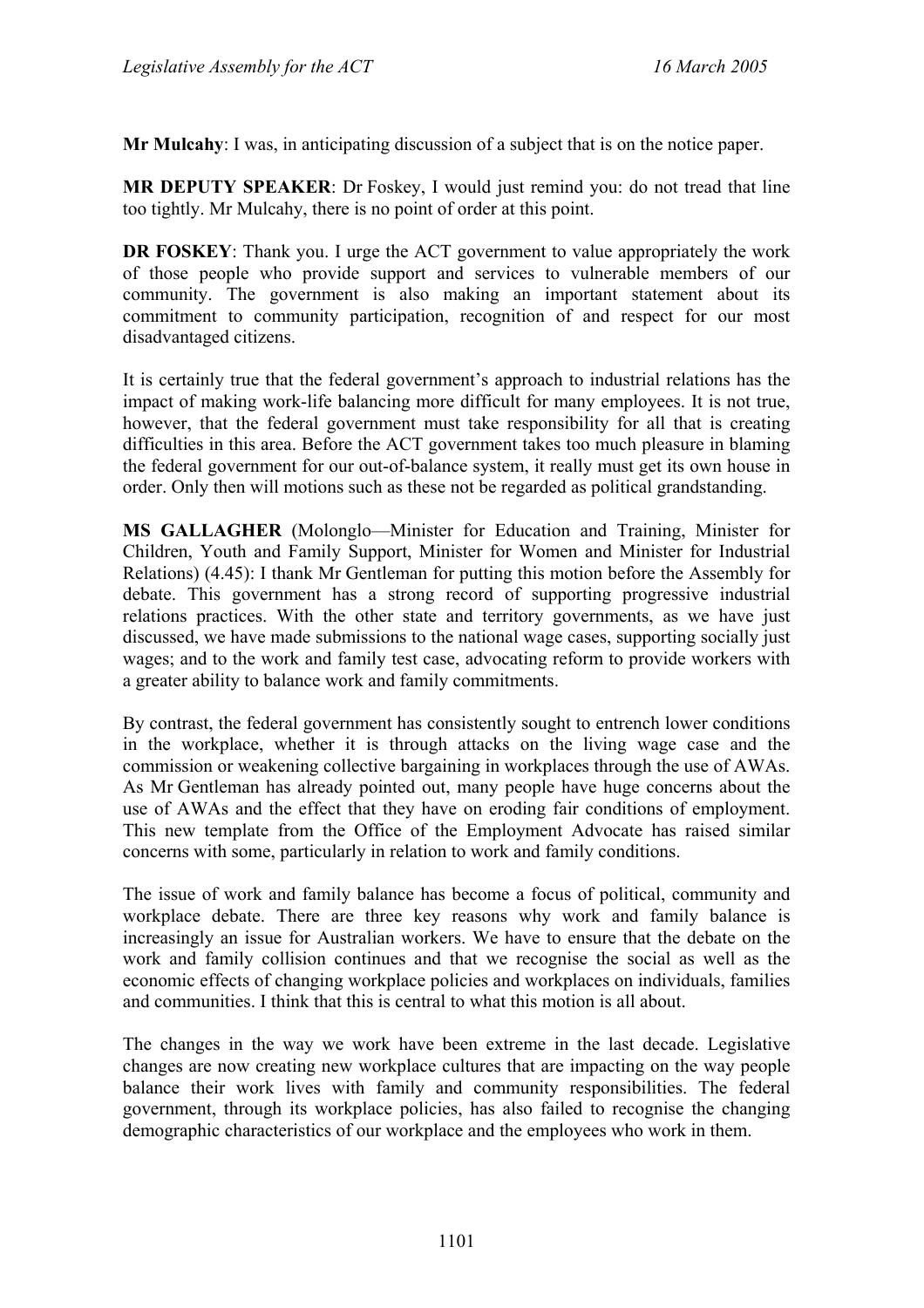Firstly, changes in family formation, living arrangements, marital separation and labour force participation, especially maternal labour force participation, mean that, in the majority of families with dependants, all adults are in paid employment. Only one-third of dependent children in couple families and half of those in lone parent families have a stay-at-home parent. At the same time, the proportion of the population requiring care has increased, and it is predicted that this will continue. This has been accompanied by a reduced reliance on institutional care and increasing reliance on community care.

These changes in family life have been accompanied by changes in the way work is organised. In response to competitive pressure, there has been the extension of long hours of work and the introduction of employee-initiated flexibility over working time.

For much of the last century, Australia led the world in fair working time. Almost one-third of full-time employees now work more than 48 hours per week. More than half of these are non-managerial, and a third of those work more than 60 hours per week. Australia has the largest proportion of employees working long hours, according to the OECD. Australia is now the second-longest working time country in the developed world. It is time once again to civilise working time.

Forty-nine per cent of men and 61 per cent of women working more than 45 hours per week say they want to work fewer hours. Fatigue and lack of time for non-work activities, including family, is a huge issue for these workers. At the same time, there has been growth in the evidence which now makes it unambiguously clear that working in excess of an average of 48 hours per week represents probably the largest occupational health and safety risk faced by Australian workers today.

The variation in the number of hours worked gives rise to an unstable and inequitable distribution of work. The unpredictability and instability of hours of work further compounds the risk to the health and safety of workers. Another great inequity is that 60 per cent of overtime is unpaid. Much of the growth in long hours of work and unpaid overtime is due to work intensification caused by reducing staffing levels and increased expectations in many industries, as well as increased employer control through various forms of performance monitoring. For a worker to decide to work fewer hours, base wage rates must be at a level that provides a fair standard of living, without the reliance on overtime. Often this is not the case.

The ACT government has taken the lead in this territory in providing work and family conditions for ACT public sector workers and in providing innovative options for the private sector to improve their work and family conditions. Our new template with the public sector includes excellent conditions in relation to bereavement leave, personal leave, paid maternity leave and parental leave, as well as conditions such as purchased leave, which will enable family members to better structure their working lives. In the private sector we have introduced new payroll tax deduction for employers who extend paid maternity leave provisions to employees.

In our election commitments we committed to look at a range of new incentive schemes. We are currently working with business in the ACT to promote these new policies and ensure the private sector does not miss out on better conditions. As Mr Mulcahy pointed out, we introduced last week a bill to amend the Long Service Leave Act here to ensure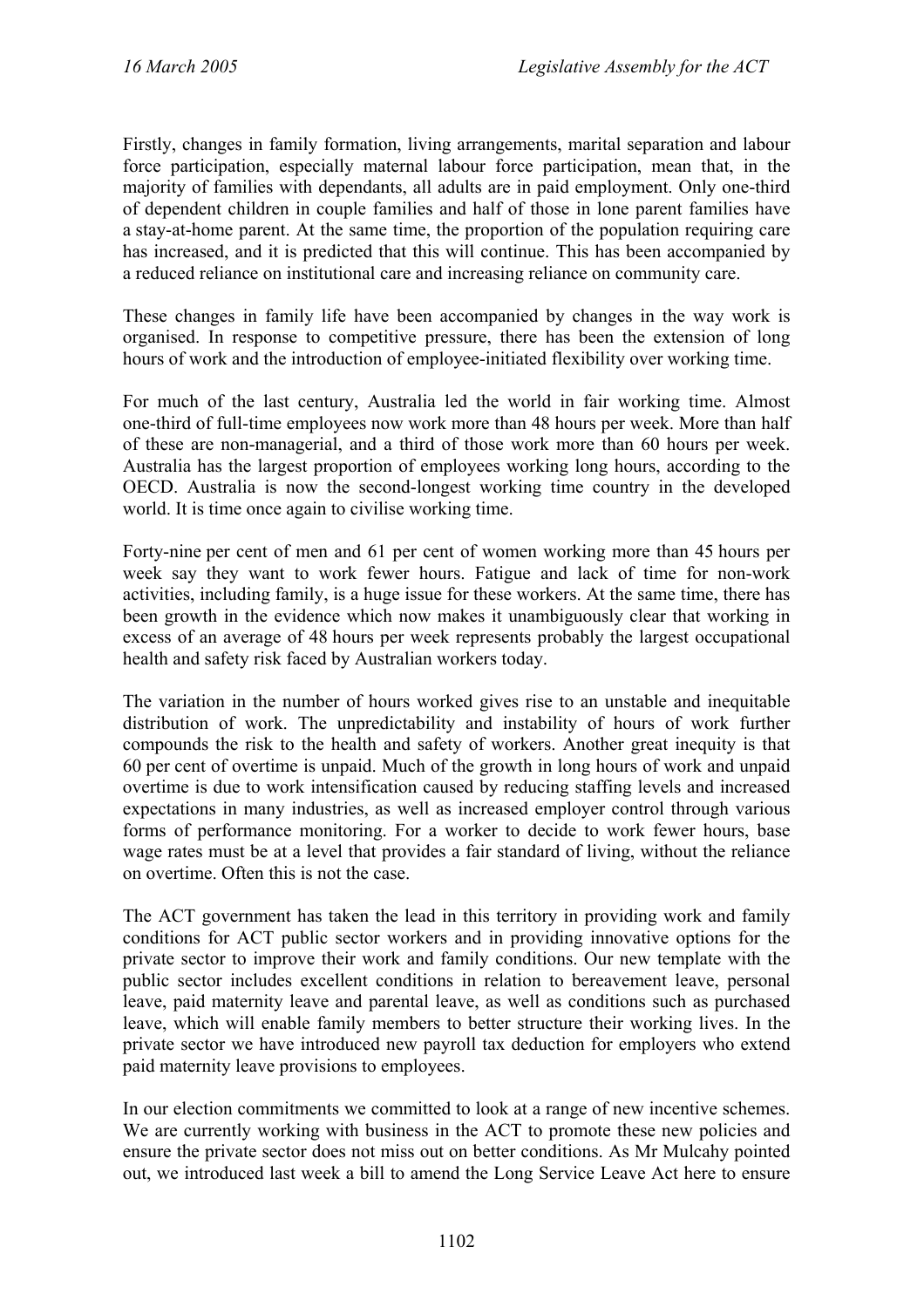that workers in the private sector can access their pro rata long service leave entitlements after seven years rather than 10, and that applies to community sector employees.

In relation to some of the comments that Dr Foskey made: this government, when we were first elected, ensured that millions of dollars—I cannot remember the actual figure because it was in Minister Wood's portfolio—that had not flowed on to allow for SACS award increases was provided to the community sector. As I have said before, the work that we are doing now to actually scope the situation in the community sector to look at whether we can have EBAs in the community sector, and to do this work through the community sector task force, has already begun and is a key priority for me.

We do not walk away from our responsibilities to the community sector, but we need to be able to afford the increases that may come from this work. We also need to know that they are flowing on to employees. Quite often in the community sector, a grant is provided to an organisation; they then determine how that grant is acquitted; and there has not been a great deal of information provided back to the government in relation to industrial relations obligations. We need that work to be done. That is part of the task force's work, because, like in any area, there are, I believe, operators in the community sector that do not do the right thing by their employees. We need to make sure that we are tightening up our responsibilities around that area.

In relation to AWAs: I differ strongly from the position put by Mr Mulcahy. I do not think they have been a great new measure introduced in the industrial relations framework. I think individual contracts were always able to be entered into prior to the Workplace Relations Act, but the AWAs being introduced under that federal legislation have hidden those arrangements, made them less transparent and, in many cases, divided workplaces and ensured, certainly in the public sector where they have been used, a lack of transparency as to who is getting what for the same job. I do not think that has necessarily benefited those with the least bargaining power. I think it has probably worked to the benefit of those who can bargain very strongly for their own position.

That is why we have always been in support of the no-disadvantage test, which was required by federal law, to ensure that all AWAs are accessing minimum conditions of industry and that people are not forced to negotiate below agreed wage and condition levels. We have had some concerns about whether that test has been adhered to—not just the ACT government but governments around the country—and we are certainly not convinced that the no-disadvantage test has actually worked or has actually been capable of delivering fair outcomes for employees.

In conclusion, the ACT government believes that workplaces must provide employees with work practices which support the choices they make about family formation, the care of children, of elderly family members, transitions out of and back into work for carers and the ongoing management of caring responsibilities. I have concerns about any agreement that leaves open questions such as casual leave loading and entire wages packets for casuals. I also have concerns about any agreement that leaves open the minimum hours of work that can be set for an employee.

It is important that we in this chamber ensure that people are not falling through the cracks and are not being forced into the poorest working conditions, well below what we believe is acceptable community standards. So I support the motion brought forward by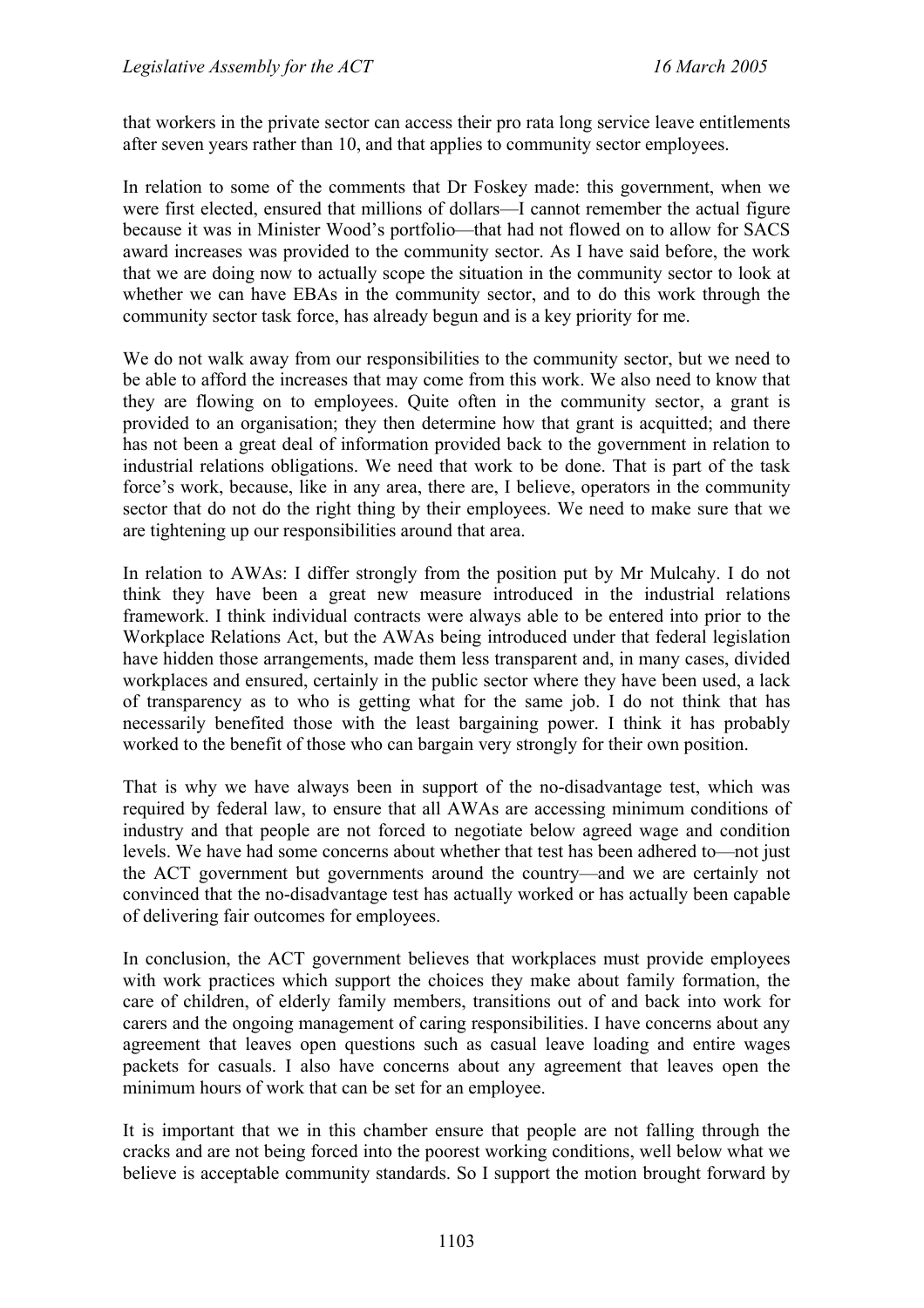Mr Gentleman about the importance of workers having access to secure employment, regular working hours and appropriate remuneration for work performed.

**MR GENTLEMAN** (Brindabella) (4.55), in reply: Mr Deputy Speaker, in moving this motion, I was entirely aware of the diversity of opinion in this chamber on these fundamental issues of industrial relations. The actions of the federal government, however, belie their rhetoric that the industrial relations system in Australia requires deregulation.

This template demonstrates that the commitment of the federal government is to aggressive intervention into the lives of working families. We have a responsibility to work with families, unions, businesses and the community of the ACT to achieve a balance between our working lives and our family and community involvement. This is the recipe to economic growth and prosperity and to sustainable and engaging social relationships. To achieve this balance, it is essential that workers have the space and the autonomy to achieve the balance between work and family.

Research, statistics and the very real experiences of workers in the ACT demonstrate that this space requires secure employment, regular working hours and appropriate remuneration for work performed. Flexibility and employment relationships are crucial to workers trying to achieve this balance. Flexibility can be beneficial to business, too, particularly in terms of investing in and building a commitment to hard-working and skilled works. To realise these outcomes, we must realise the very real needs of workers, their families and the communities involved. Work-life balance can be an elusive goal but it is not unrealisable.

The role of government is crucial in this realisation, and it is this motion that serves both to recognise this and to ensure that all levels of government are committed to achieving this goal for sustainable economic growth and social prosperity. I urge you to support the motion.

Question put:

That **Mr Gentleman's** motion be agreed to.

The Assembly voted–

Ayes 10 Noes 7

Mr Berry Mr Hargreaves Mrs Burke Mr Smyth Mr Corbell Ms MacDonald Mrs Dunne Mr Stefaniak Dr Foskey Ms Porter Mr Mulcahy Ms Gallagher Mr Ouinlan Mr Pratt Mr Gentleman Mr Stanhope Mr Seselja

Question so resolved in the affirmative.

Motion agreed to.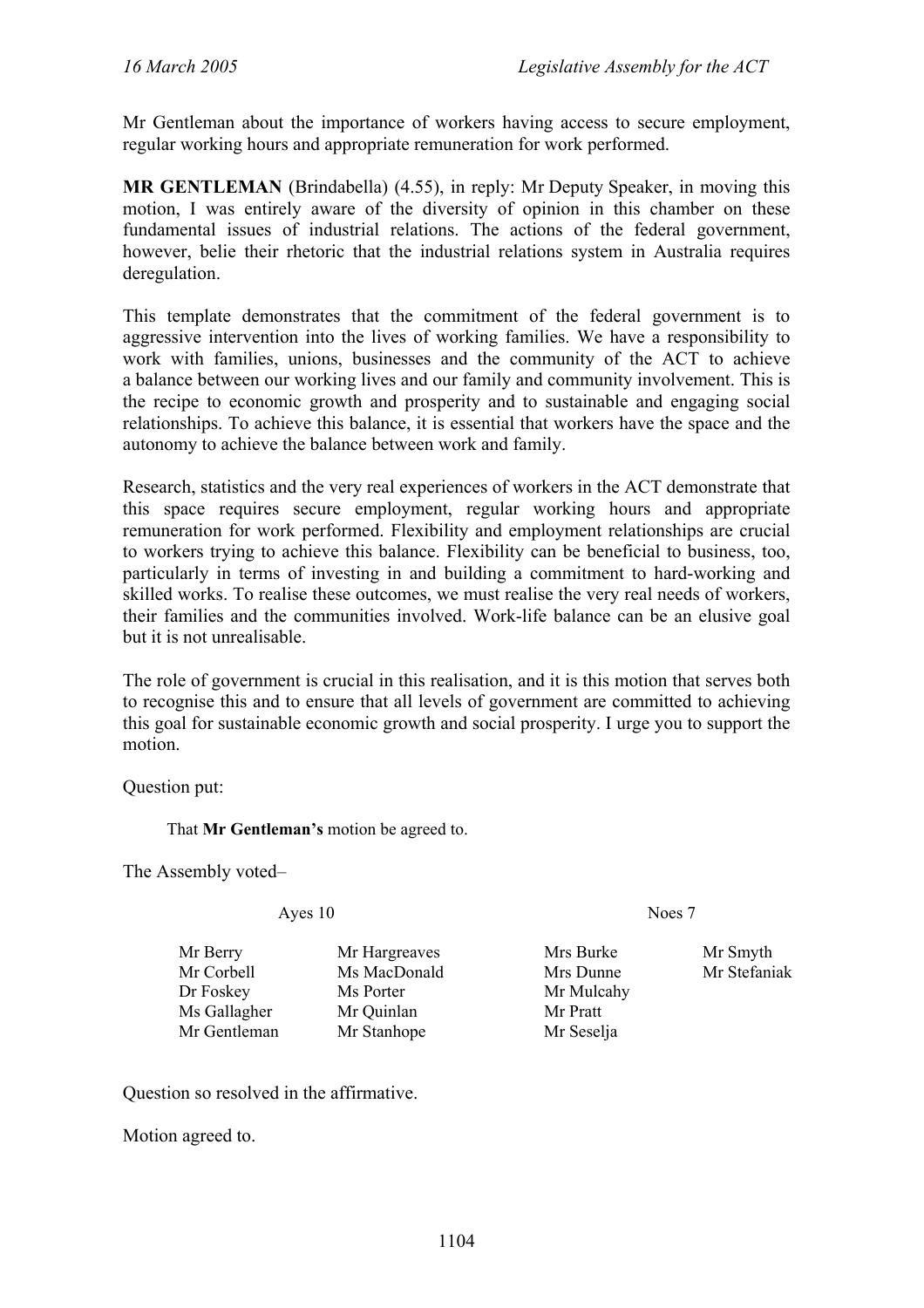# **Statutory office holders**

**DR FOSKEY** (Molonglo) (5.01): I seek leave to amend my notice of motion.

Leave granted.

#### **DR FOSKEY**: I move:

That this Assembly:

- (1) acknowledges the invaluable contribution to the Territory of the ACT's outgoing Community Advocate;
- (2) recognises that the ACT Government has publicly advertised for applicants for that position;
- (3) calls on the ACT Government to commit to a transparent, merit based selection process in appointing and in principle re-appointing all commissioners and statutory office holders.

Mr Speaker, in moving this motion, as amended, I have actually, I hope, anticipated concerns that might be raised from other parts of this house. That is my explanation for moving a slightly amended form of the notice of motion.

As we all know, Heather McGregor has performed the role of Community Advocate for the benefit of vulnerable people in the ACT since the creation of the office in 1991. The Office of the Community Advocate has a range of statutory powers and functions in relation to children, young people and adults with mental illness and impaired decision-making ability who require protection from abuse, neglect or exploitation.

The Community Advocate has the difficult role and task of taking decisions about the best interests of people who are unable to do so for themselves. Often these decisions must involve conflict with family members, service providers and departmental representatives. Nothing about this role is easy. It brings few friends and grudging respect, at best.

Heather McGregor has never shied away from making the difficult decisions. She has performed her role over the years in a way that has held the government and community accountable for their actions, and she has taken the opportunities offered by her position to highlight systemic issues negatively impacting on the lives of those she has been charged to protect. For all these reasons, the Greens would like to take this opportunity to acknowledge the commitment and dedication shown by Ms McGregor over her many years in the position.

The Community Advocate and the other statutory oversight positions, for example, the discrimination commissioner, the human rights commissioner and the disability commissioner have all been created to promote and protect the rights and interests of Canberra's vulnerable people. Many of these people are not in a position to speak for themselves and so rely heavily on the incumbents of the statutory positions to ensure that fairness and equity are accorded in matters that affect them.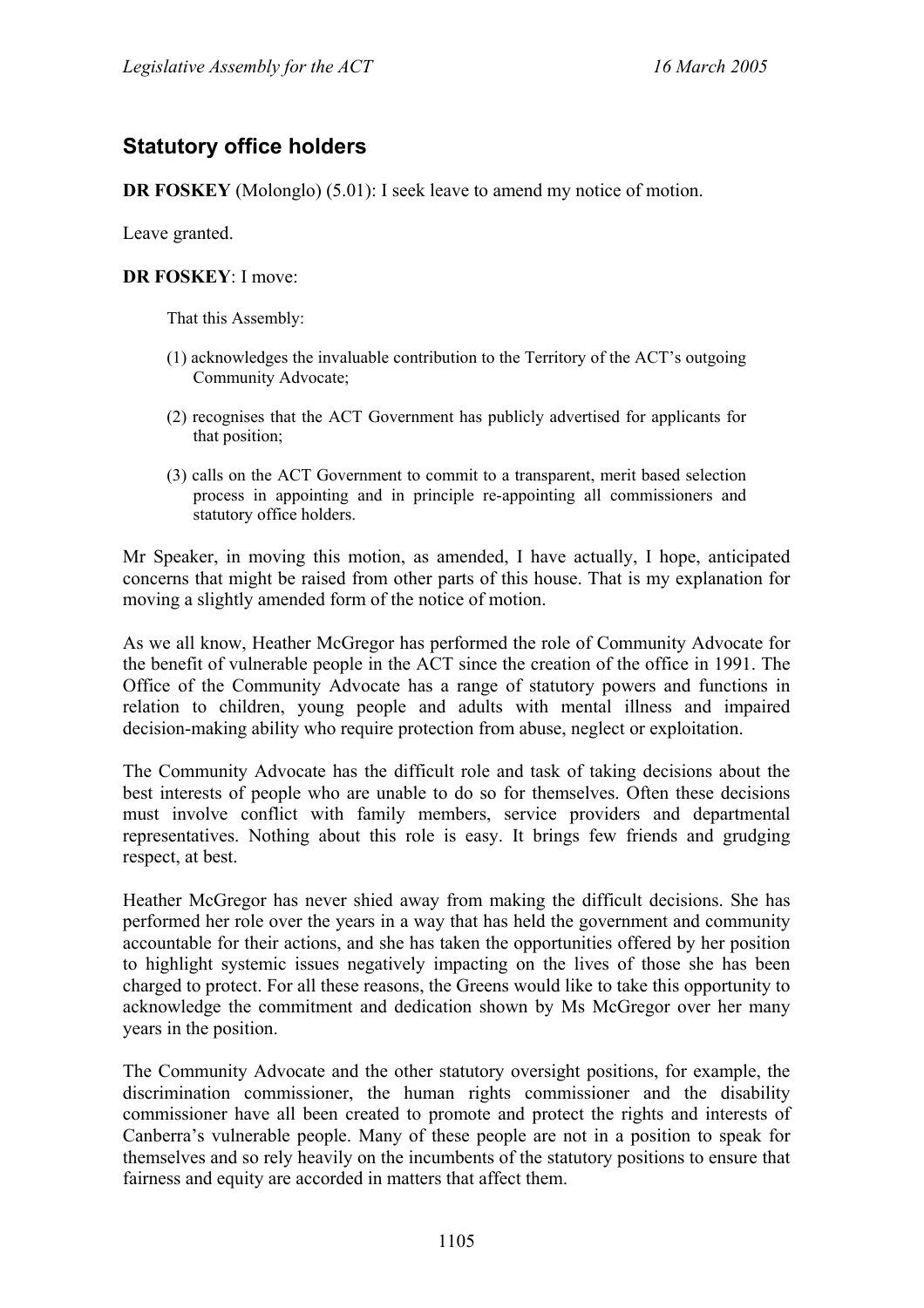Other statutory positions exist to protect the integrity of democratic processes, for example, the Electoral Commissioner; or to protect the public interests, the Commissioner for the Environment. In all cases, they had been established at arm's length from government and in statute because the satisfactory performance of their roles requires independence from government and adherence, first and foremost, to the principles and requirements of their enabling statute. These roles are never easy and generally require detailed understanding and delicate balancing of individual rights, the public interest and government responsibilities.

It is vital, therefore, that the persons appointed to these positions are the very best people that can be found for the jobs. They must be people with good character, reputation and integrity. They must be highly regarded in the community because their decisions set the community standard in relation to public service, human rights and care for our most vulnerable people.

They must be fearless in confronting injustice, poor process and damage to the public interest, whether perpetrated by government, bureaucrats, services or community members. They must be highly skilled and experienced in interpreting and implementing complex legislation, and they must be knowledgeable about the challenges and issues facing the people or interests they are charged with protecting. In spite of their positions of power, they must also understand what it means to feel powerless and marginalised in the Canberra community and be prepared to advocate relentlessly for a society which values and includes all. This is no small list of selection criteria and may not accord with the kind of criteria that the government would like to apply to such positions.

Those who rely on statutory officers to keep the government and the community on track in relation to their interests and needs are entitled to be clear about what is expected of incumbents and the basis upon which they are chosen. Political appointments to these kinds of positions can be particularly damaging because they have the potential to seriously jeopardise the ability of the officers concerned to be critical of government and bureaucratic activity.

Many statutory office holders are charged with investigating complaints about government behaviour. If they are perceived to be or are in fact too close to government, then they will not be able to perform their statutory roles effectively; nor will they be effective protectors of the interests of the people they are charged with looking out for.

It has been suggested that, while it is okay to have a merit-based selection process for the initial appointment of commissioners and statutory office holders, it is not appropriate for the government to be put to the considerable expense of re-advertising and re-interviewing potential office holders when a contract falls due for renewal. Currently, most statutory office holders are appointed for a five-year term. In this time they will have developed a good deal of knowledge about their role and have established many relationships.

In many cases they will have invested enormous emotional and intellectual energy in achieving gains for vulnerable people or for the public good. Inevitably they will also be tired and perhaps somewhat dispirited because it is impossible to continually hold the large bureaucracy to account without some sense of weariness setting in. It is impossible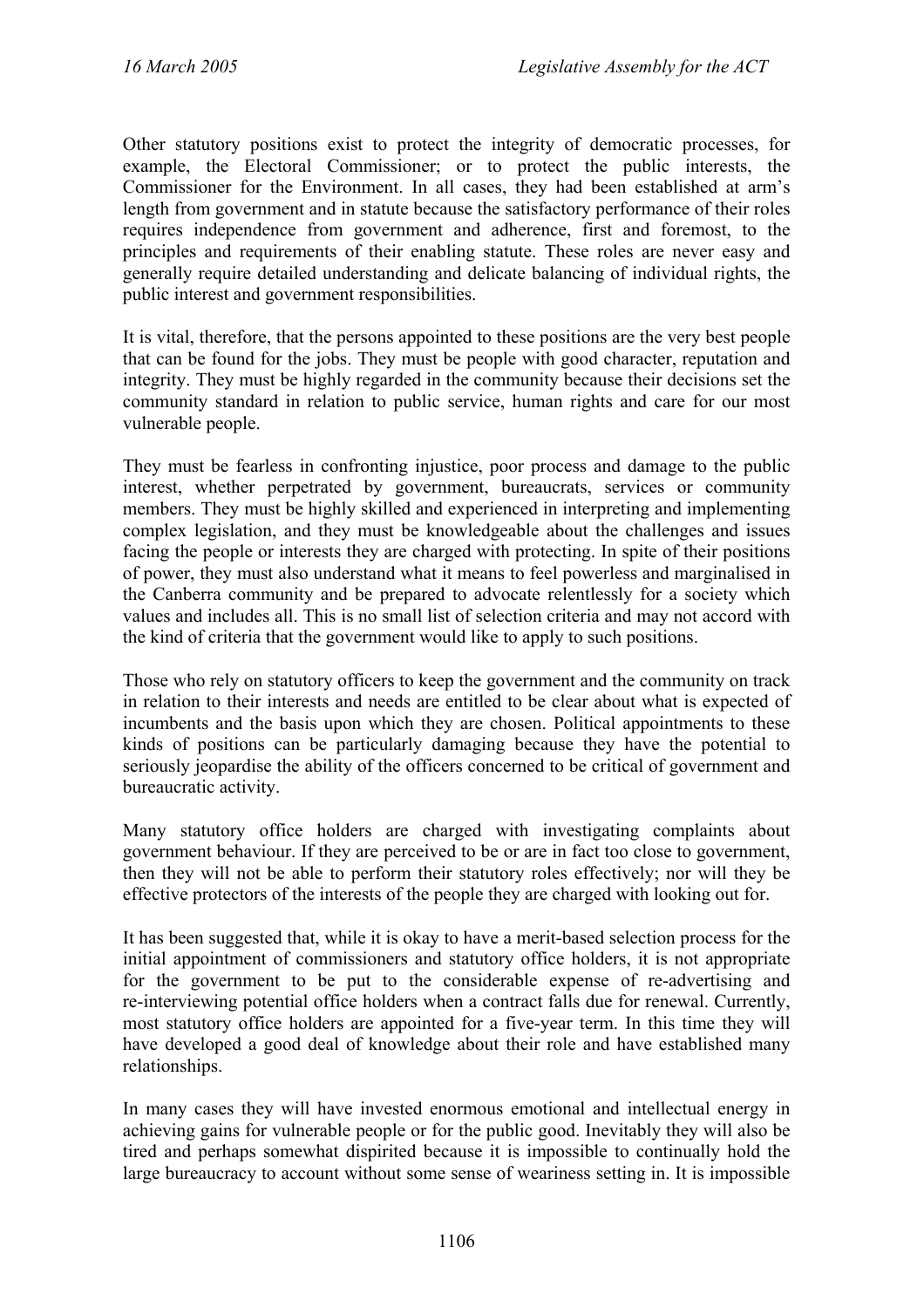also to truly stand in the shoes of marginalised and disadvantaged people without feeling some of their pain. Sometimes it is important for a fresh approach to be brought to bear on somewhat difficult and intransigent issues. Sometimes a statutory office holder will have made so many enemies in the course of fearlessly carrying out their duties and functions that a new person will be needed to facilitate a more cooperative approach. The roles of statutory office holders are so important that these matters should be considered whenever a contract falls due for renewal.

The best person for the position five years ago may not necessarily be the best person for the position today. This does not mean that the existing office holder should not be re-appointed. In many cases the knowledge, experience and respect they have gained while in office will make them the logical choice in a merit-based process. Our argument is simply that no one person should be regarded as owning the statutory office.

The only real issue, then, is whether the cost of undertaking this process is warranted in all the circumstances. Not all re-appointment processes need to involve nationwide advertising and executive recruitment companies. Depending on the nature of the office being filled, a local advertising campaign may be entirely appropriate, for example, where it is clear that the ACT contains a range of people who might be reasonable contenders for the position or where it is unlikely that a broader campaign would yield a better applicant than the incumbent office holder. The process can remain merit-based while avoiding unnecessarily large expenditure.

I therefore urge the Assembly to support the integrity, independence and quality of our commissioners and statutory office holders by calling on the government to commit to a transparent, merit-based selection process for the appointment and re-appointment of all commissioners and statutory office-holders.

**MS GALLAGHER** (Molonglo—Minister for Education and Training, Minister for Children, Youth and Family Support, Minister for Women and Minister for Industrial Relations) (5.11): I would like to thank Dr Foskey for moving this motion and I wholeheartedly support the formal recognition by this Assembly of the substantial achievements of the outgoing Community Advocate, Ms Heather McGregor.

Ms McGregor has served continuously in the position since being appointed as the inaugural Community Advocate in 1992, following the passage of the Community Advocate Act. The Community Advocate is an independent statutory office holder who has a legal mandate to promote and protect the interests of people who are not able to protect or represent their own interests. Ms McGregor has effectively and tirelessly carried out the demanding functions of this office, which include protecting and representing the rights and best interests of children and young people, and adults with decision-making disabilities or mental illness, who have had their rights and freedoms removed through a statutory intervention; the statutory oversight of the care and protection system; promoting the rights and best interests of children and young people in care and protection in youth justice systems; representing the best interests of adults with impaired decision making, mental illness or mental dysfunction before the Guardianship and Management of Property Tribunal, Mental Health Tribunal and all courts, and with bodies or agencies providing services; acting as guardian of last resort; acting as emergency guardian when urgent decisions or interventions are required; and representing the best interests of forensic clients.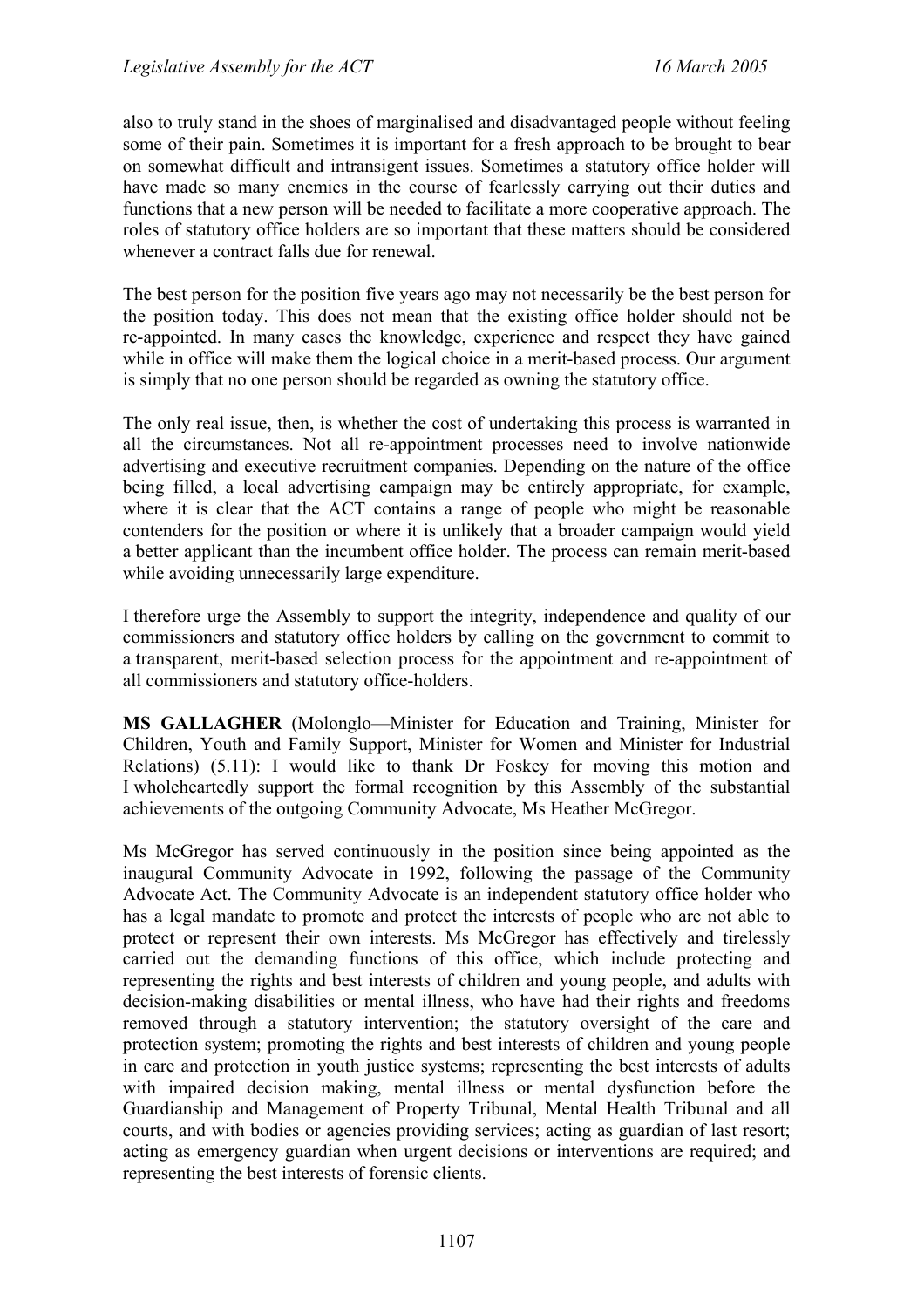The Canberra community has reason to be grateful for Ms McGregor's tireless efforts on behalf of its most vulnerable members over nearly 13 years. We have been fortunate to have the services of a person whose long history of commitment to improving social conditions extends well back before she took on this challenging role on behalf of the ACT community.

The job of the Community Advocate is an extraordinarily difficult one. Ms McGregor has shown deep dedication to the cause of social justice in carrying out that job since it was established. I want to take this opportunity to express, on behalf of the government and the Canberra community, our sincere thanks for the work Ms McGregor has carried out over the past 13 years in protecting the rights of those who cannot protect themselves. She will leave a lasting legacy that future incumbents of the office will no doubt seek to emulate.

In relation to the advertisement of the Community Advocate position, the position was advertised in major newspapers including the *Canberra Times* and the *Australian* on Saturday, 12 March 2005. For this and other statutory offices the government wants to find the best available person for the job. Advertising for expressions of interest is part of that process. The functions of statutory officers are defined by the legislative framework for the position and so the structure of the position is public knowledge.

This government is committed to a process of selecting people for statutory positions that delivers the best outcome for the community. But it is ultimately the responsibility of government to make the decision about which appointment will achieve that. In some cases, the appointment of a person to a statutory position engages community and interest group sensitivities, and in this context it is appropriate for the government to make the final decision.

I am advised that, under the Community Advocate Act 1991, the Community Advocate is appointed by the executive. Accordingly, the appointment is not subject to the process that applies to ministerial appointments under the Legislation Act 2001 whereby proposed ministerial appointments are considered by an Assembly committee. I am advised that this form of appointment derives historically from the appointment process that applied to the youth advocate, a predecessor office to the Community Advocate, established under the Children's Services Ordinance 1986, which provided for the youth advocate to be appointed by the Governor-General. Constitutionally, the ACT executive is the equivalent body to the Governor-General under the ACT constitutional framework and for this reason the commonwealth amended the ordinance before self-government day to pass this function to the ACT executive. The Community Advocate Act 1991 simply adopted this methodology.

With regard to the selection process for appointments and reappointments of commissioners and statutory office holders, it is worth noting that the executive appointments are treated differently under our law from ministerial appointments. Executive appointments are reserved for key judicial and other officers and such appointments are ordinarily reserved in this and other jurisdictions for detailed consideration of the executive—a consideration that often requires a merit-based selection process but which ultimately remains a matter for government. Ministerial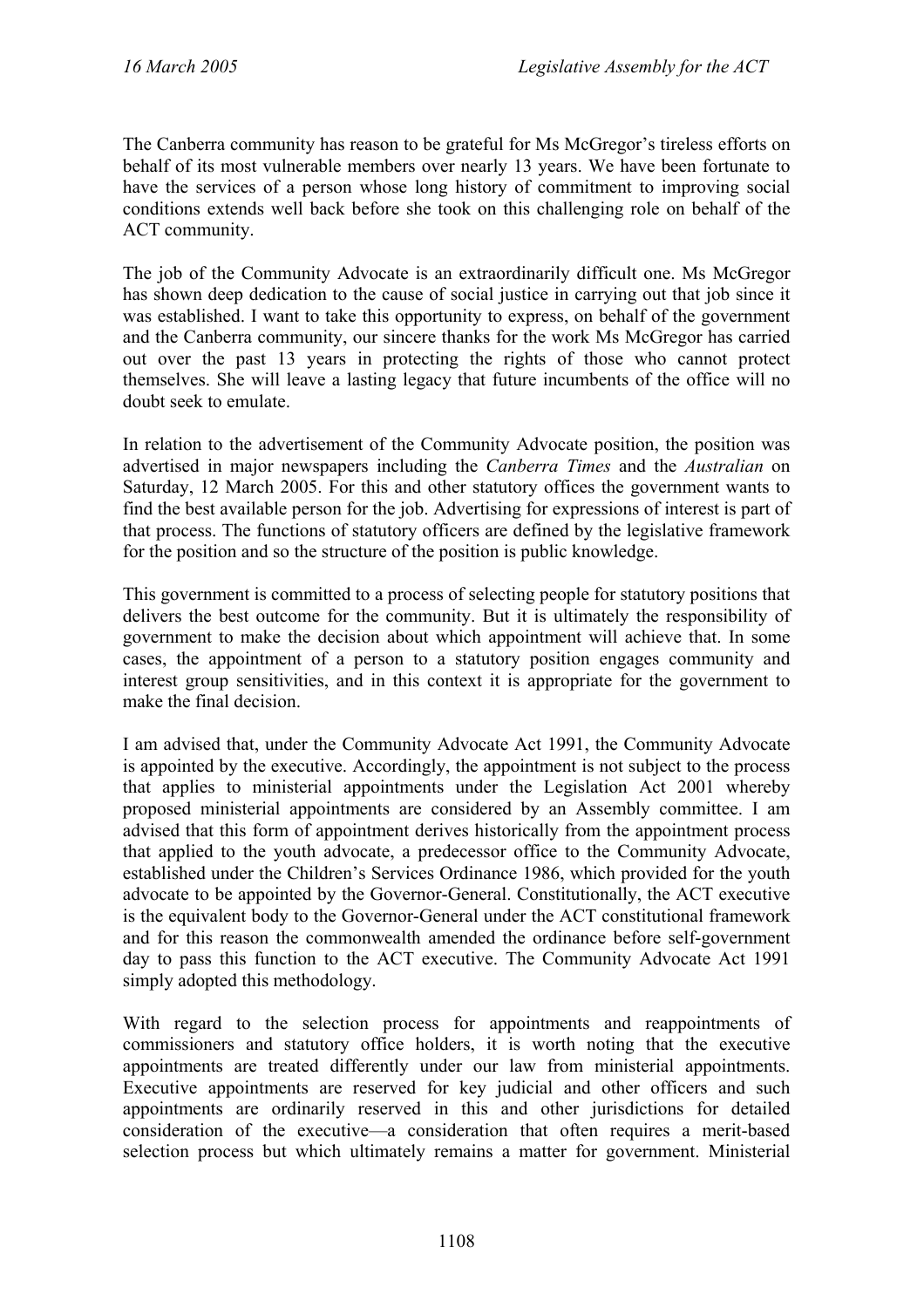appointments, which may not be exposed to the same rigorous process, are exposed to discussions with the appropriate committee of the Assembly.

The processes under the two appointment streams should not be confused. They are fundamentally different. Having gone through the process outlined in relation to the incoming Community Advocate, under the law the executive is then required to make a decision. Under the law as presently cast, the executive cannot fetter its responsibility to make this decision by applying a process applicable to a different class of appointment.

I would also like to note that the government's position in no way departs from convention in either the ACT or other Australian jurisdictions. Having said that, the government will support the amended motion.

**MR STEFANIAK** (Ginninderra) (5.16): The opposition, too, will be supporting the amended motion. Indeed, it is probably a timely motion. It does three things: first, it acknowledges the invaluable contribution to the territory of our outgoing Community Advocate. Then there are two other things the motion does, and I will talk to them seriatim.

The position of Community Advocate is a very difficult job. As a result of the efforts of Heather McGregor, I think everyone in this Assembly has probably a much greater awareness of what the office does, the responsibilities of everyone—including, obviously, the relevant agencies in government—and the fact that there have been some significant improvements made. That is a great credit to her.

During the legal affairs committee hearings into the annual reports last Friday, I asked the Community Advocate about a number of comments she had made in the 2003-04 report. She had highlighted, on pages 23 to about 47, some ongoing concerns she still had that would raise significant questions as to whether the rights of people who cannot defend themselves, who cannot speak for themselves, are being properly adhered to. In fact, in most instances significant improvements had been made literally probably only about over the last eight or so months. That is indeed pleasing and I certainly—I am sure Dr Foskey does, too, as a member of the committee—look forward to seeing what the 2004-05 report brings, because at this stage it looks like it is on track to have some significant improvements. I do not think that would have happened but for some of the efforts made by the Community Advocate.

Twelve and a half years is a very long time. On a personal note, I have had a number of dealings over the years with the Community Advocate. I always found her a very sincere person to deal with, a person who really did have at heart the very best interests of the people she was bound to protect. In 2001 I had some conversations with her; she came to me about some concerns in relation, I think, to some aspects of the Gallop inquiry and we certainly had a very full, a very frank discussion about that and I certainly appreciated her coming to me, then as Attorney-General, in relation to some of those issues. I would urge the minister—all ministers, not just this one, not just Ms Gallagher—and the government, to ensure that they listen to the Community Advocate, whoever gets the job, and to ensure that their departments listen to the Community Advocate and the Office of the Community Advocate and indeed, if they are not doing so already, that they initiate regular contact with that office, just to make sure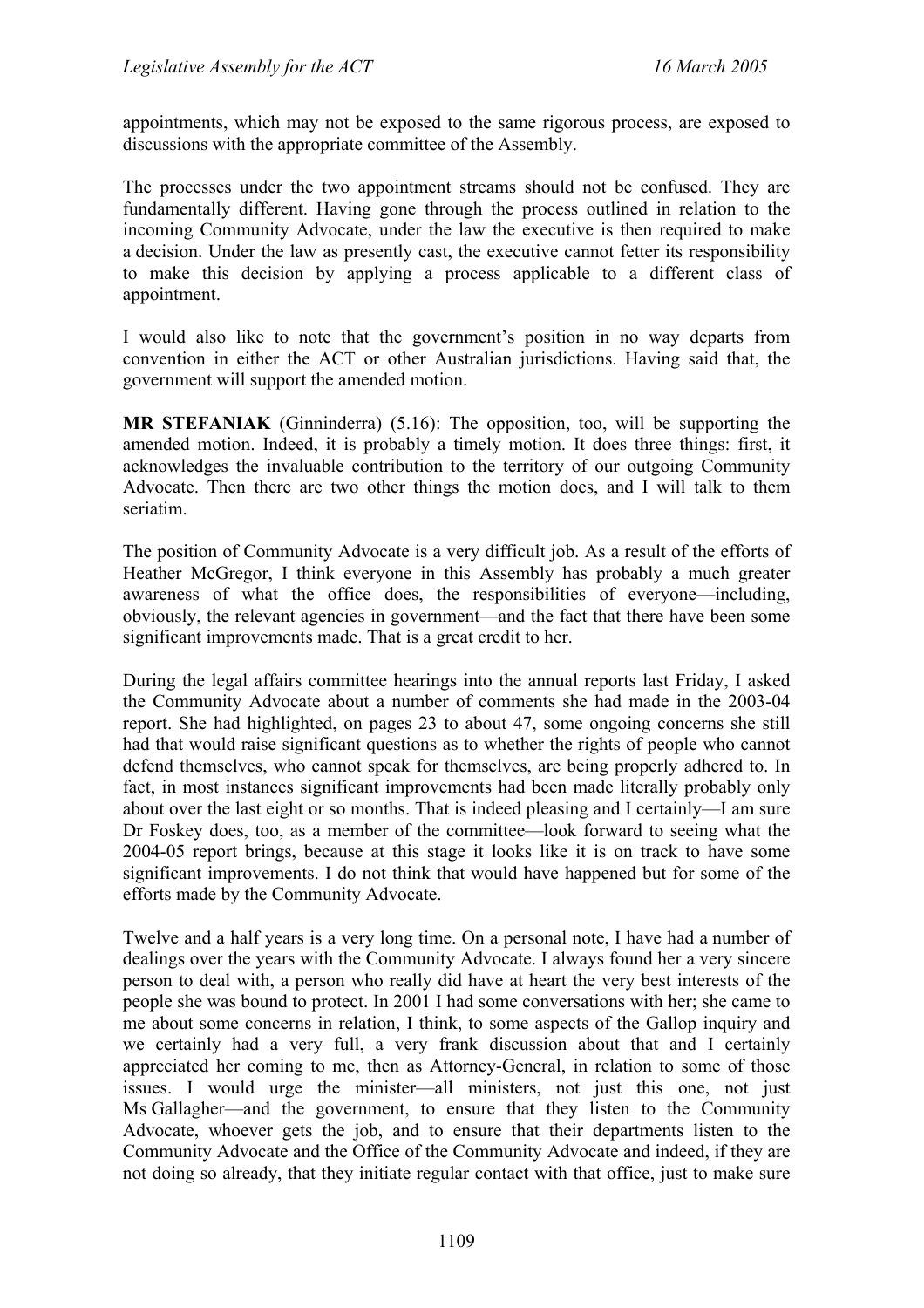that the machinery of government and all the issues that that office deals with are actually being attended to and are being looked at. If that can occur, a lot of the problems of the past will actually go away. So I impress that point on the minister and I hope that she will take it on board. I am pleased she has taken on board quite a number of things to date, and I hope that she and her colleagues will take that on board.

Secondly, the minister has just indicated what the government has done. It has publicly advertised for applicants for the position—advertised quite widely, from what the minister said—and that too is pleasing. The third point, which is important, is that the ACT government, of whatever political persuasion, commits to a transparent, merit-based selection process when appointing and reappointing all commissioners and statutory office holders. There has been a tendency, in recent years and perhaps over the last decade, to have a number of tasks, normally undertaken by just a normal department, done by statutory office holders, done by commissioners. The jobs are usually very responsible, well-paid jobs. There is an expectation in the community of a transparent and merit-based selection process—that people are simply not getting jobs for the boys or girls—and a rigour that has applied traditionally, certainly in my experience. It is generally accepted in Australia that with public service jobs there is and always has been a certain amount of rigour and transparency. People certainly expect that in any area of government, and I think it is crucially important.

We have seen in recent times some additional statutory appointments. I think there are plans now for a "commissioner alley", that is, a whole series of commissioners working out of one area. I think we have got a new commissioner now for youth services. So I do not think we are going to have fewer statutory office holders, fewer commissioners: all the more reason for it to be as transparent as possible. There has in recent times been some concern in various areas of the community, normally where people are actively involved in a certain area where there is a statutory appointment, that there has not been, or there appears not to have been, as much transparency or such merit-based selection processes in place as there should be and that those particular groups—and it flows through to the general community—would expect. So the third part of Dr Foskey's motion is very important for any government. Accordingly, Mr Speaker, the opposition is quite happy to support this motion as amended, which specifically does two things and notes one other thing.

**DR FOSKEY** (Molonglo) (5.23), in reply: It is wonderful how when we all agree on something we do not feel it necessary to talk on and on about it. I am not quite sure what the lesson is in that but, in this case, it is very good that I do not have to defend this motion. It seems to me to be a completely straightforward motion and if people were to disagree with it, they would really need to consider what they required of statutory oversight positions.

I think that the crucial point is that five-year reappointment process, which is where we have amended our motion. There are issues around the reappointment of a person in terms of hearing all sides of the opinions and experiences of people who have worked with the commissioner. I hope that there would always be a process that allowed that. Of course, there would be the temptation for governments to reappoint somebody who had been easier for them to work with but whom the community may not have found effective.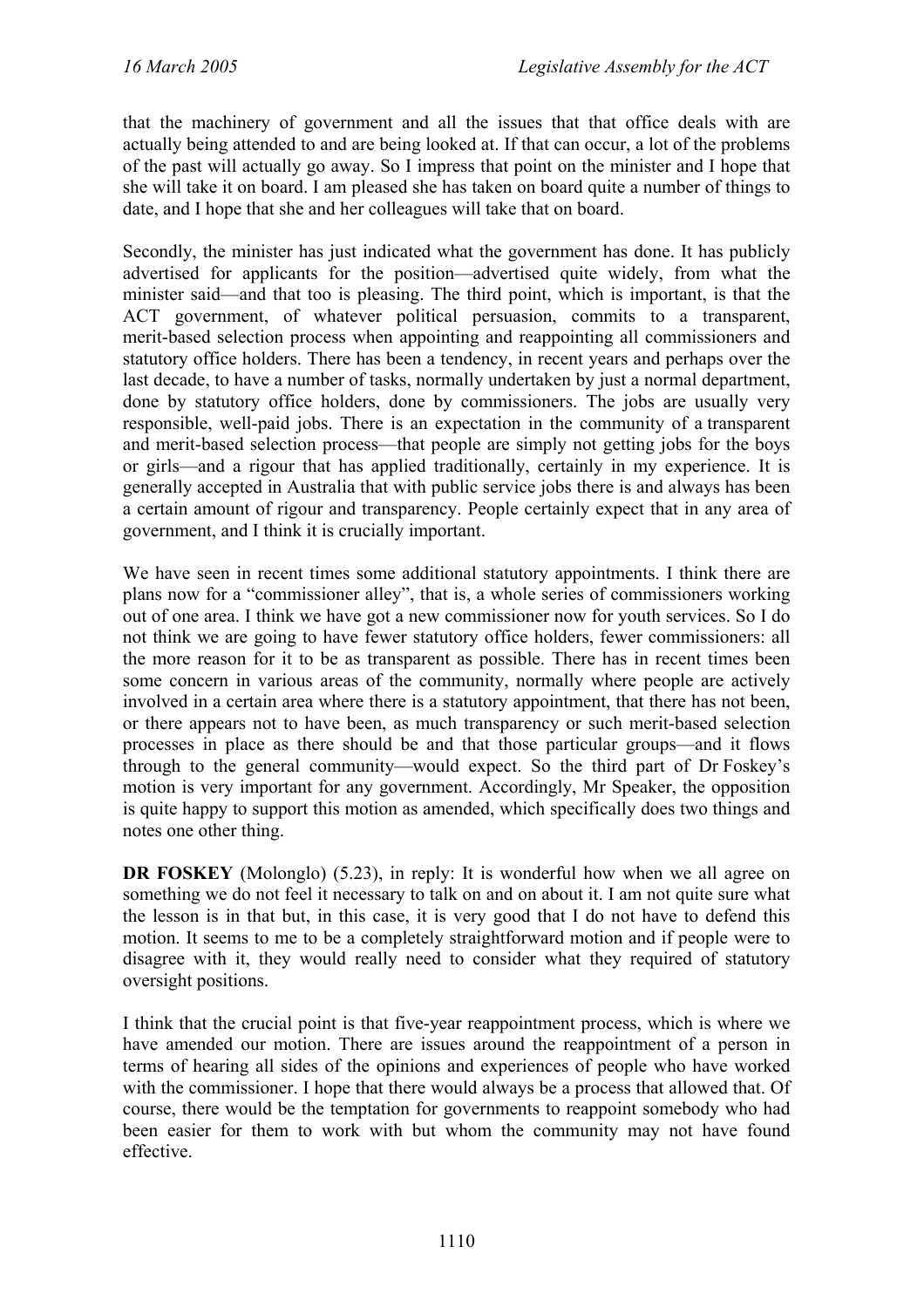In good faith, we will all agree to this motion today and we are looking now with interest at the appointment to replace a very excellent community advocate—someone who will be quite difficult to follow, but who, nonetheless, will be followed—and at the appointment of a number of other commissioners where we will see this process in action. We, as Greens, will watch that with interest, as I am sure everyone else will. I commend this motion to you and look forward to achieving, for the first time, full agreement on a motion.

Motion agreed to.

## **Restorative justice**

**MS PORTER** (Ginninderra) (5.26): I move:

That the Assembly:

- (1) notes that;
	- (a) the Crimes (Restorative Justice) Act 2004 commenced on 31 January 2005;
	- (b) the Act achieves the Government's election commitment to expand restorative justice options in the ACT and that it also meets a key crime prevention and sentencing strategy of the ACT Criminal Justice Strategic Plan 2002-05;
	- (c) the scheme is considered by academics and practitioners to be innovative and progressive in its attempt to encompass the widest range of cases possible for restorative justice;
	- (d) the ACT scheme will be introduced in two phases, with young offenders being eligible in the first year and adult offenders in the second year; and
	- (e) ACT Policing will continue to conduct diversionary conferencing under the new administrative arrangements; and
- (2) recognises the achievement of the Government in establishing a restorative justice scheme in the ACT that will enhance the rights of victims by ensuring they are given a high priority in the administration of justice.

I am pleased to move this motion. The Stanhope government is proud of its achievements in implementing a comprehensive and innovative restorative justice scheme for the ACT. This is yet another example of this government's ability to deliver.

The government had promised the people of the ACT that it would look at ways to expand the availability of restorative justice options and it has done so. Restorative justice is also a key crime prevention and sentencing strategy in the ACT criminal justice strategic plan 2002-05. Members may recall the Crimes (Restorative Justice) Bill 2004 was passed in August last year. I am pleased to inform the Assembly that the Restorative Justice Unit has now been established and is operational and I understand that the AFP has already referred a number of matters to it.

In the early 1990s, the ACT was at the forefront of restorative justice in Australia when two well-known local academics, Heather Strang and John Braithwaite, both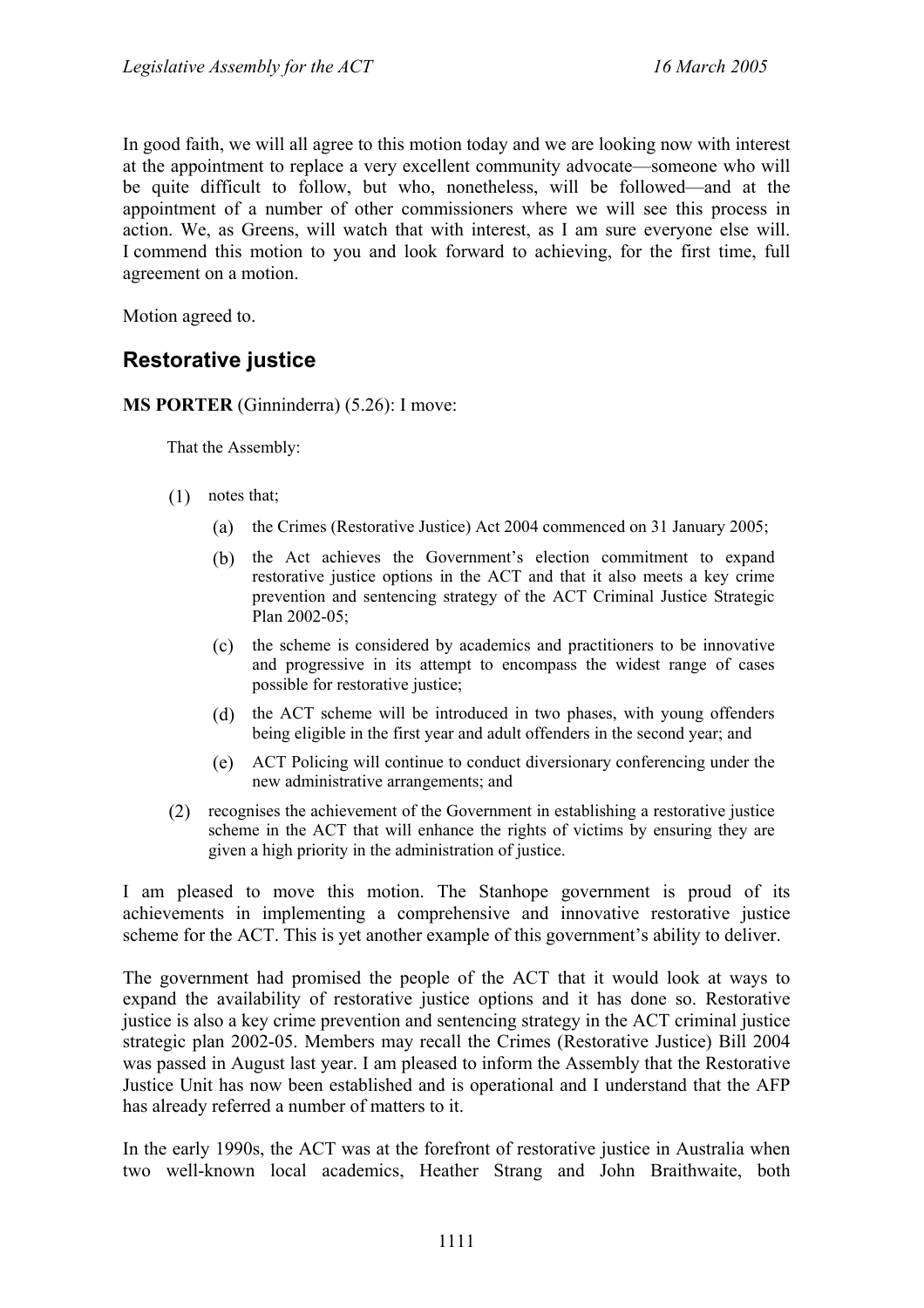internationally renowned, were conducting the reintegrative shaming experiment, known as RISE, in partnership with the AFP. I understand that data from that trial is still being analysed and continues to inform debate on the efficacy of restorative justice.

The ACT has now built upon that experience. After extensive community consultation, the Crimes (Restorative Justice) Act 2004 represents a model of restorative justice that the community itself supports. The focus of the act is victims of crime and the repair of harm caused to them by criminal offences, whilst at the same time having restorative impact on the offender. The key vehicle to achieve these aims is the facilitated conference between the victim and the offender. This enables the offence, its impact on those directly and indirectly involved and the explanation of what can be done to repair the harm, to be discussed. Victims and offenders have the right not to participate in the restorative process and may withdraw at any stage.

The act will be introduced in two phases linked to the class of offender and the type of offence. The first phase, for less serious offences only, commenced on 31 January 2005 and covers only offences committed by juveniles. Family violence and sexual offences are excluded from this first phase. The second phase will commence in 2006 and will apply to all offences committed by juveniles and adults.

There are a number of unique features to the ACT scheme. The first, its intention to encompass all types of offence in the second phase, is considered by many practitioners, including Terry O'Connell, to be commendable. Terry O'Connell is a former police officer who pioneered the process while serving in Wagga Wagga, New South Wales. It is also an indication the government's commitment and belief in the worth of restorative justice.

Secondly, the fact that young people and adults will be eligible to participate is progressive. The government is convinced that victims of all crimes should have equal access to restorative justice processes, regardless of the category of the offence or the age of the offender.

Thirdly, police personnel are actually embedded in the Restorative Justice Unit. Police will continue to conduct conferences that are referred by their organisation but they will do so under the management of the Restorative Justice Unit.

Another unique feature of the ACT scheme is that the objects of the act are designed so that restorative justice augments the criminal justice process. In this sense, restorative justice processes in the ACT may run parallel with existing criminal justice processes. To achieve the separation of these processes, an offender may accept responsibility for an offence without its affecting his or her capacity to plead not guilty to the offence at a later court hearing. This is considered to be an imaginative solution to the concerns raised when a restorative justice scheme is established within the context of criminal justice processes.

I am pleased to advise that an offence will be able to be referred to restorative justice at each stage of the criminal justice continuum. This is another feature of the ACT scheme and will serve to maximise access to the scheme for offenders and victims. Finally, the scheme's effectiveness will be held to account by the statutory requirement for it to be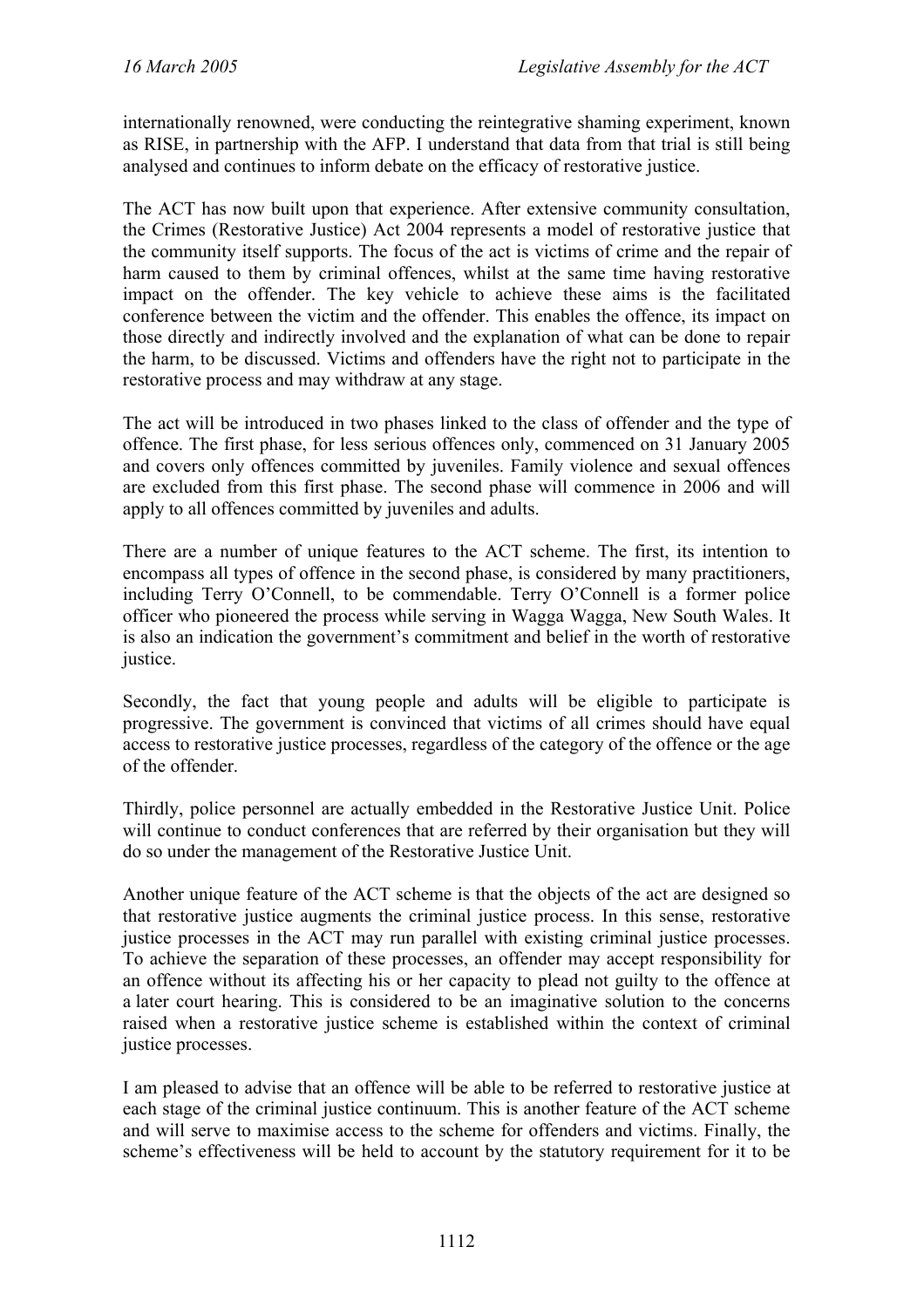reviewed in two stages over the next three years, with a report being provided to the Assembly at each stage.

Members may recall that in my inaugural speech, and on a number of occasions since in this place, I spoke about my long-held interest and involvement in the restorative justice process. As I have previously said, in 2001 I was fortunate to travel to the UK as part of my commitments as CEO of Volunteering ACT. Whilst there I was invited by Sir Charles Pollard, then Chief Constable of the Thames Valley Police Service, to meet him and other senior officers in order that I could develop a better understanding of the RJ process and the benefits it had brought to their community.

During my visit I had an opportunity to meet with the Restorative Justice Unit and speak with the officers who headed up each part of that unit. The unit has five team leaders and covers areas such as crime, schools, neighbourhood and community disputes and police complaints. At the time of my visit, the Thames Valley had the lowest per capita number of police to population in the UK whilst at the same time having the second lowest crime figures. This obviously casts significant doubt on there being a correlation between the number of police and the resultant crime rate.

The officer in charge of the RJ unit was a former advocate of the "just lock 'em up and throw away the key" school of policing, as indeed were the other officers in the unit. However, in my conversations with him and his colleagues, they told me of their total commitment to the RJ process as they had seen for themselves the positive benefits that RJ had had on the community in which they serve. In conversations with Mr Steve Love, a then Deputy Chief Constable of Thames Valley, I asked whether he believed prisons were effective. To my surprise he answered; "Absolutely; prisons work every time." Observing my astonished look he quickly added; "For as long as the person is locked up."

Mr Love claimed that the only useful purpose jail served was to remove an offender from society; as soon as the person was released, it ceased to serve it purpose. Mr Love went on to say that a prison was also a "finishing school for criminals". He was particularly concerned that young people, predominantly males, who were given custodial sentences usually left prison far more hardened and experienced criminals than when they had entered and were, in his opinion, inevitably destined to commit further crimes leading to longer and longer prison sentences.

As members are also aware, the Stanhope government is to construct a correction facility to house ACT prisoners rather than warehouse them in the outdated New South Wales system. John Paget, the director of the prison project, has said that the ACT prison will be unique because it will be the first built in Australia to conform to a human rights act. In yesterday's *Canberra Times* Mr Paget was quoted as saying, "From the ground up, this prison will be built through the prism of the Human Rights Act and all the considerations that go with it."

I would like to convey to the Assembly a story told to me by Sir Charles Pollard about how the then British Home Secretary, Jack Straw, became a convert to and supporter of the restorative justice process. Sir Charles had invited Mr Straw to Oxford, the centre of the Thames Valley Police Service, to observe for himself a restorative justice conference. Prior to attending this conference, Mr Straw decided to attend a juvenile court to observe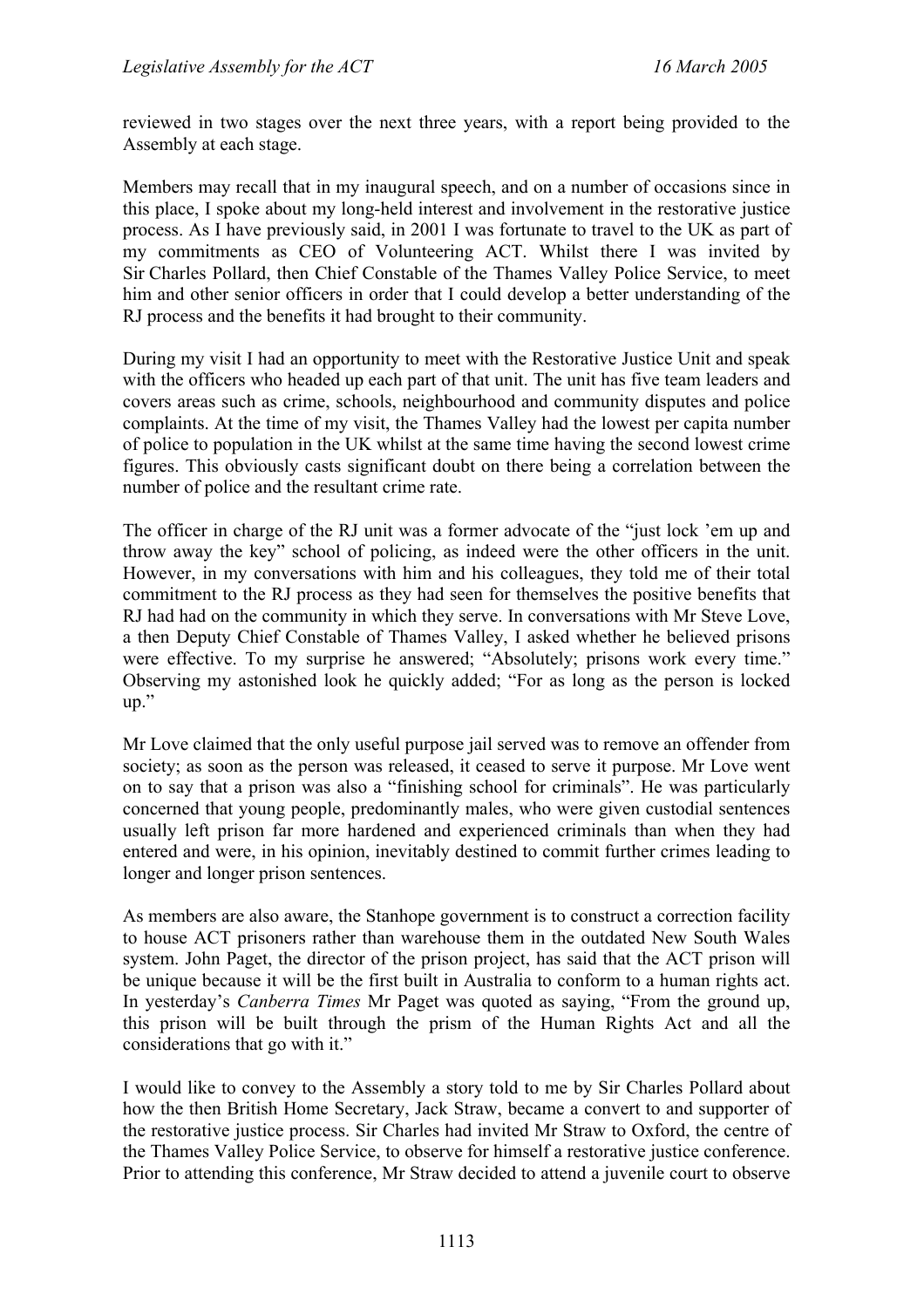that process. After the court hearing and the sentencing, Mr Straw approached the offender and asked what he thought of the process. The young offender, who at no time had the opportunity to speak in court other than to enter his plea, told Mr Straw he had committed the crime and would therefore "do the time". This was not a new experience for him and he would just accept it as being part of the system.

Mr Straw then attended the RJ conference, observing the proceedings through a two-way mirror. The offence being conferenced was a property crime similar to the offence Mr Straw had observed being prosecuted in the juvenile court. Again, at the completion of the process, Mr Straw had a conversation with the young man and asked him how he would compare the conferencing to the court system. The young man told Mr Straw that for the first time he had the opportunity to hear what effect his actions had had on the victim and the victim's family. He had not previously realised that his actions had caused such heartache.

While I am unable to advise the Assembly of a long-term outcome for either young man, the conversations had by Mr Straw led me to believe that the young man who went through the conventional court system may well still be fronting up to the court, whereas the young man who was conferenced using the restorative justice model at least had the opportunity of facing those he had wronged and had a realisation that his actions had a very real effect on the victim and their family and, importantly, the victim had an opportunity to have a real voice in the process.

Members may also be aware of the bungled robbery of a pizza shop in the Sydney suburb of Jannali about 10 years ago when a group of four young men attempted an armed robbery, which resulted in the death of the young man who was working at the shop. Terry O'Connell, the former New South Wales police officer I mentioned earlier, gained permission of two of the young men who were convicted of the crime and the family of the young man who died to participate in a restorative justice conference while the young men were serving their sentences. The other two declined to participate.

The process was filmed by the ABC and subsequently became the documentary *Facing the Demons*. One young man had no family and was accompanied by a Salvation Army officer, the other by his mother. The parents and siblings of the young man who died were also there. As members would imagine, there was a great deal of anger expressed towards the two young men. The conference was charged with high levels of anger and emotion. However, as the conference continued, the victim's family was able to express clearly the effects the crime had had on them. Whilst a restorative justice conference cannot undo the wrong that has been done, it at least is a way of allowing healing and closure for those who have been affected by the actions of others.

In a postscript, I have since been advised that the father of the young victim who, understandably, in the documentary was hell-bent on doing harm to those responsible for his son's death, has regularly been visiting one of the young men and upon the young man's release will employ him in his business.

The Assembly would also be aware that I am encouraged that this practice is being introduced in our education system and that such processes are already in place in a number of ACT schools, one of which is Charnwood primary school in my electorate of Ginninderra. Peter Ross, the principal, is to be commended for his foresight in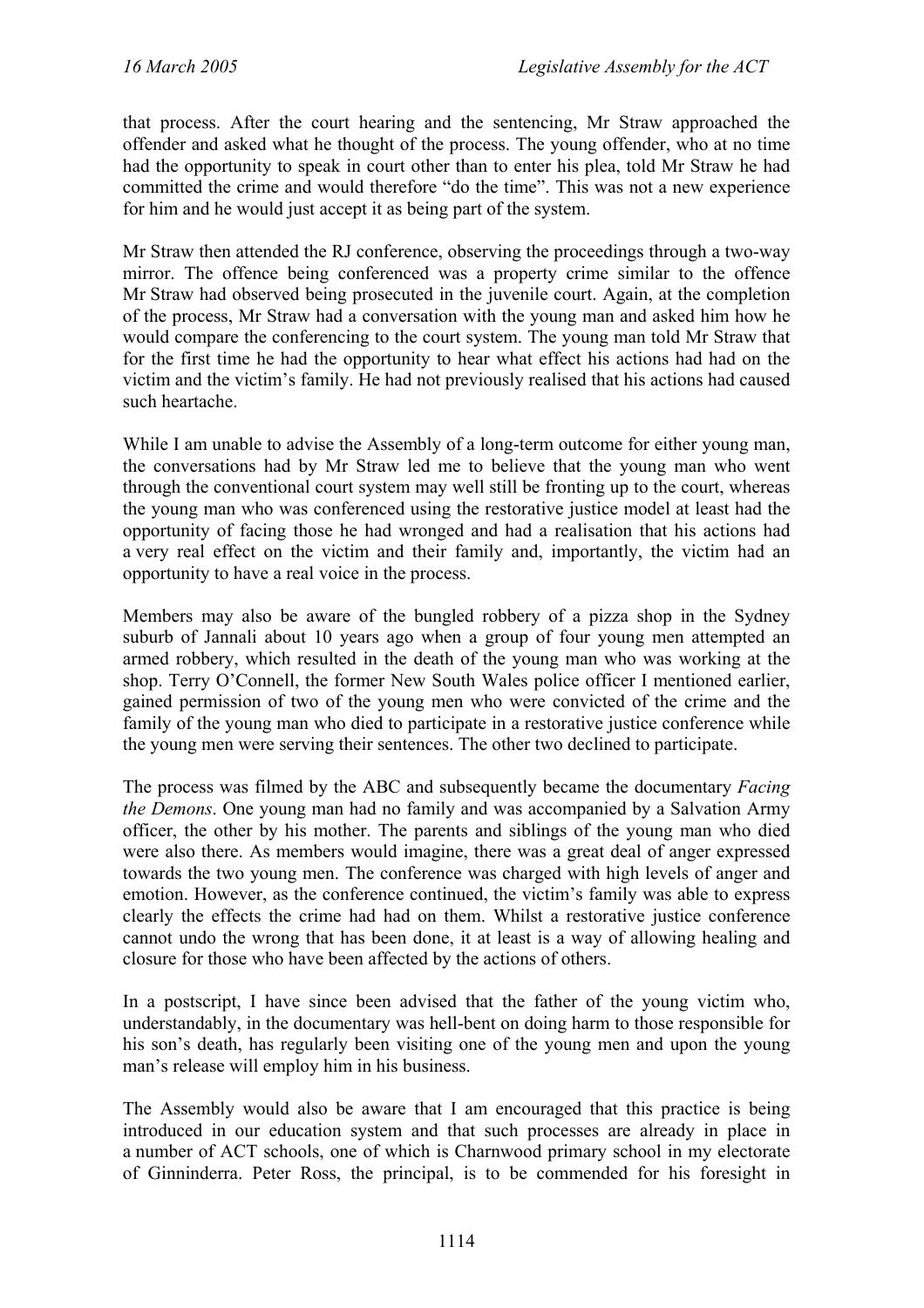introducing it to Charnwood primary. He was able to speak about his success just recently, with great passion, at a facilitative workshop at an international conference on restorative justice in Penrith.

As a result of the demonstrated benefits of restorative justice in our schools, I believe the debate on restorative justice can be broadened beyond the criminal justice system. Accordingly, on 9 March 2005, in my capacity as Chair of the Standing Committee on Education Training & Young People, I made a call for submissions to an inquiry into restorative practice in youth settings. The terms of reference for that inquiry are to examine ways in which restorative practice can be further applied. The standing committee encourages and welcomes submissions to that inquiry.

I am proud of the work that this government has done to introduce such a scheme to the ACT, I am equally proud of the Department of Justice and Community Safety in the way it has focused its efforts and resources in order to bring the scheme to fruition. It is one that I am sure will be of great benefit to our community. I look forward to seeing the report on its progress next year. I commend the motion to the Assembly and ask members for their support.

**MR SESELJA** (Molonglo) (5.38): Mr Speaker, on 24 to 26 February this year, the International Network for Research on Restorative Justice and the Centre for Restorative Justice, Research School of Social Sciences, Australian National University held a conference on the topic "Empirical findings and theory developments in restorative justice: where are we now?" The conference should not be a mystery to the government as at least one senior officer of the Department of Justice and Community Safety attended. What is worth noting is that the term "restorative justice" covers a range of concepts such as diversionary conferences in the ACT, family group conferencing in New Zealand, family conferencing in South Australia, juvenile justice teams in Western Australia and community accountability conferences in Queensland, among others.

I am joining in this debate today because Ms Porter's devotedly one-eyed support of restorative justice, I do not think, actually helps the discussion. If Ms Porter did some more in-depth research on restorative justice she would find that the jury is definitely still out and that, in the ACT, what data exists is not encouraging.

So for Ms Porter's benefit, I would first direct her to the work of Dr Gabrielle Maxwell of Victoria University in New Zealand as the foremost expert in the world on restorative justice. I then suggest that she read a paper presented at the conference in February, called "Restorative justice: why it doesn't work in reducing recidivism". The author of this paper is one Richard Parker. Mr Parker is the principal psychologist in the rehabilitation programs unit in the Department of Justice and Community Safety. I wonder if the Attorney-General bothered to read Mr Parker's paper before introducing his latest restorative justice bill.

I would also direct Ms Porter to another paper presented at the conference, by Dr Lawrence Sherman, which has some frankly disturbing data on restorative justice. For example, in juvenile property crime, Dr Sherman found that participants in RJ recorded a rate of 59.1 more arrests per year per 100 offenders. Participants in conventional justice recorded 18.9 fewer arrests per year per 100 offenders. That is, restorative justice leads to increased re-offending and property crime.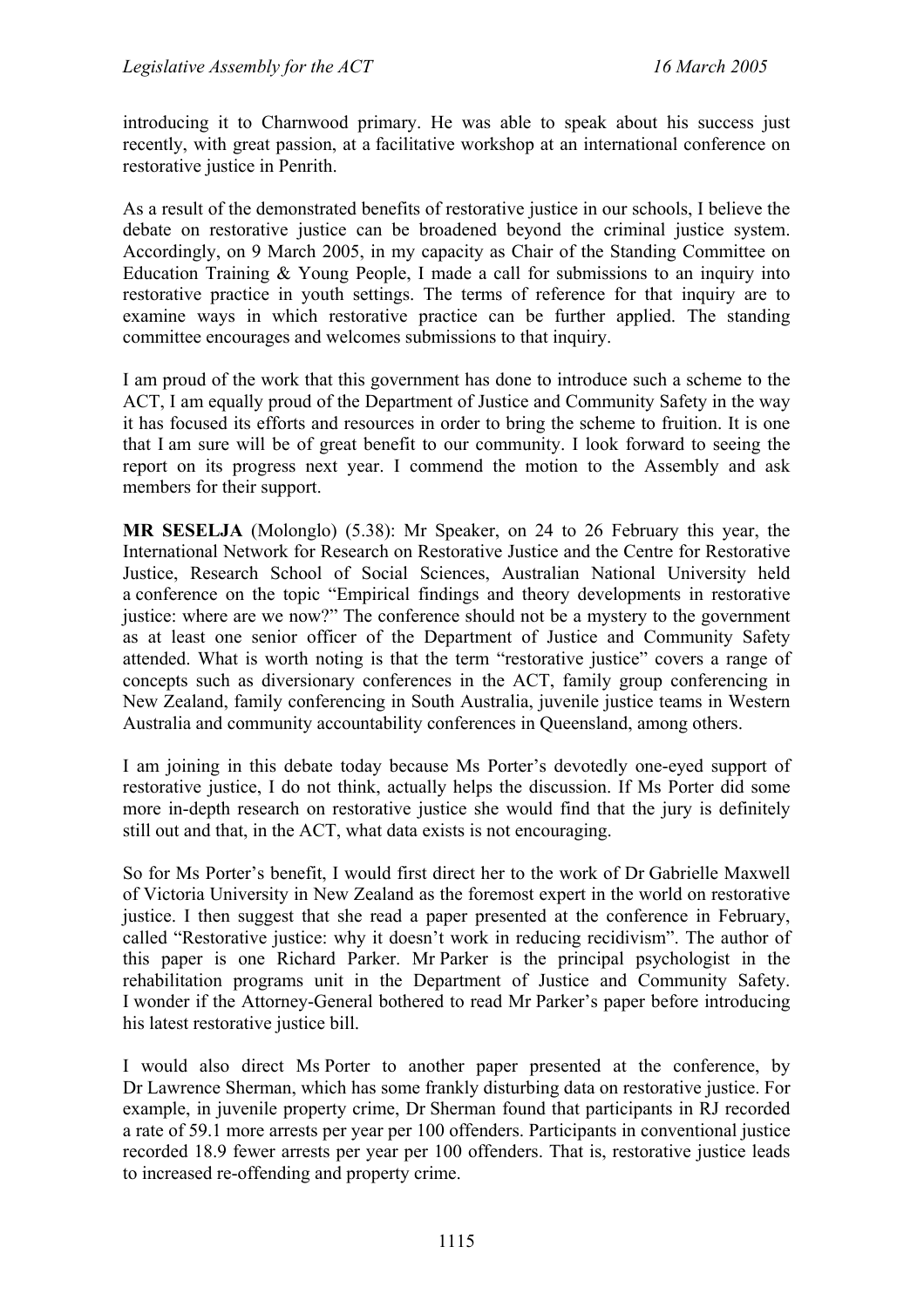In juvenile violence crime, the rate for conventional justice was 3.4 more arrests; and 40.3 fewer arrests for restorative justice per 100 offenders. In this case restorative justice reduces re-offending in juvenile violent crime. In adult cases, conventional justice recorded 125.2 fewer arrests while restorative justice recorded 94.7 fewer arrests per 100—another example of conventional justice being more effective in reducing re-offending. In adult property crime, the rates were 84.4 fewer per 100 arrests for conventional justice and 70.1 fewer for restorative justice.

There are some startling differences between male and female juveniles, with females recording a lower arrest rate, 58.9 fewer arrests per 100 arrests; males recording an incredible 144 more per 100, meaning, not only do they re-offend; they re-offend several times over. Dr Sherman also makes a sobering conclusion in relation to Aboriginal participation in restorative justice:

Restorative justice was found to be not safe and not effective.

That conclusion must be immediately taken into account by the government who should immediately reassess their Aboriginal restorative justice processes. A final word from Dr Sherman, on the Canberra experience, is that there has been a 413 per cent increase in property crime arrests after the introduction of restorative justice in the ACT.

Mr Speaker, these sobering statistics need to be compared against the very strong findings of Sherman, Maxwell and others that restorative justice is a very effective process for victims of crime. This is not in dispute. If the question before us were: "Does restorative justice produce better outcomes for victims?" the answer would be a resounding yes. If the question were: "Does restorative justice reduce re-offending and reduce crime?" the answer would be a resounding no. There is a great danger in bounding headlong down the restorative justice path without the evidence to back it up.

Other speakers at the conference were concerned that the ACT restorative justice system is run by the police rather than social workers or community corrections officers. They were also concerned that the police relied on scripts for conferencing and that there were not enough post-conference support services available. The point here is: should we be expanding restorative justice when the current system is not, according to the experts, being run in an optimum manner?

Mr Speaker, it needs to be made clear that the opposition is supportive of restorative justice in principle, but this support is dependent on evidence, and the evidence suggests that there are significant problems with restorative justice. There are problems with male juveniles, there are problems with Aboriginal offenders, and the evidence supporting the expansion to adult offenders is just not there.

What I am calling for, from the likes of Ms Porter and others, is a critical and empirical approach to restorative justice rather than a blind reliance on the feel-good factor. There is data available, there is significant research, such as that by Mr Parker of the Department of Justice and Community Safety. There needs to be debate but it needs to be informed debate, not just feel-good statements.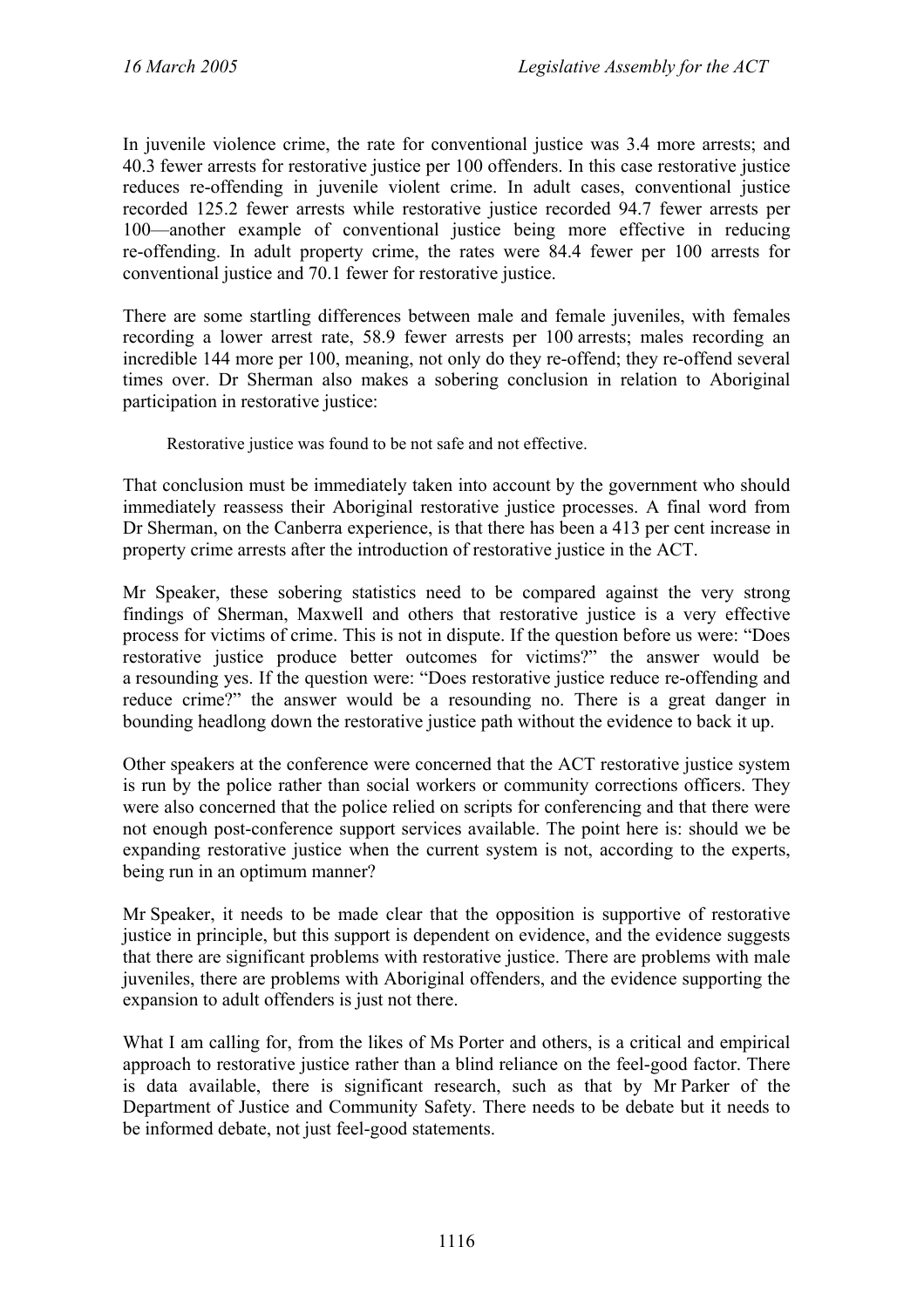**MR HARGREAVES** (Brindabella—Minister for Disability, Housing and Community Services, Minister for Urban Services and Minister for Police and Emergency Services) (5.44): Firstly, I congratulate Mr Seselja for doing the research on those numbers; that is refreshing, I appreciate it. Whilst I am not going to agree with everything that you have said, I actually do think you are on the right track.

I think that suggesting that Ms Porter is not helping by having an over-reliance on this thing is a bit misplaced. Firstly, Mary Porter has put this agenda right into the public eye and right into the public discussion and I think she needs to be congratulated for that, if nothing else.

Mr Seselja alluded to the fact or indicated that his research indicated—I will get this right, because I am not going to attribute this to you necessarily—that RJ can result in increased crime and property crimes. I am not so sure about that. That is one set of stats and I am happy to see other stats to back it up. But one thing I will agree with him on, absolutely, is that we need to be scientific about our approach. I could not agree more.

But let just put a couple of things to the Assembly. The first is the alternatives at the moment. Do you know what happened when people broke the law in 1788? They were stuck on public transport and sent to New South Wales. The last time somebody broke the law sufficiently in the ACT, what happened? They were stuck on public transport and sent to New South Wales. Haven't we come a long way in 200 years?

In fact, they were sent to New South Wales as part of the warehousing model. Those people that have been involved in this sort of game will recognise the terminology. The warehousing model, in fact, is sending people to jail, not as punishment but for punishment. That is where they were flogged. The warehousing model has one success: it actually removes the criminal from society for that period of time of the sentence. That is about all it does. So it is just a case of lock them up, get them off the streets. That is all that the warehousing model is good for.

Then we have the rehabilitation model, which is the warehousing model with offencedirected programs for prisoners, believing that, on conclusion of a term of imprisonment, prisoners are reformed and will be released as good citizens. It doesn't work either; it never has worked. What happens is that they come out of the gate at Goulburn, say, and say to the gatekeeper, "See you later, Jack." He says "Yeah, George." And guess what? Sixty to 70 per cent of the time he is right; they see them later because they have not been involved in any restorative justice program.

Mr Speaker, restorative justice is a philosophy. This is the bit that Mr Seselja ought to be interested in: we are at the beginning of embracing restorative justice. We are talking about the application of restorative justice principles at a point in the continuum of a justice system, and that continuum starts when you get into the police car, if you are as guilty as sin, and finishes when you pay tax when you are out and are a viable member of the community. That is the continuum. The restorative justice model in the ACT at the moment kicks in about a third of the way through that.

The difference between the restorative justice principle and anything else is that these are programs that are prisoner-centric within the prison system. They concentrate on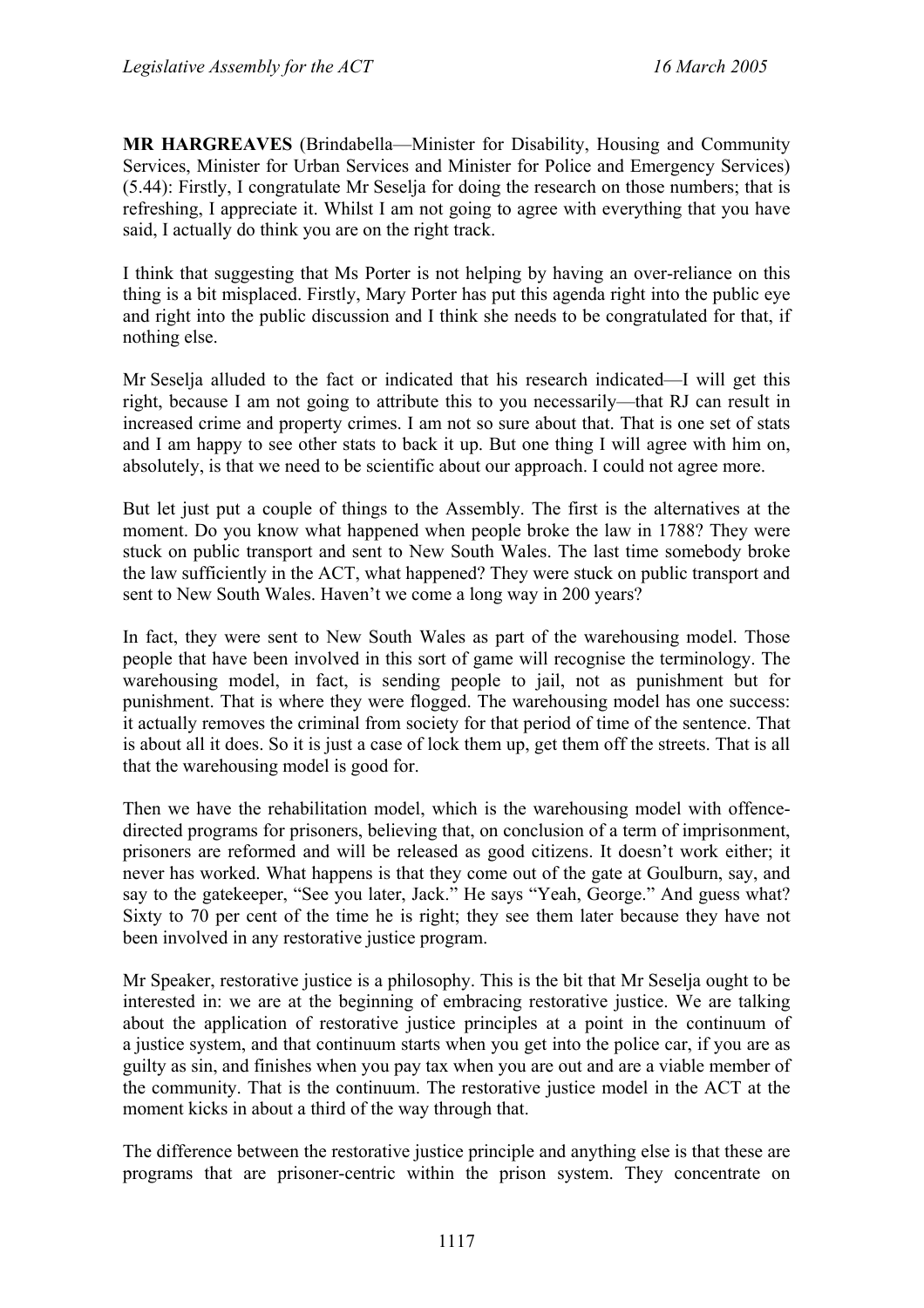offending behaviour. The programs are intended, and deliberately so, to reduce recidivism—such things as anger management, sexual deviance, a whole stack of things like that to stop people going back into the system. The programs are intended to restore the prisoner into his or her community, not just releasing a rehabilitated prisoner.

Restorative justice is also about restoring a damaged family unit and restoring a community after damage has been perpetrated on it. It is a holistic approach to restoration. It is not about rehabilitating someone or about chucking them in a jail. It is a holistic approach to reducing criminality and recidivism.

Mr Speaker, one of the things Mr Seselja said which was quite accurate was that there are differing figures in terms of recidivism and success rates for males and females. One of the reasons for that, in my view, is that we have tended to concentrate similar programs for both sexes in prisons within New South Wales and other jurisdictions, and that actually has been proven not to be efficacious. What happens is that males respond to one-on-one programs, and women respond to group programs.

What has to happen is that we need to develop these programs in the context of the demographic that we are dealing with, having regard to their restoration into the community. We need to have, for example, programs that have a person on release with good behaviour, coupled with reparation. One is reminded of when one was a kid, breaking a window at a friend's house and having to mow the lawn for six months in reparation for doing that; and all is forgiven at the end of the six months of the lawn mowing.

The same thing has to happen with the community. They have to see that reparation is being made. They need to see the success of the individual. Ms Porter points eloquently to the success of that where we have got a victim employing a perpetrator of a crime against that victim. How successful is that restoration? How successful is that community?

We have to understand that restorative justice at the moment, the way we employ it, is about diversionary activity and directing it towards the young people at the moment and, then, when that works, we will go more into adults and split it into males and females. And on we go.

I hail the introduction of restorative justice principles into the corrective services system within the ACT. I hail it heartily because we will start to put into reality the embracing of this philosophy. I predict that if this is dropped, people will say, "It does not work. We will go back to warehousing." What warehousing does, in fact, is harden criminals. It does not teach them any better. In fact, they are idiots because they are in there. My father said, "There is no such thing as a good crook. I you are going to be a crook, be a good one. You are never going to be a good one because, if you get caught, you are stupid. You are stupid for starting the thing in the first place."

We need to address recidivism from the beginning, and that is what Ms Porter is actually espousing in her motion. I congratulate her very much for that. I also congratulate corrective services for folding the mindset of restorative justice into the creation and the fabric of this prison. If people want to have a look at the proposed layout, they will see that it is not that piece of hardened concrete that we affectionately know as Goulburn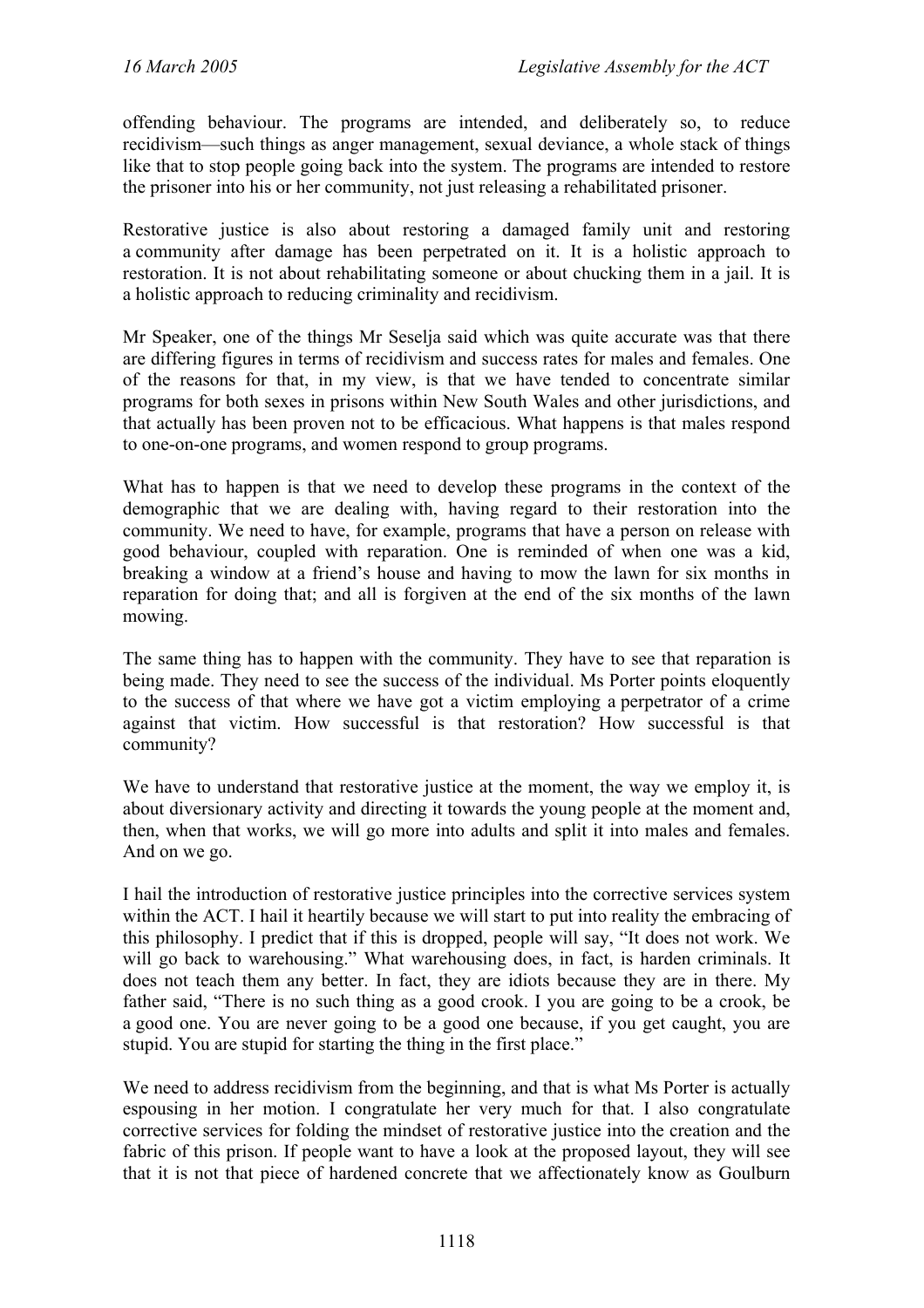jail. It is about treating these people with the dignity that they are entitled to as human beings, recognising that they have perpetrated a significant injury on the society from which they come and, in particular, on individuals within that society.

I find that what we need to do of course is address their antisocial behaviour. And in some cases we are going to fail. Let us get it upfront: in some cases we are going to fail. But I will warrant you, Mr Speaker, that the overwhelming number of cases will be successful because, if people believe that they are, in a sense, regarded highly by their community and they want them back, that is fine.

The other thing about restorative justice is that it makes sense economically. If you can stop a person from going back to jail—let us say it costs you 95,000 bucks a year to keep a person in jail and you can stop them being a recidivist—that means, when they get out and they pay \$20,000 tax, you have got yourself a \$115,000 turnaround. So, economically it makes sense. Having the prison constructed on RJ principles actually makes economic sense. Clearly, I would rather have somebody come out of a prison system and start to pay tax. If we pay 95,000 grand for one year's worth of incarceration, it only takes them five years worth of tax to pay that back and then they are off and running like a good member of our society.

I congratulate Ms Porter very sincerely on bringing this motion forward. I hope that the motion will be embraced by the Assembly, particularly with the spirit in which it has been offered. At the moment, I refer you to her part in Volunteering ACT, where she was leading the way in getting people to start thinking about alternative models of corrections in this town. I sincerely hope that people recognise that and pay due respect to the leadership Ms Porter has actually given us. I commend the motion to the Assembly.

**MR STEFANIAK** (Ginninderra) (5.54): It would appear that the motion is obviously going to be supported. We certainly support it. But there are a few things that I, too, would caution. Mr Seselja has already made the point: let us see how this goes. There are some figures that he quoted—I will only refer to a couple—which indicate there may be problems with it.

Basically, you need a suite of options in terms of sentencing—firstly, to suit the crime, the gravity of the crime; the issues around the defendant; what would be best in terms of the defendant's imprisonment; issues around what the community expectation is; deterrents; punishment; rehabilitation; the safety of the community. All those things need to be taken into account. You cannot make sweeping, broad generalisations.

Mr Hargreaves has actually made one. He talks about warehousing—I assume he means jailing people—saying that that just makes everyone harder criminals. In some instances it does, just like in some instances restorative justice is not going to work. I could, but I will not, certainly rattle off a lot of people who have actually been to jail and who have never offended again. They do not want to go back there. It actually has managed to turn their lives around. I have met a number of people, too, who have actually done courses in jail. That is good rehabilitation, and that is what we need. That is what I hope we will have in our prison. That also assists them in terms of getting out into the workforce and turning their lives around.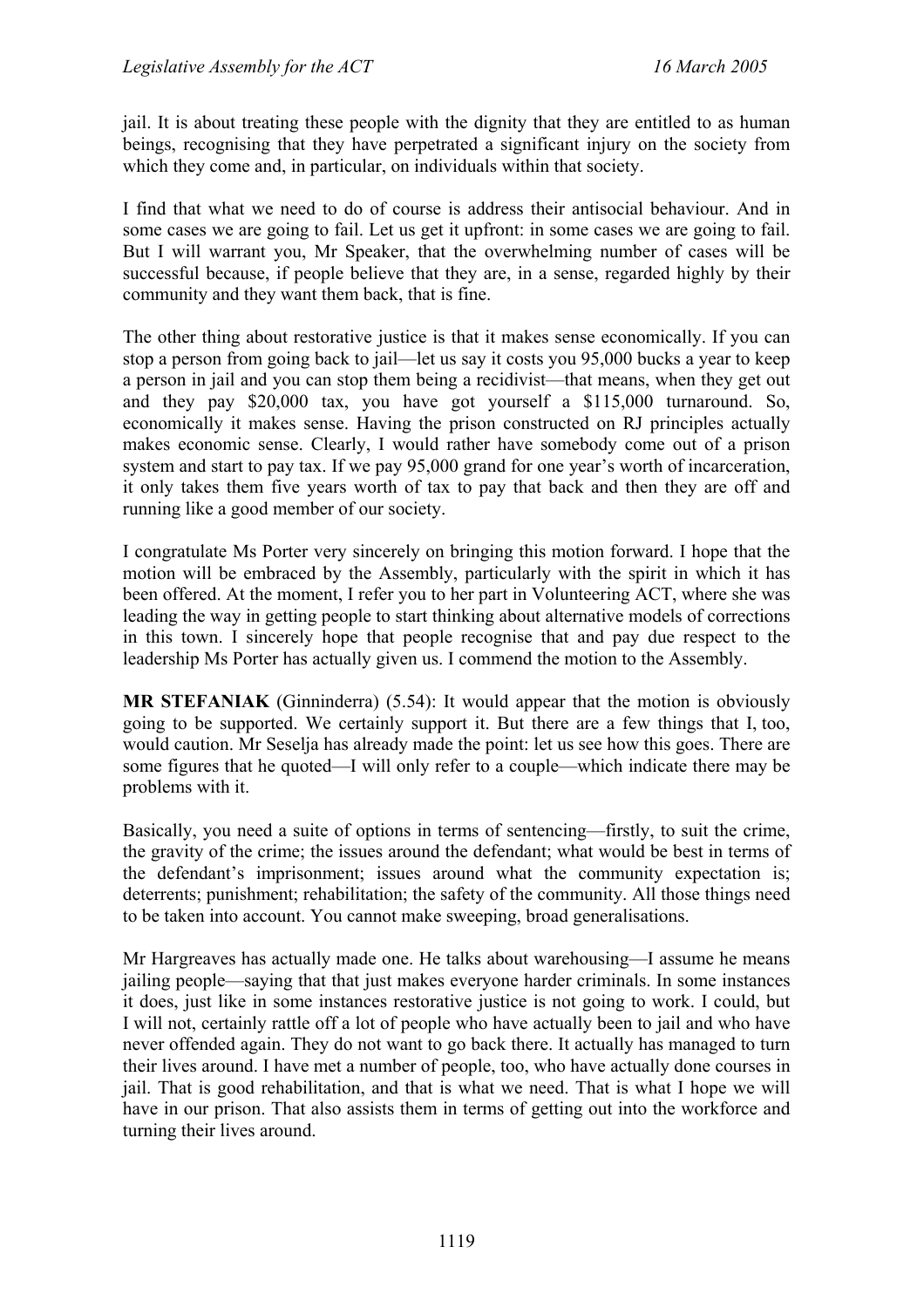That is why, too, we have, even in recent times, a number of magistrates—the most recent being Magistrate Madden last year—saying, "Because of a provision in the Crimes Act in relation to jail as a last resort, I cannot sentence this person to jail. I would have given him 16 months. Therefore, I have to let him back out into the community." I think it was a particularly nasty stalking case. The magistrate obviously felt there that the best option for him and the community and probably even the defendant's own ultimate benefit would be a term of imprisonment, but he was restricted because of section 242 of the Crimes Act which says that you do jail as a last resort.

There are cases where a person has to be imprisoned. There are a number of cases where, obviously, you will not see a particular person again. There are cases, quite clearly, where restorative justice does not work. It is interesting. We need to see how it goes. It has just started. I do not know if it is going to happen in five to 10 per cent of all criminal cases. I do not know exactly how it is going to pan out in the ACT. But it has been done elsewhere. There are some interesting stats, and I will just mention a couple of them.

In juvenile property crime, under RJ, there are 59.1 more arrests per year per 100 offenders; under conventional justice, 18.9 fewer arrests. Quite clearly, in terms of juvenile property crime, the more conventional options are the ones that seem to cause less recidivism than restorative justice. Similarly, in juvenile violence crime, under conventional justice, there are 3.4 more arrests; and 40.3 fewer arrests under restorative justice. In that instance of violent crime, restorative justice would seem to work with juveniles and is a better option than conventional justice.

That figure is very similar to one on diversionary conferencing. I have seen figures in terms of diversionary conferencing which show that, with a young offender—and Zed has pointed out some figures for older offenders, which I will not repeat and which are probably the opposite—if you get them early, confront them with a victim, they might realise, "Oh, dear, what a dreadful thing I have done." So you have less recidivism. But it is the other way in terms of property crime. I think that is fairly similar, too, to what happened in terms of diversionary conferencing.

It is early days, but quite clearly it is something that is worth trying. On the figures that we actually have, it is not a panacea; it is not going to work in all instances. We will see, I would image, in some crimes it actually is going to be less effective than more conventional measures. I do not think others should see them as a panacea and one more excuse perhaps for not putting in jail people who should be in jail, whom the community and the victims expect to be in jail for committing very serious offences.

We do need a suite of options, and this is one of them. This is something that, obviously, in some instances will work. But we do need to be cautious; we do need to be rigorous in terms of assessing how effective it is. We do also, I think, need to keep tabs on what is happening in other jurisdictions. In New Zealand, in some instances, they have had a fair amount of experience in terms of restorative justice.

**Mr Hargreaves**: And Canada.

**MR STEFANIAK**: And Canada. I make those points in this debate and again impress on Mr Hargreaves that broad, sweeping, generalised statements are really not appropriate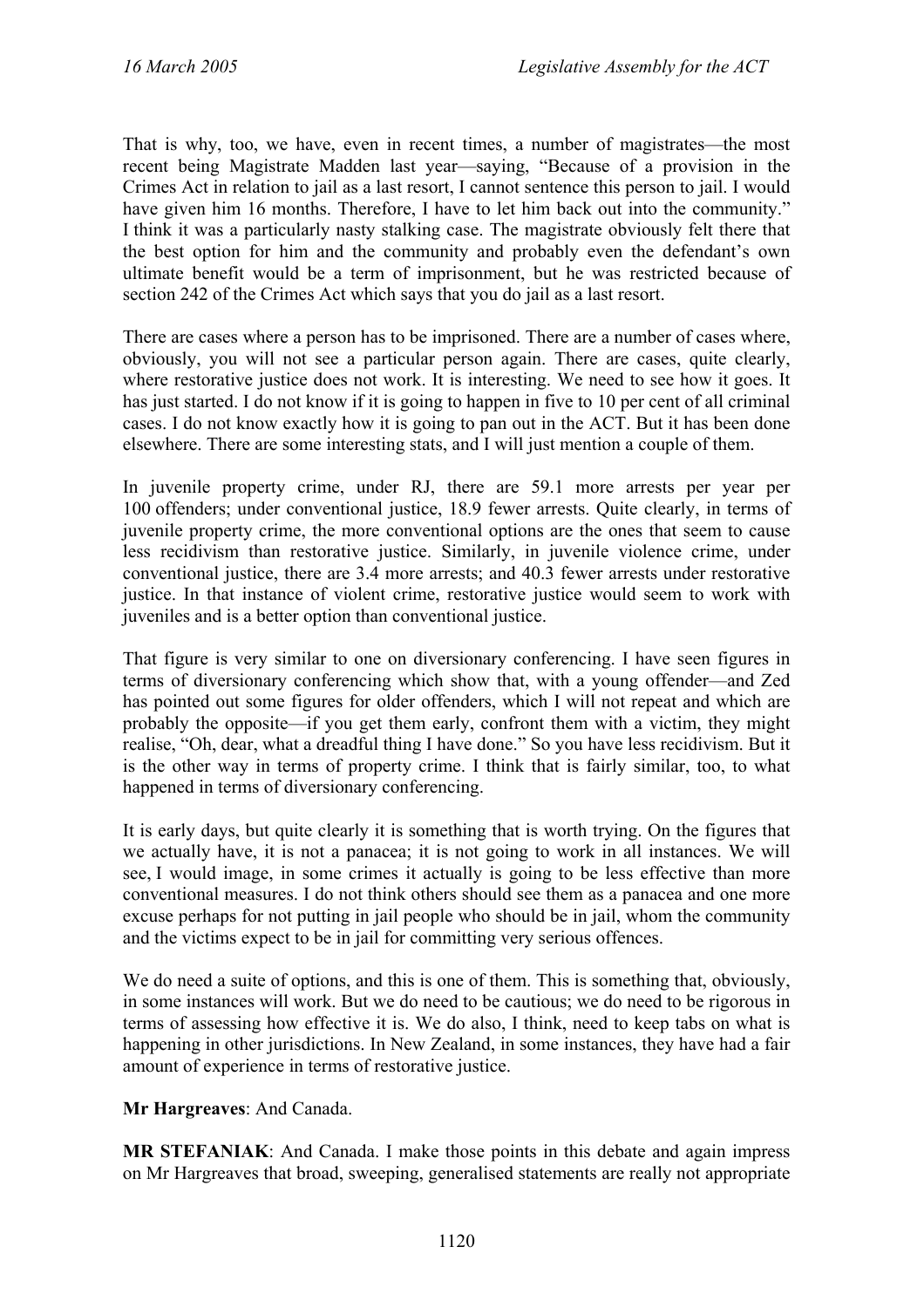here, especially when there is any volume of empirical evidence on the subject. Just talk to anyone in the justice system who has been around for a while and they will tell you that one size does not fit all. Mr Hargreaves, let me assure you that I have personally known a number of people who have told me that jail actually was the thing that stopped them, because they did not want to go back there. I agree with you in terms of ensuring that a prison system has to be humane and they should be treated as human beings. That was what we certainly intended when we were in government—and it seems to be exactly what you people intend when you are in government—with the prison. It is right and proper to ensure proper rehabilitation and effective rehabilitation.

The opposition is certainly supportive of this motion and we do look forward, with interest, to see just what comes out of it. We urge the government to ensure that they do take proper steps.

Motion agreed to.

*At 6pm, in accordance with standing order 24, the motion for the adjournment of the Assembly was put.* 

## **Adjournment Refugees**

**MR GENTLEMAN** (Brindabella) (6.01): Today I would like to talk about something I feel strongly about: refugee status in Australia. During my years as an officer with the Australian Protective Service, I worked for a time at the Port Headland Detention Centre. Working conditions in these places is indescribable, but it gives you an opportunity to meet the refugees who have been detained.

Australia is really a wonderful country. With its diverse culture and its unique landscape, this really is the lucky country. This is why refugees seek asylum in our territory. For the most part, these refugees are just like you and I, but they have generally fled their countries under extreme circumstances to come to our shores and embark on a better life. Some of the refugees make the journey alone and some come as a family.

My interest in the status of refugees in this country has given me the chance to see some wonderful people working hard to bring knowledge of refugees and their status to our attention. One such person is Canberra Citizen of the Year for the 2004, Geoff McPherson, whose work as the President of the Canberra Refugee Support Group is the reason for his acknowledgement.

Another such person is a fantastic director by the name of Ros Horin. Ros was the former artistic director of the Griffin Theatre Company for 12 years. She is the founder of Playworks, the Women Writers Workshop, and its inaugural artistic director for five years. She has also been a lecturer in acting at both the VCA and NIDA.

Whilst working as a director in Sydney, Ros began to visit Villawood Detention Centre, a centre I have visited, too. She met numerous detainees and ordinary people just like herself wanting to help these people. After several visits, Ros began to write down what she saw and this was the beginning of her new play *Through the Wire*. *Through the Wire* is the story of four refugees and three ordinary Australians who visit them at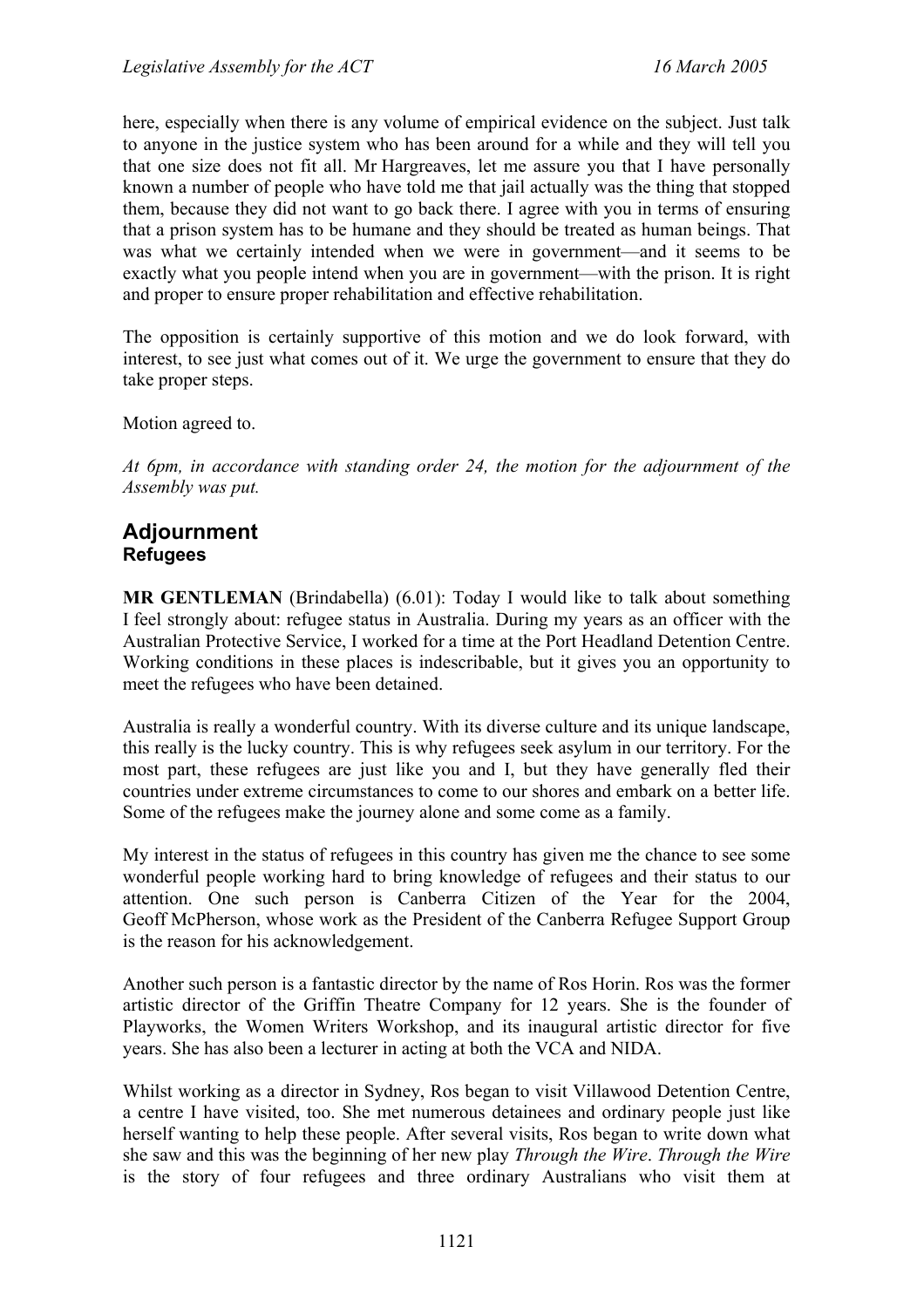Villawood Detention Centre and the extraordinary and life-changing relationships that develop between them. *Through the Wire* offers an opportunity for all Australians to get a glimpse of the way refugees are treated in detention centres. It recounts the gripping, true tales of repression and exile, dangerous escapes, powerful friendships, resilience and survival inside Australian detention centres.

Most of these people flee wars and other such atrocities to come to a country for a fresh start. They use all their savings to get to Australia and oftentimes are unaware that Australian law does not condone their passage. They are then detained in one of our many detention centres, usually without their families. The Australian government fails to acknowledge their plight, placing them behind the wire in mandatory detention while waiting for their applications to be processed. There is no future. They are in a constant state of limbo. They are pawns in the play-off between political powers that has continued for years, with little hope in sight.

The federal government pursues a policy of long-term mandatory detention of asylum seekers who arrive on our shores without proper authorisation. Some have been incarcerated for long periods. As of April 2004, more than 320 adult asylum seekers had been held in mandatory detention in Australia for a period of more than two years. There were also 85 children held in detention centres over the same period. Amnesty International Australia considers that the current Australian policy of automatic mandatory detention for people considered to be so-called unlawful non-citizens is a direct breach of Australia's international human rights obligations.

*Through the Wire* is disarmingly simple, thought-provoking theatre that urges us to replace suspicion and fear with compassion and hope. There is much warmth and humour provided through the intimate and inspiring relationships that develop between the refugees and their Australian friends. I would encourage all of us to take family and friends to see this amazing story playing at the Canberra Theatre from 29 March to 2 April 2005. It provides Canberrans with a rare insight into the lives of people who remain behind barbed wire in Australian detention centres.

## **Ulysses motorcycle club**

**MR PRATT** (Brindabella) (6.06): I stand today to talk briefly about the deep community concern surrounding events over the last week or so involving the Ulysses motorcycle club and the grief it has worn from the Rebels motorcycle gang.

This week we have heard the police minister's claim that everything is just hunky-dory with the Rebels motorcycle gang and his allegations that the opposition is "scaremongering" on this issue. Yesterday we heard Mr Gentleman's similar, head in the sand, joyful and sanitised celebration of the Ulysses motorcycle club weekend here in the ACT. Mr Gentleman did not mention that the Ulysses weekend had been under some threat as a result of quite serious intimidation and that the Rebels behaved with impunity in this town.

The Ulysses weekend was indeed a good weekend, and Ulysses members are to be congratulated. But that this important tourist event was seriously threatened is certainly unacceptable to the community. We can see that in the letters to the editor and editorials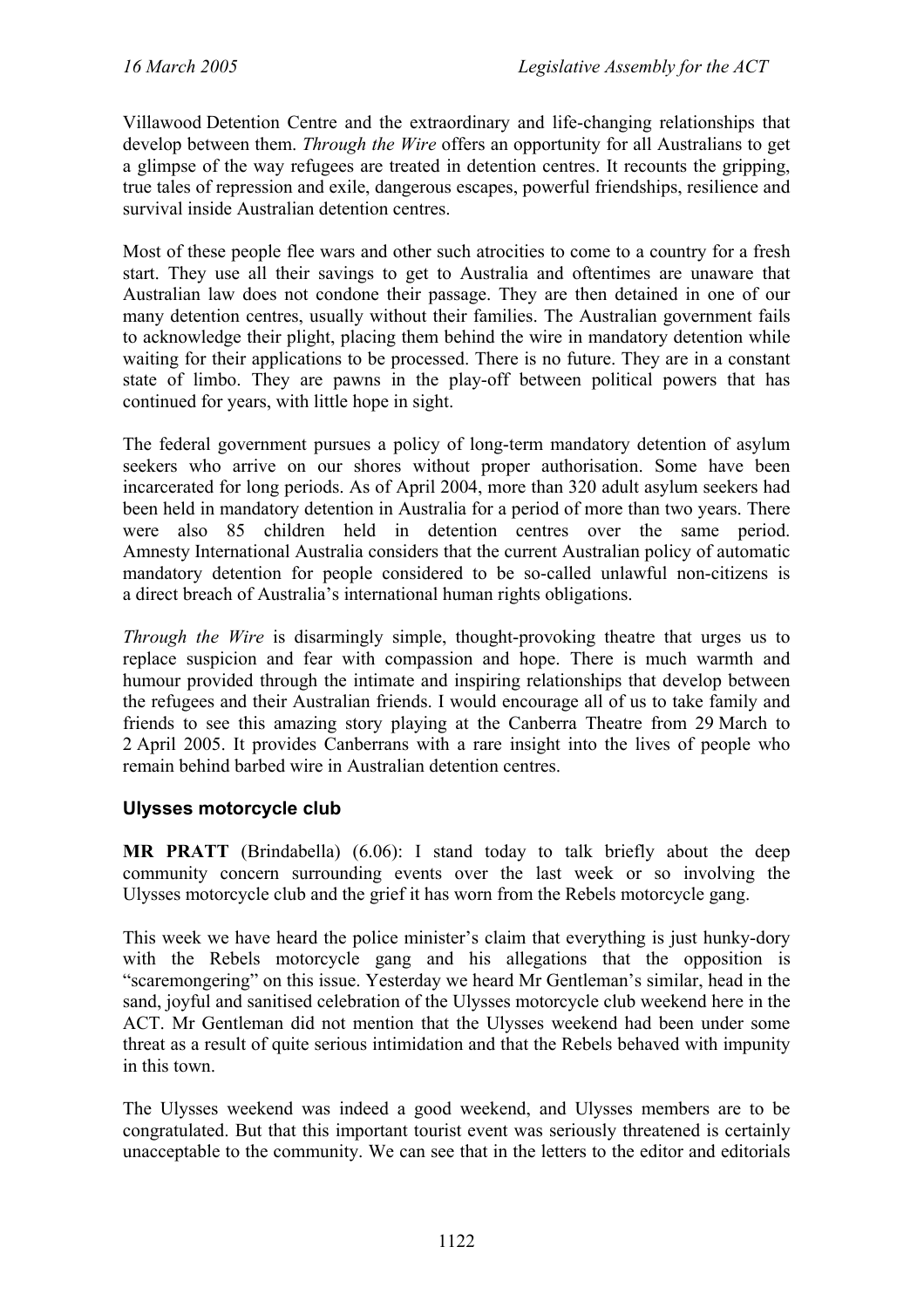in the last couple of days. I want to bring both the minister and Mr Gentleman back to earth, back to reality. Let me quote a couple of things.

Firstly, in terms of balance, I must mention Mr Lancaster's very good op ed piece in the paper today. It contains some comments that I would like to follow up. I also noticed today in the paper that Trevor Mcleod from the Ulysses club has written a positive and diplomatic piece about how well the weekend went. But there are other issues, too. It was a fantastic weekend, but it did not need to be marred by the sorts of threats that—

**Mr Hargreaves**: But it wasn't.

**MR PRATT**: I think you need to get a grip on the facts, minister, and perhaps have a deeper look at things. Let me quote a letter from a member of the Ulysses motorcycle club. He writes:

I and my wife were present at the Ulysses annual general meeting in Canberra last week. On the Tuesday, as we rode to the Belconnen Mall to buy some supplies, we were accosted by a motorist wearing a Rebels T-shirt. He claimed that Canberra was a Rebels town and threatened to kill us. We were rescued by another motorist who helped us get away from this man.

We returned to the venue and lodged a complaint through the event organisers, giving a full account of the incident and the registration number of the vehicle for forwarding to the police.

We were not contacted at any time during our stay here by the ACT Police and are still waiting for the club to let us know what is being done regarding our complaint.

This may be a concern between this particular man and the club, not necessarily the police, but it does underscore the concern that this couple felt. He goes on to say that he and his wife have never worn rockers. Let me quote from another letter from a member of the public who has been watching this whole event with some dismay. This letter, printed in yesterday's *Canberra Times*, reads:

How can an "outlaw" group tell another social group of "growing-old-disgracefully" Ulysses riders not to wear their names on their Ulysses jackets.

What next? Will social riders have to get permission to even ride a bike in Canberra? The police should stamp out this arrogant behaviour, now.

Ulysses riders appear to be a peaceful and friendly group with no pretensions about what they are doing ... ACT Police! Do something.

Another letter:

As an officer of the Supreme Court of the ACT and a younger member of the Canberra community, I must express complete outrage at the complacency of our authorities, particularly the Chief Minister and the Commissioner of Police, in allowing terrorism to thrive unchecked in the ACT.

This is a time when our politicians are constantly justifying the need to send young Australian men and women overseas …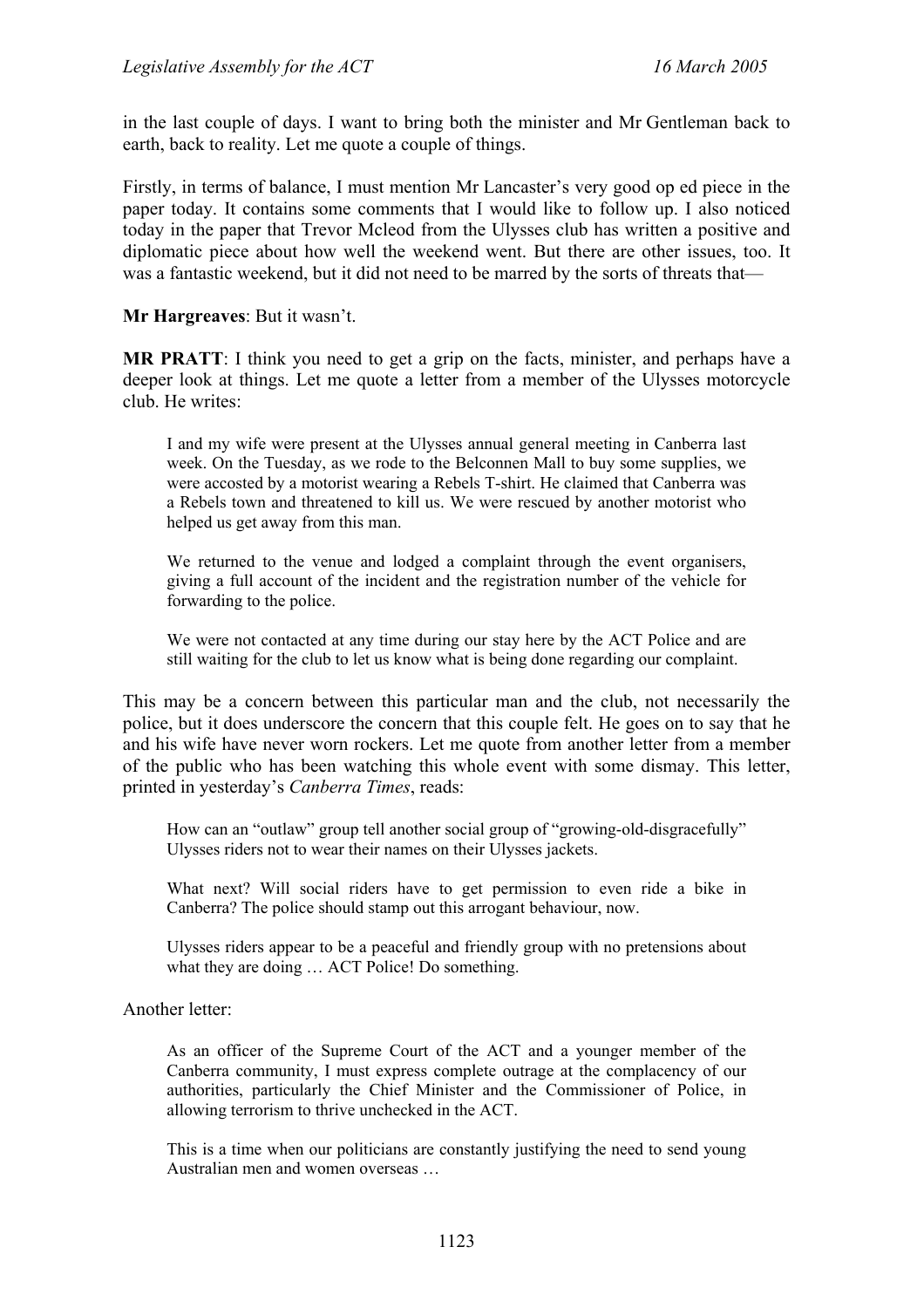It is also a time when belonging to an outlawed religious group or being in the wrong place at the wrong time can get an Australian detained for years without charge or legal representation overseas ...

The recently publicised attacks on members of the Ulysses club cannot be described as anything other than terrorism.

The fact that the Ulysses Club members might have caused offence to another motor cycle gang by wearing certain items of clothing does not entitle the offended group to take the law into their own hands and threaten, intimidate and assault lawful members of our community …

To allow this sort of conduct to continue unabated, the Government is effectively sanctioning a state of anarchy insofar as the criminal law is concerned.

That is the feeling of the community, and we have seen it very broadly expressed in the last few days.

### **Danish royal visit**

**MR MULCAHY** (Molonglo) (6.11): I refer to last week's very fortunate visit by the Danish royals, Crown Prince Frederik and Crown Princess Mary. Most Canberrans were very proud to have them visit our city and territory. Most people displayed courtesy and welcomed them in the fashion that we are very proud of in this country.

Whilst Mary may no longer be an Australian citizen, she still is a member of the Danish royal family and is due the respect accorded to any representative of a country with which Australia enjoys very sound diplomatic relations. But the Chief Minister did not view her visit in the same light, citing the rapturous reception handed to Danish royalty while in Canberra last week "an illustration of the cultural cringe that exists in Australia".

On ABC news on Saturday night Mr Stanhope is quoted as saying; "I see something of a cultural cringe in some of the lavish praise that I do not quite understand that has been laid at the feet of Princess Mary."

**Mrs Dunne**: It is because people do not praise him in the same way.

**MR MULCAHY**: That is right. The Chief Minister obviously is confused as to why people have praised Princess Mary. Let me give him some examples of why the rest of the Australian community has welcomed her visit and has treated her with courtesy.

How can you be critical of a truly benevolent young woman who has assisted and attended so many worthy events on her tour? Let us look at what she has done. She sold out one event after another. The Australian Red Cross 90th Anniversary Event raised over \$700,000, with 900 guests paying between \$495 and \$1,100 a seat. A ball in aid of the Victor Chang Cardiac Research Centre grossed over half a million dollars. Let us remember, the Chief Minister says he does not understand why this woman is being praised—half a million dollars, with 550 guests paying \$1,000 a head.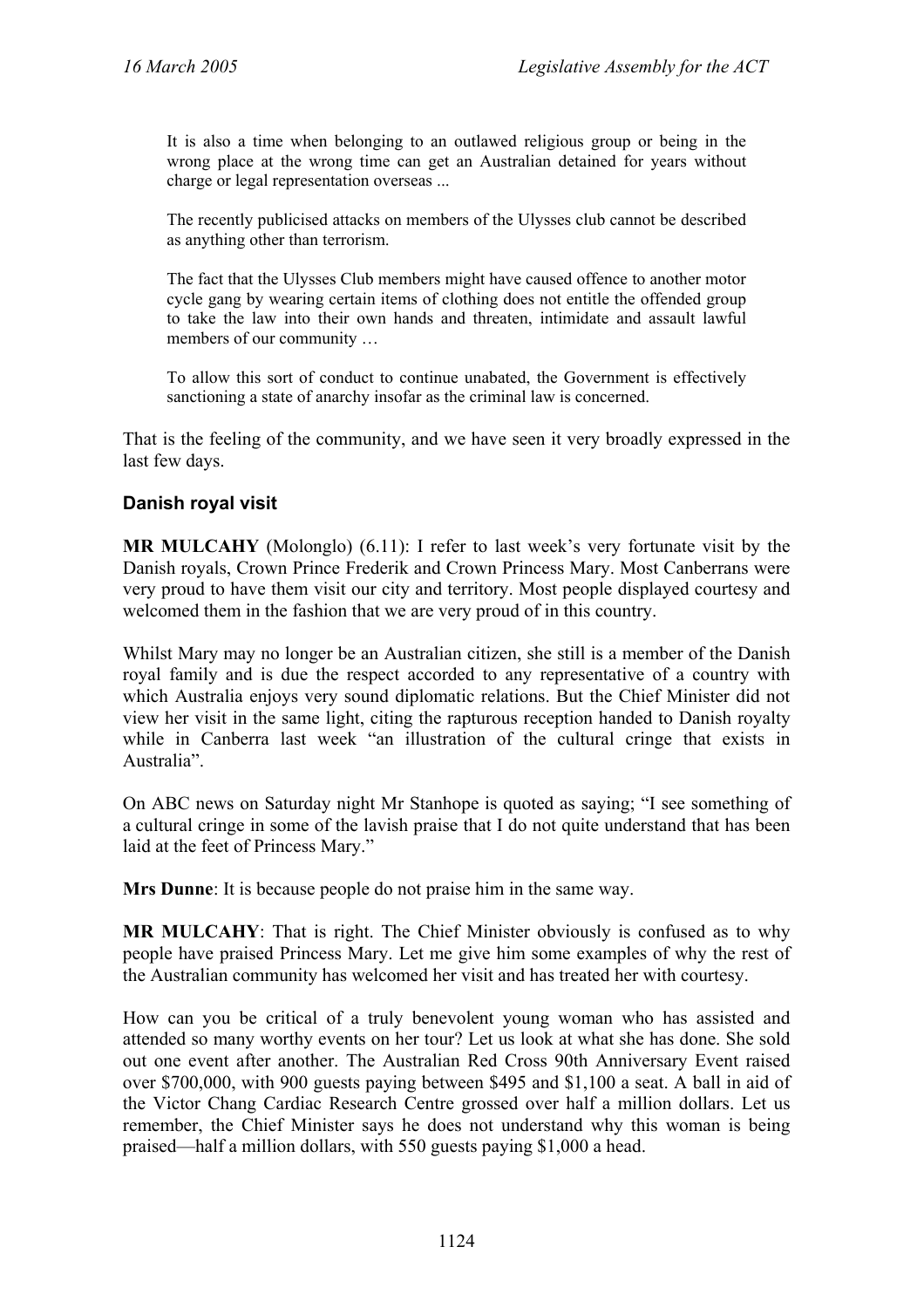Then, another cause is the Australian Cancer Research Foundation, with 100 couples at \$3,000 each, taking in \$300,000. Again, why are they praising her for doing all this, helping to preserve life? The Mental Health Foundation—mental health is a major issue in this country and Princess Mary is patron of a similar organisation in Denmark—raised almost \$100,000 in Sydney, with 550 guests paying \$175 a head. Even in Hobart, when she went back to see her family, she participated in and supported a benefit for the Save the Children Fund.

Mr Speaker and members, this tour has not been about glamour or about the republican debate or about imposing some different culture on Australians. It is about demonstrating basic civility and courtesy to an international visitor and appreciating the phenomenal effort and contributions she has made to so many charitable causes. Her personal bond with Australia will always remain, as she was born and raised in this country and this is the country where her family continues to reside.

The fascination of Canberrans and Australians alike is, I think, best expressed by Australian Association Press, which described her as "a living, breathing Aussie princess and that's all that matters to a besotted egalitarian land in love with the fact that a Tassie girl can click with a bloke in a pub and suddenly become royalty". She not only helped to raise considerable funds—

**Mr Hargreaves**: She still cannot become president of this country.

**MR MULCAHY**: Mr Hargreaves is dismissive of my comments, but I think that the organisations and the people they support will appreciate what she did and the funds she raised, because they will go to much-needed medical research. She has been received by large crowds of children, adults, indeed politicians in many cases and the media in a demonstration of the importance of her royal position in these charitable, fund-raising activities.

The visit also served to promote Australia and the ACT. It has had a tourism benefit and a community benefit, and that is something of which we can all be proud. But the Chief Minister, whose aspirations are now reflected by a command performance— I thought a command performance was a vice-regal activity, but it is one that we now have in our territory presided over by our republican-minded Chief Minister, Prince Jon—failed to give Princess Mary the very serious respect that I think was appropriate on this occasion. I, as a member of this Assembly, am embarrassed that we have treated someone publicly in this fashion and turned the visit into a media spectacle.

I think that Danish representatives in this city would be suitably offended by the sentiments espoused by the Chief Minister. I know that I speak on behalf of members of the opposition when I say that we certainly do not endorse the Chief Minister's remarks last Saturday night on television.

#### **Charnwood community festival**

**MS PORTER** (Ginninderra) (6.16): Members will recall that I have mentioned the Charnwood carnival previously in this place. Some now refer to it as the "Charny Carny". This community festival took place last Saturday afternoon on the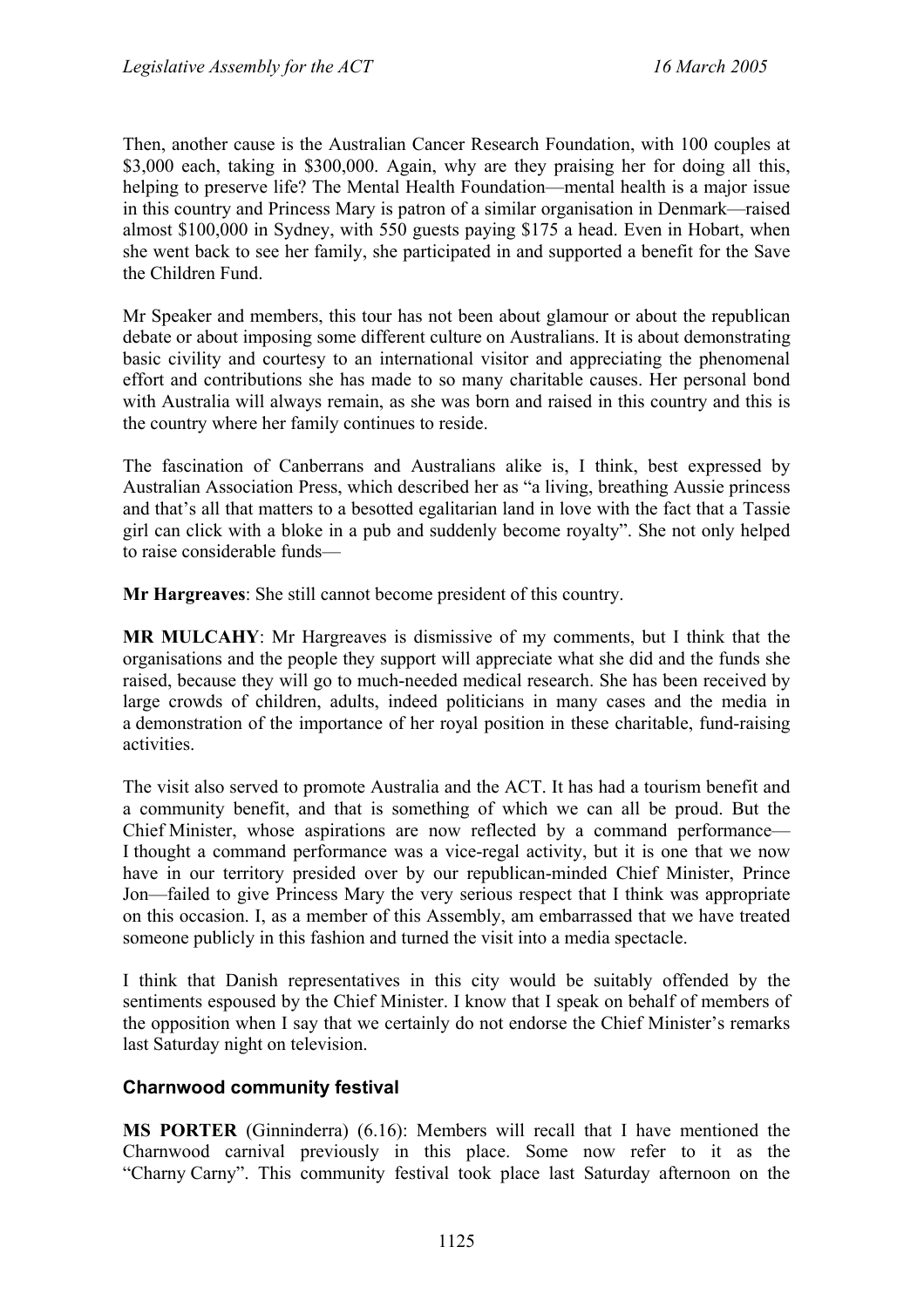Charnwood Oval and whilst it is difficult to accurately assess the numbers, it is believed that 2,000 to 3,000 residents of Charnwood and surrounding suburbs took the opportunity to attend this community event.

The Charny carnival started with a group of parents who knew each other as parents of children attending the Charnwood preschool. After preschool the children went their separate ways, attending either Charnwood primary or St Thomas Aquinas Catholic School. Knowing that both schools worked hard to put on events and fundraisers in competition with each other, often with little success, and also tiring of the stigma associated with Charnwood, Charnwood resident Janette O'Sullivan suggested that the schools work together and put on a big community event. The decision was made to pool their resources for something special for the people of Charnwood. A group of people were enthused by Janette's vision and, with only a couple of months planning, staged the inaugural carnival last year.

Having been involved with many community-based organisations in the almost 30 years I have been a resident of Canberra, I know full well the enormous energy that is created when a group comes together with a common goal. It is inspiring for me to see the results achieved by such a group and how it adds to the fabric and social cohesion of our society. It becomes the glue that binds us together, and it is what the Stanhope government social plan is all about.

Governments are able to assist this process by providing resources, and it is certainly my experience that such community activities return dividends many-fold on the investment made. To see the many young families and the groups of young people having such a great time can only serve to strengthen the sense of community that is so evident in the north-western suburbs of Belconnen.

I am advised that almost 200 volunteers were responsible for last Saturday's carnival. However, as we all know, there is always a core group behind such events. I have already mentioned the originator of the carnival, Janette O'Sullivan. However, I would like to put on the record the names of those whom Janette inspired and who worked tirelessly alongside her to stage the 2005 event. Chris Hyland, Frances Freeman, Anita Agett, Felicity Cooper, Cheryl Sahariv, Susan Gordon, Terressa Patterson, Jacqui Dillon, Alison Ware and Michael Pilbrow all assisted her. Members will recall that I have mentioned Mr Pilbrow on previous occasions in this place when I have spoken about the Charnwood community health centre. Mr Pilbrow is the secretary of that committee.

While time obviously does not permit me to mention all the other 200 volunteers, I would like to publicly acknowledge organisations that played a role. The four main organisations responsible for the carnival were St Thomas Aquinas Catholic School, Charnwood primary school, Charnwood preschool and the North Belconnen Community Association, which runs two community childcare centres. The parents committees of these four organisations provided most of the volunteers, ideas and energy for the carnival. I also acknowledge the Mount Rogers scouts who erected marquees, tables and chairs. Members of the group worked from 7.30 on Saturday morning for long hours, even until 10 o'clock on Sunday.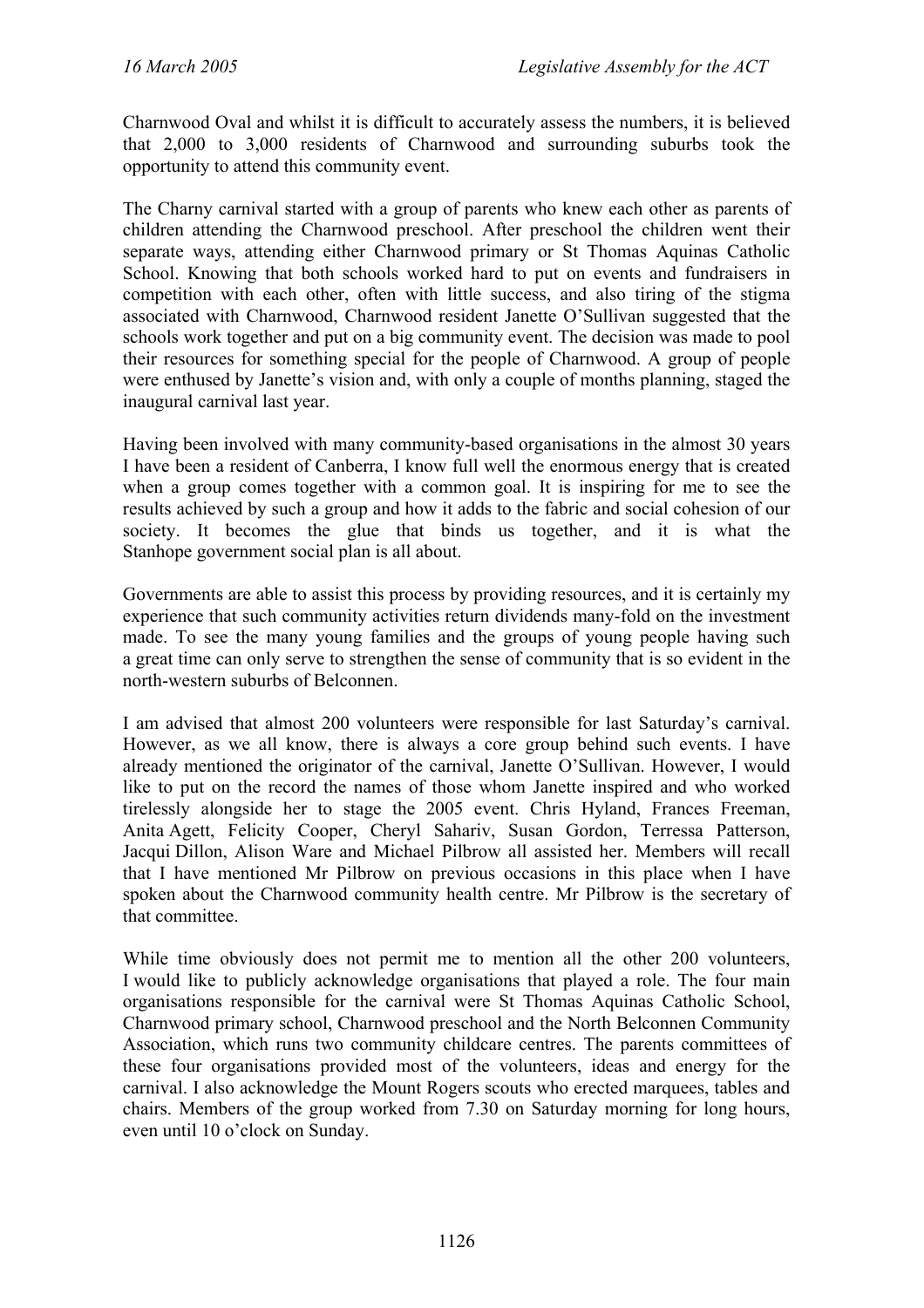Other groups involved are too numerous to mention at this particular time, but I would acknowledge the work of Peter Ross, the principal of Charnwood primary school, and John Bourke, his counterpart from St Thomas Aquinas Catholic School, who have worked enthusiastically to develop positive atmospheres in their schools and encourage unprecedented inter-school cooperation. All the efforts of these volunteers would, of course, count for nought were it not for the resources made available to bring it all together.

To this end, support of the ACT government was pivotal and the \$10,000 from the community grants program was crucial to the carnival's success this year. I would also like to acknowledge the support of radio station 104.7, which promoted the event and provided on-air personalities to host the "Charny Idol", which showcased the talents of 12 young local people between the ages of seven and mid teens.

I had the opportunity to be involved in the Charny carnival and I have no doubt that, with continued support of the Stanhope government, the Charnwood business community and the local community, the Charny carnival will go from strength to strength and will be eagerly anticipated each year.

#### **Linc program**

**MRS BURKE** (Molonglo) (6.21): This has been a week indeed of reading letters. I would like to read a letter to members. I have the permission of the person who wrote to me. It says:

#### Dear Mrs Burke

I am writing to you on behalf of my grand daughter, Lisa Allan, she is one of the disabled young people in the LINC program with Centacare and has been allocated a property (I have enclosed a copy of her allocation letter), which is to one of the properties supplied through the CORHAP program.

For members' information, that is the community organisations rental house assistance program. The letter continues:

You may recall speaking with Lisa at Capital Careers graduation last year, she was the girl in the wheelchair, and you said you would be happy to help in any way you could.

The current situation is that Centacare met their commitment to purchase five properties and the young people were all moved in by the end of November, and are very happy. The other four were to be supplied by CORHAP as "Community Housing" properties, so far not one has been handed over to Centacare. I feel they have absolutely failed these young people who really have enough difficulties to cope with given their physical disabilities.

This situation has not only caused great disappointment, but has split the group so it is not able to function as it should. In Lisa's case she purchased the essential white goods and other necessary items ready for the expected move in September or soon after. It is much later and no action from CORHAP.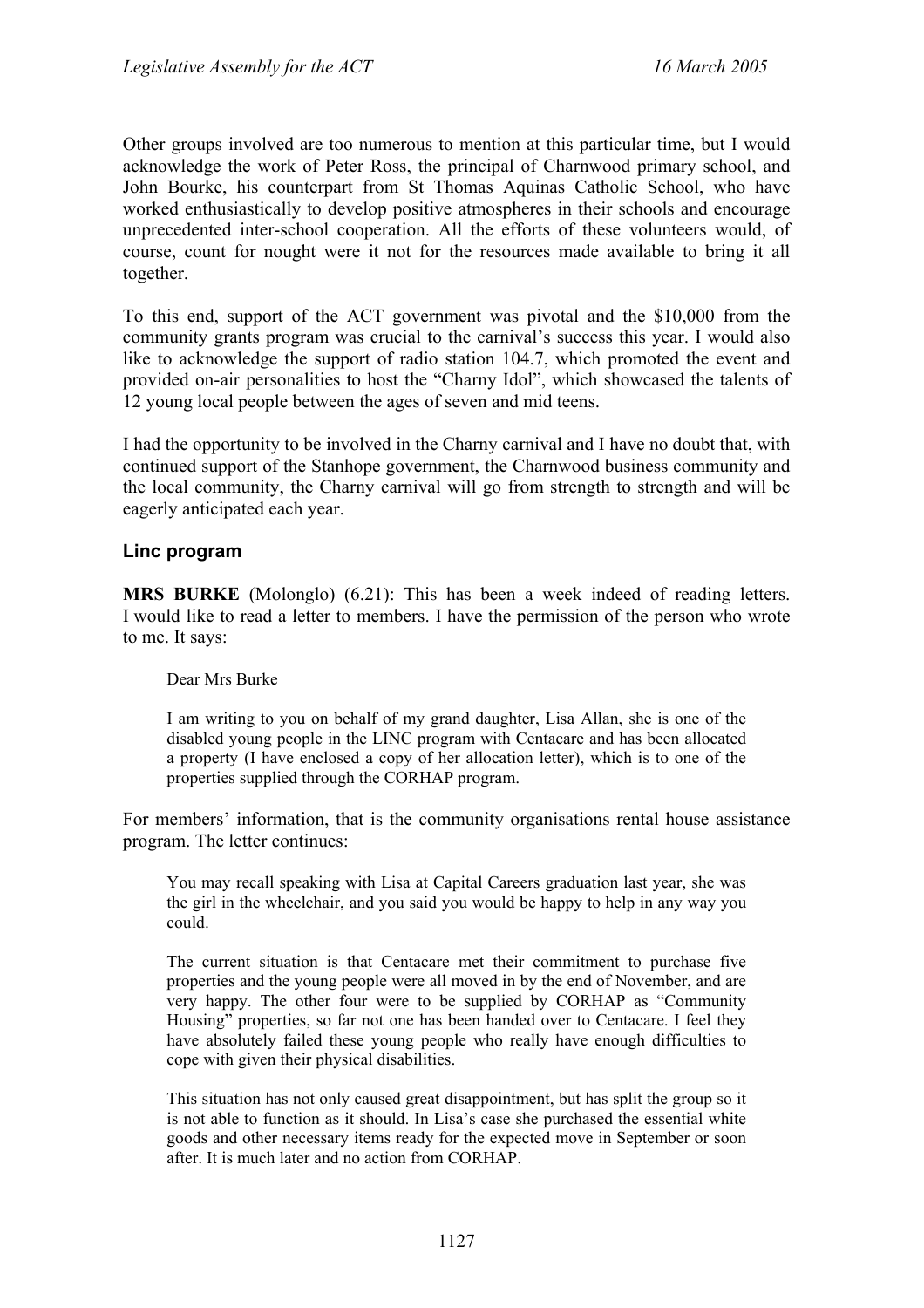We attended the official launch of LINC on December 2 where we met with Lyn and her assistant Liz, they had many questions regarding Lisa's needs because of the wheelchair and promised they would work very hard to find a place quickly to meet her needs. So much for words.

I was speaking to Paula Chemello in early February and she told me that she was looking out for properties and would I do the same. Lisa and I did that and on February 19 a place close to the Jamison centre went on the market, we went to see the first exhibition and it was everything I told Lyn it would be ideal, location, wheelchair accessible, paved yard, etc. including grab rails in the bathroom. This was immediately brought to the attention of the CARHAP people early on the Monday morning and to the best of my knowledge no action at all was taken. I know from the agent it immediately proceeded to sale to someone.

I will be forwarding letters to Simon Corbell and John Hargreaves to advise them of the situation and how CORHAP has failed these young disabled people. I trust you will be able to help bring a good outcome. Thank you.

Yours faithfully Shirley Heycox

Sadly, this is yet another case of a family being let down by the system. Mr Quinlan and other members of the government say that many people ring about their problems. I maintain that Mr Quinlan impugned my good name this afternoon by suggesting that people are not ringing my office. Get my staff to tell you how many people ring, Mr Quinlan. Mr Hargreaves should know because we have dozens of email contacts with his office. Does Mr Hargreaves intend to threaten and intimidate people by saying they should not make their plight public? I hope not; I hope we have not come to that. The emails that people send on to my office suggest that people should not speak publicly. Where else do they go? Indeed, where does the opposition go if they are getting no satisfactory answers, no real and meaningful dialogue from the minister?

I trust that Minister Hargreaves and Minister Corbell will see what they can do to resolve the issue. It is really unfortunate. We must come to grips with the independent support packages. I understand that there are other people in the same predicament. I ask the minister to take this matter seriously and do something, not just sit on his hands, to make sure that people are not being pressured any more than they have to be.

#### **Ice hockey championships**

**MR SMYTH** (Brindabella—Leader of the Opposition) (6.25): I would like to acknowledge the achievements of some very talented local women who have done the ACT and region, and indeed Australia, proud at the recent ice hockey world championships in South Africa. Canberra players dominated the national women's ice hockey team with six players selected to play in the championships, which took place from 3 March until 9 March this year. Players from the ACT and region were:

- Kirstin Hudson, 28, from Queanbeyan;
- Peta Marks, 25, from Rivett;
- Mindy White, 18, from Jerrabomberra;
- Rylie Padjen, 17, from Melba;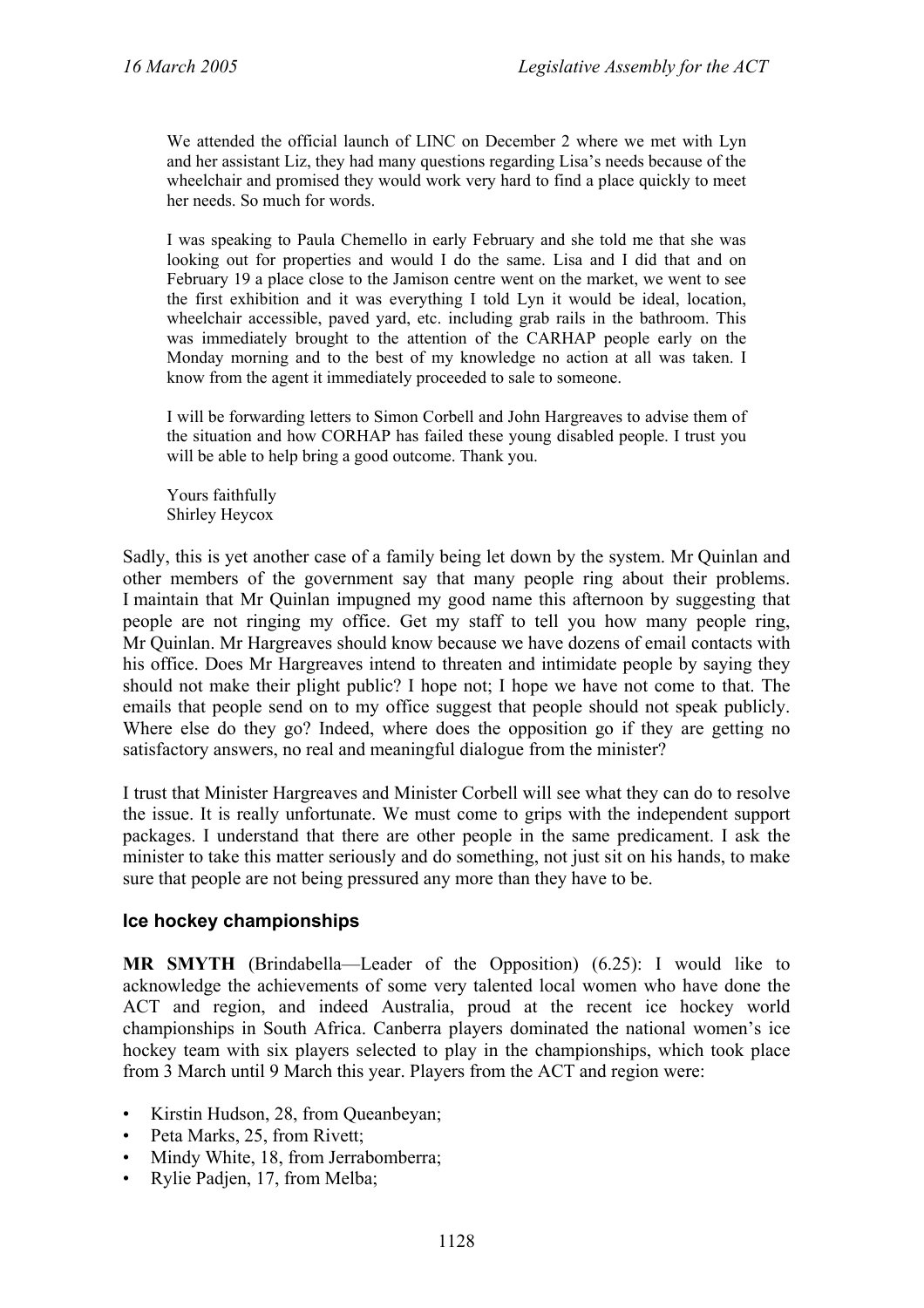- Felicity McShane, 20, from Hawker; and
- Candice Lowe, 21.

Candice is actually from Crows Nest, but we like to claim her as one of our own because she plays with the Canberra Ice Caps in the state league.

During the championship an ACT player also picked up a best player award. Rylie Padjen was named the best player for Australia in the game against Belgium. In the world championship the Australian team suited up against host country South Africa, as well as Belgium, Great Britain, Slovenia and Hungary. The team performed well in these championships, winning two out of the five games they played. They beat South Africa 11-1 and had a one-all draw with Belgium. They finished fifth overall in their division.

Our local players also represented the ACT in both the national championships and the New South Wales travel league in 2004, both of which the team won. So well done to the local teams! Several of these players specifically moved to Canberra to join what is emerging as one of the nation's strongest women's ice hockey programs. This is something that Ice Hockey ACT should be very proud of. I would like to congratulate Kirstin, Peta, Mindy, Rylie, Felicity and Candice on their performance at the world championship and their outstanding representation of the ACT. I wish the girls well in their future ice hockey careers.

As a side note, a number of these girls had to find funds to make the trip to South Africa. Ice hockey, while enjoyed by many in the ACT, is not a well-funded sport compared with other sports, and I guess women's ice hockey is even less well funded, even for national teams that travel interstate and overseas. I encourage the government to see what it can do to financially assist ACT players who are competing at such a high level in their sport at events of this calibre.

If members will indulge me a little, for the sake of equality, I would also like to congratulate one of our young male players, who is set to return from Bulgaria today. ACT Ice Hockey is very proud of him, and we as a community should be equally proud. Tim Cox from Gordon was a member of the national youth team, the under-18 team that won the gold medal in their class at the world championship. Australia has been promoted to division 2 as a result of that win. I congratulate Tim on the part he played in not only the win, but also the elevation of the youth team in the divisional grouping.

It is clear that there is a wealth of talent in the territory when it comes to ice hockey. I urge the minister for sport to ensure that this sport and its players are funded appropriately so that they can continue to excel at the state, national, and international levels. For those members who did not know, the ice hockey season is just about to start again. You can duck down to Phillip and see the Knights most weekends between now and October.

## **Emergency services**

**MRS DUNNE** (Ginninderra) (6.28): I will pick up where I left off after question time today, highlighting the complete lack of knowledge that Mr Hargreaves has about his emergency services portfolio. In question time today Mr Hargreaves said, "Look, once Comcen says that you can respond, it's okay for you to respond." This is contracted by